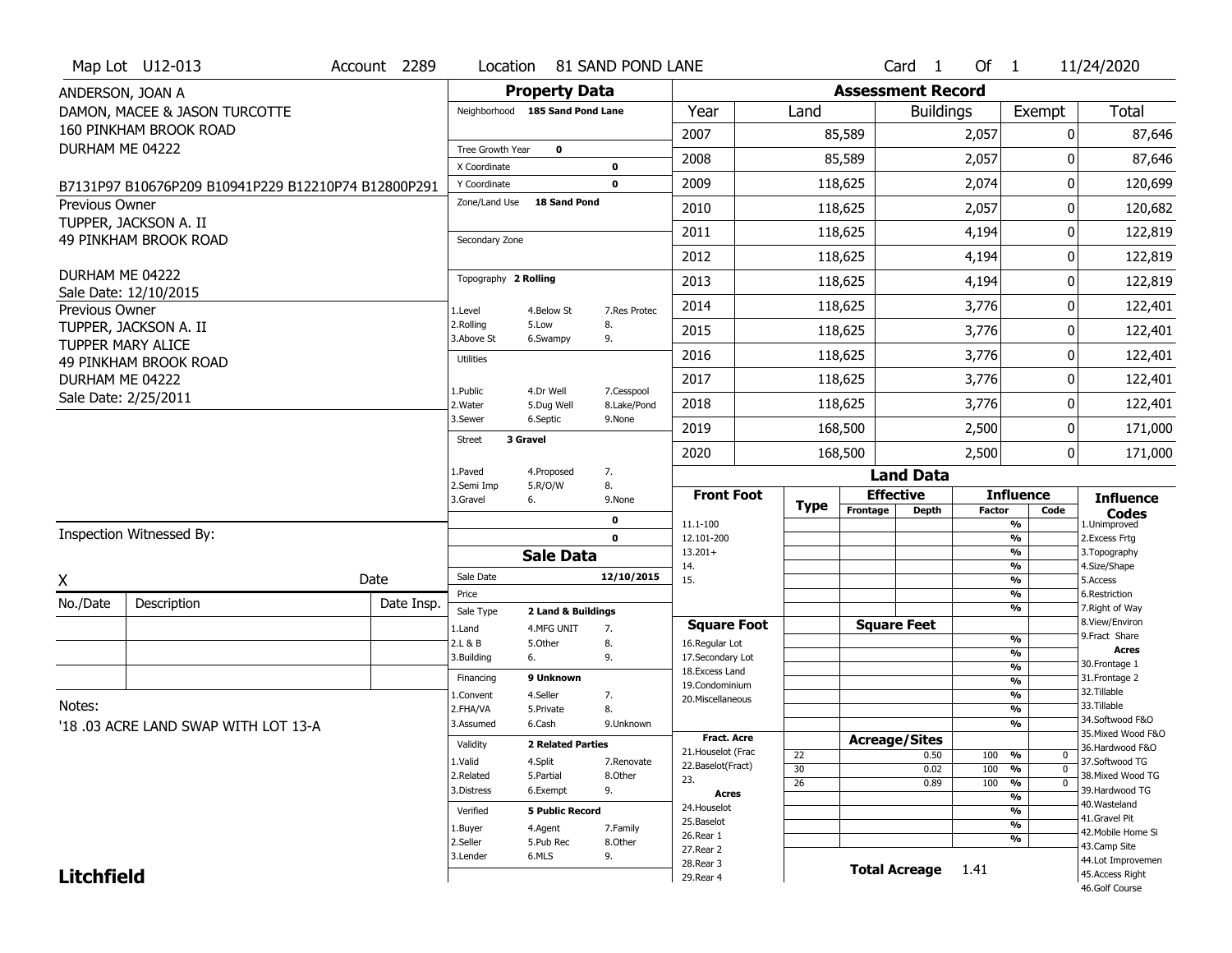|                        |                            |                                                   |                 |                          |            |                                       |                           |            |                                    | <b>Litchfield</b>  |      |  |             |                    |      |        |  |            |
|------------------------|----------------------------|---------------------------------------------------|-----------------|--------------------------|------------|---------------------------------------|---------------------------|------------|------------------------------------|--------------------|------|--|-------------|--------------------|------|--------|--|------------|
|                        | Map Lot U12-013            |                                                   |                 |                          |            | Account 2289                          | Location                  |            |                                    | 81 SAND POND LANE  |      |  |             | Card 1             |      | Of $1$ |  | 11/24/2020 |
| <b>Building Style</b>  |                            |                                                   | SF Bsmt Living  |                          |            |                                       | Layout                    |            |                                    |                    |      |  |             |                    |      |        |  |            |
| 0.Uncoded              | 4.Cape                     | 8.Log                                             | Fin Bsmt Grade  |                          |            |                                       | 1. Typical                | 4.         |                                    | 7.                 |      |  |             |                    |      |        |  |            |
| 1.Conv.                | 5.Garrison                 | 9.0ther                                           |                 | OPEN-5-CUSTOMIZE         |            |                                       | 2.Inadeq                  | 5.         |                                    | 8.                 |      |  |             |                    |      |        |  |            |
| 2.Ranch                | 6.Split                    | 10.Tri-Lev                                        | Heat Type       | 100%                     |            |                                       | 3.                        | 6.         |                                    | 9.                 |      |  |             | $\boldsymbol{\Pi}$ |      |        |  |            |
| 3.R Ranch              | 7.Contemp                  | 11.Earth O                                        | 0.Uncoded       |                          | 4.Steam    | 8.Fl/Wall                             | Attic                     |            |                                    |                    |      |  |             |                    |      |        |  |            |
| <b>Dwelling Units</b>  |                            |                                                   | 1.HWBB          |                          | 5.FWA      | 9.No Heat                             | 1.1/4 Fin                 | 4.Full Fin |                                    | 7.                 |      |  | $8.0^\circ$ |                    |      |        |  |            |
| Other Units            |                            |                                                   | 2.HWCI          |                          | 6.GravWA   | 10.Radiant                            | 2.1/2 Fin                 | 5.Fl/Stair |                                    | 8.                 |      |  |             |                    | 30.0 |        |  |            |
| <b>Stories</b>         |                            |                                                   | 3.H Pump        |                          | 7.Electric | 11.Radiant                            | 3.3/4 Fin                 | 6.         |                                    | 9.None             |      |  |             |                    |      |        |  |            |
| 1.1                    | 4.1.5                      | 7.1.25                                            | Cool Type       | 0%                       |            |                                       | Insulation                |            |                                    |                    |      |  |             |                    |      |        |  |            |
| 2.2                    | 5.1.75                     | 8.3.5                                             | 1.Refrig        |                          | 4.W&C Air  | 7.RadHW                               | 1.Full                    |            | 4.Minimal                          | 7.                 |      |  |             |                    |      |        |  |            |
| 3.3                    | 6.2.5                      | 9.4                                               | 2.Evapor        |                          | 5.Monitor- | 8.                                    | 2.Heavy                   | 5.Partial  |                                    | 8.                 |      |  |             |                    |      |        |  |            |
| <b>Exterior Walls</b>  |                            |                                                   | 3.H Pump        |                          | 6.Monitor- | 9.None                                | 3.Capped                  | 6.         |                                    | 9.None             |      |  |             |                    |      |        |  |            |
| 0.Uncoded              | 4.Asbestos                 | 8.Concrete                                        | Kitchen Style   |                          |            |                                       | Unfinished %              |            |                                    |                    |      |  |             |                    |      |        |  |            |
| 1.Wd Clapb             | 5.Stucco                   | 9.0ther                                           | 1.Modern        |                          | 4.Obsolete | 7.                                    | Grade & Factor            |            |                                    |                    |      |  |             |                    |      |        |  |            |
| 2.Vinyl                | 6.Brick                    | 10.Wd shin                                        | 2.Typical       | 5.                       |            | 8.                                    | 1.E Grade                 |            | 4.B Grade                          | 7.AAA Grad         |      |  |             |                    |      |        |  |            |
| 3.Compos.              | 7.Stone                    | 11.T1-11                                          | 3.Old Type      | 6.                       |            | 9.None                                | 2.D Grade                 |            | 5.A Grade                          | 8.M&S              |      |  |             |                    |      |        |  |            |
| Roof Surface           |                            |                                                   | Bath(s) Style   |                          |            |                                       | 3.C Grade                 |            | 6.AA Grade                         | 9.Same             |      |  |             |                    |      |        |  |            |
| 1.Asphalt              | 4.Composit                 | 7.Rolled R                                        | 1.Modern        |                          | 4.Obsolete | 7.                                    | SQFT (Footprint)          |            |                                    |                    | Shed |  |             |                    |      |        |  |            |
| 2.Slate                | 5.Wood                     | 8.                                                | 2.Typical       | 5.                       |            | 8.                                    | Condition                 |            |                                    |                    |      |  |             |                    |      |        |  |            |
| 3.Metal                | 6.Other                    | 9.                                                | 3.Old Type      | 6.                       |            | 9.None                                | 1.Poor                    | 4.Avg      |                                    | 7.V G              |      |  |             |                    |      |        |  |            |
| SF Masonry Trim        |                            |                                                   | # Rooms         |                          |            |                                       | 2.Fair                    | $5.Avg+$   |                                    | 8.Exc              | 16.0 |  |             |                    |      |        |  |            |
| OPEN-3-CUSTOM          |                            |                                                   | # Bedrooms      |                          |            |                                       | 3.Avg-                    | 6.Good     |                                    | 9.Same             |      |  |             |                    |      |        |  |            |
| OPEN-4-CUSTOM          |                            |                                                   | # Full Baths    |                          |            |                                       | Phys. % Good              |            |                                    |                    |      |  |             |                    |      |        |  | Shed       |
| Year Built             |                            |                                                   | # Half Baths    |                          |            |                                       | Funct. % Good             |            |                                    |                    | 8.0' |  |             |                    |      |        |  | 8.0        |
| Year Remodeled         |                            |                                                   | # Addn Fixtures |                          |            |                                       | Functional Code           |            |                                    |                    |      |  |             |                    |      |        |  | 10.0       |
| Foundation             |                            |                                                   | # Fireplaces    |                          |            |                                       | 1.Incomp                  | 4.Delap    |                                    | 7.No Power         |      |  |             |                    |      |        |  |            |
| 1.Concrete             | 4.Wood                     | 7.                                                |                 |                          |            |                                       | 2.0-Built                 | 5.Bsmt     |                                    | 8.LongTerm         |      |  |             |                    |      |        |  |            |
| 2.C Block              | 5.Slab                     | 8.                                                |                 |                          |            |                                       | 3.Damage                  |            | 6.Common                           | 9.None             |      |  |             |                    |      |        |  |            |
| 3.Br/Stone             | 6.Piers                    | 9.                                                |                 |                          |            |                                       | Econ. % Good              |            |                                    |                    |      |  |             |                    |      |        |  |            |
| Basement               |                            |                                                   |                 |                          |            |                                       | Economic Code             |            |                                    |                    |      |  |             |                    |      |        |  |            |
| 1.1/4 Bmt              | 4.Full Bmt                 | 7.                                                |                 |                          |            |                                       | 0.None                    |            | 3.No Power                         | 9.None             |      |  |             |                    |      |        |  |            |
| 2.1/2 Bmt<br>3.3/4 Bmt | 5.Crawl Sp<br>6.           | 8.<br>9.None                                      |                 |                          |            |                                       | 1.Location<br>2.Encroach  |            | 4.Generate<br>5.Multi-Fa           | 8.<br>9.           |      |  |             |                    |      |        |  |            |
| Bsmt Gar # Cars        |                            |                                                   |                 |                          |            | <i>Software</i>                       | Entrance Code 5 Estimated |            |                                    |                    |      |  |             |                    |      |        |  |            |
| Wet Basement           |                            |                                                   |                 |                          |            | A Division of Harris Computer Systems | 1.Interior                | 4.Vacant   |                                    | 7.                 |      |  |             |                    |      |        |  |            |
| 1.Dry                  | 4.Dirt Flr                 | 7.                                                |                 |                          |            |                                       | 2.Refusal                 |            | 5.Estimate                         | 8.                 |      |  |             |                    |      |        |  |            |
| 2.Damp                 | 5.                         | 8.                                                |                 |                          |            |                                       | 3.Informed                |            | 6.Existing                         | 9.                 |      |  |             |                    |      |        |  |            |
| 3.Wet                  | 6.                         | 9.                                                |                 |                          |            |                                       | Information               |            | Code 5 Estimate                    |                    |      |  |             |                    |      |        |  |            |
|                        |                            |                                                   |                 |                          |            |                                       | 1.Owner                   | 4.Agent    |                                    | 7.Vacant           |      |  |             |                    |      |        |  |            |
|                        |                            |                                                   |                 |                          |            |                                       | 2.Relative                |            | 5.Estimate                         | 8.                 |      |  |             |                    |      |        |  |            |
|                        |                            |                                                   |                 | Date Inspected 8/23/2018 |            |                                       | 3.Tenant                  | 6.Other    |                                    | 9.                 |      |  |             |                    |      |        |  |            |
|                        |                            | <b>Additions, Outbuildings &amp; Improvements</b> |                 |                          |            |                                       |                           |            |                                    | 1.One Story Fram   |      |  |             |                    |      |        |  |            |
| Type                   |                            | Year                                              | Units           | Grade                    | Cond       | Phys.<br>Funct.                       | Sound Value               |            |                                    | 2. Two Story Fram  |      |  |             |                    |      |        |  |            |
|                        | 107 Travel Trailer/LF 1995 |                                                   |                 |                          |            | $\%$                                  | % 1,500                   |            |                                    | 3. Three Story Fr  |      |  |             |                    |      |        |  |            |
| 24 Frame Shed          |                            | 0                                                 |                 |                          |            | $\%$                                  | % 500                     |            | 4.1 & 1/2 Story<br>5.1 & 3/4 Story |                    |      |  |             |                    |      |        |  |            |
|                        |                            |                                                   |                 |                          |            |                                       |                           |            | 6.2 & 1/2 Story                    |                    |      |  |             |                    |      |        |  |            |
| 24 Frame Shed          |                            | 10                                                |                 |                          |            | %                                     | % 500                     |            |                                    | 21.Open Frame Por  |      |  |             |                    |      |        |  |            |
|                        |                            |                                                   |                 |                          |            | $\%$<br>$\%$                          |                           |            |                                    | 22.Encl Frame Por  |      |  |             |                    |      |        |  |            |
|                        |                            |                                                   |                 |                          |            | $\frac{1}{2}$<br>$\frac{9}{6}$        |                           |            |                                    | 23. Frame Garage   |      |  |             |                    |      |        |  |            |
|                        |                            |                                                   |                 |                          |            | $\frac{0}{6}$<br>$\%$                 |                           |            | 24.Frame Shed                      |                    |      |  |             |                    |      |        |  |            |
|                        |                            |                                                   |                 |                          |            | $\sqrt{20}$<br>$\frac{1}{2}$          |                           |            |                                    | 25. Frame Bay Wind |      |  |             |                    |      |        |  |            |
|                        |                            |                                                   |                 |                          |            | $\frac{9}{6}$<br>$\%$                 |                           |            |                                    | 26.1SFr Overhang   |      |  |             |                    |      |        |  |            |
|                        |                            |                                                   |                 |                          |            | $\frac{0}{6}$<br>$\%$                 |                           |            |                                    | 27.Unfin Basement  |      |  |             |                    |      |        |  |            |
|                        |                            |                                                   |                 |                          |            | $\sqrt{6}$<br>$\sqrt{6}$              |                           |            |                                    | 28. Unfinished Att |      |  |             |                    |      |        |  |            |
|                        |                            |                                                   |                 |                          |            |                                       |                           |            |                                    | 29. Finished Attic |      |  |             |                    |      |        |  |            |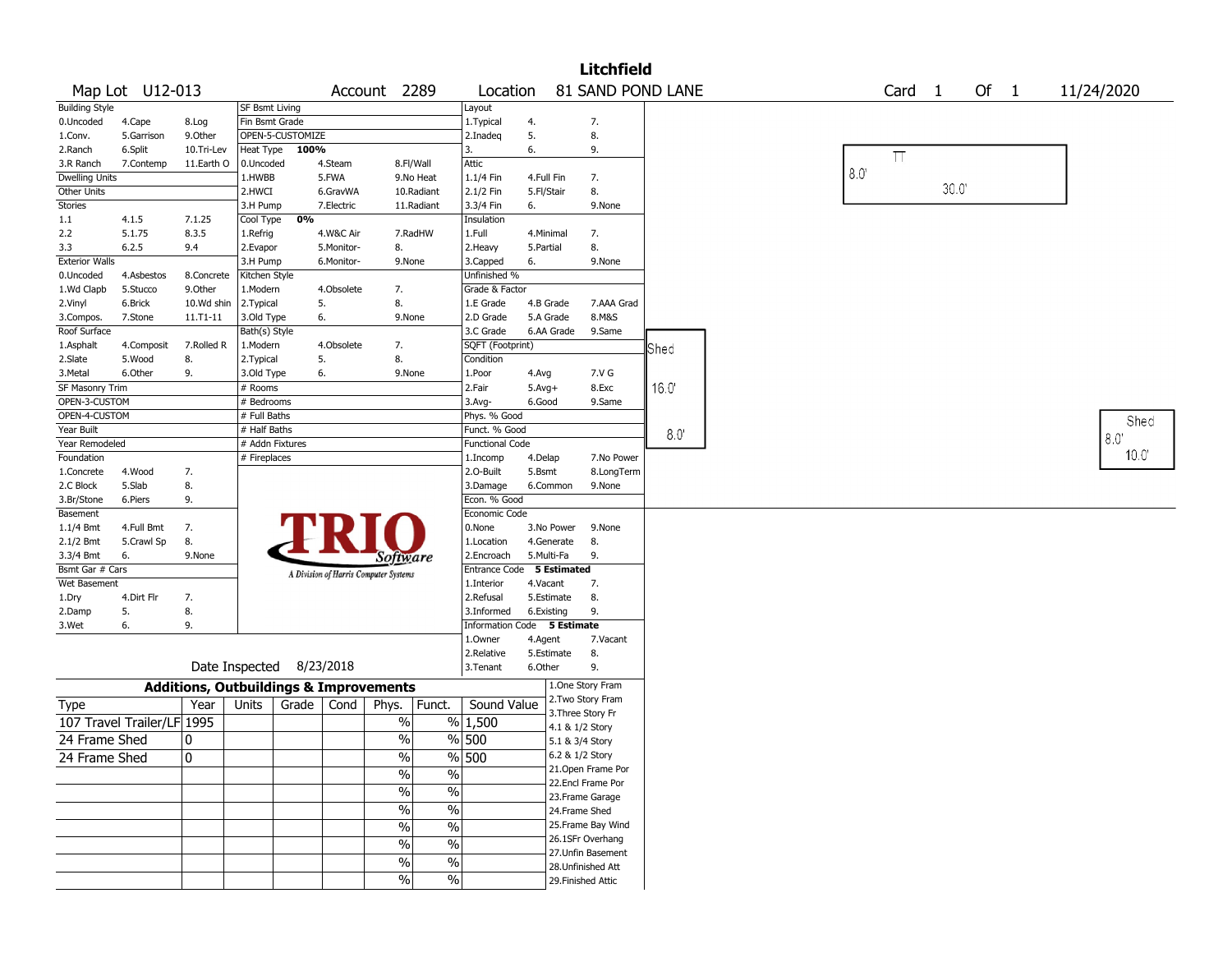|                   | Map Lot U12-013A                                | Account 1631 | Location                        |                         | 85 SAND POND LANE         |                                          |             |                          | Card <sub>1</sub>    | Of $1$     |                                           | 11/24/2020                            |
|-------------------|-------------------------------------------------|--------------|---------------------------------|-------------------------|---------------------------|------------------------------------------|-------------|--------------------------|----------------------|------------|-------------------------------------------|---------------------------------------|
| SMITH, RICHARD J  |                                                 |              |                                 | <b>Property Data</b>    |                           |                                          |             | <b>Assessment Record</b> |                      |            |                                           |                                       |
| SMITH, JONI L     |                                                 |              | Neighborhood 185 Sand Pond Lane |                         |                           | Year                                     | Land        |                          | <b>Buildings</b>     |            | Exempt                                    | <b>Total</b>                          |
| P O BOX 363       |                                                 |              |                                 |                         |                           | 2007                                     |             | 85,858                   |                      | 138,228    | 13,000                                    | 211,086                               |
|                   | LITCHFIELD ME 04350                             |              | Tree Growth Year                | 0                       |                           | 2008                                     |             | 85,858                   |                      | 136,860    | 12,350                                    | 210,368                               |
|                   |                                                 |              | X Coordinate                    |                         | 0                         |                                          |             |                          |                      |            |                                           |                                       |
|                   | B1991P14 B12077P242 B12800P293                  |              | Y Coordinate                    |                         | $\mathbf 0$               | 2009                                     |             | 122,733                  |                      | 168,007    | 9,500                                     | 281,240                               |
|                   |                                                 |              | Zone/Land Use                   | <b>18 Sand Pond</b>     |                           | 2010                                     |             | 122,733                  |                      | 128,679    | 10,000                                    | 241,412                               |
|                   |                                                 |              | Secondary Zone                  |                         |                           | 2011                                     |             | 122,733                  |                      | 149,238    | 10,000                                    | 261,971                               |
|                   |                                                 |              |                                 |                         |                           | 2012                                     |             | 122,733                  |                      | 149,238    | 10,000                                    | 261,971                               |
|                   |                                                 |              | Topography 2 Rolling            |                         |                           | 2013                                     |             | 122,733                  |                      | 149,192    | 10,000                                    | 261,925                               |
|                   |                                                 |              | 1.Level                         | 4.Below St              | 7.Res Protec              | 2014                                     |             | 122,733                  |                      | 149,108    | 10,000                                    | 261,841                               |
|                   |                                                 |              | 2.Rolling<br>3.Above St         | 5.Low<br>6.Swampy       | 8.<br>9.                  | 2015                                     |             | 122,733                  |                      | 149,062    | 10,000                                    | 261,795                               |
|                   |                                                 |              | 4 Drilled Well<br>Utilities     |                         | <b>6 Septic System</b>    | 2016                                     |             | 122,733                  |                      | 148,951    | 15,000                                    | 256,684                               |
|                   |                                                 |              |                                 |                         |                           | 2017                                     |             | 122,733                  |                      | 148,905    | 20,000                                    | 251,638                               |
|                   |                                                 |              | 1.Public<br>2. Water            | 4.Dr Well<br>5.Dug Well | 7.Cesspool<br>8.Lake/Pond | 2018                                     |             | 122,733                  |                      | 148,821    | 19,200                                    | 252,354                               |
|                   |                                                 |              | 3.Sewer                         | 6.Septic                | 9.None                    | 2019                                     |             | 163,800                  |                      | 165,500    | 20,000                                    | 309,300                               |
|                   |                                                 |              | 3 Gravel<br><b>Street</b>       |                         |                           | 2020                                     |             | 163,800                  |                      | 165,500    | 25,000                                    | 304,300                               |
|                   |                                                 |              | 1.Paved                         | 4.Proposed              | 7.                        |                                          |             |                          | <b>Land Data</b>     |            |                                           |                                       |
|                   |                                                 |              | 2.Semi Imp<br>3.Gravel          | 5.R/O/W<br>6.           | 8.<br>9.None              | <b>Front Foot</b>                        |             |                          | <b>Effective</b>     |            | <b>Influence</b>                          | <b>Influence</b>                      |
|                   |                                                 |              |                                 |                         | 0                         | 11.1-100                                 | <b>Type</b> | Frontage                 | <b>Depth</b>         | Factor     | Code<br>%                                 | <b>Codes</b><br>1.Unimproved          |
|                   | Inspection Witnessed By:                        |              |                                 |                         | $\mathbf 0$               | 12.101-200                               |             |                          |                      |            | %                                         | 2.Excess Frtg                         |
|                   |                                                 |              |                                 | <b>Sale Data</b>        |                           | $13.201+$<br>14.                         |             |                          |                      |            | %<br>%                                    | 3. Topography<br>4.Size/Shape         |
| Χ                 |                                                 | Date         | Sale Date                       |                         |                           | 15.                                      |             |                          |                      |            | %                                         | 5.Access                              |
| No./Date          | Description                                     | Date Insp.   | Price                           |                         |                           |                                          |             |                          |                      |            | %<br>%                                    | 6.Restriction<br>7. Right of Way      |
|                   |                                                 |              | Sale Type                       |                         |                           | <b>Square Foot</b>                       |             |                          | <b>Square Feet</b>   |            |                                           | 8.View/Environ                        |
|                   |                                                 |              | 1.Land<br>2.L & B               | 4.MFG UNIT<br>5.Other   | 7.<br>8.                  | 16.Regular Lot                           |             |                          |                      |            | %                                         | 9.Fract Share                         |
|                   |                                                 |              | 3.Building                      | 6.                      | 9.                        | 17.Secondary Lot                         |             |                          |                      |            | %                                         | <b>Acres</b><br>30. Frontage 1        |
|                   |                                                 |              | Financing                       |                         |                           | 18.Excess Land                           |             |                          |                      |            | $\frac{9}{6}$<br>$\overline{\frac{9}{6}}$ | 31. Frontage 2                        |
|                   |                                                 |              | 1.Convent                       | 4.Seller                | 7.                        | 19.Condominium<br>20. Miscellaneous      |             |                          |                      |            | $\overline{\frac{9}{6}}$                  | 32.Tillable                           |
| Notes:            |                                                 |              | 2.FHA/VA                        | 5.Private               | 8.                        |                                          |             |                          |                      |            | $\overline{\frac{9}{6}}$                  | 33.Tillable                           |
|                   | '18 .03 acre land swap with lot 13              |              | 3.Assumed                       | 6.Cash                  | 9.Unknown                 |                                          |             |                          |                      |            | $\frac{9}{6}$                             | 34.Softwood F&O<br>35. Mixed Wood F&O |
|                   | Pat Dow comment on inspection: refused interior |              | Validity                        |                         |                           | <b>Fract. Acre</b><br>21. Houselot (Frac |             |                          | <b>Acreage/Sites</b> |            |                                           | 36.Hardwood F&O                       |
|                   | inspection-estimated.                           |              | 1.Valid                         | 4.Split                 | 7.Renovate                | 22.Baselot(Fract)                        | 21<br>44    |                          | 0.38<br>1.00         | 100<br>100 | %<br>$\mathbf 0$<br>$\overline{0}$<br>%   | 37.Softwood TG                        |
|                   |                                                 |              | 2.Related                       | 5.Partial               | 8.Other                   | 23.                                      |             |                          |                      |            | %                                         | 38. Mixed Wood TG                     |
|                   |                                                 |              | 3.Distress                      | 6.Exempt                | 9.                        | <b>Acres</b>                             |             |                          |                      |            | %                                         | 39.Hardwood TG                        |
|                   |                                                 |              | Verified                        |                         |                           | 24. Houselot                             |             |                          |                      |            | %                                         | 40. Wasteland<br>41.Gravel Pit        |
|                   |                                                 |              |                                 |                         |                           |                                          |             |                          |                      |            |                                           |                                       |
|                   |                                                 |              | 1.Buyer                         | 4.Agent                 | 7.Family                  | 25.Baselot                               |             |                          |                      |            | %                                         | 42. Mobile Home Si                    |
|                   |                                                 |              | 2.Seller                        | 5.Pub Rec               | 8.Other                   | 26.Rear 1                                |             |                          |                      |            | %                                         | 43.Camp Site                          |
| <b>Litchfield</b> |                                                 |              | 3.Lender                        | 6.MLS                   | 9.                        | 27.Rear 2<br>28. Rear 3                  |             |                          | <b>Total Acreage</b> | 0.38       |                                           | 44.Lot Improvemen<br>45.Access Right  |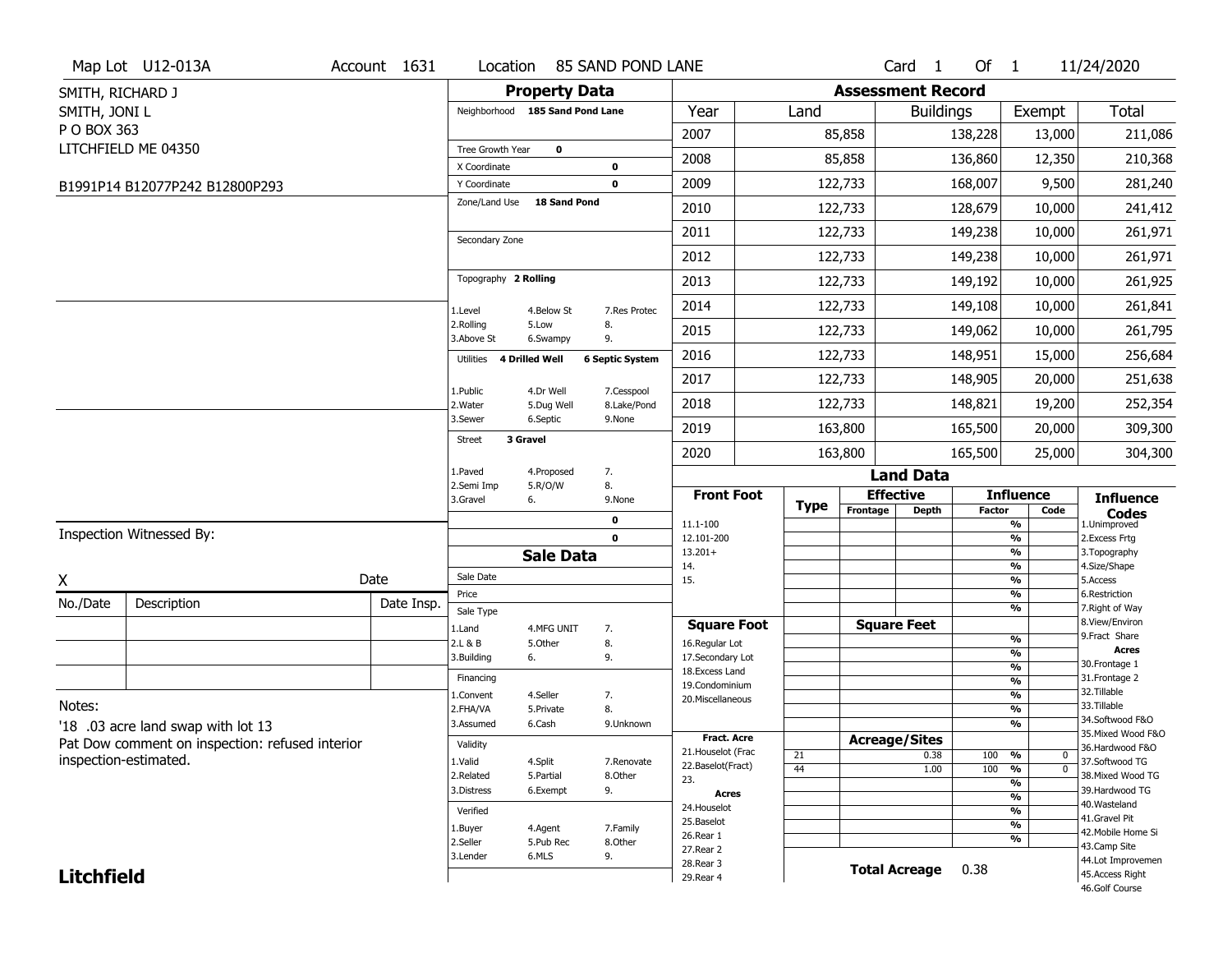|                          |                                |                                                   |                          |                    |                                       |                   |                                |                               |                          |                 | <b>Litchfield</b>  |                   |      |               |          |        |              |            |
|--------------------------|--------------------------------|---------------------------------------------------|--------------------------|--------------------|---------------------------------------|-------------------|--------------------------------|-------------------------------|--------------------------|-----------------|--------------------|-------------------|------|---------------|----------|--------|--------------|------------|
|                          | Map Lot U12-013A               |                                                   |                          |                    |                                       | Account 1631      |                                | Location                      |                          |                 |                    | 85 SAND POND LANE |      |               | Card 1   | Of $1$ |              | 11/24/2020 |
|                          | Building Style 1 Conventional  |                                                   | SF Bsmt Living           |                    | 0                                     |                   |                                | Layout                        | 1 Typical                |                 |                    |                   |      |               |          |        |              |            |
| 0.Uncoded                | 4.Cape                         | 8.Log                                             | Fin Bsmt Grade           |                    | 0 <sub>0</sub>                        |                   |                                | 1.Typical                     | 4.                       |                 | 7.                 |                   |      | WD<br>0.8     |          |        |              |            |
| 1.Conv.                  | 5.Garrison                     | 9.Other                                           |                          | OPEN-5-CUSTOMIZE 0 |                                       |                   |                                | 2.Inadeq                      | 5.                       |                 | 8.                 |                   |      | $8.0^{\circ}$ |          |        |              |            |
| 2.Ranch                  | 6.Split                        | 10.Tri-Lev                                        | Heat Type                | 100%               |                                       | 1 Hot Water BB    |                                | 3.                            | 6.                       |                 | 9.                 |                   |      |               |          |        |              |            |
| 3.R Ranch                | 7.Contemp                      | 11.Earth O                                        | 0.Uncoded                |                    | 4.Steam                               |                   | 8.Fl/Wall                      | 9 None<br>Attic               |                          |                 |                    |                   |      |               |          |        | <b>WD</b>    |            |
| Dwelling Units 1         |                                |                                                   | 1.HWBB                   |                    | 5.FWA                                 |                   | 9.No Heat                      | 1.1/4 Fin                     | 4.Full Fin               |                 | 7.                 |                   |      |               |          |        |              |            |
| Other Units              | 0                              |                                                   | 2.HWCI                   |                    | 6.GravWA                              |                   | 10.Radiant                     | 2.1/2 Fin                     | 5.Fl/Stair               |                 | 8.                 |                   |      |               |          |        |              |            |
| <b>Stories</b>           | 5 One & 3/4 Story              |                                                   | 3.H Pump                 |                    | 7.Electric                            |                   | 11.Radiant                     | 3.3/4 Fin                     | 6.                       |                 | 9.None             |                   | 1sFr |               |          |        |              |            |
| 1.1                      | 4.1.5<br>5.1.75                | 7.1.25<br>8.3.5                                   | Cool Type                | 0%                 |                                       | 9 None            | 7.RadHW                        | Insulation<br>1.Full          | 1 Full                   |                 |                    |                   |      |               |          |        |              |            |
| 2.2<br>3.3               | 6.2.5                          | 9.4                                               | 1.Refrig<br>2.Evapor     |                    | 4.W&C Air<br>5.Monitor-               | 8.                |                                |                               | 4.Minimal<br>5.Partial   |                 | 7.<br>8.           |                   |      |               | 13/4sBFr |        |              |            |
|                          | Exterior Walls 10 Wood Shingle |                                                   | 3.H Pump                 |                    | 6.Monitor-                            |                   | 9.None                         | 2. Heavy<br>3.Capped          | 6.                       |                 | 9.None             |                   |      | 33.0          |          |        | 33.0'        |            |
| 0.Uncoded                | 4.Asbestos                     | 8.Concrete                                        | Kitchen Style            |                    | 2 Typical                             |                   |                                | Unfinished %                  | 0%                       |                 |                    |                   | 24.0 |               |          |        |              |            |
| 1.Wd Clapb               | 5.Stucco                       | 9.0ther                                           | 1.Modern                 |                    | 4.Obsolete                            | 7.                |                                | Grade & Factor 3 Average 110% |                          |                 |                    |                   |      |               |          |        |              |            |
| 2.Vinyl                  | 6.Brick                        | 10.Wd shin                                        | 2.Typical                |                    | 5.                                    | 8.                |                                | 1.E Grade                     | 4.B Grade                |                 | 7.AAA Grad         |                   |      |               |          |        |              |            |
| 3.Compos.                | 7.Stone                        | 11.T1-11                                          | 3.Old Type               |                    | 6.                                    |                   | 9.None                         | 2.D Grade                     | 5.A Grade                |                 | 8.M&S              |                   |      |               |          |        |              |            |
| Roof Surface             | 3 Sheet Metal                  |                                                   | Bath(s) Style            |                    |                                       | 2 Typical Bath(s) |                                | 3.C Grade                     |                          | 6.AA Grade      | 9.Same             |                   | 8.0  |               | 33.0'    |        | $8.0^\circ$  |            |
| 1.Asphalt                | 4.Composit                     | 7.Rolled R                                        | 1.Modern                 |                    | 4.Obsolete                            | 7.                |                                | SQFT (Footprint) 1089         |                          |                 |                    |                   |      |               |          |        |              |            |
| 2.Slate                  | 5.Wood                         | 8.                                                | 2. Typical               |                    | 5.                                    | 8.                |                                | Condition                     | 6 Good                   |                 |                    |                   |      |               |          |        |              |            |
| 3.Metal                  | 6.Other                        | 9.                                                | 3.Old Type               |                    | 6.                                    |                   | 9.None                         | 1.Poor                        | 4.Avg                    |                 | 7.V G              |                   |      |               |          |        |              |            |
| SF Masonry Trim 0        |                                |                                                   | # Rooms                  |                    | 6                                     |                   |                                | 2.Fair                        | $5.Avg+$                 |                 | 8.Exc              |                   |      |               |          |        |              |            |
| OPEN-3-CUSTOM 0          |                                |                                                   | # Bedrooms               |                    | з                                     |                   |                                | 3.Avg-                        | 6.Good                   |                 | 9.Same             |                   |      |               |          |        |              |            |
| OPEN-4-CUSTOM 0          |                                |                                                   | # Full Baths             |                    | $\mathbf{1}$                          |                   |                                | Phys. % Good                  | 0%                       |                 |                    |                   |      |               |          |        |              |            |
| Year Built               | 1900                           |                                                   | # Half Baths             |                    | $\mathbf{1}$                          |                   |                                | Funct. % Good                 |                          | 100%            |                    |                   |      |               |          |        |              |            |
| Year Remodeled 1989      |                                |                                                   | # Addn Fixtures          |                    | $\mathbf{1}$                          |                   |                                | <b>Functional Code</b>        |                          | 9 None          |                    |                   |      |               |          |        |              |            |
| Foundation               | 2 Concrete Block               |                                                   | # Fireplaces             |                    | 1                                     |                   |                                | 1.Incomp                      | 4.Delap                  |                 | 7.No Power         |                   |      |               |          |        | Shed         |            |
| 1.Concrete               | 4.Wood                         | 7.                                                |                          |                    |                                       |                   |                                | 2.O-Built                     | 5.Bsmt                   |                 | 8.LongTerm         |                   |      |               |          | 10.0   |              |            |
| 2.C Block                | 5.Slab                         | 8.                                                |                          |                    |                                       |                   |                                | 3.Damage                      | 6.Common                 |                 | 9.None             |                   |      |               |          |        | $16.0^\circ$ |            |
| 3.Br/Stone               | 6.Piers                        | 9.                                                |                          |                    |                                       |                   |                                | Econ. % Good                  | 100%                     |                 |                    |                   |      |               |          |        |              |            |
| Basement                 | <b>4 Full Basement</b>         |                                                   |                          |                    |                                       |                   |                                | Economic Code None            |                          |                 |                    |                   |      |               |          |        |              |            |
| 1.1/4 Bmt                | 4.Full Bmt                     | 7.                                                |                          |                    |                                       |                   |                                | 0.None                        |                          | 3.No Power      | 9.None             |                   |      |               |          |        |              |            |
| $2.1/2$ Bmt<br>3.3/4 Bmt | 5.Crawl Sp<br>6.               | 8.<br>9.None                                      |                          |                    |                                       |                   |                                | 1.Location<br>2.Encroach      | 4.Generate<br>5.Multi-Fa |                 | 8.<br>9.           |                   |      |               |          |        |              |            |
| Bsmt Gar # Cars 0        |                                |                                                   |                          |                    |                                       |                   | Software                       | Entrance Code 5 Estimated     |                          |                 |                    |                   |      |               |          |        |              |            |
| Wet Basement             | 2 Damp Basement                |                                                   |                          |                    | A Division of Harris Computer Systems |                   |                                | 1.Interior                    | 4.Vacant                 |                 | 7.                 |                   |      |               |          |        |              |            |
| 1.Dry                    | 4.Dirt Flr                     | 7.                                                |                          |                    |                                       |                   |                                | 2.Refusal                     | 5.Estimate               |                 | 8.                 |                   |      |               |          |        |              |            |
| 2.Damp                   | 5.                             | 8.                                                |                          |                    |                                       |                   |                                | 3.Informed                    | 6.Existing               |                 | 9.                 |                   |      |               |          |        |              |            |
| 3.Wet                    | 6.                             | 9.                                                |                          |                    |                                       |                   |                                | Information Code 5 Estimate   |                          |                 |                    |                   |      |               |          |        |              |            |
|                          |                                |                                                   |                          |                    |                                       |                   |                                | 1.Owner                       | 4.Agent                  |                 | 7.Vacant           |                   |      |               |          |        |              |            |
|                          |                                |                                                   |                          |                    |                                       |                   |                                | 2.Relative                    | 5.Estimate               |                 | 8.                 |                   |      |               |          |        |              |            |
|                          |                                |                                                   | Date Inspected 8/23/2018 |                    |                                       |                   |                                | 3.Tenant                      | 6.Other                  |                 | 9.                 |                   |      |               |          |        |              |            |
|                          |                                | <b>Additions, Outbuildings &amp; Improvements</b> |                          |                    |                                       |                   |                                |                               |                          |                 | 1.One Story Fram   |                   |      |               |          |        |              |            |
| Type                     |                                | Year                                              | Units                    | Grade              | Cond                                  |                   | Phys.   Funct.                 | Sound Value                   |                          |                 | 2.Two Story Fram   |                   |      |               |          |        |              |            |
| 1 One Story Frame        |                                | 2002                                              | 192                      | 9 100              | 4                                     | 0                 | % 100 %                        |                               |                          | 4.1 & 1/2 Story | 3. Three Story Fr  |                   |      |               |          |        |              |            |
| 68 Wood Deck/s           |                                | 10                                                | 64                       | 00                 | 0                                     | 10                | % 0<br>$\%$                    |                               |                          | 5.1 & 3/4 Story |                    |                   |      |               |          |        |              |            |
| 68 Wood Deck/s           |                                | 0                                                 | $ 264\rangle$            | $ 00\rangle$       | 0                                     | 0                 | $\sqrt{96}$ 0<br>$\sqrt{6}$    |                               |                          | 6.2 & 1/2 Story |                    |                   |      |               |          |        |              |            |
|                          |                                | 10                                                |                          |                    |                                       |                   | $\frac{0}{0}$                  | % 700                         |                          |                 | 21.Open Frame Por  |                   |      |               |          |        |              |            |
| 24 Frame Shed            |                                |                                                   |                          |                    |                                       |                   |                                |                               |                          |                 | 22.Encl Frame Por  |                   |      |               |          |        |              |            |
|                          |                                |                                                   |                          |                    |                                       |                   | $\frac{1}{2}$<br>%             |                               |                          |                 | 23. Frame Garage   |                   |      |               |          |        |              |            |
|                          |                                |                                                   |                          |                    |                                       |                   | $\frac{1}{2}$<br>$\%$          |                               |                          | 24.Frame Shed   |                    |                   |      |               |          |        |              |            |
|                          |                                |                                                   |                          |                    |                                       |                   | $\frac{0}{6}$<br>$\frac{0}{0}$ |                               |                          |                 | 25.Frame Bay Wind  |                   |      |               |          |        |              |            |
|                          |                                |                                                   |                          |                    |                                       |                   | $\frac{0}{6}$<br>%             |                               |                          |                 | 26.1SFr Overhang   |                   |      |               |          |        |              |            |
|                          |                                |                                                   |                          |                    |                                       |                   | $\frac{0}{6}$<br>$\frac{1}{2}$ |                               |                          |                 | 27.Unfin Basement  |                   |      |               |          |        |              |            |
|                          |                                |                                                   |                          |                    |                                       |                   |                                |                               |                          |                 | 28. Unfinished Att |                   |      |               |          |        |              |            |
|                          |                                |                                                   |                          |                    |                                       |                   | $\frac{1}{2}$<br>$\frac{0}{0}$ |                               |                          |                 | 29. Finished Attic |                   |      |               |          |        |              |            |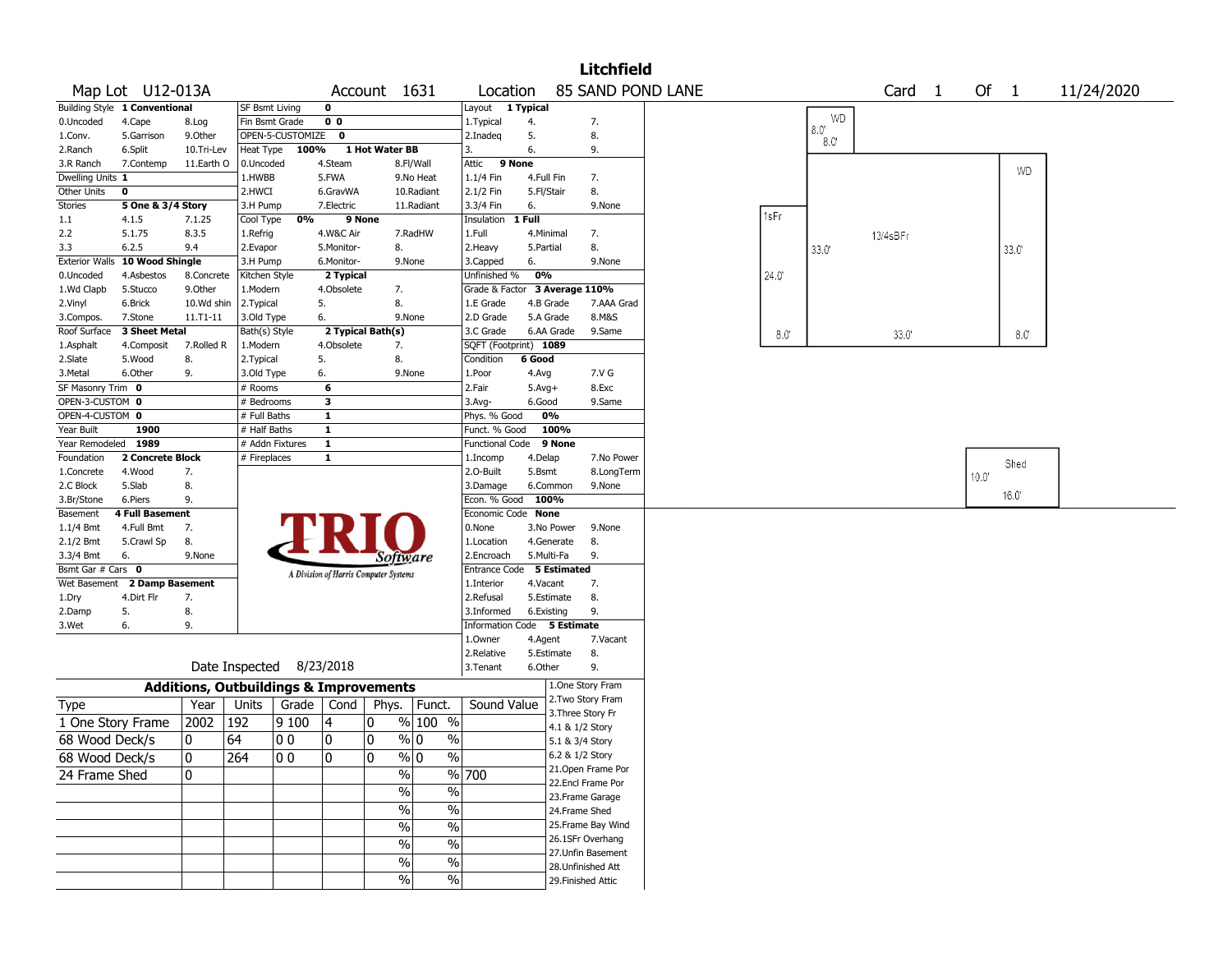|                   | Map Lot U12-014          | Account 1758 |                                 |                       | Location 77 SAND POND LANE |                                  |             |          | Card 1                       | Of $1$        |                                | 11/24/2020                           |
|-------------------|--------------------------|--------------|---------------------------------|-----------------------|----------------------------|----------------------------------|-------------|----------|------------------------------|---------------|--------------------------------|--------------------------------------|
| NUZZO, KARL       |                          |              |                                 | <b>Property Data</b>  |                            |                                  |             |          | <b>Assessment Record</b>     |               |                                |                                      |
| NUZZO, MAUREEN    |                          |              | Neighborhood 185 Sand Pond Lane |                       |                            | Year                             | Land        |          | <b>Buildings</b>             |               | Exempt                         | <b>Total</b>                         |
| P O BOX 87        |                          |              |                                 |                       |                            | 2007                             |             | 96,050   |                              | 65,879        | 0                              | 161,929                              |
|                   | LITCHFIELD ME 04350      |              | Tree Growth Year                | $\bf{0}$              |                            | 2008                             |             | 96,050   |                              | 65,686        | $\Omega$                       | 161,736                              |
|                   |                          |              | X Coordinate<br>Y Coordinate    |                       | 0<br>$\mathbf 0$           | 2009                             |             | 118,050  |                              | 67,763        | 0                              | 185,813                              |
| B6567P6           |                          |              | Zone/Land Use                   | 18 Sand Pond          |                            |                                  |             |          |                              |               |                                |                                      |
|                   |                          |              |                                 |                       |                            | 2010                             |             | 118,050  |                              | 64,945        | 0                              | 182,995                              |
|                   |                          |              | Secondary Zone                  |                       |                            | 2011                             |             | 118,050  |                              | 50,552        | 0                              | 168,602                              |
|                   |                          |              |                                 |                       |                            | 2012                             |             | 118,050  |                              | 50,552        | 0                              | 168,602                              |
|                   |                          |              | Topography 2 Rolling            |                       |                            | 2013                             |             | 118,050  |                              | 50,552        | 0                              | 168,602                              |
|                   |                          |              | 1.Level                         | 4.Below St            | 7.Res Protec               | 2014                             |             | 118,050  |                              | 50,501        | 0                              | 168,551                              |
|                   |                          |              | 2.Rolling<br>3.Above St         | 5.Low<br>6.Swampy     | 8.<br>9.                   | 2015                             |             | 118,050  |                              | 50,501        | 0                              | 168,551                              |
|                   |                          |              | Utilities                       | <b>4 Drilled Well</b> | <b>6 Septic System</b>     | 2016                             |             | 118,050  |                              | 50,449        | 0                              | 168,499                              |
|                   |                          |              | 1.Public                        | 4.Dr Well             | 7.Cesspool                 | 2017                             |             | 118,050  |                              | 50,449        | 0                              | 168,499                              |
|                   |                          |              | 2.Water                         | 5.Dug Well            | 8.Lake/Pond                | 2018                             |             | 118,050  |                              | 50,397        | 0                              | 168,447                              |
|                   |                          |              | 3.Sewer                         | 6.Septic              | 9.None                     | 2019                             |             | 187,100  |                              | 71,100        | 0                              | 258,200                              |
|                   |                          |              | 3 Gravel<br><b>Street</b>       |                       |                            | 2020                             |             | 187,100  |                              | 71,100        | 25,000                         | 233,200                              |
|                   |                          |              | 1.Paved                         | 4.Proposed            | 7.                         |                                  |             |          | <b>Land Data</b>             |               |                                |                                      |
|                   |                          |              | 2.Semi Imp<br>3.Gravel          | 5.R/O/W<br>6.         | 8.<br>9.None               | <b>Front Foot</b>                | <b>Type</b> |          | <b>Effective</b>             |               | <b>Influence</b>               | <b>Influence</b>                     |
|                   |                          |              |                                 |                       | 0                          | 11.1-100                         |             | Frontage | <b>Depth</b>                 | <b>Factor</b> | Code<br>$\frac{9}{6}$          | <b>Codes</b><br>1.Unimproved         |
|                   | Inspection Witnessed By: |              |                                 |                       | $\mathbf 0$                | 12.101-200                       |             |          |                              |               | $\frac{9}{6}$                  | 2. Excess Frtg                       |
|                   |                          |              |                                 | <b>Sale Data</b>      |                            | $13.201+$<br>14.                 |             |          |                              |               | $\frac{9}{6}$<br>$\frac{9}{6}$ | 3. Topography<br>4.Size/Shape        |
| X                 |                          | Date         | Sale Date                       |                       |                            | 15.                              |             |          |                              |               | $\frac{9}{6}$                  | 5.Access                             |
| No./Date          | Description              | Date Insp.   | Price<br>Sale Type              |                       |                            |                                  |             |          |                              |               | %<br>%                         | 6.Restriction<br>7. Right of Way     |
|                   |                          |              | 1.Land                          | 4.MFG UNIT            | 7.                         | <b>Square Foot</b>               |             |          | <b>Square Feet</b>           |               |                                | 8.View/Environ                       |
|                   |                          |              | 2.L & B                         | 5.Other               | 8.                         | 16.Regular Lot                   |             |          |                              |               | %                              | 9.Fract Share<br>Acres               |
|                   |                          |              | 3.Building                      | 6.                    | 9.                         | 17.Secondary Lot                 |             |          |                              |               | %<br>$\frac{9}{6}$             | 30. Frontage 1                       |
|                   |                          |              | Financing                       |                       |                            | 18.Excess Land<br>19.Condominium |             |          |                              |               | $\frac{9}{6}$                  | 31. Frontage 2                       |
|                   |                          |              | 1.Convent                       | 4.Seller              | 7.                         | 20. Miscellaneous                |             |          |                              |               | $\frac{9}{6}$                  | 32.Tillable                          |
| Notes:            |                          |              | 2.FHA/VA                        | 5.Private             | 8.                         |                                  |             |          |                              |               | %                              | 33.Tillable<br>34.Softwood F&O       |
|                   |                          |              | 3.Assumed                       | 6.Cash                | 9.Unknown                  | Fract. Acre                      |             |          |                              |               | $\frac{9}{6}$                  | 35. Mixed Wood F&O                   |
|                   |                          |              | Validity                        |                       |                            | 21. Houselot (Frac               | 21          |          | <b>Acreage/Sites</b><br>0.50 | 100           | %<br>0                         | 36.Hardwood F&O                      |
|                   |                          |              | 1.Valid                         | 4.Split               | 7.Renovate                 | 22.Baselot(Fract)                | 30          |          | 0.05                         | 100           | $\overline{0}$<br>%            | 37.Softwood TG                       |
|                   |                          |              | 2.Related                       | 5.Partial             | 8.Other                    | 23.                              | 44          |          | 1.00                         | 100           | $\frac{9}{6}$<br>$\mathbf 0$   | 38. Mixed Wood TG                    |
|                   |                          |              | 3.Distress                      | 6.Exempt              | 9.                         | <b>Acres</b>                     |             |          |                              |               | $\frac{9}{6}$                  | 39.Hardwood TG<br>40. Wasteland      |
|                   |                          |              | Verified                        |                       |                            | 24. Houselot<br>25.Baselot       |             |          |                              |               | $\frac{9}{6}$                  | 41.Gravel Pit                        |
|                   |                          |              | 1.Buyer                         | 4.Agent               | 7.Family                   | 26.Rear 1                        |             |          |                              |               | $\frac{9}{6}$                  | 42. Mobile Home Si                   |
|                   |                          |              | 2.Seller                        | 5.Pub Rec             | 8.Other                    | 27.Rear 2                        |             |          |                              |               | %                              | 43.Camp Site                         |
|                   |                          |              | 3.Lender                        | 6.MLS                 | 9.                         |                                  |             |          |                              |               |                                |                                      |
| <b>Litchfield</b> |                          |              |                                 |                       |                            | 28. Rear 3<br>29. Rear 4         |             |          | <b>Total Acreage</b>         | 0.55          |                                | 44.Lot Improvemen<br>45.Access Right |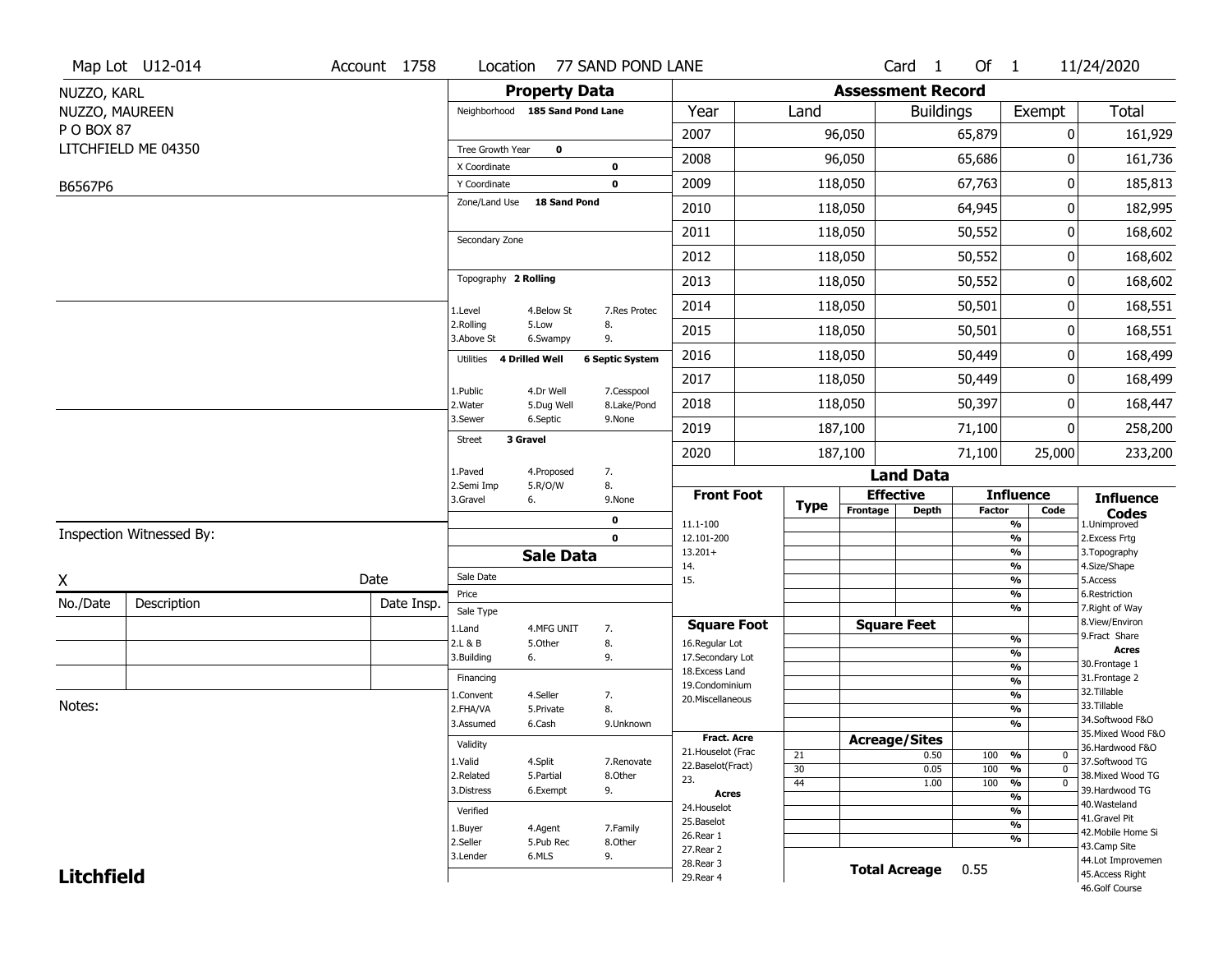|                                |                               |                                                   |                          |                    |                                       |                   |                          |                                  |            |                 | <b>Litchfield</b>  |                   |                   |                                                                                                                                                        |        |                       |            |
|--------------------------------|-------------------------------|---------------------------------------------------|--------------------------|--------------------|---------------------------------------|-------------------|--------------------------|----------------------------------|------------|-----------------|--------------------|-------------------|-------------------|--------------------------------------------------------------------------------------------------------------------------------------------------------|--------|-----------------------|------------|
|                                | Map Lot U12-014               |                                                   |                          |                    |                                       | Account 1758      |                          | Location                         |            |                 |                    | 77 SAND POND LANE |                   | Card <sub>1</sub>                                                                                                                                      | Of $1$ |                       | 11/24/2020 |
|                                | Building Style 1 Conventional |                                                   | <b>SF Bsmt Living</b>    |                    | 432                                   |                   |                          | Layout                           | 1 Typical  |                 |                    |                   |                   | 10.0° WD                                                                                                                                               |        |                       |            |
| 0.Uncoded                      | 4.Cape                        | 8.Log                                             | Fin Bsmt Grade           |                    | 2 100                                 |                   |                          | 1. Typical                       | 4.         |                 | 7.                 |                   |                   |                                                                                                                                                        |        |                       |            |
| 1.Conv.                        | 5.Garrison                    | 9.0ther                                           |                          | OPEN-5-CUSTOMIZE 0 |                                       |                   |                          | 2.Inadeq                         | 5.         |                 | 8.                 |                   |                   |                                                                                                                                                        |        |                       |            |
| 2.Ranch                        | 6.Split                       | 10.Tri-Lev                                        | Heat Type                | 100%               |                                       | 8 Floor/Wall Unit |                          | $\mathbf{3}$                     | 6.         |                 | 9.                 |                   | 1sBF <sup>-</sup> |                                                                                                                                                        |        |                       |            |
| 3.R Ranch                      | 7.Contemp                     | 11.Earth O                                        | 0.Uncoded                |                    | 4.Steam                               |                   | 8.Fl/Wall                | Attic                            | 9 None     |                 |                    |                   |                   |                                                                                                                                                        |        |                       |            |
| Dwelling Units 1               |                               |                                                   | 1.HWBB                   |                    | 5.FWA                                 |                   | 9.No Heat                | 1.1/4 Fin                        | 4.Full Fin |                 | 7.                 |                   | $32.0^{\circ}$    | 32.0" 32.0"                                                                                                                                            |        |                       |            |
| Other Units                    | $\mathbf 0$                   |                                                   | 2.HWCI                   |                    | 6.GravWA                              |                   | 10.Radiant               | 2.1/2 Fin                        | 5.Fl/Stair |                 | 8.                 |                   |                   |                                                                                                                                                        |        |                       |            |
| <b>Stories</b>                 | 1 One Story                   |                                                   | 3.H Pump                 |                    | 7.Electric                            |                   | 11.Radiant               | 3.3/4 Fin                        | 6.         |                 | 9.None             |                   |                   |                                                                                                                                                        |        |                       |            |
| 1.1                            | 4.1.5                         | 7.1.25                                            | Cool Type                | 0%                 | 9 None                                |                   |                          | Insulation                       | 1 Full     |                 |                    |                   |                   |                                                                                                                                                        |        |                       |            |
| 2.2                            | 5.1.75                        | 8.3.5                                             | 1.Refrig                 |                    | 4.W&C Air                             |                   | 7.RadHW                  | 1.Full                           | 4.Minimal  |                 | 7.                 |                   | $27.0^{\circ}$    | $4.0^{\circ}$                                                                                                                                          |        |                       |            |
| 3.3                            | 6.2.5                         | 9.4                                               | 2.Evapor                 |                    | 5.Monitor-                            | 8.                |                          | 2. Heavy                         | 5.Partial  |                 | 8.                 |                   |                   | $\boxed{\overset{\frown}{\mathfrak{d}}\overset{\frown}{\mathfrak{b}}^0}_{12.0}\overset{\frown}{\underbrace{\quad \mathfrak{d}}\, \mathcal{C}}^{\, 1}}$ |        |                       |            |
| Exterior Walls 2 Vinyl         |                               |                                                   | 3.H Pump                 |                    | 6.Monitor-                            |                   | 9.None                   | 3.Capped                         | 6.         |                 | 9.None             |                   |                   |                                                                                                                                                        |        |                       |            |
| 0.Uncoded                      | 4.Asbestos                    | 8.Concrete                                        | Kitchen Style            |                    | 2 Typical                             |                   |                          | Unfinished %                     | 0%         |                 |                    |                   |                   |                                                                                                                                                        |        | Shed                  |            |
| 1.Wd Clapb                     | 5.Stucco                      | 9.0ther                                           | 1.Modern                 |                    | 4.Obsolete                            | 7.                |                          | Grade & Factor 2 Fair 100%       |            |                 |                    |                   |                   |                                                                                                                                                        |        | 8.0<br>$12.0^{\circ}$ |            |
| 2.Vinyl                        | 6.Brick                       | 10.Wd shin                                        | 2.Typical                |                    | 5.                                    | 8.                |                          | 1.E Grade                        | 4.B Grade  |                 | 7.AAA Grad         |                   |                   |                                                                                                                                                        |        |                       |            |
| 3.Compos.                      | 7.Stone                       | 11.T1-11                                          | 3.Old Type               |                    | 6.                                    |                   | 9.None                   | 2.D Grade                        | 5.A Grade  |                 | 8.M&S              |                   |                   |                                                                                                                                                        |        |                       |            |
| Roof Surface                   | 3 Sheet Metal                 |                                                   | Bath(s) Style            |                    |                                       | 2 Typical Bath(s) |                          | 3.C Grade                        |            | 6.AA Grade      | 9.Same             |                   |                   |                                                                                                                                                        |        |                       |            |
| 1.Asphalt                      | 4.Composit                    | 7.Rolled R                                        | 1.Modern                 |                    | 4.Obsolete                            | 7.                |                          | SQFT (Footprint) 864             |            |                 |                    |                   |                   |                                                                                                                                                        |        |                       |            |
| 2.Slate                        | 5.Wood                        | 8.                                                | 2. Typical               |                    | 5.                                    | 8.                |                          | Condition                        | 4 Average  |                 |                    |                   |                   |                                                                                                                                                        |        |                       |            |
| 3.Metal                        | 6.Other                       | 9.                                                | 3.Old Type               |                    | 6.                                    |                   | 9.None                   | 1.Poor                           | 4.Avg      |                 | 7.V G              |                   |                   |                                                                                                                                                        |        | 11/4sGarage           |            |
| SF Masonry Trim 0              |                               |                                                   | # Rooms                  |                    | 5                                     |                   |                          | 2.Fair                           | $5.Avg+$   |                 | 8.Exc              |                   |                   |                                                                                                                                                        |        |                       |            |
| OPEN-3-CUSTOM 0                |                               |                                                   | # Bedrooms               |                    | $\mathbf{2}$                          |                   |                          | 3.Avg-                           | 6.Good     |                 | 9.Same             |                   |                   |                                                                                                                                                        |        |                       |            |
| OPEN-4-CUSTOM 0                |                               |                                                   | # Full Baths             |                    | 1                                     |                   |                          | Phys. % Good                     | 0%         |                 |                    |                   |                   |                                                                                                                                                        |        |                       |            |
| Year Built                     | 1950                          |                                                   | # Half Baths             |                    | 0                                     |                   |                          | Funct. % Good                    |            | 100%            |                    |                   |                   |                                                                                                                                                        | 36.0"  |                       |            |
| Year Remodeled 1975            |                               |                                                   | # Addn Fixtures          |                    | $\mathbf{1}$                          |                   |                          | Functional Code 9 None           |            |                 |                    |                   |                   |                                                                                                                                                        |        |                       |            |
| Foundation                     | 2 Concrete Block              |                                                   | # Fireplaces             |                    | 0                                     |                   |                          | 1.Incomp                         | 4.Delap    |                 | 7.No Power         |                   |                   |                                                                                                                                                        |        |                       |            |
| 1.Concrete                     | 4.Wood                        | 7.                                                |                          |                    |                                       |                   |                          | 2.O-Built                        | 5.Bsmt     |                 | 8.LongTerm         |                   |                   |                                                                                                                                                        |        |                       |            |
| 2.C Block                      | 5.Slab                        | 8.                                                |                          |                    |                                       |                   |                          | 3.Damage                         | 6.Common   |                 | 9.None             |                   |                   |                                                                                                                                                        |        |                       |            |
| 3.Br/Stone                     | 6.Piers                       | 9.                                                |                          |                    |                                       |                   |                          | Econ. % Good                     | 100%       |                 |                    |                   |                   |                                                                                                                                                        |        | $24.0^{\circ}$        |            |
| Basement                       | 4 Full Basement               |                                                   |                          |                    |                                       |                   |                          | Economic Code None               |            |                 |                    |                   |                   |                                                                                                                                                        |        |                       |            |
| 1.1/4 Bmt                      | 4.Full Bmt                    | 7.                                                |                          |                    |                                       |                   |                          | 0.None                           |            | 3.No Power      | 9.None             |                   |                   |                                                                                                                                                        |        |                       |            |
| 2.1/2 Bmt                      | 5.Crawl Sp<br>6.              | 8.<br>9.None                                      |                          |                    |                                       |                   |                          | 1.Location<br>2.Encroach         | 5.Multi-Fa | 4.Generate      | 8.<br>9.           |                   |                   |                                                                                                                                                        |        |                       |            |
| 3.3/4 Bmt<br>Bsmt Gar # Cars 0 |                               |                                                   |                          |                    |                                       | Software          |                          | Entrance Code 1 Interior Inspect |            |                 |                    |                   |                   |                                                                                                                                                        |        |                       |            |
| Wet Basement                   | 1 Dry Basement                |                                                   |                          |                    | A Division of Harris Computer Systems |                   |                          | 1.Interior                       | 4.Vacant   |                 | 7.                 |                   |                   |                                                                                                                                                        |        |                       |            |
|                                | 4.Dirt Flr                    | 7.                                                |                          |                    |                                       |                   |                          | 2.Refusal                        | 5.Estimate |                 | 8.                 |                   |                   |                                                                                                                                                        |        |                       |            |
| 1.Dry<br>2.Damp                | 5.                            | 8.                                                |                          |                    |                                       |                   |                          | 3.Informed                       | 6.Existing |                 | 9.                 |                   |                   |                                                                                                                                                        |        |                       |            |
| 3.Wet                          | 6.                            | 9.                                                |                          |                    |                                       |                   |                          | Information Code 1 Owner         |            |                 |                    |                   |                   |                                                                                                                                                        |        |                       |            |
|                                |                               |                                                   |                          |                    |                                       |                   |                          | 1.Owner                          | 4.Agent    |                 | 7.Vacant           |                   |                   |                                                                                                                                                        |        |                       |            |
|                                |                               |                                                   |                          |                    |                                       |                   |                          | 2.Relative                       | 5.Estimate |                 | 8.                 |                   |                   |                                                                                                                                                        |        |                       |            |
|                                |                               |                                                   | Date Inspected 8/23/2018 |                    |                                       |                   |                          | 3.Tenant                         | 6.Other    |                 | 9.                 |                   |                   |                                                                                                                                                        |        |                       |            |
|                                |                               | <b>Additions, Outbuildings &amp; Improvements</b> |                          |                    |                                       |                   |                          |                                  |            |                 | 1.One Story Fram   |                   |                   |                                                                                                                                                        |        |                       |            |
| Type                           |                               | Year                                              | Units                    | Grade $ $          | Cond                                  |                   | Phys. Funct.             | Sound Value                      |            |                 | 2. Two Story Fram  |                   |                   |                                                                                                                                                        |        |                       |            |
| 68 Wood Deck/s                 |                               | 0                                                 | 392                      | 00                 | 0                                     | 10                | $\%$<br>% 0              |                                  |            | 4.1 & 1/2 Story | 3. Three Story Fr  |                   |                   |                                                                                                                                                        |        |                       |            |
| 23 Frame Garage                |                               | 2002 864                                          |                          | 2 100              | 4                                     | ۱0                | $%100$ %                 |                                  |            | 5.1 & 3/4 Story |                    |                   |                   |                                                                                                                                                        |        |                       |            |
|                                |                               |                                                   |                          |                    |                                       |                   |                          |                                  |            | 6.2 & 1/2 Story |                    |                   |                   |                                                                                                                                                        |        |                       |            |
| 24 Frame Shed                  |                               | 0                                                 |                          |                    |                                       | $\%$              |                          | % 300                            |            |                 | 21.Open Frame Por  |                   |                   |                                                                                                                                                        |        |                       |            |
|                                |                               |                                                   |                          |                    |                                       | %                 | $\%$                     |                                  |            |                 | 22.Encl Frame Por  |                   |                   |                                                                                                                                                        |        |                       |            |
|                                |                               |                                                   |                          |                    |                                       | $\%$              | $\frac{1}{2}$            |                                  |            |                 | 23.Frame Garage    |                   |                   |                                                                                                                                                        |        |                       |            |
|                                |                               |                                                   |                          |                    |                                       | %                 | $\overline{\frac{0}{6}}$ |                                  |            | 24.Frame Shed   |                    |                   |                   |                                                                                                                                                        |        |                       |            |
|                                |                               |                                                   |                          |                    |                                       |                   | $\frac{1}{2}$            |                                  |            |                 | 25.Frame Bay Wind  |                   |                   |                                                                                                                                                        |        |                       |            |
|                                |                               |                                                   |                          |                    |                                       | $\%$              |                          |                                  |            |                 | 26.1SFr Overhang   |                   |                   |                                                                                                                                                        |        |                       |            |
|                                |                               |                                                   |                          |                    |                                       | $\%$              | $\overline{\frac{0}{6}}$ |                                  |            |                 | 27.Unfin Basement  |                   |                   |                                                                                                                                                        |        |                       |            |
|                                |                               |                                                   |                          |                    |                                       | $\%$              | $\frac{1}{2}$            |                                  |            |                 | 28. Unfinished Att |                   |                   |                                                                                                                                                        |        |                       |            |
|                                |                               |                                                   |                          |                    |                                       | $\%$              | $\sqrt{6}$               |                                  |            |                 | 29. Finished Attic |                   |                   |                                                                                                                                                        |        |                       |            |
|                                |                               |                                                   |                          |                    |                                       |                   |                          |                                  |            |                 |                    |                   |                   |                                                                                                                                                        |        |                       |            |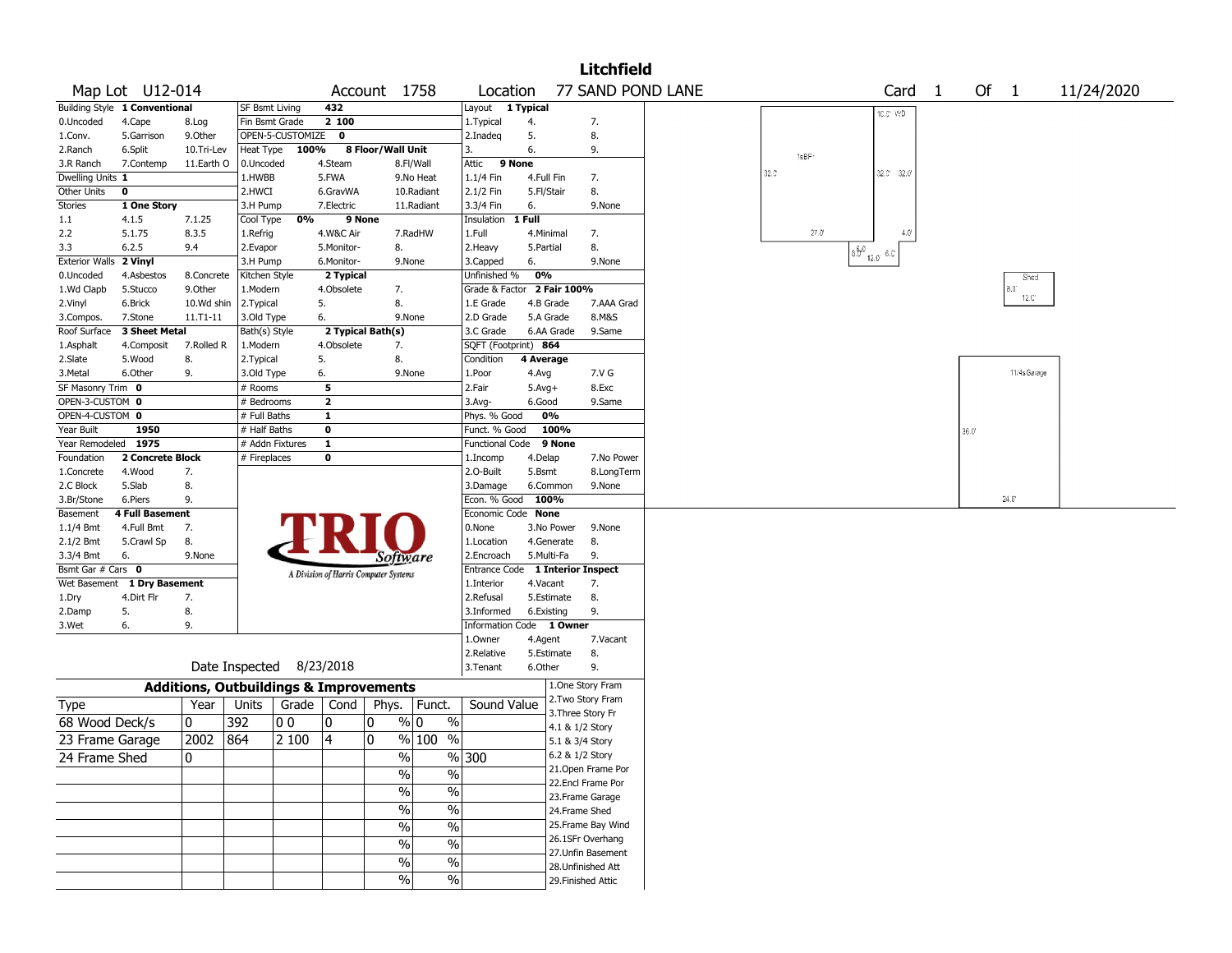|                   | Map Lot U12-015                    | Account 2803 |            | Location                      |                                 | <b>SAND POND LANE</b>    |                                    |             |                          | Card 1               | Of $1$        |                                | 11/24/2020                            |
|-------------------|------------------------------------|--------------|------------|-------------------------------|---------------------------------|--------------------------|------------------------------------|-------------|--------------------------|----------------------|---------------|--------------------------------|---------------------------------------|
|                   | TUPPER, JACKSON A II               |              |            |                               | <b>Property Data</b>            |                          |                                    |             | <b>Assessment Record</b> |                      |               |                                |                                       |
|                   | 49 PINKHAM BROOK ROAD              |              |            |                               | Neighborhood 185 Sand Pond Lane |                          | Year                               | Land        |                          | <b>Buildings</b>     |               | Exempt                         | Total                                 |
| DURHAM ME 04222   |                                    |              |            |                               |                                 |                          | 2011                               |             | 71,750                   |                      | $\pmb{0}$     | 0                              | 71,750                                |
|                   |                                    |              |            | Tree Growth Year              | $\mathbf 0$                     |                          | 2012                               |             | 71,750                   |                      | 0             | 0                              | 71,750                                |
|                   |                                    |              |            | X Coordinate                  |                                 | $\pmb{0}$<br>$\mathbf 0$ | 2013                               |             | 71,750                   |                      | 0             | 0                              |                                       |
|                   | B10941P119 B12210P72               |              |            | Y Coordinate<br>Zone/Land Use | <b>18 Sand Pond</b>             |                          |                                    |             |                          |                      |               |                                | 71,750                                |
| Previous Owner    | ANDERSON, JOAN A, TURCOTTE, JASON, |              |            |                               |                                 |                          | 2014                               |             | 71,750                   |                      | 0             | 0                              | 71,750                                |
| DAMON, MACEE      |                                    |              |            | Secondary Zone                |                                 |                          | 2015                               |             | 71,750                   |                      | $\mathbf 0$   | 0                              | 71,750                                |
|                   | 160 PINKHAM BROOK ROAD             |              |            |                               |                                 |                          | 2016                               |             | 71,750                   |                      | $\pmb{0}$     | 0                              | 71,750                                |
| DURHAM ME 04222   | Sale Date: 1/11/2016               |              |            | Topography 2 Rolling          |                                 |                          | 2017                               |             | 71,750                   |                      | 0             | 0                              | 71,750                                |
|                   |                                    |              |            | 1.Level                       | 4.Below St                      | 7.Res Protec             | 2018                               |             | 71,750                   |                      | 0             | 0                              | 71,750                                |
|                   |                                    |              |            | 2.Rolling<br>3.Above St       | 5.Low<br>6.Swampy               | 8.<br>9.                 | 2019                               |             | 89,800                   |                      | 0             | 0                              | 89,800                                |
|                   |                                    |              |            | <b>Utilities</b>              |                                 |                          | 2020                               |             | 89,800                   |                      | $\mathbf 0$   | 0                              | 89,800                                |
|                   |                                    |              |            | 1.Public                      | 4.Dr Well                       | 7.Cesspool               |                                    |             |                          |                      |               |                                |                                       |
|                   |                                    |              |            | 2. Water                      | 5.Dug Well                      | 8.Lake/Pond              |                                    |             |                          |                      |               |                                |                                       |
|                   |                                    |              |            | 3.Sewer                       | 6.Septic                        | 9.None                   |                                    |             |                          |                      |               |                                |                                       |
|                   |                                    |              |            | <b>Street</b>                 | 3 Gravel                        |                          |                                    |             |                          |                      |               |                                |                                       |
|                   |                                    |              |            | 1.Paved                       | 4.Proposed                      | 7.                       |                                    |             |                          | <b>Land Data</b>     |               |                                |                                       |
|                   |                                    |              |            | 2.Semi Imp<br>3.Gravel        | 5.R/O/W<br>6.                   | 8.<br>9.None             | <b>Front Foot</b>                  |             |                          | <b>Effective</b>     |               | <b>Influence</b>               | <b>Influence</b>                      |
|                   |                                    |              |            |                               |                                 | $\pmb{0}$                |                                    | <b>Type</b> | Frontage                 | <b>Depth</b>         | <b>Factor</b> | Code                           | <b>Codes</b>                          |
|                   | Inspection Witnessed By:           |              |            |                               |                                 | $\mathbf 0$              | 11.1-100<br>12.101-200             |             |                          |                      |               | %<br>%                         | 1.Unimproved<br>2.Excess Frtg         |
|                   |                                    |              |            |                               | <b>Sale Data</b>                |                          | $13.201+$                          |             |                          |                      |               | %                              | 3. Topography                         |
| χ                 |                                    | Date         |            | Sale Date                     |                                 | 1/11/2016                | 14.<br>15.                         |             |                          |                      |               | %<br>%                         | 4.Size/Shape<br>5.Access              |
|                   |                                    |              |            | Price                         |                                 |                          |                                    |             |                          |                      |               | %                              | 6.Restriction                         |
| No./Date          | Description                        |              | Date Insp. | Sale Type                     | 1 Land Only                     |                          |                                    |             |                          |                      |               | %                              | 7. Right of Way                       |
|                   |                                    |              |            | 1.Land                        | 4.MFG UNIT                      | 7.                       | <b>Square Foot</b>                 |             |                          | <b>Square Feet</b>   |               | %                              | 8.View/Environ<br>9. Fract Share      |
|                   |                                    |              |            | 2.L & B<br>3.Building         | 5.Other<br>6.                   | 8.<br>9.                 | 16.Regular Lot<br>17.Secondary Lot |             |                          |                      |               | %                              | <b>Acres</b>                          |
|                   |                                    |              |            | Financing                     | 9 Unknown                       |                          | 18.Excess Land                     |             |                          |                      |               | $\frac{9}{6}$                  | 30.Frontage 1<br>31. Frontage 2       |
|                   |                                    |              |            | 1.Convent                     | 4.Seller                        | 7.                       | 19.Condominium                     |             |                          |                      |               | $\frac{9}{6}$<br>$\frac{9}{6}$ | 32.Tillable                           |
| Notes:            |                                    |              |            | 2.FHA/VA                      | 5.Private                       | 8.                       | 20.Miscellaneous                   |             |                          |                      |               | $\frac{9}{6}$                  | 33.Tillable                           |
|                   |                                    |              |            | 3.Assumed                     | 6.Cash                          | 9.Unknown                |                                    |             |                          |                      |               | $\overline{\frac{9}{6}}$       | 34.Softwood F&O                       |
|                   |                                    |              |            | Validity                      | <b>2 Related Parties</b>        |                          | <b>Fract. Acre</b>                 |             |                          | <b>Acreage/Sites</b> |               |                                | 35. Mixed Wood F&O<br>36.Hardwood F&O |
|                   |                                    |              |            | 1.Valid                       | 4.Split                         | 7.Renovate               | 21. Houselot (Frac                 | 22          |                          | 0.25                 | 75 %          | 4                              | 37.Softwood TG                        |
|                   |                                    |              |            | 2.Related                     | 5.Partial                       | 8.Other                  | 22.Baselot(Fract)<br>23.           | 26          |                          | 0.75                 | 100           | $\frac{9}{6}$<br>$\mathbf 0$   | 38. Mixed Wood TG                     |
|                   |                                    |              |            | 3.Distress                    | 6.Exempt                        | 9.                       | <b>Acres</b>                       |             |                          |                      |               | $\frac{9}{6}$<br>$\frac{9}{6}$ | 39.Hardwood TG                        |
|                   |                                    |              |            | Verified                      | <b>5 Public Record</b>          |                          | 24. Houselot                       |             |                          |                      |               | %                              | 40. Wasteland                         |
|                   |                                    |              |            | 1.Buyer                       | 4.Agent                         | 7.Family                 | 25.Baselot                         |             |                          |                      |               | $\frac{9}{6}$                  | 41.Gravel Pit<br>42. Mobile Home Si   |
|                   |                                    |              |            | 2.Seller                      | 5.Pub Rec                       | 8.Other                  | 26.Rear 1                          |             |                          |                      |               | %                              | 43.Camp Site                          |
|                   |                                    |              |            | 3.Lender                      | 6.MLS                           | 9.                       | 27.Rear 2                          |             |                          |                      |               |                                | 44.Lot Improvemen                     |
|                   |                                    |              |            |                               |                                 |                          |                                    |             |                          |                      |               |                                |                                       |
| <b>Litchfield</b> |                                    |              |            |                               |                                 |                          | 28. Rear 3<br>29. Rear 4           |             |                          | <b>Total Acreage</b> | 1.00          |                                | 45.Access Right<br>46.Golf Course     |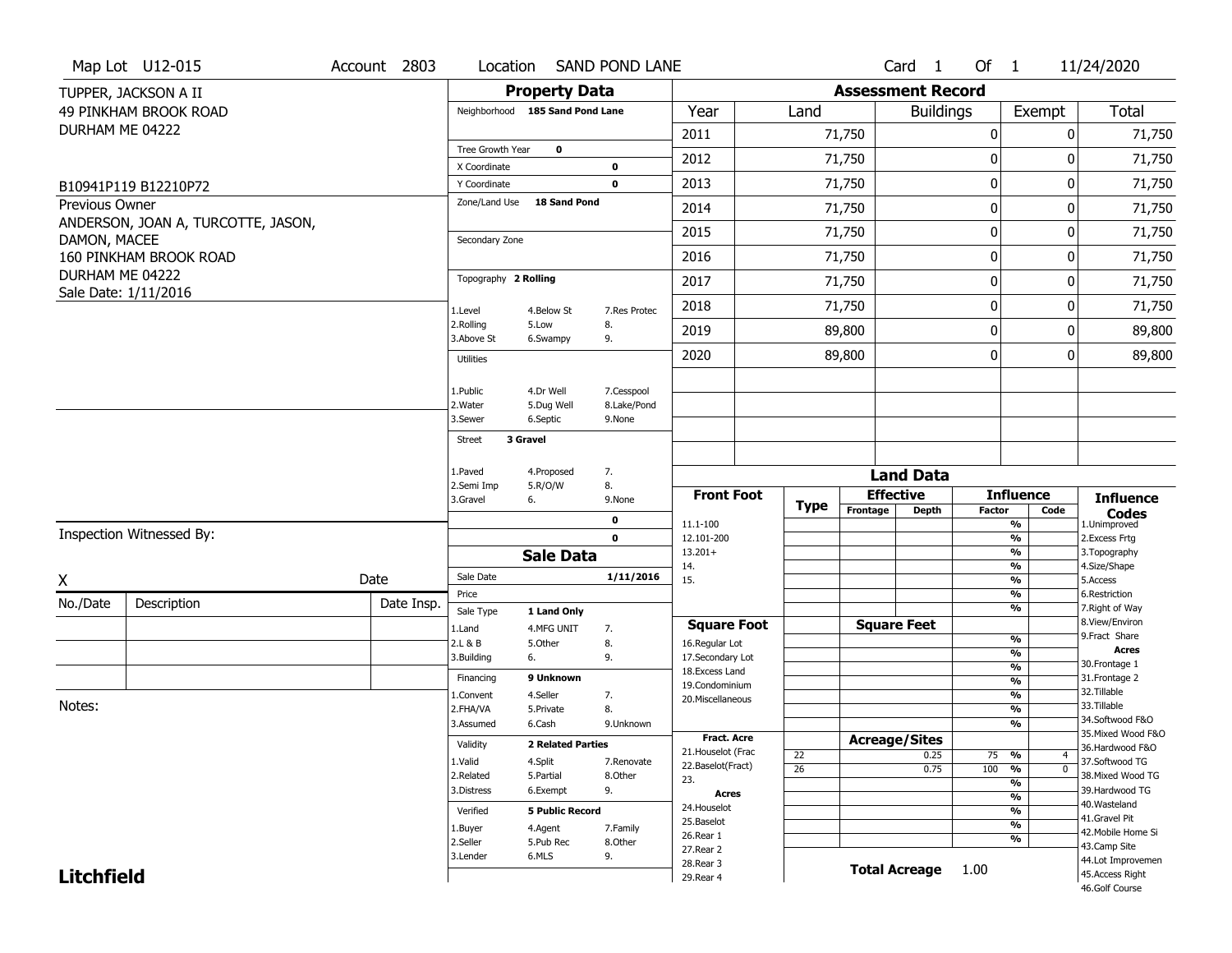|                       |                 |                                                   |                 |                  |            |                                       |                          |                               |             |                 | <b>Litchfield</b>     |  |                   |  |        |            |
|-----------------------|-----------------|---------------------------------------------------|-----------------|------------------|------------|---------------------------------------|--------------------------|-------------------------------|-------------|-----------------|-----------------------|--|-------------------|--|--------|------------|
|                       | Map Lot U12-015 |                                                   |                 |                  |            | Account 2803                          |                          | Location                      |             |                 | <b>SAND POND LANE</b> |  | Card <sub>1</sub> |  | Of $1$ | 11/24/2020 |
| <b>Building Style</b> |                 |                                                   | SF Bsmt Living  |                  |            |                                       |                          | Layout                        |             |                 |                       |  |                   |  |        |            |
| 0.Uncoded             | 4.Cape          | 8.Log                                             | Fin Bsmt Grade  |                  |            |                                       |                          | 1. Typical                    | 4.          |                 | 7.                    |  |                   |  |        |            |
| 1.Conv.               | 5.Garrison      | 9.0ther                                           |                 | OPEN-5-CUSTOMIZE |            |                                       |                          | 2.Inadeq                      | 5.          |                 | 8.                    |  |                   |  |        |            |
| 2.Ranch               | 6.Split         | 10.Tri-Lev                                        | Heat Type       | 100%             |            |                                       |                          | 3.                            | 6.          |                 | 9.                    |  |                   |  |        |            |
| 3.R Ranch             | 7.Contemp       | 11.Earth O                                        | 0.Uncoded       |                  | 4.Steam    |                                       | 8.Fl/Wall                | Attic                         |             |                 |                       |  |                   |  |        |            |
| <b>Dwelling Units</b> |                 |                                                   | 1.HWBB          |                  | 5.FWA      |                                       | 9.No Heat                | 1.1/4 Fin                     | 4.Full Fin  |                 | 7.                    |  |                   |  |        |            |
| Other Units           |                 |                                                   | 2.HWCI          |                  | 6.GravWA   |                                       | 10.Radiant               | 2.1/2 Fin                     | 5.Fl/Stair  |                 | 8.                    |  |                   |  |        |            |
| Stories               |                 |                                                   | 3.H Pump        |                  | 7.Electric |                                       | 11.Radiant               | 3.3/4 Fin                     | 6.          |                 | 9.None                |  |                   |  |        |            |
| 1.1                   | 4.1.5           | 7.1.25                                            | Cool Type       | 0%               |            |                                       |                          | Insulation                    |             |                 |                       |  |                   |  |        |            |
| 2.2                   | 5.1.75          | 8.3.5                                             | 1.Refrig        |                  | 4.W&C Air  |                                       | 7.RadHW                  | 1.Full                        | 4.Minimal   |                 | 7.                    |  |                   |  |        |            |
| 3.3                   | 6.2.5           | 9.4                                               | 2.Evapor        |                  | 5.Monitor- | 8.                                    |                          | 2. Heavy                      | 5.Partial   |                 | 8.                    |  |                   |  |        |            |
| <b>Exterior Walls</b> |                 |                                                   | 3.H Pump        |                  | 6.Monitor- | 9.None                                |                          | 3.Capped                      | 6.          |                 | 9.None                |  |                   |  |        |            |
| 0.Uncoded             | 4.Asbestos      | 8.Concrete                                        | Kitchen Style   |                  |            |                                       |                          | Unfinished %                  |             |                 |                       |  |                   |  |        |            |
| 1.Wd Clapb            | 5.Stucco        | 9.0ther                                           | 1.Modern        |                  | 4.Obsolete | 7.                                    |                          | Grade & Factor                |             |                 |                       |  |                   |  |        |            |
| 2.Vinyl               | 6.Brick         | 10.Wd shin                                        | 2.Typical       |                  | 5.         | 8.                                    |                          | 1.E Grade                     | 4.B Grade   |                 | 7.AAA Grad            |  |                   |  |        |            |
| 3.Compos.             | 7.Stone         | 11.T1-11                                          | 3.Old Type      |                  | 6.         | 9.None                                |                          | 2.D Grade                     |             | 5.A Grade       | 8.M&S                 |  |                   |  |        |            |
| Roof Surface          |                 |                                                   | Bath(s) Style   |                  |            |                                       |                          | 3.C Grade                     |             | 6.AA Grade      | 9.Same                |  |                   |  |        |            |
| 1.Asphalt             | 4.Composit      | 7.Rolled R                                        | 1.Modern        |                  | 4.Obsolete | 7.                                    |                          | SQFT (Footprint)              |             |                 |                       |  |                   |  |        |            |
| 2.Slate               | 5.Wood          | 8.                                                | 2.Typical       |                  | 5.         | 8.                                    |                          | Condition                     |             |                 |                       |  |                   |  |        |            |
| 3. Metal              | 6.Other         | 9.                                                | 3.Old Type      |                  | 6.         | 9.None                                |                          | 1.Poor                        | 4.Avg       |                 | 7.V G                 |  |                   |  |        |            |
| SF Masonry Trim       |                 |                                                   | # Rooms         |                  |            |                                       |                          | 2.Fair                        | $5.Avg+$    |                 | 8.Exc                 |  |                   |  |        |            |
| OPEN-3-CUSTOM         |                 |                                                   | # Bedrooms      |                  |            |                                       |                          | $3.$ Avg-                     | 6.Good      |                 | 9.Same                |  |                   |  |        |            |
| OPEN-4-CUSTOM         |                 |                                                   | # Full Baths    |                  |            |                                       |                          |                               |             |                 |                       |  |                   |  |        |            |
| Year Built            |                 |                                                   | # Half Baths    |                  |            |                                       |                          | Phys. % Good<br>Funct. % Good |             |                 |                       |  |                   |  |        |            |
|                       |                 |                                                   |                 |                  |            |                                       |                          | <b>Functional Code</b>        |             |                 |                       |  |                   |  |        |            |
| Year Remodeled        |                 |                                                   | # Addn Fixtures |                  |            |                                       |                          |                               |             |                 |                       |  |                   |  |        |            |
| Foundation            |                 |                                                   | # Fireplaces    |                  |            |                                       |                          | 1.Incomp                      | 4.Delap     |                 | 7.No Power            |  |                   |  |        |            |
| 1.Concrete            | 4.Wood          | 7.                                                |                 |                  |            |                                       |                          | 2.O-Built                     | 5.Bsmt      |                 | 8.LongTerm            |  |                   |  |        |            |
| 2.C Block             | 5.Slab          | 8.                                                |                 |                  |            |                                       |                          | 3.Damage                      |             | 6.Common        | 9.None                |  |                   |  |        |            |
| 3.Br/Stone            | 6.Piers         | 9.                                                |                 |                  |            |                                       |                          | Econ. % Good                  |             |                 |                       |  |                   |  |        |            |
| Basement              |                 |                                                   |                 |                  |            |                                       |                          | Economic Code                 |             |                 |                       |  |                   |  |        |            |
| $1.1/4$ Bmt           | 4.Full Bmt      | 7.                                                |                 |                  |            |                                       |                          | 0.None                        |             | 3.No Power      | 9.None                |  |                   |  |        |            |
| 2.1/2 Bmt             | 5.Crawl Sp      | 8.                                                |                 |                  |            |                                       |                          | 1.Location                    |             | 4.Generate      | 8.                    |  |                   |  |        |            |
| 3.3/4 Bmt             | 6.              | 9.None                                            |                 |                  |            | <i>Software</i>                       |                          | 2.Encroach                    | 5.Multi-Fa  |                 | 9.                    |  |                   |  |        |            |
| Bsmt Gar # Cars       |                 |                                                   |                 |                  |            | A Division of Harris Computer Systems |                          | Entrance Code                 | $\mathbf 0$ |                 |                       |  |                   |  |        |            |
| Wet Basement          |                 |                                                   |                 |                  |            |                                       |                          | 1.Interior                    | 4.Vacant    |                 | 7.                    |  |                   |  |        |            |
| 1.Dry                 | 4.Dirt Flr      | 7.                                                |                 |                  |            |                                       |                          | 2.Refusal                     |             | 5.Estimate      | 8.                    |  |                   |  |        |            |
| 2.Damp                | 5.              | 8.                                                |                 |                  |            |                                       |                          | 3.Informed                    | 6.Existing  |                 | 9.                    |  |                   |  |        |            |
| 3.Wet                 | 6.              | 9.                                                |                 |                  |            |                                       |                          | <b>Information Code</b>       |             | $\bf{0}$        |                       |  |                   |  |        |            |
|                       |                 |                                                   |                 |                  |            |                                       |                          | 1.Owner                       | 4.Agent     |                 | 7.Vacant              |  |                   |  |        |            |
|                       |                 |                                                   |                 |                  |            |                                       |                          | 2.Relative                    |             | 5.Estimate      | 8.                    |  |                   |  |        |            |
|                       |                 | Date Inspected                                    |                 |                  |            |                                       |                          | 3.Tenant                      | 6.Other     |                 | 9.                    |  |                   |  |        |            |
|                       |                 | <b>Additions, Outbuildings &amp; Improvements</b> |                 |                  |            |                                       |                          |                               |             |                 | 1.One Story Fram      |  |                   |  |        |            |
|                       |                 |                                                   |                 |                  |            |                                       |                          |                               |             |                 | 2. Two Story Fram     |  |                   |  |        |            |
| Type                  |                 | Year                                              | Units           | Grade            | Cond       | Phys.                                 | Funct.                   | Sound Value                   |             |                 | 3. Three Story Fr     |  |                   |  |        |            |
|                       |                 |                                                   |                 |                  |            | $\%$                                  | $\%$                     |                               |             | 4.1 & 1/2 Story |                       |  |                   |  |        |            |
|                       |                 |                                                   |                 |                  |            | %                                     | $\%$                     |                               |             | 5.1 & 3/4 Story |                       |  |                   |  |        |            |
|                       |                 |                                                   |                 |                  |            |                                       |                          |                               |             |                 | 6.2 & 1/2 Story       |  |                   |  |        |            |
|                       |                 |                                                   |                 |                  |            | $\sqrt{6}$                            | $\sqrt{20}$              |                               |             |                 | 21. Open Frame Por    |  |                   |  |        |            |
|                       |                 |                                                   |                 |                  |            | $\frac{1}{2}$                         | $\frac{0}{0}$            |                               |             |                 | 22.Encl Frame Por     |  |                   |  |        |            |
|                       |                 |                                                   |                 |                  |            | $\sqrt{9/6}$                          | $\overline{\frac{0}{6}}$ |                               |             |                 |                       |  |                   |  |        |            |
|                       |                 |                                                   |                 |                  |            | $\frac{0}{6}$                         | $\%$                     |                               |             |                 | 23. Frame Garage      |  |                   |  |        |            |
|                       |                 |                                                   |                 |                  |            |                                       |                          |                               |             | 24.Frame Shed   |                       |  |                   |  |        |            |
|                       |                 |                                                   |                 |                  |            | $\frac{1}{2}$                         | $\frac{0}{0}$            |                               |             |                 | 25. Frame Bay Wind    |  |                   |  |        |            |
|                       |                 |                                                   |                 |                  |            | $\%$                                  | $\%$                     |                               |             |                 | 26.1SFr Overhang      |  |                   |  |        |            |
|                       |                 |                                                   |                 |                  |            | $\frac{1}{2}$                         | $\frac{1}{2}$            |                               |             |                 | 27.Unfin Basement     |  |                   |  |        |            |
|                       |                 |                                                   |                 |                  |            |                                       |                          |                               |             |                 | 28. Unfinished Att    |  |                   |  |        |            |
|                       |                 |                                                   |                 |                  |            | $\frac{1}{2}$                         | $\frac{1}{2}$            |                               |             |                 | 29. Finished Attic    |  |                   |  |        |            |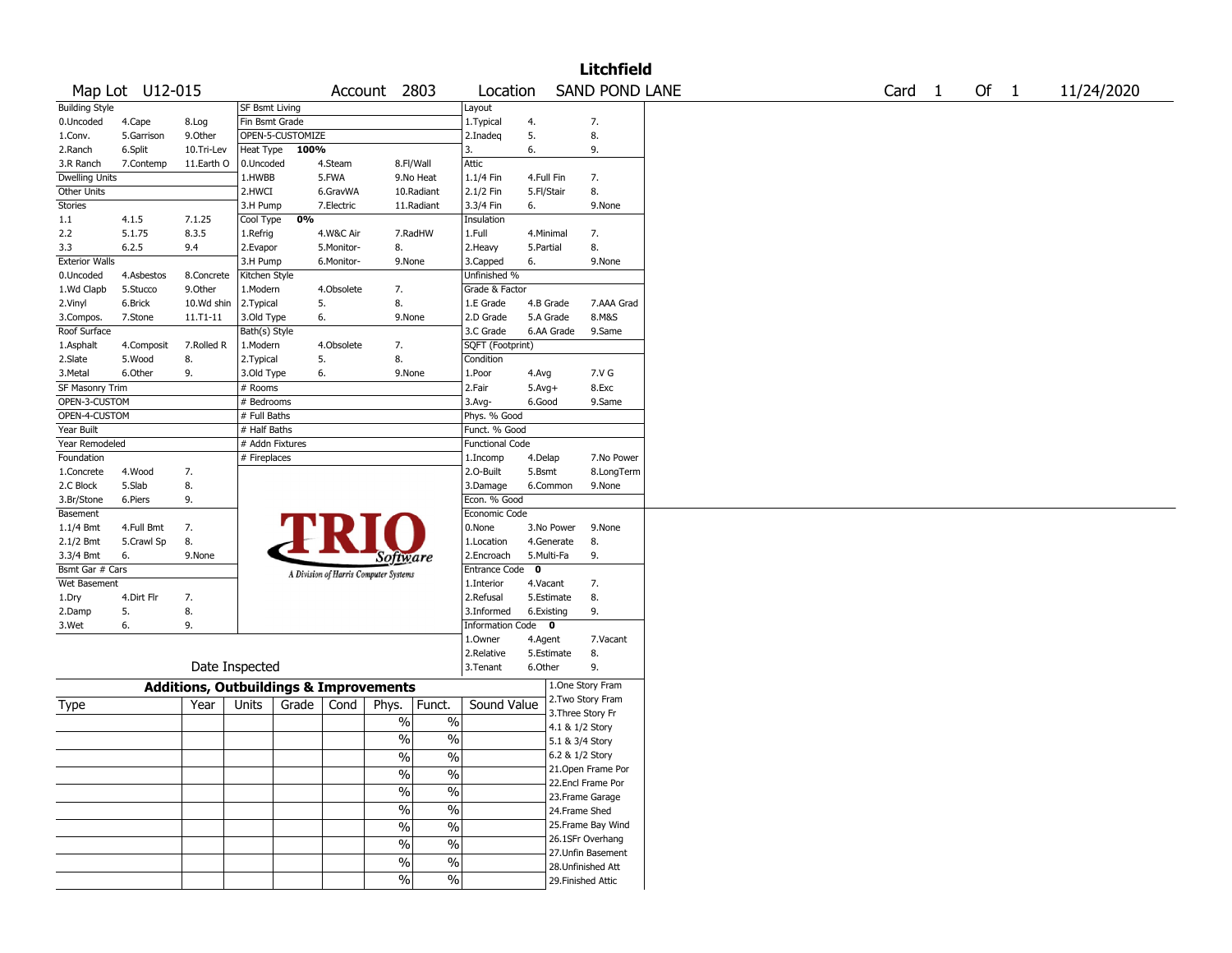|                   | Map Lot U12-016          | Account 1644 | Location                        |                         | 71 SAND POND LANE         |                                    |                 |                          | Card <sub>1</sub>    | Of $1$        |                                          | 11/24/2020                           |
|-------------------|--------------------------|--------------|---------------------------------|-------------------------|---------------------------|------------------------------------|-----------------|--------------------------|----------------------|---------------|------------------------------------------|--------------------------------------|
|                   | SOBOLESKI, PATRICIA A    |              |                                 | <b>Property Data</b>    |                           |                                    |                 | <b>Assessment Record</b> |                      |               |                                          |                                      |
| P O BOX 12        |                          |              | Neighborhood 185 Sand Pond Lane |                         |                           | Year                               | Land            |                          | <b>Buildings</b>     |               | Exempt                                   | <b>Total</b>                         |
|                   | LITCHFIELD ME 04350      |              |                                 |                         |                           | 2007                               |                 | 110,763                  |                      | 136,878       | 13,000                                   | 234,641                              |
|                   |                          |              | Tree Growth Year                | $\mathbf 0$             |                           | 2008                               |                 | 110,763                  |                      | 136,636       | 12,350                                   | 235,049                              |
|                   |                          |              | X Coordinate                    |                         | 0                         |                                    |                 |                          |                      |               |                                          |                                      |
| B2374P322         |                          |              | Y Coordinate<br>Zone/Land Use   | <b>18 Sand Pond</b>     | 0                         | 2009                               |                 | 150,753                  |                      | 150,049       | 9,500                                    | 291,302                              |
|                   |                          |              |                                 |                         |                           | 2010                               |                 | 150,753                  |                      | 118,175       | 10,000                                   | 258,928                              |
|                   |                          |              | Secondary Zone                  |                         |                           | 2011                               |                 | 150,753                  |                      | 164,511       | 10,000                                   | 305,264                              |
|                   |                          |              |                                 |                         |                           | 2012                               |                 | 150,753                  |                      | 132,398       | 10,000                                   | 273,151                              |
|                   |                          |              | Topography 2 Rolling            |                         |                           | 2013                               |                 | 150,753                  |                      | 132,272       | 10,000                                   | 273,025                              |
|                   |                          |              | 1.Level                         | 4.Below St              | 7.Res Protec              | 2014                               |                 | 150,753                  |                      | 130,823       | 10,000                                   | 271,576                              |
|                   |                          |              | 2.Rolling<br>3.Above St         | 5.Low<br>6.Swampy       | 8.<br>9.                  | 2015                               |                 | 150,753                  |                      | 130,767       | 10,000                                   | 271,520                              |
|                   |                          |              | Utilities                       | 4 Drilled Well          | <b>6 Septic System</b>    | 2016                               |                 | 150,753                  |                      | 130,759       | 15,000                                   | 266,512                              |
|                   |                          |              |                                 |                         |                           | 2017                               |                 | 150,753                  |                      | 129,193       | 20,000                                   | 259,946                              |
|                   |                          |              | 1.Public<br>2. Water            | 4.Dr Well<br>5.Dug Well | 7.Cesspool<br>8.Lake/Pond | 2018                               |                 | 150,753                  |                      | 129,184       | 19,200                                   | 260,737                              |
|                   |                          |              | 3.Sewer                         | 6.Septic                | 9.None                    | 2019                               |                 | 191,500                  |                      | 132,700       | 20,000                                   | 304,200                              |
|                   |                          |              | 3 Gravel<br>Street              |                         |                           | 2020                               |                 | 191,500                  |                      | 132,700       | 25,000                                   | 299,200                              |
|                   |                          |              | 1.Paved                         | 4.Proposed              | 7.                        |                                    |                 |                          | <b>Land Data</b>     |               |                                          |                                      |
|                   |                          |              | 2.Semi Imp<br>3.Gravel          | 5.R/O/W<br>6.           | 8.<br>9.None              | <b>Front Foot</b>                  |                 | <b>Effective</b>         |                      |               | <b>Influence</b>                         | <b>Influence</b>                     |
|                   |                          |              |                                 |                         | 0                         | 11.1-100                           | <b>Type</b>     | Frontage                 | <b>Depth</b>         | <b>Factor</b> | Code<br>%                                | <b>Codes</b><br>1.Unimproved         |
|                   | Inspection Witnessed By: |              |                                 |                         | $\mathbf 0$               | 12.101-200                         |                 |                          |                      |               | $\frac{9}{6}$                            | 2. Excess Frtg                       |
|                   |                          |              |                                 | <b>Sale Data</b>        |                           | $13.201+$<br>14.                   |                 |                          |                      |               | %<br>%                                   | 3. Topography<br>4.Size/Shape        |
| X                 |                          | Date         | Sale Date                       |                         |                           | 15.                                |                 |                          |                      |               | $\frac{9}{6}$                            | 5.Access                             |
| No./Date          | Description              | Date Insp.   | Price                           |                         |                           |                                    |                 |                          |                      |               | %<br>%                                   | 6.Restriction<br>7. Right of Way     |
|                   |                          |              | Sale Type<br>1.Land             | 4.MFG UNIT              | 7.                        | <b>Square Foot</b>                 |                 |                          | <b>Square Feet</b>   |               |                                          | 8.View/Environ                       |
|                   |                          |              | 2.L & B                         | 5.Other                 | 8.                        | 16.Regular Lot                     |                 |                          |                      |               | $\frac{9}{6}$                            | 9.Fract Share<br><b>Acres</b>        |
|                   |                          |              | 3.Building                      | 6.                      | 9.                        | 17.Secondary Lot<br>18.Excess Land |                 |                          |                      |               | $\frac{9}{6}$<br>$\frac{9}{6}$           | 30. Frontage 1                       |
|                   |                          |              | Financing                       |                         |                           | 19.Condominium                     |                 |                          |                      |               | $\frac{9}{6}$                            | 31. Frontage 2                       |
| Notes:            |                          |              | 1.Convent                       | 4.Seller                | 7.                        | 20.Miscellaneous                   |                 |                          |                      |               | $\frac{9}{6}$                            | 32. Tillable<br>33.Tillable          |
|                   |                          |              | 2.FHA/VA<br>3.Assumed           | 5.Private<br>6.Cash     | 8.<br>9.Unknown           |                                    |                 |                          |                      |               | $\frac{9}{6}$<br>$\frac{9}{6}$           | 34.Softwood F&O                      |
|                   |                          |              |                                 |                         |                           | <b>Fract. Acre</b>                 |                 | <b>Acreage/Sites</b>     |                      |               |                                          | 35. Mixed Wood F&O                   |
|                   |                          |              | Validity                        |                         |                           | 21. Houselot (Frac                 | 21              |                          | 0.50                 | 95            | %<br>3                                   | 36.Hardwood F&O                      |
|                   |                          |              | 1.Valid                         | 4.Split                 | 7.Renovate                | 22.Baselot(Fract)                  | 30              |                          | 0.34                 | 95            | $\overline{\mathbf{3}}$<br>$\frac{9}{6}$ | 37.Softwood TG                       |
|                   |                          |              | 2.Related<br>3.Distress         | 5.Partial<br>6.Exempt   | 8.Other<br>9.             | 23.                                | 26              |                          | 0.48                 | 100           | $\frac{9}{6}$<br>$\overline{0}$          | 38. Mixed Wood TG<br>39.Hardwood TG  |
|                   |                          |              |                                 |                         |                           | <b>Acres</b><br>24. Houselot       | $\overline{44}$ |                          | 1.00                 | 100           | $\frac{9}{6}$<br>$\overline{0}$          | 40. Wasteland                        |
|                   |                          |              | Verified                        |                         |                           | 25.Baselot                         |                 |                          |                      |               | $\frac{9}{6}$<br>$\frac{9}{6}$           | 41.Gravel Pit                        |
|                   |                          |              | 1.Buyer<br>2.Seller             | 4.Agent<br>5.Pub Rec    | 7.Family<br>8.Other       | 26.Rear 1                          |                 |                          |                      |               | %                                        | 42. Mobile Home Si                   |
|                   |                          |              | 3.Lender                        | 6.MLS                   | 9.                        | 27.Rear 2                          |                 |                          |                      |               |                                          | 43.Camp Site                         |
|                   |                          |              |                                 |                         |                           |                                    |                 |                          |                      |               |                                          |                                      |
| <b>Litchfield</b> |                          |              |                                 |                         |                           | 28. Rear 3<br>29. Rear 4           |                 |                          | <b>Total Acreage</b> | 1.32          |                                          | 44.Lot Improvemen<br>45.Access Right |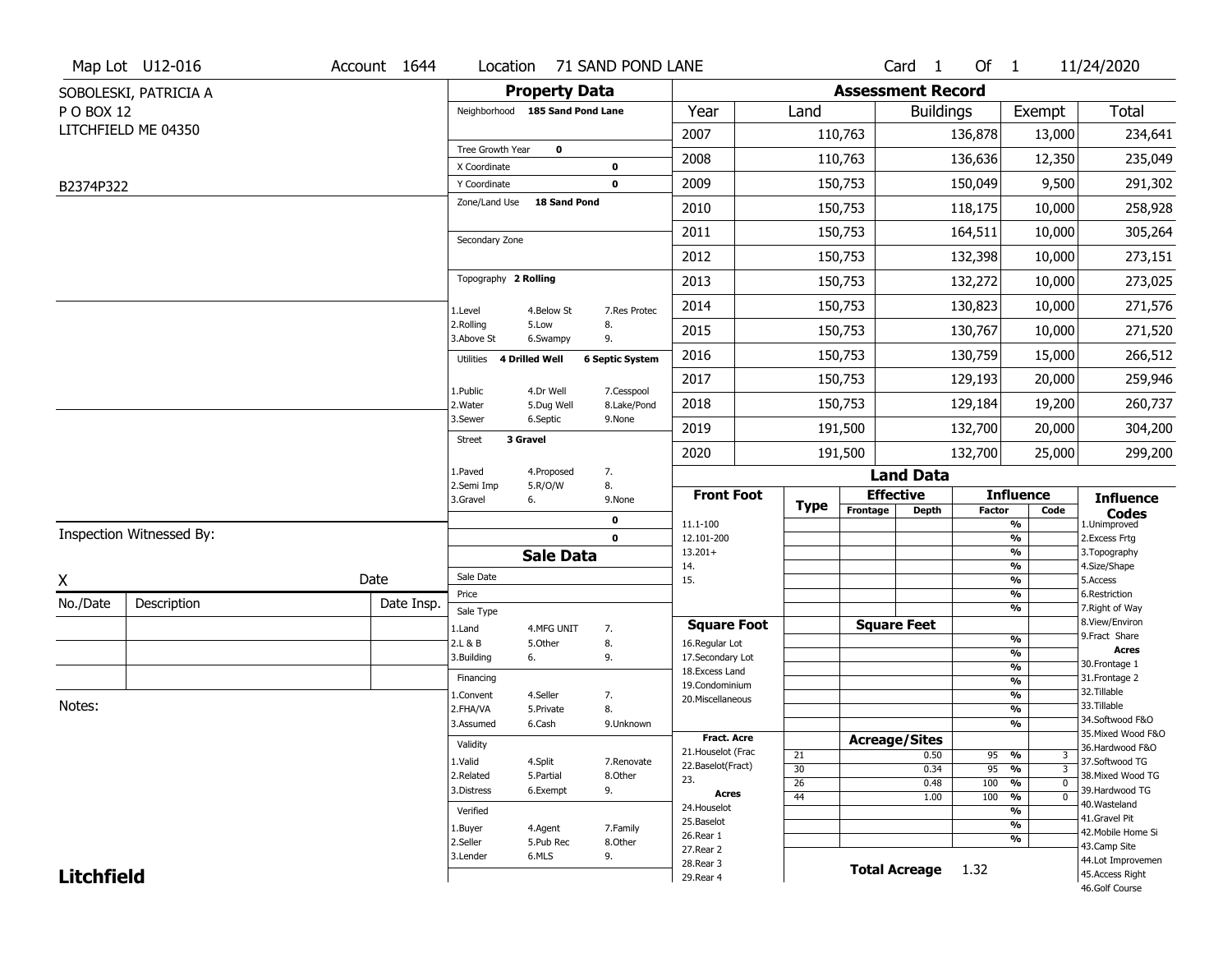|                           |                                |                        |                         |                                                   |                         |                                       |               |                               |            |                        | <b>Litchfield</b>                      |  |      |                                         |      |                   |     |                |            |  |
|---------------------------|--------------------------------|------------------------|-------------------------|---------------------------------------------------|-------------------------|---------------------------------------|---------------|-------------------------------|------------|------------------------|----------------------------------------|--|------|-----------------------------------------|------|-------------------|-----|----------------|------------|--|
|                           | Map Lot U12-016                |                        |                         |                                                   |                         | Account 1644                          |               | Location                      |            |                        | 71 SAND POND LANE                      |  |      |                                         |      | Card <sub>1</sub> |     | Of 1           | 11/24/2020 |  |
|                           | Building Style 3 Raised Ranch  |                        | <b>SF Bsmt Living</b>   |                                                   | 1200                    |                                       |               | Layout 1 Typical              |            |                        |                                        |  |      | $8.0^{\circ}$ 2.0                       |      | 32.0              |     |                |            |  |
| 0.Uncoded                 | 4.Cape                         | 8.Log                  | Fin Bsmt Grade          |                                                   | 2 100                   |                                       |               | 1. Typical                    | 4.         |                        | 7.                                     |  |      |                                         |      |                   |     |                |            |  |
| 1.Conv.                   | 5.Garrison                     | 9.Other                |                         | OPEN-5-CUSTOMIZE                                  | $\mathbf 0$             |                                       |               | 2.Inadeg                      | 5.         |                        | 8.                                     |  |      |                                         |      |                   |     |                |            |  |
| 2.Ranch                   | 6.Split                        | 10.Tri-Lev             | Heat Type               | 100%                                              |                         | 12 Monitor-Fuel Oil                   |               | 3.                            | 6.         |                        | 9.                                     |  |      |                                         |      |                   |     | $20.0^\circ$   |            |  |
| 3.R Ranch                 | 7.Contemp                      | 11.Earth O             | 0.Uncoded               |                                                   | 4.Steam                 |                                       | 8.Fl/Wall     | 9 None<br>Attic               |            |                        |                                        |  |      |                                         |      | 1sBFr             |     |                |            |  |
| Dwelling Units 1          |                                |                        | 1.HWBB                  |                                                   | 5.FWA                   |                                       | 9.No Heat     | 1.1/4 Fin                     | 4.Full Fin |                        | 7.                                     |  |      |                                         |      |                   |     |                |            |  |
| Other Units               | 0                              |                        | 2.HWCI                  |                                                   | 6.GravWA                |                                       | 10.Radiant    | 2.1/2 Fin                     | 5.Fl/Stair |                        | 8.                                     |  |      | $40.0$ <sup>'</sup> $40.0$ <sup>'</sup> |      |                   |     |                |            |  |
| <b>Stories</b>            | 1 One Story                    |                        | 3.H Pump                |                                                   | 7.Electric              |                                       | 11.Radiant    | 3.3/4 Fin                     | 6.         |                        | 9.None                                 |  |      |                                         |      |                   |     | 6.0'           |            |  |
| $1.1\,$                   | 4.1.5                          | 7.1.25                 | Cool Type               | 0%                                                | 9 None                  |                                       |               | Insulation                    | 1 Full     |                        |                                        |  | 48.0 |                                         |      |                   |     |                |            |  |
| 2.2                       | 5.1.75                         | 8.3.5                  | 1.Refrig                |                                                   | 4.W&C Air               |                                       | 7.RadHW       | 1.Full                        | 4.Minimal  |                        | 7.                                     |  |      |                                         |      |                   |     | $1.0^\circ$    |            |  |
| 3.3                       | 6.2.5                          | 9.4                    | 2.Evapor                |                                                   | 5.Monitor-              | 8.                                    |               | 2. Heavy                      | 5.Partial  |                        | 8.                                     |  |      |                                         |      |                   |     | $14.0^{\circ}$ |            |  |
|                           | Exterior Walls 10 Wood Shingle |                        | 3.H Pump                |                                                   | 6.Monitor-              | 9.None                                |               | 3.Capped                      | 6.         |                        | 9.None                                 |  |      |                                         |      |                   |     |                |            |  |
| 0.Uncoded                 | 4.Asbestos                     | 8.Concrete             | Kitchen Style           |                                                   | 2 Typical               |                                       |               | Unfinished %                  | 0%         |                        |                                        |  |      |                                         |      | $32.0^{\circ}$    |     |                |            |  |
| 1.Wd Clapb                | 5.Stucco                       | 9.0ther                | 1.Modern                |                                                   | 4.Obsolete              | 7.                                    |               | Grade & Factor 3 Average 105% |            |                        |                                        |  |      |                                         |      | $24.0^{\circ}$    |     |                |            |  |
| 2.Vinyl                   | 6.Brick<br>7.Stone             | 10.Wd shin<br>11.T1-11 | 2.Typical<br>3.Old Type |                                                   | 5.<br>6.                | 8.<br>9.None                          |               | 1.E Grade<br>2.D Grade        |            | 4.B Grade<br>5.A Grade | 7.AAA Grad<br>8.M&S                    |  |      |                                         |      |                   | 8.0 |                |            |  |
| 3.Compos.<br>Roof Surface | 1 Asphalt Shingles             |                        | Bath(s) Style           |                                                   |                         | 2 Typical Bath(s)                     |               | 3.C Grade                     |            | 6.AA Grade             | 9.Same                                 |  | WD   |                                         | 34.C |                   |     |                |            |  |
| 1.Asphalt                 | 4.Composit                     | 7.Rolled R             | 1.Modern                |                                                   | 4.Obsolete              | 7.                                    |               | SQFT (Footprint) 1274         |            |                        |                                        |  |      |                                         |      |                   |     |                |            |  |
| 2.Slate                   | 5.Wood                         | 8.                     | 2. Typical              |                                                   | 5.                      | 8.                                    |               | Condition                     | 4 Average  |                        |                                        |  |      |                                         |      |                   |     |                |            |  |
| 3.Metal                   | 6.Other                        | 9.                     | 3.Old Type              |                                                   | 6.                      | 9.None                                |               | 1.Poor                        | 4.Avg      |                        | 7.V G                                  |  |      |                                         |      |                   |     |                |            |  |
| SF Masonry Trim 0         |                                |                        | # Rooms                 |                                                   | $\overline{\mathbf{z}}$ |                                       |               | 2.Fair                        | $5.Avg+$   |                        | 8.Exc                                  |  |      |                                         |      |                   |     |                |            |  |
| OPEN-3-CUSTOM 0           |                                |                        | # Bedrooms              |                                                   | 3                       |                                       |               | 3.Avg-                        | 6.Good     |                        | 9.Same                                 |  |      |                                         |      |                   |     |                |            |  |
| OPEN-4-CUSTOM 0           |                                |                        | # Full Baths            |                                                   | $\overline{\mathbf{2}}$ |                                       |               | Phys. % Good                  |            | 0%                     |                                        |  |      |                                         |      |                   |     |                |            |  |
| Year Built                | 1979                           |                        | # Half Baths            |                                                   | 0                       |                                       |               | Funct. % Good                 |            | 100%                   |                                        |  |      | Shed                                    |      |                   |     |                |            |  |
| Year Remodeled 0          |                                |                        |                         | # Addn Fixtures                                   | 1                       |                                       |               | <b>Functional Code</b>        |            | 9 None                 |                                        |  | Shed |                                         |      |                   |     |                |            |  |
| Foundation                | 1 Concrete                     |                        | # Fireplaces            |                                                   | 1                       |                                       |               | 1.Incomp                      | 4.Delap    |                        | 7.No Power                             |  |      | 17.0                                    |      |                   |     |                |            |  |
| 1.Concrete                | 4.Wood                         | 7.                     |                         |                                                   |                         |                                       |               | 2.O-Built                     | 5.Bsmt     |                        | 8.LongTerm                             |  | 16.0 |                                         |      |                   |     |                |            |  |
| 2.C Block                 | 5.Slab                         | 8.                     |                         |                                                   |                         |                                       |               | 3.Damage                      |            | 6.Common               | 9.None                                 |  | 8.0  |                                         |      |                   |     |                |            |  |
| 3.Br/Stone                | 6.Piers                        | 9.                     |                         |                                                   |                         |                                       |               | Econ. % Good                  | 100%       |                        |                                        |  |      | $8.0^\circ$                             |      |                   |     |                |            |  |
| Basement                  | <b>4 Full Basement</b>         |                        |                         |                                                   |                         |                                       |               | Economic Code None            |            |                        |                                        |  |      |                                         |      |                   |     |                |            |  |
| $1.1/4$ Bmt               | 4.Full Bmt                     | 7.                     |                         |                                                   |                         |                                       |               | 0.None                        |            | 3.No Power             | 9.None                                 |  |      |                                         |      |                   |     |                |            |  |
| $2.1/2$ Bmt<br>3.3/4 Bmt  | 5.Crawl Sp<br>6.               | 8.<br>9.None           |                         |                                                   |                         |                                       |               | 1.Location<br>2.Encroach      | 5.Multi-Fa | 4.Generate             | 8.<br>9.                               |  |      |                                         |      |                   |     |                |            |  |
| Bsmt Gar # Cars 0         |                                |                        |                         |                                                   |                         | Software                              |               | Entrance Code 5 Estimated     |            |                        |                                        |  |      |                                         |      |                   |     |                |            |  |
| Wet Basement              | 1 Dry Basement                 |                        |                         |                                                   |                         | A Division of Harris Computer Systems |               | 1.Interior                    | 4.Vacant   |                        | 7.                                     |  |      |                                         |      |                   |     |                |            |  |
| 1.Dry                     | 4.Dirt Flr                     | 7.                     |                         |                                                   |                         |                                       |               | 2.Refusal                     |            | 5.Estimate             | 8.                                     |  |      |                                         |      |                   |     |                |            |  |
| 2.Damp                    | 5.                             | 8.                     |                         |                                                   |                         |                                       |               | 3.Informed                    | 6.Existing |                        | 9.                                     |  |      |                                         |      |                   |     |                |            |  |
| 3.Wet                     | 6.                             | 9.                     |                         |                                                   |                         |                                       |               | Information Code 5 Estimate   |            |                        |                                        |  |      |                                         |      |                   |     |                |            |  |
|                           |                                |                        |                         |                                                   |                         |                                       |               | 1.0wner                       | 4.Agent    |                        | 7.Vacant                               |  |      |                                         |      |                   |     |                |            |  |
|                           |                                |                        |                         |                                                   |                         |                                       |               | 2.Relative                    |            | 5.Estimate             | 8.                                     |  |      |                                         |      |                   |     |                |            |  |
|                           |                                |                        |                         | Date Inspected 8/24/2018                          |                         |                                       |               | 3.Tenant                      | 6.Other    |                        | 9.                                     |  |      |                                         |      |                   |     |                |            |  |
|                           |                                |                        |                         | <b>Additions, Outbuildings &amp; Improvements</b> |                         |                                       |               |                               |            |                        | 1.One Story Fram                       |  |      |                                         |      |                   |     |                |            |  |
| Type                      |                                | Year                   | Units                   | Grade   Cond                                      |                         | Phys.   Funct.                        |               | Sound Value                   |            |                        | 2. Two Story Fram<br>3. Three Story Fr |  |      |                                         |      |                   |     |                |            |  |
| 68 Wood Deck/s            |                                | 0                      | 672                     | 00                                                | 10                      | % 0<br>0                              | $\%$          |                               |            |                        | 4.1 & 1/2 Story                        |  |      |                                         |      |                   |     |                |            |  |
| 24 Frame Shed             |                                | 0                      |                         |                                                   |                         | %                                     |               | % 800                         |            |                        | 5.1 & 3/4 Story                        |  |      |                                         |      |                   |     |                |            |  |
|                           |                                | $\overline{0}$         |                         |                                                   |                         | $\frac{1}{2}$                         |               | $\sqrt{8}$ 700                |            |                        | 6.2 & 1/2 Story                        |  |      |                                         |      |                   |     |                |            |  |
| 24 Frame Shed             |                                |                        |                         |                                                   |                         |                                       |               |                               |            |                        | 21. Open Frame Por                     |  |      |                                         |      |                   |     |                |            |  |
| 60 Patio                  |                                | 0                      | 672                     | O O                                               | 10                      | $\mathbf{0}$                          | $\%$<br>% 0   |                               |            |                        | 22.Encl Frame Por                      |  |      |                                         |      |                   |     |                |            |  |
|                           |                                |                        |                         |                                                   |                         | %                                     | $\frac{0}{0}$ |                               |            |                        | 23. Frame Garage                       |  |      |                                         |      |                   |     |                |            |  |
|                           |                                |                        |                         |                                                   |                         | $\frac{0}{0}$                         | $\frac{0}{0}$ |                               |            |                        | 24.Frame Shed                          |  |      |                                         |      |                   |     |                |            |  |
|                           |                                |                        |                         |                                                   |                         | $\frac{0}{0}$                         | $\frac{1}{2}$ |                               |            |                        | 25. Frame Bay Wind                     |  |      |                                         |      |                   |     |                |            |  |
|                           |                                |                        |                         |                                                   |                         | $\frac{0}{0}$                         | $\%$          |                               |            |                        | 26.1SFr Overhang                       |  |      |                                         |      |                   |     |                |            |  |
|                           |                                |                        |                         |                                                   |                         | $\frac{0}{0}$                         | $\frac{1}{2}$ |                               |            |                        | 27.Unfin Basement                      |  |      |                                         |      |                   |     |                |            |  |
|                           |                                |                        |                         |                                                   |                         |                                       |               |                               |            |                        | 28. Unfinished Att                     |  |      |                                         |      |                   |     |                |            |  |
|                           |                                |                        |                         |                                                   |                         | $\%$                                  | $\%$          |                               |            |                        | 29. Finished Attic                     |  |      |                                         |      |                   |     |                |            |  |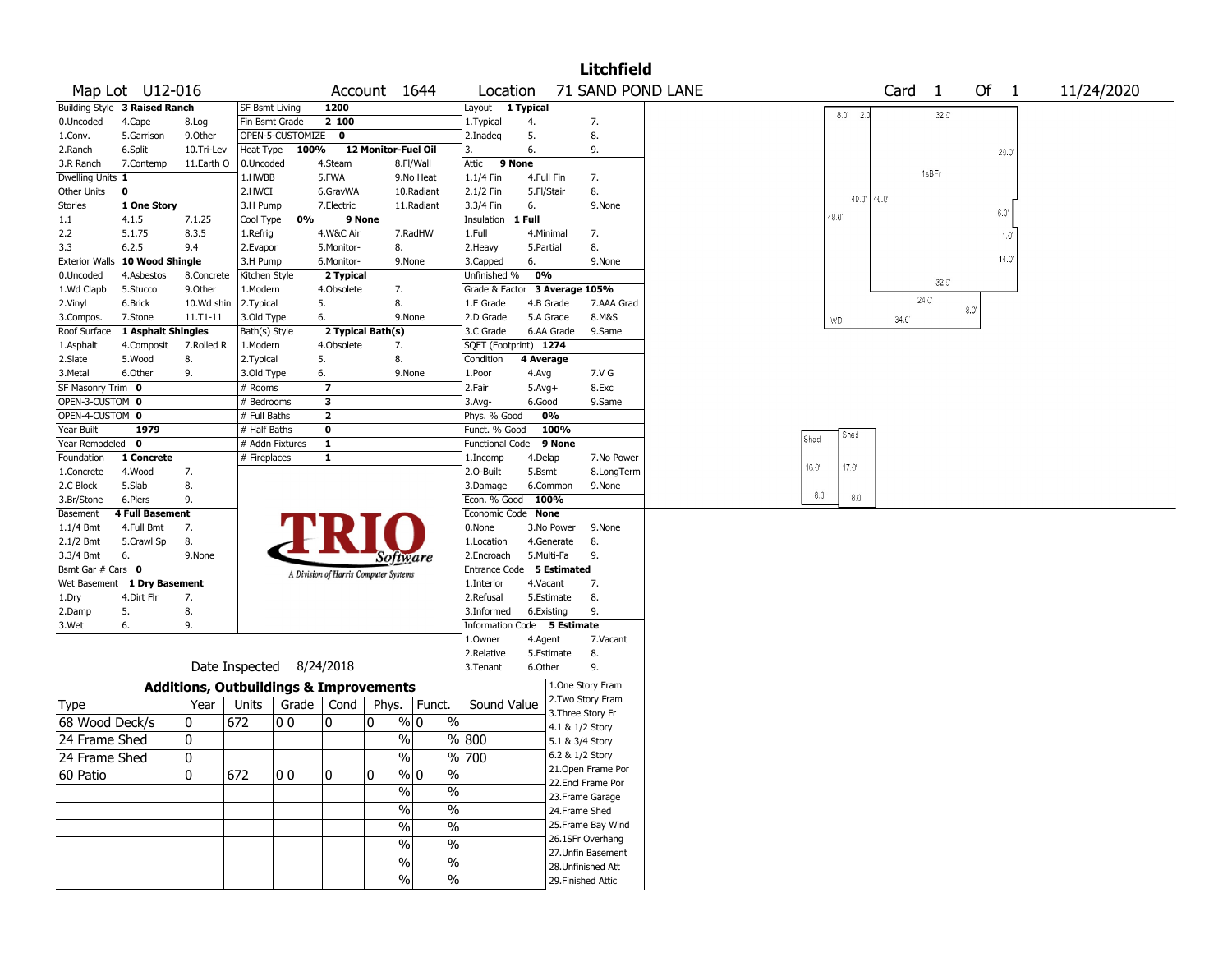|                   | Map Lot U12-017          | Account 405 | Location                        |                         | <b>65 SAND POND LANE</b>   |                                         |                 |                          | Card 1               | Of $1$        |                                      | 11/24/2020                            |
|-------------------|--------------------------|-------------|---------------------------------|-------------------------|----------------------------|-----------------------------------------|-----------------|--------------------------|----------------------|---------------|--------------------------------------|---------------------------------------|
|                   | DERRICO, MICHAEL         |             |                                 | <b>Property Data</b>    |                            |                                         |                 | <b>Assessment Record</b> |                      |               |                                      |                                       |
|                   | 34 OAKWOOD AVENUE        |             | Neighborhood 185 Sand Pond Lane |                         |                            | Year                                    | Land            |                          | <b>Buildings</b>     |               | Exempt                               | <b>Total</b>                          |
| SAUGUS MA 01906   |                          |             |                                 |                         |                            | 2007                                    |                 | 73,644                   |                      | 58,783        | 0                                    | 132,427                               |
|                   |                          |             | Tree Growth Year                | $\mathbf 0$             |                            | 2008                                    |                 | 73,644                   |                      | 58,783        | 0                                    | 132,427                               |
| B3862P337         |                          |             | X Coordinate<br>Y Coordinate    |                         | $\mathbf 0$<br>$\mathbf 0$ | 2009                                    |                 | 106,144                  |                      | 66,570        | $\pmb{0}$                            | 172,714                               |
|                   |                          |             | Zone/Land Use                   | 18 Sand Pond            |                            | 2010                                    |                 | 106,144                  |                      | 54,303        | 0                                    | 160,447                               |
|                   |                          |             |                                 |                         |                            |                                         |                 |                          |                      |               |                                      |                                       |
|                   |                          |             | Secondary Zone                  |                         |                            | 2011                                    |                 | 108,544                  |                      | 42,516        | 0                                    | 151,060                               |
|                   |                          |             |                                 |                         |                            | 2012                                    |                 | 108,544                  |                      | 42,516        | 0                                    | 151,060                               |
|                   |                          |             | Topography 2 Rolling            |                         |                            | 2013                                    |                 | 108,544                  |                      | 42,516        | 0                                    | 151,060                               |
|                   |                          |             | 1.Level                         | 4.Below St              | 7.Res Protec               | 2014                                    |                 | 108,544                  |                      | 42,516        | 0                                    | 151,060                               |
|                   |                          |             | 2.Rolling<br>3.Above St         | 5.Low<br>6.Swampy       | 8.<br>9.                   | 2015                                    |                 | 108,544                  |                      | 42,516        | 0                                    | 151,060                               |
|                   |                          |             | 5 Dug Well<br><b>Utilities</b>  |                         | <b>6 Septic System</b>     | 2016                                    |                 | 108,544                  |                      | 42,516        | 0                                    | 151,060                               |
|                   |                          |             |                                 |                         |                            | 2017                                    |                 | 108,544                  |                      | 42,516        | 0                                    | 151,060                               |
|                   |                          |             | 1.Public<br>2. Water            | 4.Dr Well<br>5.Dug Well | 7.Cesspool<br>8.Lake/Pond  | 2018                                    |                 | 108,544                  |                      | 42,516        | 0                                    | 151,060                               |
|                   |                          |             | 3.Sewer                         | 6.Septic                | 9.None                     | 2019                                    |                 | 153,100                  |                      | 58,500        | 0                                    | 211,600                               |
|                   |                          |             | 3 Gravel<br><b>Street</b>       |                         |                            | 2020                                    |                 | 153,100                  |                      | 58,500        | 0                                    | 211,600                               |
|                   |                          |             | 1.Paved                         | 4.Proposed              | 7.                         |                                         |                 |                          | <b>Land Data</b>     |               |                                      |                                       |
|                   |                          |             | 2.Semi Imp<br>3.Gravel          | 5.R/O/W<br>6.           | 8.<br>9.None               | <b>Front Foot</b>                       |                 | <b>Effective</b>         |                      |               | <b>Influence</b>                     | <b>Influence</b>                      |
|                   |                          |             |                                 |                         | 0                          | 11.1-100                                | <b>Type</b>     | Frontage                 | Depth                | <b>Factor</b> | Code<br>$\frac{9}{6}$                | <b>Codes</b><br>1.Unimproved          |
|                   | Inspection Witnessed By: |             |                                 |                         | $\mathbf 0$                | 12.101-200                              |                 |                          |                      |               | $\frac{9}{6}$                        | 2.Excess Frtg                         |
|                   |                          |             |                                 | <b>Sale Data</b>        |                            | $13.201+$                               |                 |                          |                      |               | $\frac{9}{6}$                        | 3. Topography                         |
| X                 |                          | Date        | Sale Date                       |                         |                            | 14.<br>15.                              |                 |                          |                      |               | $\frac{9}{6}$<br>$\frac{9}{6}$       | 4.Size/Shape<br>5.Access              |
| No./Date          | Description              | Date Insp.  | Price                           |                         |                            |                                         |                 |                          |                      |               | %                                    | 6.Restriction                         |
|                   |                          |             | Sale Type                       |                         |                            | <b>Square Foot</b>                      |                 | <b>Square Feet</b>       |                      |               | %                                    | 7. Right of Way<br>8.View/Environ     |
|                   |                          |             | 1.Land<br>2.L & B               | 4.MFG UNIT<br>5.0ther   | 7.<br>8.                   | 16.Regular Lot                          |                 |                          |                      |               | $\frac{9}{6}$                        | 9.Fract Share                         |
|                   |                          |             | 3.Building                      | 6.                      | 9.                         | 17.Secondary Lot                        |                 |                          |                      |               | %                                    | Acres<br>30. Frontage 1               |
|                   |                          |             | Financing                       |                         |                            | 18.Excess Land                          |                 |                          |                      |               | $\frac{9}{6}$<br>$\frac{9}{6}$       | 31. Frontage 2                        |
|                   |                          |             | 1.Convent                       | 4.Seller                | 7.                         | 19.Condominium<br>20.Miscellaneous      |                 |                          |                      |               | $\frac{9}{6}$                        | 32.Tillable                           |
| Notes:            |                          |             | 2.FHA/VA                        | 5.Private               | 8.                         |                                         |                 |                          |                      |               | $\frac{9}{6}$                        | 33.Tillable                           |
|                   |                          |             | 3.Assumed                       | 6.Cash                  | 9.Unknown                  |                                         |                 |                          |                      |               | $\frac{9}{6}$                        | 34.Softwood F&O<br>35. Mixed Wood F&O |
|                   |                          |             | Validity                        |                         |                            | <b>Fract. Acre</b>                      |                 | <b>Acreage/Sites</b>     |                      |               |                                      | 36.Hardwood F&O                       |
|                   |                          |             | 1.Valid                         | 4.Split                 | 7.Renovate                 | 21. Houselot (Frac<br>22.Baselot(Fract) | 21              |                          | 0.34                 | 100           | %<br>0                               | 37.Softwood TG                        |
|                   |                          |             | 2.Related                       | 5.Partial               | 8.Other                    | 23.                                     | $\overline{44}$ |                          | 1.00                 | 85            | $\overline{0}$<br>%<br>$\frac{9}{6}$ | 38. Mixed Wood TG                     |
|                   |                          |             | 3.Distress                      | 6.Exempt                | 9.                         | Acres                                   |                 |                          |                      |               | $\frac{9}{6}$                        | 39.Hardwood TG                        |
|                   |                          |             | Verified                        |                         |                            | 24. Houselot                            |                 |                          |                      |               | $\frac{9}{6}$                        | 40. Wasteland                         |
|                   |                          |             | 1.Buyer                         | 4.Agent                 | 7.Family                   | 25.Baselot                              |                 |                          |                      |               | $\frac{9}{6}$                        | 41.Gravel Pit                         |
|                   |                          |             | 2.Seller                        | 5.Pub Rec               | 8.Other                    | 26.Rear 1                               |                 |                          |                      |               | $\frac{9}{6}$                        | 42. Mobile Home Si<br>43.Camp Site    |
|                   |                          |             | 3.Lender                        | 6.MLS                   | 9.                         | 27. Rear 2<br>28. Rear 3                |                 |                          |                      |               |                                      | 44.Lot Improvemen                     |
| <b>Litchfield</b> |                          |             |                                 |                         |                            | 29. Rear 4                              |                 |                          | <b>Total Acreage</b> | 0.34          |                                      | 45.Access Right                       |
|                   |                          |             |                                 |                         |                            |                                         |                 |                          |                      |               |                                      | 46.Golf Course                        |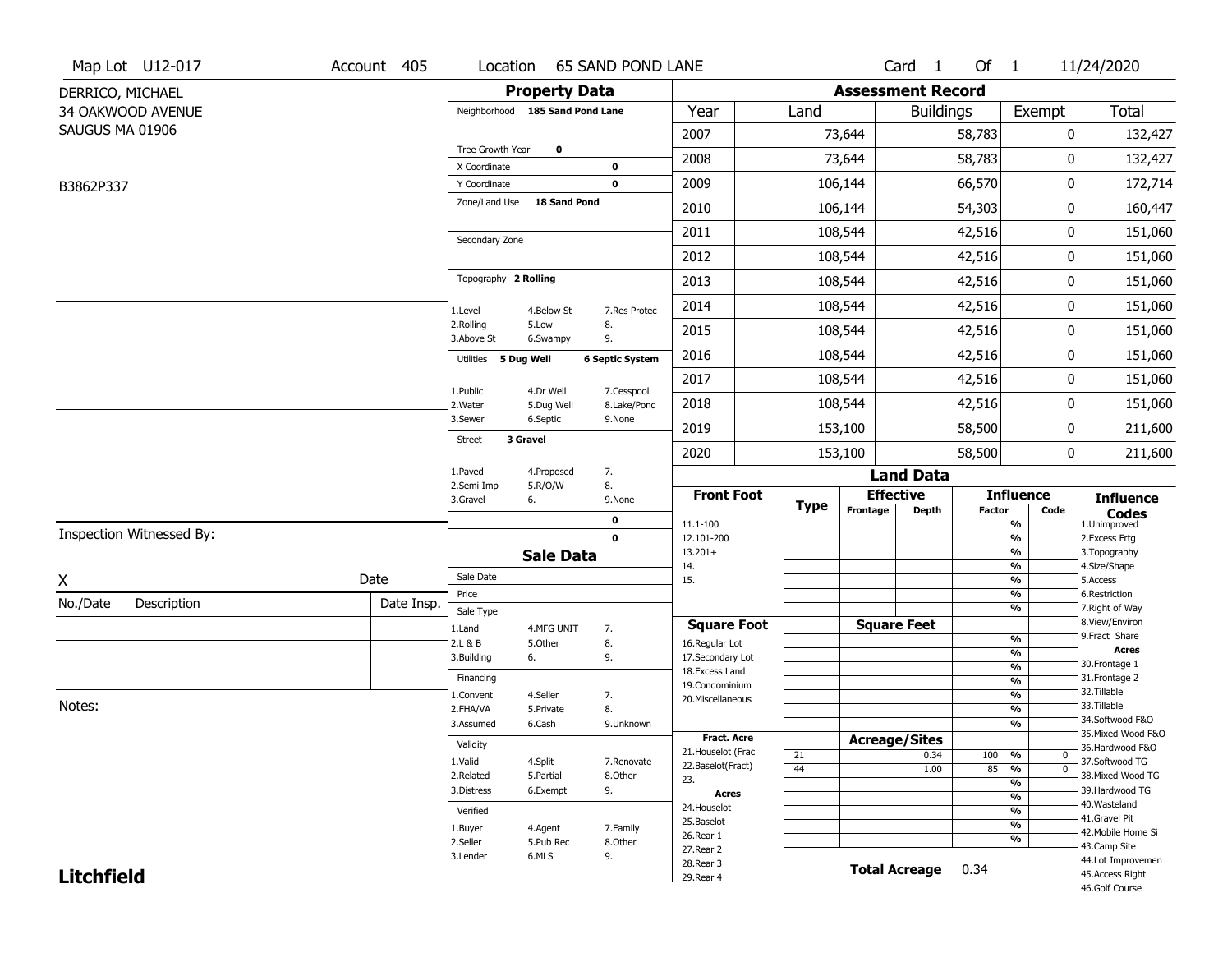| 65 SAND POND LANE<br>Of<br>11/24/2020<br>Map Lot U12-017<br>Account 405<br>Card<br>1<br>$\mathbf{1}$<br>Location<br>Building Style 1 Conventional<br>0<br>Layout 1 Typical<br><b>SF Bsmt Living</b><br>$\overline{OP}$<br><b>WD</b><br>3/4/OP/B<br>0 <sub>0</sub><br>0.Uncoded<br>4.Cape<br>Fin Bsmt Grade<br>1.Typical<br>4.<br>7.<br>8.Log<br>$8.0^\circ$<br>8.0'<br>9.Other<br>OPEN-5-CUSTOMIZE<br>5.Garrison<br>$\mathbf 0$<br>2.Inadeq<br>5.<br>8.<br>1.Conv.<br>23.0<br>8.0<br>Heat Type 0%<br>9 Not Heated<br>6.<br>2.Ranch<br>6.Split<br>10.Tri-Lev<br>9.<br>13.0'<br>3.<br>4.Steam<br>9 None<br>3.R Ranch<br>7.Contemp<br>11.Earth O<br>0.Uncoded<br>8.Fl/Wall<br>Attic<br>Dwelling Units 1<br>1.HWBB<br>5.FWA<br>9.No Heat<br>1.1/4 Fin<br>4.Full Fin<br>7.<br>$7.0^{\circ}$<br>2.1/2 Fin<br>8.<br>Other Units<br>0<br>2.HWCI<br>6.GravWA<br>10.Radiant<br>5.Fl/Stair<br>3.3/4 Fin<br>Stories<br>4 One & 1/2 Story<br>3.H Pump<br>7. Electric<br>11.Radiant<br>6.<br>9.None<br>7.0<br>0%<br>7.1.25<br>Cool Type<br>9 None<br>Insulation<br>9 None<br>1.1<br>4.1.5<br>13/4sFr/P<br>5.1.75<br>2.2<br>8.3.5<br>1.Refrig<br>4.W&C Air<br>7.RadHW<br>1.Full<br>4.Minimal<br>7.<br>25.0'<br>6.2.5<br>8.<br>8.<br>3.3<br>9.4<br>2.Evapor<br>5.Monitor-<br>2. Heavy<br>5.Partial<br><b>Exterior Walls</b><br>10 Wood Shingle<br>6.<br>3.H Pump<br>6.Monitor-<br>9.None<br>3.Capped<br>9.None<br>$^{20.0'}_{23.0'}$<br>50%<br>0.Uncoded<br>4.Asbestos<br>8.Concrete<br>Kitchen Style<br>2 Typical<br>Unfinished %<br>1.Wd Clapb<br>9.Other<br>Grade & Factor 2 Fair 100%<br>5.Stucco<br>1.Modern<br>4.Obsolete<br>7.<br>8.<br>5.<br>2.Vinyl<br>6.Brick<br>10.Wd shin<br>2. Typical<br>1.E Grade<br>4.B Grade<br>7.AAA Grad<br>2.D Grade<br>8.M&S<br>7.Stone<br>$11.71 - 11$<br>3.Old Type<br>6.<br>9.None<br>5.A Grade<br>3.Compos.<br>23.0<br>1 Asphalt Shingles<br>2 Typical Bath(s)<br>Roof Surface<br>Bath(s) Style<br>3.C Grade<br>6.AA Grade<br>9.Same<br>18.0'<br>phed<br>23.0<br>SQFT (Footprint) 575<br>1.Asphalt<br>4.Composit<br>7.Rolled R<br>1.Modern<br>4.Obsolete<br>7.<br>5.<br>8.<br>2.Slate<br>5.Wood<br>8.<br>Condition<br>4 Average<br>2. Typical<br>9.0<br> 8.0<br>6.0"<br>3. Metal<br>6.Other<br>9.<br>3.Old Type<br>6.<br>9.None<br>1.Poor<br>7.V G<br>4.Avg<br>5.0'<br>$12.0^{\circ}$<br>SF Masonry Trim 0<br>8.Exc<br># Rooms<br>0<br>2.Fair<br>$5.Avg+$<br>OPEN-3-CUSTOM 0<br>0<br># Bedrooms<br>3.Avg-<br>6.Good<br>9.Same<br>OPEN-4-CUSTOM 0<br>0%<br># Full Baths<br>1<br>Phys. % Good<br>Year Built<br>100%<br>1936<br># Half Baths<br>0<br>Funct. % Good<br>Year Remodeled 0<br>9 None<br># Addn Fixtures<br>0<br><b>Functional Code</b><br>Foundation<br><b>6 Piers</b><br># Fireplaces<br>1<br>4.Delap<br>7.No Power<br>1.Incomp<br>Shed<br>1.Concrete<br>4.Wood<br>7.<br>2.O-Built<br>5.Bsmt<br>8.LongTerm<br>7.0'<br>5.Slab<br>8.<br>2.C Block<br>3.Damage<br>6.Common<br>9.None<br>10.0<br>9.<br>Econ. % Good<br>100%<br>3.Br/Stone<br>6.Piers<br>Economic Code None<br>9 No Basement<br>Basement<br>$1.1/4$ Bmt<br>4.Full Bmt<br>7.<br>0.None<br>3.No Power<br>9.None<br>$2.1/2$ Bmt<br>5.Crawl Sp<br>8.<br>1.Location<br>4.Generate<br>8.<br>5.Multi-Fa<br>9.<br>3.3/4 Bmt<br>6.<br>9.None<br>2.Encroach<br>Software<br>Bsmt Gar # Cars 0<br>Entrance Code 1 Interior Inspect<br>A Division of Harris Computer Systems<br>Wet Basement 9 No Basement<br>1.Interior<br>4.Vacant<br>7.<br>4.Dirt Flr<br>7.<br>2.Refusal<br>5.Estimate<br>8.<br>1.Dry<br>2.Damp<br>5.<br>8.<br>3.Informed<br>6.Existing<br>9.<br>Information Code 1 Owner<br>3.Wet<br>6.<br>9.<br>1.Owner<br>7.Vacant<br>4.Agent<br>2.Relative<br>5.Estimate<br>8.<br>Date Inspected 8/24/2018<br>3.Tenant<br>6.Other<br>9.<br>1.One Story Fram<br><b>Additions, Outbuildings &amp; Improvements</b><br>2. Two Story Fram<br>Units<br>Grade<br>Cond<br>Phys.<br>Funct.<br>Sound Value<br>Year<br>Type<br>3. Three Story Fr<br>10 Finished $3/4$<br>0<br>184<br>00<br>10<br>$\frac{9}{0}$ 0<br>$\%$<br>10<br>4.1 & 1/2 Story<br>$\%$<br>00<br>10<br>10<br>$\frac{9}{0}$ 0<br>10<br>184<br>21 Open Frame<br>5.1 & 3/4 Story<br> 0 <br>0<br> 184 <br>$ 00\rangle$<br>0<br>$\%$ 0<br>$\%$<br>6.2 & 1/2 Story<br>27 Unfin Basement<br>21.Open Frame Por<br>$\%$<br>10<br>10<br>0<br>91<br>00<br>% 0<br>21 Open Frame<br>22.Encl Frame Por<br>68 Wood Deck/s<br>$\frac{9}{0}$ 0<br>$\%$<br>0<br>64<br>00<br>10<br>10<br>23. Frame Garage<br>$\sqrt{6}$<br>0<br>$\frac{9}{0}$ 0<br>1 One Story Frame<br>302<br>00<br>10<br>10<br>24.Frame Shed<br>25.Frame Bay Wind<br>$\sqrt{8}$ 300<br>$\%$<br>24 Frame Shed<br>0<br>26.1SFr Overhang<br>% 100<br>0<br>$\%$<br>24 Frame Shed<br>27.Unfin Basement<br>$\frac{1}{2}$<br>$\sqrt{6}$<br>28.Unfinished Att<br>$\frac{9}{6}$<br>$\%$<br>29. Finished Attic |  |  |  |  | <b>Litchfield</b> |  |  |  |  |
|-----------------------------------------------------------------------------------------------------------------------------------------------------------------------------------------------------------------------------------------------------------------------------------------------------------------------------------------------------------------------------------------------------------------------------------------------------------------------------------------------------------------------------------------------------------------------------------------------------------------------------------------------------------------------------------------------------------------------------------------------------------------------------------------------------------------------------------------------------------------------------------------------------------------------------------------------------------------------------------------------------------------------------------------------------------------------------------------------------------------------------------------------------------------------------------------------------------------------------------------------------------------------------------------------------------------------------------------------------------------------------------------------------------------------------------------------------------------------------------------------------------------------------------------------------------------------------------------------------------------------------------------------------------------------------------------------------------------------------------------------------------------------------------------------------------------------------------------------------------------------------------------------------------------------------------------------------------------------------------------------------------------------------------------------------------------------------------------------------------------------------------------------------------------------------------------------------------------------------------------------------------------------------------------------------------------------------------------------------------------------------------------------------------------------------------------------------------------------------------------------------------------------------------------------------------------------------------------------------------------------------------------------------------------------------------------------------------------------------------------------------------------------------------------------------------------------------------------------------------------------------------------------------------------------------------------------------------------------------------------------------------------------------------------------------------------------------------------------------------------------------------------------------------------------------------------------------------------------------------------------------------------------------------------------------------------------------------------------------------------------------------------------------------------------------------------------------------------------------------------------------------------------------------------------------------------------------------------------------------------------------------------------------------------------------------------------------------------------------------------------------------------------------------------------------------------------------------------------------------------------------------------------------------------------------------------------------------------------------------------------------------------------------------------------------------------------------------------------------------------------------------------------------------------------------------------------------------------------------------------------------------------------------------------------------------------------------------------------------------------------------------------------------------------------------------------------------------------------------------------------------------------------------------------------------------------------------------------------------------------------------------------------------------------------------------------------------------------------------------------------------------------------------------------------------|--|--|--|--|-------------------|--|--|--|--|
|                                                                                                                                                                                                                                                                                                                                                                                                                                                                                                                                                                                                                                                                                                                                                                                                                                                                                                                                                                                                                                                                                                                                                                                                                                                                                                                                                                                                                                                                                                                                                                                                                                                                                                                                                                                                                                                                                                                                                                                                                                                                                                                                                                                                                                                                                                                                                                                                                                                                                                                                                                                                                                                                                                                                                                                                                                                                                                                                                                                                                                                                                                                                                                                                                                                                                                                                                                                                                                                                                                                                                                                                                                                                                                                                                                                                                                                                                                                                                                                                                                                                                                                                                                                                                                                                                                                                                                                                                                                                                                                                                                                                                                                                                                                                                                                                     |  |  |  |  |                   |  |  |  |  |
|                                                                                                                                                                                                                                                                                                                                                                                                                                                                                                                                                                                                                                                                                                                                                                                                                                                                                                                                                                                                                                                                                                                                                                                                                                                                                                                                                                                                                                                                                                                                                                                                                                                                                                                                                                                                                                                                                                                                                                                                                                                                                                                                                                                                                                                                                                                                                                                                                                                                                                                                                                                                                                                                                                                                                                                                                                                                                                                                                                                                                                                                                                                                                                                                                                                                                                                                                                                                                                                                                                                                                                                                                                                                                                                                                                                                                                                                                                                                                                                                                                                                                                                                                                                                                                                                                                                                                                                                                                                                                                                                                                                                                                                                                                                                                                                                     |  |  |  |  |                   |  |  |  |  |
|                                                                                                                                                                                                                                                                                                                                                                                                                                                                                                                                                                                                                                                                                                                                                                                                                                                                                                                                                                                                                                                                                                                                                                                                                                                                                                                                                                                                                                                                                                                                                                                                                                                                                                                                                                                                                                                                                                                                                                                                                                                                                                                                                                                                                                                                                                                                                                                                                                                                                                                                                                                                                                                                                                                                                                                                                                                                                                                                                                                                                                                                                                                                                                                                                                                                                                                                                                                                                                                                                                                                                                                                                                                                                                                                                                                                                                                                                                                                                                                                                                                                                                                                                                                                                                                                                                                                                                                                                                                                                                                                                                                                                                                                                                                                                                                                     |  |  |  |  |                   |  |  |  |  |
|                                                                                                                                                                                                                                                                                                                                                                                                                                                                                                                                                                                                                                                                                                                                                                                                                                                                                                                                                                                                                                                                                                                                                                                                                                                                                                                                                                                                                                                                                                                                                                                                                                                                                                                                                                                                                                                                                                                                                                                                                                                                                                                                                                                                                                                                                                                                                                                                                                                                                                                                                                                                                                                                                                                                                                                                                                                                                                                                                                                                                                                                                                                                                                                                                                                                                                                                                                                                                                                                                                                                                                                                                                                                                                                                                                                                                                                                                                                                                                                                                                                                                                                                                                                                                                                                                                                                                                                                                                                                                                                                                                                                                                                                                                                                                                                                     |  |  |  |  |                   |  |  |  |  |
|                                                                                                                                                                                                                                                                                                                                                                                                                                                                                                                                                                                                                                                                                                                                                                                                                                                                                                                                                                                                                                                                                                                                                                                                                                                                                                                                                                                                                                                                                                                                                                                                                                                                                                                                                                                                                                                                                                                                                                                                                                                                                                                                                                                                                                                                                                                                                                                                                                                                                                                                                                                                                                                                                                                                                                                                                                                                                                                                                                                                                                                                                                                                                                                                                                                                                                                                                                                                                                                                                                                                                                                                                                                                                                                                                                                                                                                                                                                                                                                                                                                                                                                                                                                                                                                                                                                                                                                                                                                                                                                                                                                                                                                                                                                                                                                                     |  |  |  |  |                   |  |  |  |  |
|                                                                                                                                                                                                                                                                                                                                                                                                                                                                                                                                                                                                                                                                                                                                                                                                                                                                                                                                                                                                                                                                                                                                                                                                                                                                                                                                                                                                                                                                                                                                                                                                                                                                                                                                                                                                                                                                                                                                                                                                                                                                                                                                                                                                                                                                                                                                                                                                                                                                                                                                                                                                                                                                                                                                                                                                                                                                                                                                                                                                                                                                                                                                                                                                                                                                                                                                                                                                                                                                                                                                                                                                                                                                                                                                                                                                                                                                                                                                                                                                                                                                                                                                                                                                                                                                                                                                                                                                                                                                                                                                                                                                                                                                                                                                                                                                     |  |  |  |  |                   |  |  |  |  |
|                                                                                                                                                                                                                                                                                                                                                                                                                                                                                                                                                                                                                                                                                                                                                                                                                                                                                                                                                                                                                                                                                                                                                                                                                                                                                                                                                                                                                                                                                                                                                                                                                                                                                                                                                                                                                                                                                                                                                                                                                                                                                                                                                                                                                                                                                                                                                                                                                                                                                                                                                                                                                                                                                                                                                                                                                                                                                                                                                                                                                                                                                                                                                                                                                                                                                                                                                                                                                                                                                                                                                                                                                                                                                                                                                                                                                                                                                                                                                                                                                                                                                                                                                                                                                                                                                                                                                                                                                                                                                                                                                                                                                                                                                                                                                                                                     |  |  |  |  |                   |  |  |  |  |
|                                                                                                                                                                                                                                                                                                                                                                                                                                                                                                                                                                                                                                                                                                                                                                                                                                                                                                                                                                                                                                                                                                                                                                                                                                                                                                                                                                                                                                                                                                                                                                                                                                                                                                                                                                                                                                                                                                                                                                                                                                                                                                                                                                                                                                                                                                                                                                                                                                                                                                                                                                                                                                                                                                                                                                                                                                                                                                                                                                                                                                                                                                                                                                                                                                                                                                                                                                                                                                                                                                                                                                                                                                                                                                                                                                                                                                                                                                                                                                                                                                                                                                                                                                                                                                                                                                                                                                                                                                                                                                                                                                                                                                                                                                                                                                                                     |  |  |  |  |                   |  |  |  |  |
|                                                                                                                                                                                                                                                                                                                                                                                                                                                                                                                                                                                                                                                                                                                                                                                                                                                                                                                                                                                                                                                                                                                                                                                                                                                                                                                                                                                                                                                                                                                                                                                                                                                                                                                                                                                                                                                                                                                                                                                                                                                                                                                                                                                                                                                                                                                                                                                                                                                                                                                                                                                                                                                                                                                                                                                                                                                                                                                                                                                                                                                                                                                                                                                                                                                                                                                                                                                                                                                                                                                                                                                                                                                                                                                                                                                                                                                                                                                                                                                                                                                                                                                                                                                                                                                                                                                                                                                                                                                                                                                                                                                                                                                                                                                                                                                                     |  |  |  |  |                   |  |  |  |  |
|                                                                                                                                                                                                                                                                                                                                                                                                                                                                                                                                                                                                                                                                                                                                                                                                                                                                                                                                                                                                                                                                                                                                                                                                                                                                                                                                                                                                                                                                                                                                                                                                                                                                                                                                                                                                                                                                                                                                                                                                                                                                                                                                                                                                                                                                                                                                                                                                                                                                                                                                                                                                                                                                                                                                                                                                                                                                                                                                                                                                                                                                                                                                                                                                                                                                                                                                                                                                                                                                                                                                                                                                                                                                                                                                                                                                                                                                                                                                                                                                                                                                                                                                                                                                                                                                                                                                                                                                                                                                                                                                                                                                                                                                                                                                                                                                     |  |  |  |  |                   |  |  |  |  |
|                                                                                                                                                                                                                                                                                                                                                                                                                                                                                                                                                                                                                                                                                                                                                                                                                                                                                                                                                                                                                                                                                                                                                                                                                                                                                                                                                                                                                                                                                                                                                                                                                                                                                                                                                                                                                                                                                                                                                                                                                                                                                                                                                                                                                                                                                                                                                                                                                                                                                                                                                                                                                                                                                                                                                                                                                                                                                                                                                                                                                                                                                                                                                                                                                                                                                                                                                                                                                                                                                                                                                                                                                                                                                                                                                                                                                                                                                                                                                                                                                                                                                                                                                                                                                                                                                                                                                                                                                                                                                                                                                                                                                                                                                                                                                                                                     |  |  |  |  |                   |  |  |  |  |
|                                                                                                                                                                                                                                                                                                                                                                                                                                                                                                                                                                                                                                                                                                                                                                                                                                                                                                                                                                                                                                                                                                                                                                                                                                                                                                                                                                                                                                                                                                                                                                                                                                                                                                                                                                                                                                                                                                                                                                                                                                                                                                                                                                                                                                                                                                                                                                                                                                                                                                                                                                                                                                                                                                                                                                                                                                                                                                                                                                                                                                                                                                                                                                                                                                                                                                                                                                                                                                                                                                                                                                                                                                                                                                                                                                                                                                                                                                                                                                                                                                                                                                                                                                                                                                                                                                                                                                                                                                                                                                                                                                                                                                                                                                                                                                                                     |  |  |  |  |                   |  |  |  |  |
|                                                                                                                                                                                                                                                                                                                                                                                                                                                                                                                                                                                                                                                                                                                                                                                                                                                                                                                                                                                                                                                                                                                                                                                                                                                                                                                                                                                                                                                                                                                                                                                                                                                                                                                                                                                                                                                                                                                                                                                                                                                                                                                                                                                                                                                                                                                                                                                                                                                                                                                                                                                                                                                                                                                                                                                                                                                                                                                                                                                                                                                                                                                                                                                                                                                                                                                                                                                                                                                                                                                                                                                                                                                                                                                                                                                                                                                                                                                                                                                                                                                                                                                                                                                                                                                                                                                                                                                                                                                                                                                                                                                                                                                                                                                                                                                                     |  |  |  |  |                   |  |  |  |  |
|                                                                                                                                                                                                                                                                                                                                                                                                                                                                                                                                                                                                                                                                                                                                                                                                                                                                                                                                                                                                                                                                                                                                                                                                                                                                                                                                                                                                                                                                                                                                                                                                                                                                                                                                                                                                                                                                                                                                                                                                                                                                                                                                                                                                                                                                                                                                                                                                                                                                                                                                                                                                                                                                                                                                                                                                                                                                                                                                                                                                                                                                                                                                                                                                                                                                                                                                                                                                                                                                                                                                                                                                                                                                                                                                                                                                                                                                                                                                                                                                                                                                                                                                                                                                                                                                                                                                                                                                                                                                                                                                                                                                                                                                                                                                                                                                     |  |  |  |  |                   |  |  |  |  |
|                                                                                                                                                                                                                                                                                                                                                                                                                                                                                                                                                                                                                                                                                                                                                                                                                                                                                                                                                                                                                                                                                                                                                                                                                                                                                                                                                                                                                                                                                                                                                                                                                                                                                                                                                                                                                                                                                                                                                                                                                                                                                                                                                                                                                                                                                                                                                                                                                                                                                                                                                                                                                                                                                                                                                                                                                                                                                                                                                                                                                                                                                                                                                                                                                                                                                                                                                                                                                                                                                                                                                                                                                                                                                                                                                                                                                                                                                                                                                                                                                                                                                                                                                                                                                                                                                                                                                                                                                                                                                                                                                                                                                                                                                                                                                                                                     |  |  |  |  |                   |  |  |  |  |
|                                                                                                                                                                                                                                                                                                                                                                                                                                                                                                                                                                                                                                                                                                                                                                                                                                                                                                                                                                                                                                                                                                                                                                                                                                                                                                                                                                                                                                                                                                                                                                                                                                                                                                                                                                                                                                                                                                                                                                                                                                                                                                                                                                                                                                                                                                                                                                                                                                                                                                                                                                                                                                                                                                                                                                                                                                                                                                                                                                                                                                                                                                                                                                                                                                                                                                                                                                                                                                                                                                                                                                                                                                                                                                                                                                                                                                                                                                                                                                                                                                                                                                                                                                                                                                                                                                                                                                                                                                                                                                                                                                                                                                                                                                                                                                                                     |  |  |  |  |                   |  |  |  |  |
|                                                                                                                                                                                                                                                                                                                                                                                                                                                                                                                                                                                                                                                                                                                                                                                                                                                                                                                                                                                                                                                                                                                                                                                                                                                                                                                                                                                                                                                                                                                                                                                                                                                                                                                                                                                                                                                                                                                                                                                                                                                                                                                                                                                                                                                                                                                                                                                                                                                                                                                                                                                                                                                                                                                                                                                                                                                                                                                                                                                                                                                                                                                                                                                                                                                                                                                                                                                                                                                                                                                                                                                                                                                                                                                                                                                                                                                                                                                                                                                                                                                                                                                                                                                                                                                                                                                                                                                                                                                                                                                                                                                                                                                                                                                                                                                                     |  |  |  |  |                   |  |  |  |  |
|                                                                                                                                                                                                                                                                                                                                                                                                                                                                                                                                                                                                                                                                                                                                                                                                                                                                                                                                                                                                                                                                                                                                                                                                                                                                                                                                                                                                                                                                                                                                                                                                                                                                                                                                                                                                                                                                                                                                                                                                                                                                                                                                                                                                                                                                                                                                                                                                                                                                                                                                                                                                                                                                                                                                                                                                                                                                                                                                                                                                                                                                                                                                                                                                                                                                                                                                                                                                                                                                                                                                                                                                                                                                                                                                                                                                                                                                                                                                                                                                                                                                                                                                                                                                                                                                                                                                                                                                                                                                                                                                                                                                                                                                                                                                                                                                     |  |  |  |  |                   |  |  |  |  |
|                                                                                                                                                                                                                                                                                                                                                                                                                                                                                                                                                                                                                                                                                                                                                                                                                                                                                                                                                                                                                                                                                                                                                                                                                                                                                                                                                                                                                                                                                                                                                                                                                                                                                                                                                                                                                                                                                                                                                                                                                                                                                                                                                                                                                                                                                                                                                                                                                                                                                                                                                                                                                                                                                                                                                                                                                                                                                                                                                                                                                                                                                                                                                                                                                                                                                                                                                                                                                                                                                                                                                                                                                                                                                                                                                                                                                                                                                                                                                                                                                                                                                                                                                                                                                                                                                                                                                                                                                                                                                                                                                                                                                                                                                                                                                                                                     |  |  |  |  |                   |  |  |  |  |
|                                                                                                                                                                                                                                                                                                                                                                                                                                                                                                                                                                                                                                                                                                                                                                                                                                                                                                                                                                                                                                                                                                                                                                                                                                                                                                                                                                                                                                                                                                                                                                                                                                                                                                                                                                                                                                                                                                                                                                                                                                                                                                                                                                                                                                                                                                                                                                                                                                                                                                                                                                                                                                                                                                                                                                                                                                                                                                                                                                                                                                                                                                                                                                                                                                                                                                                                                                                                                                                                                                                                                                                                                                                                                                                                                                                                                                                                                                                                                                                                                                                                                                                                                                                                                                                                                                                                                                                                                                                                                                                                                                                                                                                                                                                                                                                                     |  |  |  |  |                   |  |  |  |  |
|                                                                                                                                                                                                                                                                                                                                                                                                                                                                                                                                                                                                                                                                                                                                                                                                                                                                                                                                                                                                                                                                                                                                                                                                                                                                                                                                                                                                                                                                                                                                                                                                                                                                                                                                                                                                                                                                                                                                                                                                                                                                                                                                                                                                                                                                                                                                                                                                                                                                                                                                                                                                                                                                                                                                                                                                                                                                                                                                                                                                                                                                                                                                                                                                                                                                                                                                                                                                                                                                                                                                                                                                                                                                                                                                                                                                                                                                                                                                                                                                                                                                                                                                                                                                                                                                                                                                                                                                                                                                                                                                                                                                                                                                                                                                                                                                     |  |  |  |  |                   |  |  |  |  |
|                                                                                                                                                                                                                                                                                                                                                                                                                                                                                                                                                                                                                                                                                                                                                                                                                                                                                                                                                                                                                                                                                                                                                                                                                                                                                                                                                                                                                                                                                                                                                                                                                                                                                                                                                                                                                                                                                                                                                                                                                                                                                                                                                                                                                                                                                                                                                                                                                                                                                                                                                                                                                                                                                                                                                                                                                                                                                                                                                                                                                                                                                                                                                                                                                                                                                                                                                                                                                                                                                                                                                                                                                                                                                                                                                                                                                                                                                                                                                                                                                                                                                                                                                                                                                                                                                                                                                                                                                                                                                                                                                                                                                                                                                                                                                                                                     |  |  |  |  |                   |  |  |  |  |
|                                                                                                                                                                                                                                                                                                                                                                                                                                                                                                                                                                                                                                                                                                                                                                                                                                                                                                                                                                                                                                                                                                                                                                                                                                                                                                                                                                                                                                                                                                                                                                                                                                                                                                                                                                                                                                                                                                                                                                                                                                                                                                                                                                                                                                                                                                                                                                                                                                                                                                                                                                                                                                                                                                                                                                                                                                                                                                                                                                                                                                                                                                                                                                                                                                                                                                                                                                                                                                                                                                                                                                                                                                                                                                                                                                                                                                                                                                                                                                                                                                                                                                                                                                                                                                                                                                                                                                                                                                                                                                                                                                                                                                                                                                                                                                                                     |  |  |  |  |                   |  |  |  |  |
|                                                                                                                                                                                                                                                                                                                                                                                                                                                                                                                                                                                                                                                                                                                                                                                                                                                                                                                                                                                                                                                                                                                                                                                                                                                                                                                                                                                                                                                                                                                                                                                                                                                                                                                                                                                                                                                                                                                                                                                                                                                                                                                                                                                                                                                                                                                                                                                                                                                                                                                                                                                                                                                                                                                                                                                                                                                                                                                                                                                                                                                                                                                                                                                                                                                                                                                                                                                                                                                                                                                                                                                                                                                                                                                                                                                                                                                                                                                                                                                                                                                                                                                                                                                                                                                                                                                                                                                                                                                                                                                                                                                                                                                                                                                                                                                                     |  |  |  |  |                   |  |  |  |  |
|                                                                                                                                                                                                                                                                                                                                                                                                                                                                                                                                                                                                                                                                                                                                                                                                                                                                                                                                                                                                                                                                                                                                                                                                                                                                                                                                                                                                                                                                                                                                                                                                                                                                                                                                                                                                                                                                                                                                                                                                                                                                                                                                                                                                                                                                                                                                                                                                                                                                                                                                                                                                                                                                                                                                                                                                                                                                                                                                                                                                                                                                                                                                                                                                                                                                                                                                                                                                                                                                                                                                                                                                                                                                                                                                                                                                                                                                                                                                                                                                                                                                                                                                                                                                                                                                                                                                                                                                                                                                                                                                                                                                                                                                                                                                                                                                     |  |  |  |  |                   |  |  |  |  |
|                                                                                                                                                                                                                                                                                                                                                                                                                                                                                                                                                                                                                                                                                                                                                                                                                                                                                                                                                                                                                                                                                                                                                                                                                                                                                                                                                                                                                                                                                                                                                                                                                                                                                                                                                                                                                                                                                                                                                                                                                                                                                                                                                                                                                                                                                                                                                                                                                                                                                                                                                                                                                                                                                                                                                                                                                                                                                                                                                                                                                                                                                                                                                                                                                                                                                                                                                                                                                                                                                                                                                                                                                                                                                                                                                                                                                                                                                                                                                                                                                                                                                                                                                                                                                                                                                                                                                                                                                                                                                                                                                                                                                                                                                                                                                                                                     |  |  |  |  |                   |  |  |  |  |
|                                                                                                                                                                                                                                                                                                                                                                                                                                                                                                                                                                                                                                                                                                                                                                                                                                                                                                                                                                                                                                                                                                                                                                                                                                                                                                                                                                                                                                                                                                                                                                                                                                                                                                                                                                                                                                                                                                                                                                                                                                                                                                                                                                                                                                                                                                                                                                                                                                                                                                                                                                                                                                                                                                                                                                                                                                                                                                                                                                                                                                                                                                                                                                                                                                                                                                                                                                                                                                                                                                                                                                                                                                                                                                                                                                                                                                                                                                                                                                                                                                                                                                                                                                                                                                                                                                                                                                                                                                                                                                                                                                                                                                                                                                                                                                                                     |  |  |  |  |                   |  |  |  |  |
|                                                                                                                                                                                                                                                                                                                                                                                                                                                                                                                                                                                                                                                                                                                                                                                                                                                                                                                                                                                                                                                                                                                                                                                                                                                                                                                                                                                                                                                                                                                                                                                                                                                                                                                                                                                                                                                                                                                                                                                                                                                                                                                                                                                                                                                                                                                                                                                                                                                                                                                                                                                                                                                                                                                                                                                                                                                                                                                                                                                                                                                                                                                                                                                                                                                                                                                                                                                                                                                                                                                                                                                                                                                                                                                                                                                                                                                                                                                                                                                                                                                                                                                                                                                                                                                                                                                                                                                                                                                                                                                                                                                                                                                                                                                                                                                                     |  |  |  |  |                   |  |  |  |  |
|                                                                                                                                                                                                                                                                                                                                                                                                                                                                                                                                                                                                                                                                                                                                                                                                                                                                                                                                                                                                                                                                                                                                                                                                                                                                                                                                                                                                                                                                                                                                                                                                                                                                                                                                                                                                                                                                                                                                                                                                                                                                                                                                                                                                                                                                                                                                                                                                                                                                                                                                                                                                                                                                                                                                                                                                                                                                                                                                                                                                                                                                                                                                                                                                                                                                                                                                                                                                                                                                                                                                                                                                                                                                                                                                                                                                                                                                                                                                                                                                                                                                                                                                                                                                                                                                                                                                                                                                                                                                                                                                                                                                                                                                                                                                                                                                     |  |  |  |  |                   |  |  |  |  |
|                                                                                                                                                                                                                                                                                                                                                                                                                                                                                                                                                                                                                                                                                                                                                                                                                                                                                                                                                                                                                                                                                                                                                                                                                                                                                                                                                                                                                                                                                                                                                                                                                                                                                                                                                                                                                                                                                                                                                                                                                                                                                                                                                                                                                                                                                                                                                                                                                                                                                                                                                                                                                                                                                                                                                                                                                                                                                                                                                                                                                                                                                                                                                                                                                                                                                                                                                                                                                                                                                                                                                                                                                                                                                                                                                                                                                                                                                                                                                                                                                                                                                                                                                                                                                                                                                                                                                                                                                                                                                                                                                                                                                                                                                                                                                                                                     |  |  |  |  |                   |  |  |  |  |
|                                                                                                                                                                                                                                                                                                                                                                                                                                                                                                                                                                                                                                                                                                                                                                                                                                                                                                                                                                                                                                                                                                                                                                                                                                                                                                                                                                                                                                                                                                                                                                                                                                                                                                                                                                                                                                                                                                                                                                                                                                                                                                                                                                                                                                                                                                                                                                                                                                                                                                                                                                                                                                                                                                                                                                                                                                                                                                                                                                                                                                                                                                                                                                                                                                                                                                                                                                                                                                                                                                                                                                                                                                                                                                                                                                                                                                                                                                                                                                                                                                                                                                                                                                                                                                                                                                                                                                                                                                                                                                                                                                                                                                                                                                                                                                                                     |  |  |  |  |                   |  |  |  |  |
|                                                                                                                                                                                                                                                                                                                                                                                                                                                                                                                                                                                                                                                                                                                                                                                                                                                                                                                                                                                                                                                                                                                                                                                                                                                                                                                                                                                                                                                                                                                                                                                                                                                                                                                                                                                                                                                                                                                                                                                                                                                                                                                                                                                                                                                                                                                                                                                                                                                                                                                                                                                                                                                                                                                                                                                                                                                                                                                                                                                                                                                                                                                                                                                                                                                                                                                                                                                                                                                                                                                                                                                                                                                                                                                                                                                                                                                                                                                                                                                                                                                                                                                                                                                                                                                                                                                                                                                                                                                                                                                                                                                                                                                                                                                                                                                                     |  |  |  |  |                   |  |  |  |  |
|                                                                                                                                                                                                                                                                                                                                                                                                                                                                                                                                                                                                                                                                                                                                                                                                                                                                                                                                                                                                                                                                                                                                                                                                                                                                                                                                                                                                                                                                                                                                                                                                                                                                                                                                                                                                                                                                                                                                                                                                                                                                                                                                                                                                                                                                                                                                                                                                                                                                                                                                                                                                                                                                                                                                                                                                                                                                                                                                                                                                                                                                                                                                                                                                                                                                                                                                                                                                                                                                                                                                                                                                                                                                                                                                                                                                                                                                                                                                                                                                                                                                                                                                                                                                                                                                                                                                                                                                                                                                                                                                                                                                                                                                                                                                                                                                     |  |  |  |  |                   |  |  |  |  |
|                                                                                                                                                                                                                                                                                                                                                                                                                                                                                                                                                                                                                                                                                                                                                                                                                                                                                                                                                                                                                                                                                                                                                                                                                                                                                                                                                                                                                                                                                                                                                                                                                                                                                                                                                                                                                                                                                                                                                                                                                                                                                                                                                                                                                                                                                                                                                                                                                                                                                                                                                                                                                                                                                                                                                                                                                                                                                                                                                                                                                                                                                                                                                                                                                                                                                                                                                                                                                                                                                                                                                                                                                                                                                                                                                                                                                                                                                                                                                                                                                                                                                                                                                                                                                                                                                                                                                                                                                                                                                                                                                                                                                                                                                                                                                                                                     |  |  |  |  |                   |  |  |  |  |
|                                                                                                                                                                                                                                                                                                                                                                                                                                                                                                                                                                                                                                                                                                                                                                                                                                                                                                                                                                                                                                                                                                                                                                                                                                                                                                                                                                                                                                                                                                                                                                                                                                                                                                                                                                                                                                                                                                                                                                                                                                                                                                                                                                                                                                                                                                                                                                                                                                                                                                                                                                                                                                                                                                                                                                                                                                                                                                                                                                                                                                                                                                                                                                                                                                                                                                                                                                                                                                                                                                                                                                                                                                                                                                                                                                                                                                                                                                                                                                                                                                                                                                                                                                                                                                                                                                                                                                                                                                                                                                                                                                                                                                                                                                                                                                                                     |  |  |  |  |                   |  |  |  |  |
|                                                                                                                                                                                                                                                                                                                                                                                                                                                                                                                                                                                                                                                                                                                                                                                                                                                                                                                                                                                                                                                                                                                                                                                                                                                                                                                                                                                                                                                                                                                                                                                                                                                                                                                                                                                                                                                                                                                                                                                                                                                                                                                                                                                                                                                                                                                                                                                                                                                                                                                                                                                                                                                                                                                                                                                                                                                                                                                                                                                                                                                                                                                                                                                                                                                                                                                                                                                                                                                                                                                                                                                                                                                                                                                                                                                                                                                                                                                                                                                                                                                                                                                                                                                                                                                                                                                                                                                                                                                                                                                                                                                                                                                                                                                                                                                                     |  |  |  |  |                   |  |  |  |  |
|                                                                                                                                                                                                                                                                                                                                                                                                                                                                                                                                                                                                                                                                                                                                                                                                                                                                                                                                                                                                                                                                                                                                                                                                                                                                                                                                                                                                                                                                                                                                                                                                                                                                                                                                                                                                                                                                                                                                                                                                                                                                                                                                                                                                                                                                                                                                                                                                                                                                                                                                                                                                                                                                                                                                                                                                                                                                                                                                                                                                                                                                                                                                                                                                                                                                                                                                                                                                                                                                                                                                                                                                                                                                                                                                                                                                                                                                                                                                                                                                                                                                                                                                                                                                                                                                                                                                                                                                                                                                                                                                                                                                                                                                                                                                                                                                     |  |  |  |  |                   |  |  |  |  |
|                                                                                                                                                                                                                                                                                                                                                                                                                                                                                                                                                                                                                                                                                                                                                                                                                                                                                                                                                                                                                                                                                                                                                                                                                                                                                                                                                                                                                                                                                                                                                                                                                                                                                                                                                                                                                                                                                                                                                                                                                                                                                                                                                                                                                                                                                                                                                                                                                                                                                                                                                                                                                                                                                                                                                                                                                                                                                                                                                                                                                                                                                                                                                                                                                                                                                                                                                                                                                                                                                                                                                                                                                                                                                                                                                                                                                                                                                                                                                                                                                                                                                                                                                                                                                                                                                                                                                                                                                                                                                                                                                                                                                                                                                                                                                                                                     |  |  |  |  |                   |  |  |  |  |
|                                                                                                                                                                                                                                                                                                                                                                                                                                                                                                                                                                                                                                                                                                                                                                                                                                                                                                                                                                                                                                                                                                                                                                                                                                                                                                                                                                                                                                                                                                                                                                                                                                                                                                                                                                                                                                                                                                                                                                                                                                                                                                                                                                                                                                                                                                                                                                                                                                                                                                                                                                                                                                                                                                                                                                                                                                                                                                                                                                                                                                                                                                                                                                                                                                                                                                                                                                                                                                                                                                                                                                                                                                                                                                                                                                                                                                                                                                                                                                                                                                                                                                                                                                                                                                                                                                                                                                                                                                                                                                                                                                                                                                                                                                                                                                                                     |  |  |  |  |                   |  |  |  |  |
|                                                                                                                                                                                                                                                                                                                                                                                                                                                                                                                                                                                                                                                                                                                                                                                                                                                                                                                                                                                                                                                                                                                                                                                                                                                                                                                                                                                                                                                                                                                                                                                                                                                                                                                                                                                                                                                                                                                                                                                                                                                                                                                                                                                                                                                                                                                                                                                                                                                                                                                                                                                                                                                                                                                                                                                                                                                                                                                                                                                                                                                                                                                                                                                                                                                                                                                                                                                                                                                                                                                                                                                                                                                                                                                                                                                                                                                                                                                                                                                                                                                                                                                                                                                                                                                                                                                                                                                                                                                                                                                                                                                                                                                                                                                                                                                                     |  |  |  |  |                   |  |  |  |  |
|                                                                                                                                                                                                                                                                                                                                                                                                                                                                                                                                                                                                                                                                                                                                                                                                                                                                                                                                                                                                                                                                                                                                                                                                                                                                                                                                                                                                                                                                                                                                                                                                                                                                                                                                                                                                                                                                                                                                                                                                                                                                                                                                                                                                                                                                                                                                                                                                                                                                                                                                                                                                                                                                                                                                                                                                                                                                                                                                                                                                                                                                                                                                                                                                                                                                                                                                                                                                                                                                                                                                                                                                                                                                                                                                                                                                                                                                                                                                                                                                                                                                                                                                                                                                                                                                                                                                                                                                                                                                                                                                                                                                                                                                                                                                                                                                     |  |  |  |  |                   |  |  |  |  |
|                                                                                                                                                                                                                                                                                                                                                                                                                                                                                                                                                                                                                                                                                                                                                                                                                                                                                                                                                                                                                                                                                                                                                                                                                                                                                                                                                                                                                                                                                                                                                                                                                                                                                                                                                                                                                                                                                                                                                                                                                                                                                                                                                                                                                                                                                                                                                                                                                                                                                                                                                                                                                                                                                                                                                                                                                                                                                                                                                                                                                                                                                                                                                                                                                                                                                                                                                                                                                                                                                                                                                                                                                                                                                                                                                                                                                                                                                                                                                                                                                                                                                                                                                                                                                                                                                                                                                                                                                                                                                                                                                                                                                                                                                                                                                                                                     |  |  |  |  |                   |  |  |  |  |
|                                                                                                                                                                                                                                                                                                                                                                                                                                                                                                                                                                                                                                                                                                                                                                                                                                                                                                                                                                                                                                                                                                                                                                                                                                                                                                                                                                                                                                                                                                                                                                                                                                                                                                                                                                                                                                                                                                                                                                                                                                                                                                                                                                                                                                                                                                                                                                                                                                                                                                                                                                                                                                                                                                                                                                                                                                                                                                                                                                                                                                                                                                                                                                                                                                                                                                                                                                                                                                                                                                                                                                                                                                                                                                                                                                                                                                                                                                                                                                                                                                                                                                                                                                                                                                                                                                                                                                                                                                                                                                                                                                                                                                                                                                                                                                                                     |  |  |  |  |                   |  |  |  |  |
|                                                                                                                                                                                                                                                                                                                                                                                                                                                                                                                                                                                                                                                                                                                                                                                                                                                                                                                                                                                                                                                                                                                                                                                                                                                                                                                                                                                                                                                                                                                                                                                                                                                                                                                                                                                                                                                                                                                                                                                                                                                                                                                                                                                                                                                                                                                                                                                                                                                                                                                                                                                                                                                                                                                                                                                                                                                                                                                                                                                                                                                                                                                                                                                                                                                                                                                                                                                                                                                                                                                                                                                                                                                                                                                                                                                                                                                                                                                                                                                                                                                                                                                                                                                                                                                                                                                                                                                                                                                                                                                                                                                                                                                                                                                                                                                                     |  |  |  |  |                   |  |  |  |  |
|                                                                                                                                                                                                                                                                                                                                                                                                                                                                                                                                                                                                                                                                                                                                                                                                                                                                                                                                                                                                                                                                                                                                                                                                                                                                                                                                                                                                                                                                                                                                                                                                                                                                                                                                                                                                                                                                                                                                                                                                                                                                                                                                                                                                                                                                                                                                                                                                                                                                                                                                                                                                                                                                                                                                                                                                                                                                                                                                                                                                                                                                                                                                                                                                                                                                                                                                                                                                                                                                                                                                                                                                                                                                                                                                                                                                                                                                                                                                                                                                                                                                                                                                                                                                                                                                                                                                                                                                                                                                                                                                                                                                                                                                                                                                                                                                     |  |  |  |  |                   |  |  |  |  |
|                                                                                                                                                                                                                                                                                                                                                                                                                                                                                                                                                                                                                                                                                                                                                                                                                                                                                                                                                                                                                                                                                                                                                                                                                                                                                                                                                                                                                                                                                                                                                                                                                                                                                                                                                                                                                                                                                                                                                                                                                                                                                                                                                                                                                                                                                                                                                                                                                                                                                                                                                                                                                                                                                                                                                                                                                                                                                                                                                                                                                                                                                                                                                                                                                                                                                                                                                                                                                                                                                                                                                                                                                                                                                                                                                                                                                                                                                                                                                                                                                                                                                                                                                                                                                                                                                                                                                                                                                                                                                                                                                                                                                                                                                                                                                                                                     |  |  |  |  |                   |  |  |  |  |
|                                                                                                                                                                                                                                                                                                                                                                                                                                                                                                                                                                                                                                                                                                                                                                                                                                                                                                                                                                                                                                                                                                                                                                                                                                                                                                                                                                                                                                                                                                                                                                                                                                                                                                                                                                                                                                                                                                                                                                                                                                                                                                                                                                                                                                                                                                                                                                                                                                                                                                                                                                                                                                                                                                                                                                                                                                                                                                                                                                                                                                                                                                                                                                                                                                                                                                                                                                                                                                                                                                                                                                                                                                                                                                                                                                                                                                                                                                                                                                                                                                                                                                                                                                                                                                                                                                                                                                                                                                                                                                                                                                                                                                                                                                                                                                                                     |  |  |  |  |                   |  |  |  |  |
|                                                                                                                                                                                                                                                                                                                                                                                                                                                                                                                                                                                                                                                                                                                                                                                                                                                                                                                                                                                                                                                                                                                                                                                                                                                                                                                                                                                                                                                                                                                                                                                                                                                                                                                                                                                                                                                                                                                                                                                                                                                                                                                                                                                                                                                                                                                                                                                                                                                                                                                                                                                                                                                                                                                                                                                                                                                                                                                                                                                                                                                                                                                                                                                                                                                                                                                                                                                                                                                                                                                                                                                                                                                                                                                                                                                                                                                                                                                                                                                                                                                                                                                                                                                                                                                                                                                                                                                                                                                                                                                                                                                                                                                                                                                                                                                                     |  |  |  |  |                   |  |  |  |  |
|                                                                                                                                                                                                                                                                                                                                                                                                                                                                                                                                                                                                                                                                                                                                                                                                                                                                                                                                                                                                                                                                                                                                                                                                                                                                                                                                                                                                                                                                                                                                                                                                                                                                                                                                                                                                                                                                                                                                                                                                                                                                                                                                                                                                                                                                                                                                                                                                                                                                                                                                                                                                                                                                                                                                                                                                                                                                                                                                                                                                                                                                                                                                                                                                                                                                                                                                                                                                                                                                                                                                                                                                                                                                                                                                                                                                                                                                                                                                                                                                                                                                                                                                                                                                                                                                                                                                                                                                                                                                                                                                                                                                                                                                                                                                                                                                     |  |  |  |  |                   |  |  |  |  |
|                                                                                                                                                                                                                                                                                                                                                                                                                                                                                                                                                                                                                                                                                                                                                                                                                                                                                                                                                                                                                                                                                                                                                                                                                                                                                                                                                                                                                                                                                                                                                                                                                                                                                                                                                                                                                                                                                                                                                                                                                                                                                                                                                                                                                                                                                                                                                                                                                                                                                                                                                                                                                                                                                                                                                                                                                                                                                                                                                                                                                                                                                                                                                                                                                                                                                                                                                                                                                                                                                                                                                                                                                                                                                                                                                                                                                                                                                                                                                                                                                                                                                                                                                                                                                                                                                                                                                                                                                                                                                                                                                                                                                                                                                                                                                                                                     |  |  |  |  |                   |  |  |  |  |
|                                                                                                                                                                                                                                                                                                                                                                                                                                                                                                                                                                                                                                                                                                                                                                                                                                                                                                                                                                                                                                                                                                                                                                                                                                                                                                                                                                                                                                                                                                                                                                                                                                                                                                                                                                                                                                                                                                                                                                                                                                                                                                                                                                                                                                                                                                                                                                                                                                                                                                                                                                                                                                                                                                                                                                                                                                                                                                                                                                                                                                                                                                                                                                                                                                                                                                                                                                                                                                                                                                                                                                                                                                                                                                                                                                                                                                                                                                                                                                                                                                                                                                                                                                                                                                                                                                                                                                                                                                                                                                                                                                                                                                                                                                                                                                                                     |  |  |  |  |                   |  |  |  |  |
|                                                                                                                                                                                                                                                                                                                                                                                                                                                                                                                                                                                                                                                                                                                                                                                                                                                                                                                                                                                                                                                                                                                                                                                                                                                                                                                                                                                                                                                                                                                                                                                                                                                                                                                                                                                                                                                                                                                                                                                                                                                                                                                                                                                                                                                                                                                                                                                                                                                                                                                                                                                                                                                                                                                                                                                                                                                                                                                                                                                                                                                                                                                                                                                                                                                                                                                                                                                                                                                                                                                                                                                                                                                                                                                                                                                                                                                                                                                                                                                                                                                                                                                                                                                                                                                                                                                                                                                                                                                                                                                                                                                                                                                                                                                                                                                                     |  |  |  |  |                   |  |  |  |  |
|                                                                                                                                                                                                                                                                                                                                                                                                                                                                                                                                                                                                                                                                                                                                                                                                                                                                                                                                                                                                                                                                                                                                                                                                                                                                                                                                                                                                                                                                                                                                                                                                                                                                                                                                                                                                                                                                                                                                                                                                                                                                                                                                                                                                                                                                                                                                                                                                                                                                                                                                                                                                                                                                                                                                                                                                                                                                                                                                                                                                                                                                                                                                                                                                                                                                                                                                                                                                                                                                                                                                                                                                                                                                                                                                                                                                                                                                                                                                                                                                                                                                                                                                                                                                                                                                                                                                                                                                                                                                                                                                                                                                                                                                                                                                                                                                     |  |  |  |  |                   |  |  |  |  |
|                                                                                                                                                                                                                                                                                                                                                                                                                                                                                                                                                                                                                                                                                                                                                                                                                                                                                                                                                                                                                                                                                                                                                                                                                                                                                                                                                                                                                                                                                                                                                                                                                                                                                                                                                                                                                                                                                                                                                                                                                                                                                                                                                                                                                                                                                                                                                                                                                                                                                                                                                                                                                                                                                                                                                                                                                                                                                                                                                                                                                                                                                                                                                                                                                                                                                                                                                                                                                                                                                                                                                                                                                                                                                                                                                                                                                                                                                                                                                                                                                                                                                                                                                                                                                                                                                                                                                                                                                                                                                                                                                                                                                                                                                                                                                                                                     |  |  |  |  |                   |  |  |  |  |
|                                                                                                                                                                                                                                                                                                                                                                                                                                                                                                                                                                                                                                                                                                                                                                                                                                                                                                                                                                                                                                                                                                                                                                                                                                                                                                                                                                                                                                                                                                                                                                                                                                                                                                                                                                                                                                                                                                                                                                                                                                                                                                                                                                                                                                                                                                                                                                                                                                                                                                                                                                                                                                                                                                                                                                                                                                                                                                                                                                                                                                                                                                                                                                                                                                                                                                                                                                                                                                                                                                                                                                                                                                                                                                                                                                                                                                                                                                                                                                                                                                                                                                                                                                                                                                                                                                                                                                                                                                                                                                                                                                                                                                                                                                                                                                                                     |  |  |  |  |                   |  |  |  |  |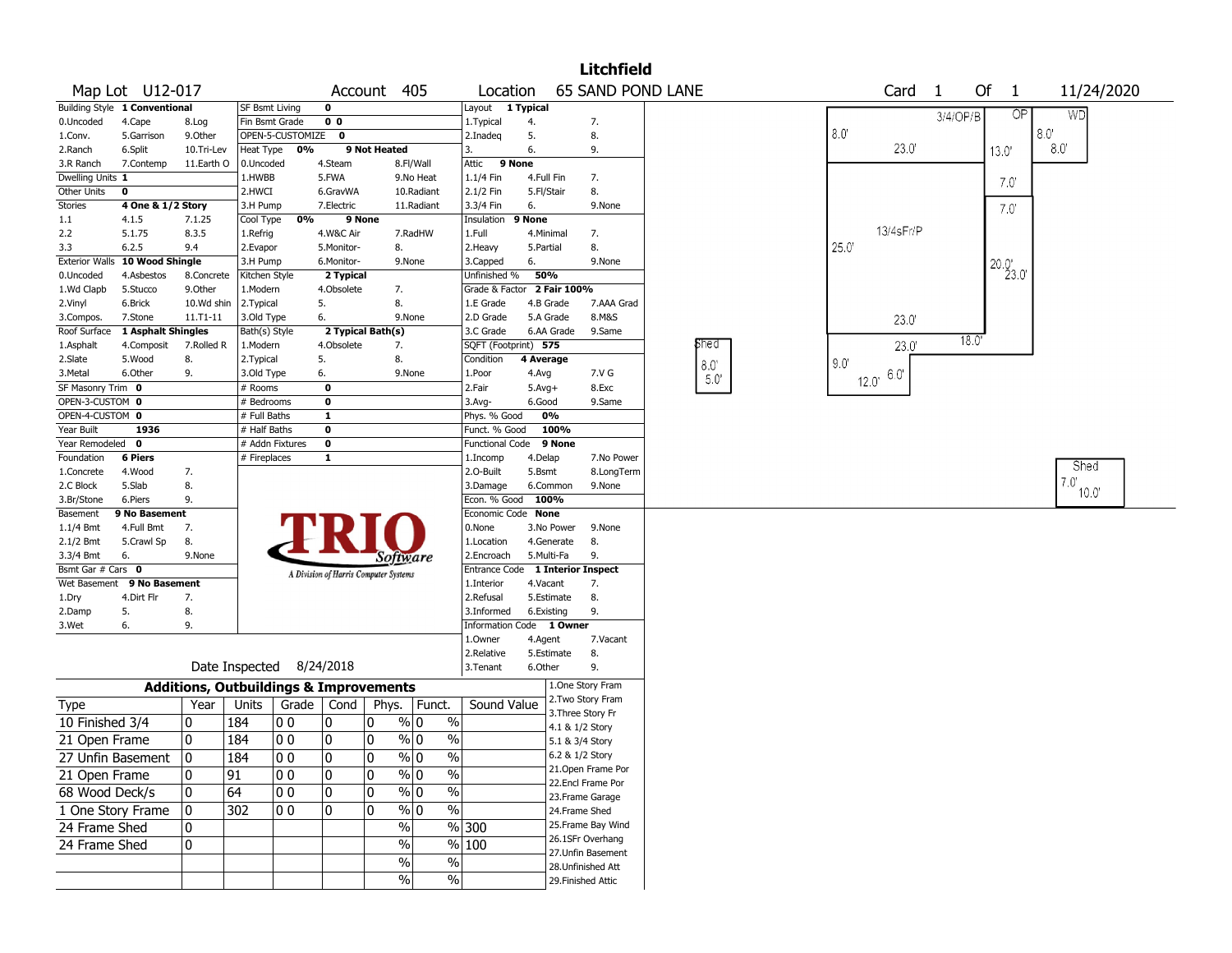|                   | Map Lot U12-018                         | Account 601 | Location                        |                        | 51 SAND POND LANE      |                                    |                 |                          | Card 1               | Of $1$        |                                | 11/24/2020                        |
|-------------------|-----------------------------------------|-------------|---------------------------------|------------------------|------------------------|------------------------------------|-----------------|--------------------------|----------------------|---------------|--------------------------------|-----------------------------------|
|                   | FLEMING, BETSY R TRUST                  |             |                                 | <b>Property Data</b>   |                        |                                    |                 | <b>Assessment Record</b> |                      |               |                                |                                   |
|                   | HENDERSON JANET/FLEMING MICHAELTRUSTEES |             | Neighborhood 185 Sand Pond Lane |                        |                        | Year                               | Land            |                          | <b>Buildings</b>     |               | Exempt                         | <b>Total</b>                      |
| P O BOX 151       |                                         |             |                                 |                        |                        | 2007                               |                 | 140,592                  |                      | 61,669        | 0                              | 202,261                           |
|                   | LITCHFIELD ME 04350                     |             | Tree Growth Year                | 0                      |                        | 2008                               |                 | 140,592                  |                      | 61,633        | 0                              | 202,225                           |
|                   |                                         |             | X Coordinate<br>Y Coordinate    |                        | 0<br>0                 | 2009                               |                 | 196,575                  |                      | 66,025        | 0                              | 262,600                           |
| B5292P92          |                                         |             | Zone/Land Use                   | <b>18 Sand Pond</b>    |                        |                                    |                 |                          |                      |               |                                |                                   |
|                   |                                         |             |                                 |                        |                        | 2010                               |                 | 196,575                  |                      | 60,663        | 0                              | 257,238                           |
|                   |                                         |             | Secondary Zone                  |                        |                        | 2011                               |                 | 200,175                  |                      | 58,824        | 0                              | 258,999                           |
|                   |                                         |             |                                 |                        |                        | 2012                               |                 | 200,175                  |                      | 58,824        | 0                              | 258,999                           |
|                   |                                         |             | Topography 2 Rolling            |                        |                        | 2013                               |                 | 200,175                  |                      | 58,824        | 0                              | 258,999                           |
|                   |                                         |             | 1.Level                         | 4.Below St             | 7.Res Protec           | 2014                               |                 | 200,175                  |                      | 58,824        | 0                              | 258,999                           |
|                   |                                         |             | 2.Rolling<br>3.Above St         | 5.Low<br>6.Swampy      | 8.<br>9.               | 2015                               |                 | 200,175                  |                      | 58,824        | 0                              | 258,999                           |
|                   |                                         |             | Utilities                       | <b>4 Drilled Well</b>  | <b>6 Septic System</b> | 2016                               |                 | 200,175                  |                      | 58,824        | 0                              | 258,999                           |
|                   |                                         |             | 1.Public                        | 4.Dr Well              | 7.Cesspool             | 2017                               |                 | 200,175                  |                      | 58,824        | 0                              | 258,999                           |
|                   |                                         |             | 2. Water                        | 5.Dug Well             | 8.Lake/Pond            | 2018                               |                 | 200,175                  |                      | 58,824        | 0                              | 258,999                           |
|                   |                                         |             | 3.Sewer                         | 6.Septic               | 9.None                 | 2019                               |                 | 224,600                  |                      | 58,700        | 0                              | 283,300                           |
|                   |                                         |             | 3 Gravel<br><b>Street</b>       |                        |                        | 2020                               |                 | 224,600                  |                      | 58,700        | 0                              | 283,300                           |
|                   |                                         |             | 1.Paved                         | 4.Proposed             | 7.                     |                                    |                 |                          | <b>Land Data</b>     |               |                                |                                   |
|                   |                                         |             | 2.Semi Imp<br>3.Gravel          | 5.R/O/W<br>6.          | 8.<br>9.None           | <b>Front Foot</b>                  |                 |                          | <b>Effective</b>     |               | <b>Influence</b>               | <b>Influence</b>                  |
|                   |                                         |             |                                 |                        | 0                      | 11.1-100                           | Type            | Frontage                 | <b>Depth</b>         | <b>Factor</b> | Code<br>$\frac{9}{6}$          | <b>Codes</b><br>1.Unimproved      |
|                   | Inspection Witnessed By:                |             |                                 |                        | $\mathbf 0$            | 12.101-200                         |                 |                          |                      |               | $\frac{9}{6}$                  | 2.Excess Frtg                     |
|                   |                                         |             |                                 | <b>Sale Data</b>       |                        | $13.201+$<br>14.                   |                 |                          |                      |               | $\frac{9}{6}$<br>$\frac{9}{6}$ | 3. Topography<br>4.Size/Shape     |
| X                 |                                         | Date        | Sale Date                       |                        | 1/10/1997              | 15.                                |                 |                          |                      |               | $\frac{9}{6}$                  | 5.Access                          |
| No./Date          | Description                             | Date Insp.  | Price<br>Sale Type              | 2 Land & Buildings     |                        |                                    |                 |                          |                      |               | $\frac{9}{6}$<br>%             | 6.Restriction<br>7. Right of Way  |
|                   |                                         |             | 1.Land                          | 4.MFG UNIT             | 7.                     | <b>Square Foot</b>                 |                 |                          | <b>Square Feet</b>   |               |                                | 8.View/Environ                    |
|                   |                                         |             | 2.L & B                         | 5.Other                | 8.                     | 16.Regular Lot                     |                 |                          |                      |               | $\frac{9}{6}$<br>$\frac{9}{6}$ | 9.Fract Share<br><b>Acres</b>     |
|                   |                                         |             | 3.Building                      | 6.                     | 9.                     | 17.Secondary Lot<br>18.Excess Land |                 |                          |                      |               | $\frac{9}{6}$                  | 30. Frontage 1                    |
|                   |                                         |             | Financing                       | 9 Unknown              |                        | 19.Condominium                     |                 |                          |                      |               | $\frac{9}{6}$                  | 31. Frontage 2                    |
| Notes:            |                                         |             | 1.Convent                       | 4.Seller               | 7.                     | 20. Miscellaneous                  |                 |                          |                      |               | $\frac{9}{6}$                  | 32. Tillable<br>33.Tillable       |
|                   |                                         |             | 2.FHA/VA                        | 5.Private              | 8.                     |                                    |                 |                          |                      |               | $\frac{9}{6}$<br>$\frac{1}{2}$ | 34.Softwood F&O                   |
|                   |                                         |             | 3.Assumed                       | 6.Cash                 | 9.Unknown              | <b>Fract. Acre</b>                 |                 |                          |                      |               |                                | 35. Mixed Wood F&O                |
|                   |                                         |             | Validity                        | 1 Arms Length Sale     |                        | 21. Houselot (Frac                 |                 |                          | <b>Acreage/Sites</b> | 100           | %<br>$\mathbf{0}$              | 36.Hardwood F&O                   |
|                   |                                         |             | 1.Valid                         | 4.Split                | 7.Renovate             | 22.Baselot(Fract)                  | 21<br>30        |                          | 0.50<br>0.92         | 100           | $\mathbf 0$<br>%               | 37.Softwood TG                    |
|                   |                                         |             | 2.Related                       | 5.Partial              | 8.Other                | 23.                                | $\overline{26}$ |                          | 0.56                 | 100           | $\overline{0}$<br>%            | 38. Mixed Wood TG                 |
|                   |                                         |             | 3.Distress                      | 6.Exempt               | 9.                     | Acres                              | 44              |                          | 1.00                 | 100           | $\overline{0}$<br>%            | 39.Hardwood TG                    |
|                   |                                         |             | Verified                        | <b>5 Public Record</b> |                        | 24. Houselot                       |                 |                          |                      |               | %                              | 40.Wasteland<br>41.Gravel Pit     |
|                   |                                         |             | 1.Buyer                         | 4.Agent                | 7.Family               | 25.Baselot                         |                 |                          |                      |               | $\frac{9}{6}$                  | 42. Mobile Home Si                |
|                   |                                         |             | 2.Seller                        | 5.Pub Rec              | 8.Other                | 26.Rear 1<br>27. Rear 2            |                 |                          |                      |               | %                              | 43.Camp Site                      |
|                   |                                         |             | 3.Lender                        | 6.MLS                  | 9.                     | 28. Rear 3                         |                 |                          |                      |               |                                | 44.Lot Improvemen                 |
| <b>Litchfield</b> |                                         |             |                                 |                        |                        | 29. Rear 4                         |                 |                          | <b>Total Acreage</b> | 1.98          |                                | 45.Access Right<br>46.Golf Course |
|                   |                                         |             |                                 |                        |                        |                                    |                 |                          |                      |               |                                |                                   |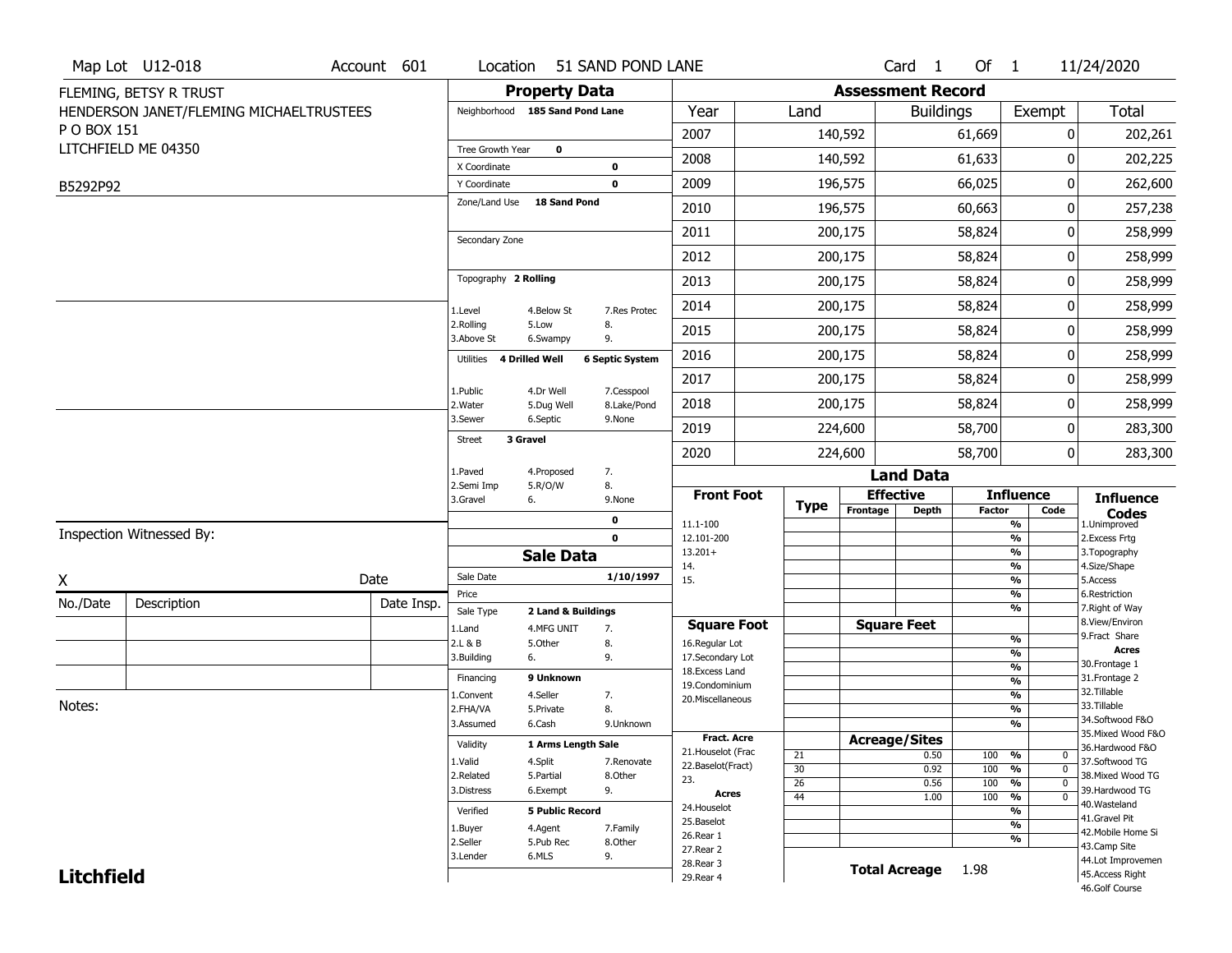|                       |                               |              |                       |                                                   |                |                                       |                                   |                             |                    |                    | <b>Litchfield</b>                     |                                     |                      |                |               |                         |            |  |
|-----------------------|-------------------------------|--------------|-----------------------|---------------------------------------------------|----------------|---------------------------------------|-----------------------------------|-----------------------------|--------------------|--------------------|---------------------------------------|-------------------------------------|----------------------|----------------|---------------|-------------------------|------------|--|
|                       | Map Lot U12-018               |              |                       |                                                   |                | Account 601                           |                                   | Location                    |                    |                    | 51 SAND POND LANE                     |                                     | Card 1               |                |               | Of $1$                  | 11/24/2020 |  |
|                       | Building Style 1 Conventional |              | SF Bsmt Living        |                                                   | 0              |                                       |                                   | Layout 1 Typical            |                    |                    |                                       |                                     | Shed                 |                |               |                         |            |  |
| 0.Uncoded             | 4.Cape                        | 8.Log        | Fin Bsmt Grade        |                                                   | 0 <sub>0</sub> |                                       |                                   | 1. Typical                  | 4.                 |                    | 7.                                    |                                     | 10.0°                |                |               |                         |            |  |
| 1.Conv.               | 5.Garrison                    | 9.0ther      |                       | OPEN-5-CUSTOMIZE                                  | $\mathbf{o}$   |                                       |                                   | 2.Inadeg                    | 5.                 |                    | 8.                                    |                                     | $10.0^{\circ}$       |                |               |                         |            |  |
| 2.Ranch               | 6.Split                       | 10.Tri-Lev   | Heat Type             | 100%                                              |                | 7 Electric                            |                                   | 3.                          | 6.                 |                    | 9.                                    |                                     |                      |                |               |                         |            |  |
| 3.R Ranch             | 7.Contemp                     | 11.Earth O   | 0.Uncoded             |                                                   | 4.Steam        |                                       | 8.Fl/Wall                         | 9 None<br>Attic             |                    |                    |                                       |                                     |                      |                |               |                         |            |  |
| Dwelling Units 1      |                               |              | 1.HWBB                |                                                   | 5.FWA          |                                       | 9.No Heat                         | 1.1/4 Fin                   | 4.Full Fin         |                    | 7.                                    |                                     |                      |                |               |                         |            |  |
| Other Units           | 0                             |              | 2.HWCI                |                                                   | 6.GravWA       |                                       | 10.Radiant                        | 2.1/2 Fin                   | 5.Fl/Stair         |                    | 8.                                    |                                     |                      |                |               |                         |            |  |
| Stories               | 2 Two Story                   |              | 3.H Pump              |                                                   | 7. Electric    |                                       | 11.Radiant                        | 3.3/4 Fin                   | 6.                 |                    | 9.None                                |                                     |                      |                |               |                         |            |  |
| 1.1                   | 4.1.5                         | 7.1.25       | Cool Type             | 0%                                                | 9 None         |                                       |                                   | Insulation                  | 4 Minimal          |                    |                                       |                                     | 36.C                 |                |               |                         |            |  |
| 2.2                   | 5.1.75                        | 8.3.5        | 1.Refrig              |                                                   | 4.W&C Air      |                                       | 7.RadHW                           | 1.Full                      | 4.Minimal          |                    | 7.                                    | OP                                  |                      |                |               | $\mathbb{S}.\mathbb{C}$ |            |  |
| 3.3                   | 6.2.5                         | 9.4          | 2.Evapor              |                                                   | 5.Monitor-     | 8.                                    |                                   | 2.Heavy                     | 5.Partial          |                    | 8.                                    | 15.C'                               |                      | 28.C           |               |                         |            |  |
| <b>Exterior Walls</b> | 10 Wood Shingle               |              | 3.H Pump              |                                                   | 6.Monitor-     | 9.None                                |                                   | 3.Capped                    | 6.                 |                    | 9.None                                | $-8.0^{o}_{6.0^{o}}$<br>$8.0^{6.0}$ | $21.0^{\circ}$<br>١M |                |               |                         |            |  |
| 0.Uncoded             | 4.Asbestos                    | 8.Concrete   | Kitchen Style         |                                                   | 2 Typical      |                                       |                                   | Unfinished %                | 25%                |                    |                                       | IC.C'<br>80                         |                      | $14.0^{\circ}$ |               |                         |            |  |
| 1.Wd Clapb            | 5.Stucco                      | 9.0ther      | 1.Modern              |                                                   | 4.Obsolete     | 7.                                    |                                   | Grade & Factor              |                    | 2 Fair 110%        |                                       | $6.0^\circ$                         |                      |                |               |                         |            |  |
| 2.Vinyl               | 6.Brick                       | 10.Wd shin   | 2. Typical            |                                                   | 5.             | 8.                                    |                                   | 1.E Grade                   |                    | 4.B Grade          | 7.AAA Grad                            | 0.8                                 | $23.0^\circ$         |                |               |                         |            |  |
| 3.Compos.             | 7.Stone                       | $11.71 - 11$ | 3.Old Type            |                                                   | 6.             | 9.None                                |                                   | 2.D Grade                   |                    | 5.A Grade          | 8.M&S                                 | 8.04.0                              |                      |                |               |                         |            |  |
| Roof Surface          | 1 Asphalt Shingles            |              | Bath(s) Style         |                                                   |                | 2 Typical Bath(s)                     |                                   | 3.C Grade                   |                    | 6.AA Grade         | 9.Same                                |                                     |                      |                |               |                         |            |  |
| 1.Asphalt             | 4.Composit                    | 7.Rolled R   | 1.Modern              |                                                   | 4.Obsolete     | 7.                                    |                                   | SQFT (Footprint) 478        |                    |                    |                                       |                                     |                      |                |               |                         |            |  |
| 2.Slate<br>3.Metal    | 5.Wood<br>6.Other             | 8.<br>9.     | 2.Typical             |                                                   | 5.<br>6.       | 8.<br>9.None                          |                                   | Condition<br>1.Poor         | 4 Average<br>4.Avg |                    | 7.V G                                 |                                     | Shec                 |                |               |                         |            |  |
| SF Masonry Trim 0     |                               |              | 3.Old Type<br># Rooms |                                                   | 6              |                                       |                                   | 2.Fair                      | $5.Avg+$           |                    | 8.Exc                                 |                                     |                      | $24.0^{\circ}$ | $9.0^{\circ}$ |                         |            |  |
| OPEN-3-CUSTOM 0       |                               |              | # Bedrooms            |                                                   | 4              |                                       |                                   | 3.Avg-                      | 6.Good             |                    | 9.Same                                |                                     | $14.0\,$             | $19.0^\circ$   |               |                         |            |  |
| OPEN-4-CUSTOM 0       |                               |              | # Full Baths          |                                                   | $\mathbf{1}$   |                                       |                                   | Phys. % Good                |                    | 0%                 |                                       |                                     | $\partial \theta$    |                |               |                         |            |  |
| Year Built            | 1909                          |              | # Half Baths          |                                                   | $\mathbf{1}$   |                                       |                                   | Funct. % Good               |                    | 100%               |                                       |                                     |                      |                |               |                         |            |  |
| Year Remodeled 0      |                               |              |                       | # Addn Fixtures                                   | $\mathbf 0$    |                                       |                                   | <b>Functional Code</b>      |                    | 9 None             |                                       |                                     |                      |                |               |                         |            |  |
| Foundation            | <b>6 Piers</b>                |              | # Fireplaces          |                                                   | 1              |                                       |                                   | 1.Incomp                    | 4.Delap            |                    | 7.No Power                            |                                     |                      |                |               |                         |            |  |
| 1.Concrete            | 4.Wood                        | 7.           |                       |                                                   |                |                                       |                                   | 2.O-Built                   | 5.Bsmt             |                    | 8.LongTerm                            |                                     |                      |                |               |                         |            |  |
| 2.C Block             | 5.Slab                        | 8.           |                       |                                                   |                |                                       |                                   | 3.Damage                    |                    | 6.Common           | 9.None                                |                                     | Shec<br>10.0         |                |               |                         |            |  |
| 3.Br/Stone            | 6.Piers                       | 9.           |                       |                                                   |                |                                       |                                   | Econ. % Good                | 100%               |                    |                                       |                                     | 20.0                 |                |               |                         |            |  |
| Basement              | 9 No Basement                 |              |                       |                                                   |                |                                       |                                   | Economic Code None          |                    |                    |                                       |                                     |                      |                |               |                         |            |  |
| $1.1/4$ Bmt           | 4.Full Bmt                    | 7.           |                       |                                                   |                |                                       |                                   | 0.None                      |                    | 3.No Power         | 9.None                                |                                     |                      |                |               |                         |            |  |
| 2.1/2 Bmt             | 5.Crawl Sp                    | 8.           |                       |                                                   |                |                                       |                                   | 1.Location                  |                    | 4.Generate         | 8.                                    |                                     |                      |                |               |                         |            |  |
| 3.3/4 Bmt             | 6.                            | 9.None       |                       |                                                   |                | Software                              |                                   | 2.Encroach                  |                    | 5.Multi-Fa         | 9.                                    |                                     |                      |                |               |                         |            |  |
| Bsmt Gar # Cars 0     |                               |              |                       |                                                   |                | A Division of Harris Computer Systems |                                   | Entrance Code               |                    | <b>5 Estimated</b> |                                       |                                     |                      |                |               |                         |            |  |
| Wet Basement          | 9 No Basement                 |              |                       |                                                   |                |                                       |                                   | 1.Interior                  | 4.Vacant           |                    | 7.                                    |                                     |                      |                |               |                         |            |  |
| 1.Dry                 | 4.Dirt Flr                    | 7.           |                       |                                                   |                |                                       |                                   | 2.Refusal                   |                    | 5.Estimate         | 8.                                    |                                     |                      |                |               |                         |            |  |
| 2.Damp                | 5.                            | 8.           |                       |                                                   |                |                                       |                                   | 3.Informed                  | 6.Existing         |                    | 9.                                    |                                     |                      |                |               |                         |            |  |
| 3.Wet                 | 6.                            | 9.           |                       |                                                   |                |                                       |                                   | Information Code 5 Estimate |                    |                    |                                       |                                     |                      |                |               |                         |            |  |
|                       |                               |              |                       |                                                   |                |                                       |                                   | 1.0wner                     | 4.Agent            |                    | 7.Vacant                              |                                     |                      |                |               |                         |            |  |
|                       |                               |              |                       |                                                   |                |                                       |                                   | 2.Relative                  |                    | 5.Estimate         | 8.                                    |                                     |                      |                |               |                         |            |  |
|                       |                               |              |                       | Date Inspected 8/24/2018                          |                |                                       |                                   | 3.Tenant                    | 6.Other            |                    | 9.                                    |                                     |                      |                |               |                         |            |  |
|                       |                               |              |                       | <b>Additions, Outbuildings &amp; Improvements</b> |                |                                       |                                   |                             |                    |                    | 1.One Story Fram<br>2. Two Story Fram |                                     |                      |                |               |                         |            |  |
| Type                  |                               | Year         | Units                 | Grade   Cond                                      |                | Phys.                                 | Funct.                            | Sound Value                 |                    |                    | 3. Three Story Fr                     |                                     |                      |                |               |                         |            |  |
| 21 Open Frame         |                               | 10           | 372                   | 00                                                | 10             | 0<br>% 0                              | $\%$                              |                             |                    |                    | 4.1 & 1/2 Story                       |                                     |                      |                |               |                         |            |  |
| 24 Frame Shed         |                               | 10           |                       |                                                   |                | $\frac{0}{0}$                         |                                   | $\sqrt{96}$  800            |                    |                    | 5.1 & 3/4 Story                       |                                     |                      |                |               |                         |            |  |
|                       |                               | $\mathbf 1$  |                       |                                                   |                |                                       | % 100 %                           |                             |                    |                    | 6.2 & 1/2 Story                       |                                     |                      |                |               |                         |            |  |
| 24 Frame Shed         |                               |              | 241                   | 2 100  4                                          |                | 0                                     |                                   |                             |                    |                    | 21. Open Frame Por                    |                                     |                      |                |               |                         |            |  |
| 24 Frame Shed         |                               | 11           | 200                   | $ 1\,100$                                         | 4              | 0                                     | $\frac{9}{6}$ 75<br>$\frac{0}{0}$ |                             |                    |                    | 22.Encl Frame Por                     |                                     |                      |                |               |                         |            |  |
|                       |                               |              |                       |                                                   |                | $\%$                                  | %                                 |                             |                    |                    | 23. Frame Garage                      |                                     |                      |                |               |                         |            |  |
|                       |                               |              |                       |                                                   |                | $\%$                                  | $\%$                              |                             |                    |                    | 24.Frame Shed                         |                                     |                      |                |               |                         |            |  |
|                       |                               |              |                       |                                                   |                | $\%$                                  | $\overline{\frac{0}{0}}$          |                             |                    |                    | 25. Frame Bay Wind                    |                                     |                      |                |               |                         |            |  |
|                       |                               |              |                       |                                                   |                |                                       |                                   |                             |                    |                    | 26.1SFr Overhang                      |                                     |                      |                |               |                         |            |  |
|                       |                               |              |                       |                                                   |                | %                                     | $\overline{\frac{0}{0}}$          |                             |                    |                    | 27.Unfin Basement                     |                                     |                      |                |               |                         |            |  |
|                       |                               |              |                       |                                                   |                | $\%$                                  | $\overline{\frac{0}{0}}$          |                             |                    |                    | 28. Unfinished Att                    |                                     |                      |                |               |                         |            |  |
|                       |                               |              |                       |                                                   |                | %                                     | $\%$                              |                             |                    |                    | 29. Finished Attic                    |                                     |                      |                |               |                         |            |  |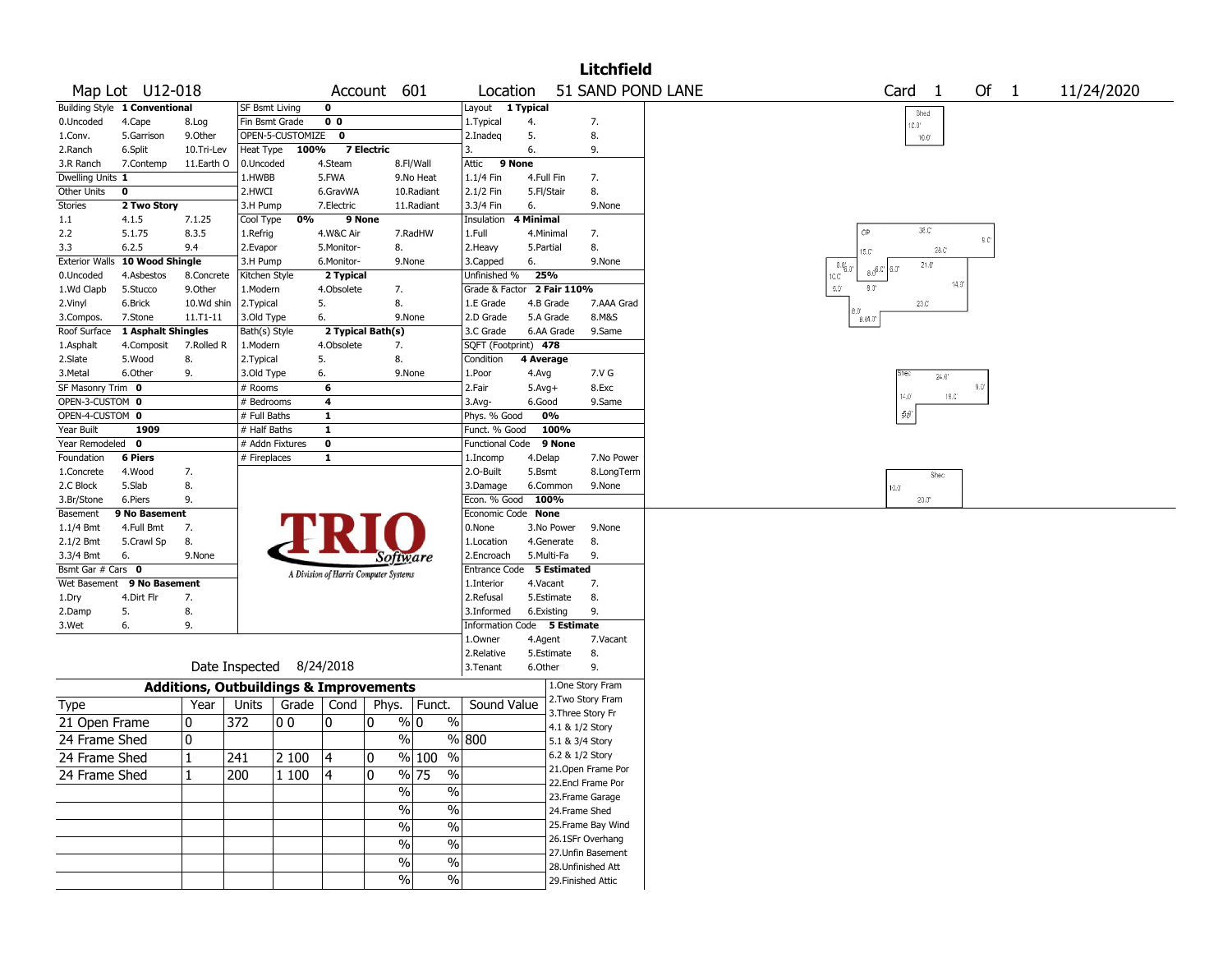|                        | Map Lot U12-019                  | Account 1347 |                                 |                                  | Location 47 SAND POND LANE |                                    |                 |                          | Card <sub>1</sub>    | Of $1$        |                                         | 11/24/2020                            |
|------------------------|----------------------------------|--------------|---------------------------------|----------------------------------|----------------------------|------------------------------------|-----------------|--------------------------|----------------------|---------------|-----------------------------------------|---------------------------------------|
|                        | SAND POND PARTRIDGE FAMILY TRUST |              |                                 | <b>Property Data</b>             |                            |                                    |                 | <b>Assessment Record</b> |                      |               |                                         |                                       |
| <b>JAMES PARTRIDGE</b> |                                  |              | Neighborhood 185 Sand Pond Lane |                                  |                            | Year                               | Land            |                          | <b>Buildings</b>     |               | Exempt                                  | Total                                 |
|                        | 2446 E. LOYOLA DRIVE             |              |                                 |                                  |                            | 2007                               |                 | 102,870                  |                      | 58,520        | 0                                       | 161,390                               |
| <b>TEMPE AZ 85282</b>  |                                  |              | Tree Growth Year                | 0                                |                            | 2008                               |                 | 102,748                  |                      | 58,371        |                                         | 161,119                               |
| B5972P197              |                                  |              | X Coordinate<br>Y Coordinate    |                                  | 0<br>$\mathbf 0$           | 2009                               |                 | 135,768                  |                      | 58,641        | 0                                       | 194,409                               |
|                        |                                  |              | Zone/Land Use                   | 18 Sand Pond                     |                            | 2010                               |                 | 136,400                  |                      | 53,605        | 0                                       | 190,005                               |
|                        |                                  |              |                                 |                                  |                            |                                    |                 |                          |                      |               |                                         |                                       |
|                        |                                  |              | Secondary Zone                  |                                  |                            | 2011                               |                 | 140,000                  |                      | 37,707        | 0                                       | 177,707                               |
|                        |                                  |              |                                 |                                  |                            | 2012                               |                 | 142,868                  |                      | 37,707        | 0                                       | 180,575                               |
|                        |                                  |              | Topography 2 Rolling            |                                  |                            | 2013                               |                 | 143,104                  |                      | 37,707        | 0                                       | 180,811                               |
|                        |                                  |              | 1.Level                         | 4.Below St                       | 7.Res Protec               | 2014                               |                 | 143,206                  |                      | 37,707        | 0                                       | 180,913                               |
|                        |                                  |              | 2.Rolling<br>3.Above St         | 5.Low<br>6.Swampy                | 8.<br>9.                   | 2015                               |                 | 143,422                  |                      | 37,707        | 0                                       | 181,129                               |
|                        |                                  |              | Utilities<br>4 Drilled Well     |                                  | <b>6 Septic System</b>     | 2016                               |                 | 146,866                  |                      | 37,707        | 0                                       | 184,573                               |
|                        |                                  |              |                                 |                                  | 7.Cesspool                 | 2017                               |                 | 147,780                  |                      | 37,707        | 0                                       | 185,487                               |
|                        |                                  |              | 1.Public<br>2. Water            | 4.Dr Well<br>5.Dug Well          | 8.Lake/Pond                | 2018                               |                 | 147,272                  |                      | 37,707        | 0                                       | 184,979                               |
|                        |                                  |              | 3.Sewer                         | 6.Septic                         | 9.None                     | 2019                               |                 | 223,100                  |                      | 49,100        | 0                                       | 272,200                               |
|                        |                                  |              | 3 Gravel<br>Street              |                                  |                            | 2020                               |                 | 223,100                  |                      | 49,100        | 0                                       | 272,200                               |
|                        |                                  |              | 1.Paved                         | 4.Proposed                       | 7.                         |                                    |                 |                          | <b>Land Data</b>     |               |                                         |                                       |
|                        |                                  |              | 2.Semi Imp<br>3.Gravel          | 5.R/O/W<br>6.                    | 8.<br>9.None               | <b>Front Foot</b>                  |                 |                          | <b>Effective</b>     |               | <b>Influence</b>                        | <b>Influence</b>                      |
|                        |                                  |              |                                 |                                  | 0                          | 11.1-100                           | <b>Type</b>     | Frontage                 | <b>Depth</b>         | <b>Factor</b> | Code<br>%                               | <b>Codes</b><br>1.Unimproved          |
|                        | Inspection Witnessed By:         |              |                                 |                                  | $\mathbf 0$                | 12.101-200                         |                 |                          |                      |               | $\frac{9}{6}$                           | 2. Excess Frtg                        |
|                        |                                  |              |                                 | <b>Sale Data</b>                 |                            | $13.201+$<br>14.                   |                 |                          |                      |               | $\frac{9}{6}$<br>%                      | 3. Topography<br>4.Size/Shape         |
| X                      |                                  | Date         | Sale Date                       |                                  | 6/08/1999                  | 15.                                |                 |                          |                      |               | $\overline{\frac{9}{6}}$                | 5.Access                              |
| No./Date               | Description                      | Date Insp.   | Price                           |                                  |                            |                                    |                 |                          |                      |               | $\frac{9}{6}$<br>%                      | 6.Restriction<br>7. Right of Way      |
|                        |                                  |              | Sale Type<br>1.Land             | 2 Land & Buildings<br>4.MFG UNIT | 7.                         | <b>Square Foot</b>                 |                 |                          | <b>Square Feet</b>   |               |                                         | 8.View/Environ                        |
|                        |                                  |              | 2.L & B                         | 5.0ther                          | 8.                         | 16.Regular Lot                     |                 |                          |                      |               | $\frac{9}{6}$                           | 9.Fract Share                         |
|                        |                                  |              | 3.Building                      | 6.                               | 9.                         | 17.Secondary Lot                   |                 |                          |                      |               | $\frac{9}{6}$                           | <b>Acres</b><br>30. Frontage 1        |
|                        |                                  |              | Financing                       | 9 Unknown                        |                            | 18. Excess Land                    |                 |                          |                      |               | $\frac{9}{6}$<br>$\frac{9}{6}$          | 31. Frontage 2                        |
|                        |                                  |              | 1.Convent                       | 4.Seller                         | 7.                         | 19.Condominium<br>20.Miscellaneous |                 |                          |                      |               | $\frac{9}{6}$                           | 32. Tillable                          |
| Notes:                 |                                  |              | 2.FHA/VA                        | 5.Private                        | 8.                         |                                    |                 |                          |                      |               | $\frac{9}{6}$                           | 33.Tillable                           |
|                        | '14 Tree growth refile           |              | 3.Assumed                       | 6.Cash                           | 9.Unknown                  |                                    |                 |                          |                      |               | $\overline{\frac{9}{6}}$                | 34.Softwood F&O                       |
|                        |                                  |              | Validity                        | 1 Arms Length Sale               |                            | <b>Fract. Acre</b>                 |                 |                          | <b>Acreage/Sites</b> |               |                                         | 35. Mixed Wood F&O<br>36.Hardwood F&O |
|                        |                                  |              | 1.Valid                         | 4.Split                          | 7.Renovate                 | 21. Houselot (Frac                 | 21              |                          | 0.50                 | 100           | %<br>$\bf{0}$                           | 37.Softwood TG                        |
|                        |                                  |              | 2.Related                       | 5.Partial                        | 8.Other                    | 22.Baselot(Fract)<br>23.           | 30              |                          | 0.50                 | 100           | %<br>$\mathbf 0$                        | 38. Mixed Wood TG                     |
|                        |                                  |              | 3.Distress                      | 6.Exempt                         | 9.                         | Acres                              | 26              |                          | 1.00                 | 100           | $\overline{0}$<br>%                     | 39.Hardwood TG                        |
|                        |                                  |              |                                 |                                  |                            |                                    | $\overline{37}$ |                          | 12.00<br>20.00       | 100<br>100    | $\overline{0}$<br>%<br>%<br>$\mathbf 0$ | 40. Wasteland                         |
|                        |                                  |              |                                 |                                  |                            |                                    |                 |                          |                      |               |                                         |                                       |
|                        |                                  |              | Verified                        | <b>5 Public Record</b>           |                            | 24. Houselot<br>25.Baselot         | 38              |                          |                      |               |                                         | 41.Gravel Pit                         |
|                        |                                  |              | 1.Buyer                         | 4.Agent                          | 7.Family                   | 26.Rear 1                          | 39              |                          | 22.00                | 100           | %<br>$\mathbf 0$<br>$\mathbf 0$         | 42. Mobile Home Si                    |
|                        |                                  |              | 2.Seller                        | 5.Pub Rec                        | 8.Other                    | 27. Rear 2                         | 44              |                          | 1.00                 | 85            | %                                       | 43.Camp Site                          |
| <b>Litchfield</b>      |                                  |              | 3.Lender                        | 6.MLS                            | 9.                         | 28. Rear 3<br>29. Rear 4           |                 |                          | <b>Total Acreage</b> | 56.00         |                                         | 44.Lot Improvemen<br>45.Access Right  |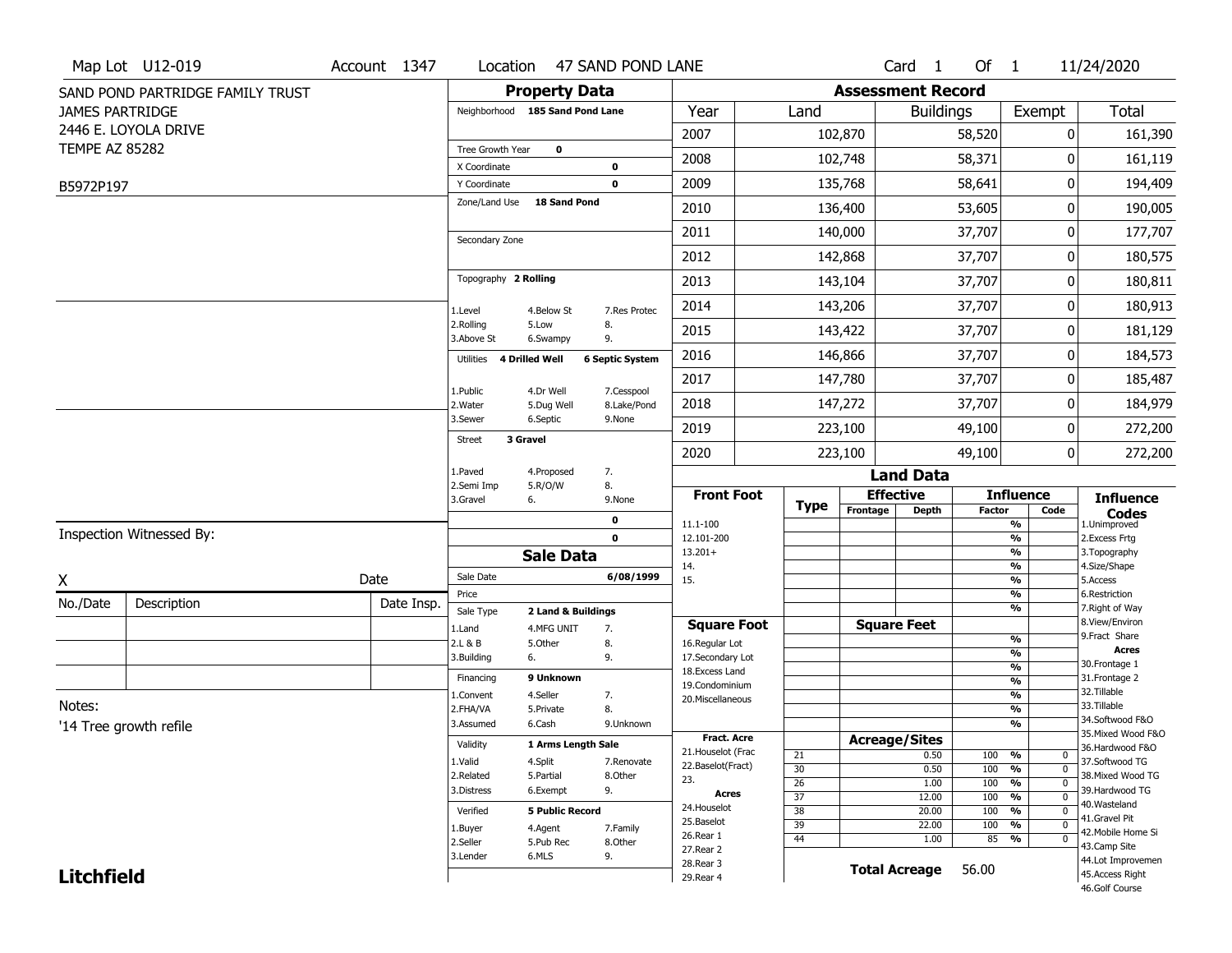|                        |                    |                                                   |                       |                          |                         |                                       |                          |                                  |            |                 | <b>Litchfield</b>  |                |              |                |                   |                |        |  |            |  |
|------------------------|--------------------|---------------------------------------------------|-----------------------|--------------------------|-------------------------|---------------------------------------|--------------------------|----------------------------------|------------|-----------------|--------------------|----------------|--------------|----------------|-------------------|----------------|--------|--|------------|--|
|                        | Map Lot U12-019    |                                                   |                       |                          |                         | Account 1347                          |                          | Location                         |            |                 | 47 SAND POND LANE  |                |              |                | Card <sub>1</sub> |                | Of $1$ |  | 11/24/2020 |  |
| Building Style 2 Ranch |                    |                                                   | <b>SF Bsmt Living</b> |                          | 0                       |                                       |                          | Layout                           | 1 Typical  |                 |                    |                |              |                |                   |                |        |  |            |  |
| 0.Uncoded              | 4.Cape             | 8.Log                                             | Fin Bsmt Grade        |                          | 0 <sub>0</sub>          |                                       |                          | 1.Typical                        | 4.         |                 | 7.                 | OP             | 36.0         |                |                   | $8.0^\circ$    |        |  |            |  |
| 1.Conv.                | 5.Garrison         | 9.Other                                           |                       | OPEN-5-CUSTOMIZE 0       |                         |                                       |                          | 2.Inadeq                         | 5.         |                 | 8.                 |                |              | 28.0           |                   |                |        |  |            |  |
| 2.Ranch                | 6.Split            | 10.Tri-Lev                                        | Heat Type             | 0%                       |                         | 9 Not Heated                          |                          | 3.                               | 6.         |                 | 9.                 |                |              | 28.0           |                   |                |        |  |            |  |
| 3.R Ranch              | 7.Contemp          | 11.Earth O                                        | 0.Uncoded             |                          | 4.Steam                 |                                       | 8.Fl/Wall                | Attic<br>9 None                  |            |                 |                    | $22.0^\circ$   |              |                |                   |                |        |  |            |  |
| Dwelling Units 1       |                    |                                                   | 1.HWBB                |                          | 5.FWA                   |                                       | 9.No Heat                | 1.1/4 Fin                        | 4.Full Fin |                 | 7.                 | $14.0^{\circ}$ | 14.0         |                |                   |                |        |  |            |  |
| Other Units            | 0                  |                                                   | 2.HWCI                |                          | 6.GravWA                |                                       | 10.Radiant               | 2.1/2 Fin                        | 5.Fl/Stair |                 | 8.                 |                |              |                |                   |                |        |  |            |  |
| Stories                | 1 One Story        |                                                   | 3.H Pump              |                          | 7.Electric              |                                       | 11.Radiant               | 3.3/4 Fin                        | 6.         |                 | 9.None             | $8.0^\circ$    |              | 1sFr/P         |                   |                |        |  |            |  |
| 1.1                    | 4.1.5              | 7.1.25                                            | Cool Type             | 0%                       | 9 None                  |                                       |                          | Insulation                       | 9 None     |                 |                    | $8.0^\circ$    |              |                |                   |                |        |  |            |  |
| 2.2                    | 5.1.75             | 8.3.5                                             | 1.Refrig              |                          | 4.W&C Air               |                                       | 7.RadHW                  | 1.Full                           | 4.Minimal  |                 | 7.                 |                |              |                |                   | 36.0           |        |  |            |  |
| 3.3                    | 6.2.5              | 9.4                                               | 2.Evapor              |                          | 5.Monitor-              | 8.                                    |                          | 2.Heavy                          | 5.Partial  |                 | 8.                 | $12.0^{\circ}$ |              |                |                   |                |        |  |            |  |
| <b>Exterior Walls</b>  | 10 Wood Shingle    |                                                   | 3.H Pump              |                          | 6.Monitor-              | 9.None                                |                          | 3.Capped                         | 6.         |                 | 9.None             |                |              |                |                   |                |        |  |            |  |
| 0.Uncoded              | 4.Asbestos         | 8.Concrete                                        | Kitchen Style         |                          | 2 Typical               |                                       |                          | Unfinished %                     | 75%        |                 |                    |                | 21.0"        |                |                   |                |        |  |            |  |
| 1.Wd Clapb             | 5.Stucco           | 9.0ther                                           | 1.Modern              |                          | 4.Obsolete              | 7.                                    |                          | Grade & Factor 2 Fair 100%       |            |                 |                    |                | Uł           |                |                   |                |        |  |            |  |
| 2.Vinyl                | 6.Brick            | 10.Wd shin                                        | 2.Typical             |                          | 5.                      | 8.                                    |                          | 1.E Grade                        | 4.B Grade  |                 | 7.AAA Grad         |                | $10.0^\circ$ | 10.0"          |                   |                |        |  |            |  |
| 3.Compos.              | 7.Stone            | $11. T1 - 11$                                     | 3.Old Type            |                          | 6.                      | 9.None                                |                          | 2.D Grade                        | 5.A Grade  |                 | 8.M&S              |                | 9.0"         |                | 15.0 <sup>°</sup> |                |        |  |            |  |
| Roof Surface           | 1 Asphalt Shingles |                                                   | Bath(s) Style         |                          |                         | 2 Typical Bath(s)                     |                          | 3.C Grade                        |            | 6.AA Grade      | 9.Same             |                |              |                |                   |                |        |  |            |  |
| 1.Asphalt              | 4.Composit         | 7.Rolled R                                        | 1.Modern              |                          | 4.Obsolete              | 7.                                    |                          | SQFT (Footprint) 868             |            |                 |                    |                |              |                |                   |                |        |  |            |  |
| 2.Slate                | 5.Wood             | 8.                                                | 2. Typical            |                          | 5.                      | 8.                                    |                          | Condition                        | 4 Average  |                 |                    |                |              |                |                   |                |        |  |            |  |
| 3.Metal                | 6.Other            | 9.                                                | 3.Old Type            |                          | 6.                      | 9.None                                |                          | 1.Poor                           | 4.Avg      |                 | 7.V G              |                |              |                |                   |                |        |  |            |  |
| SF Masonry Trim 0      |                    |                                                   | # Rooms               |                          | $\mathbf 0$             |                                       |                          | 2.Fair                           | $5.Avg+$   |                 | 8.Exc              |                |              |                |                   |                |        |  |            |  |
| OPEN-3-CUSTOM 0        |                    |                                                   | # Bedrooms            |                          | $\overline{2}$          |                                       |                          | 3.Avg-                           | 6.Good     |                 | 9.Same             |                |              |                |                   |                |        |  |            |  |
| OPEN-4-CUSTOM 0        |                    |                                                   | # Full Baths          |                          | $\mathbf{1}$            |                                       |                          | Phys. % Good                     |            | 0%              |                    |                |              |                | Garage            |                |        |  |            |  |
| Year Built             | 1905               |                                                   | # Half Baths          |                          | $\overline{\mathbf{0}}$ |                                       |                          | Funct. % Good                    |            | 100%            |                    |                |              |                |                   |                |        |  |            |  |
| Year Remodeled         | $\mathbf{0}$       |                                                   | # Addn Fixtures       |                          | $\mathbf{1}$            |                                       |                          | Functional Code                  |            | 9 None          |                    |                |              |                |                   |                |        |  |            |  |
| Foundation             | <b>6 Piers</b>     |                                                   | # Fireplaces          |                          | $\mathbf{1}$            |                                       |                          | 1.Incomp                         | 4.Delap    |                 | 7.No Power         |                |              | $22.0^{\circ}$ |                   |                |        |  |            |  |
| 1.Concrete             | 4.Wood             | 7.                                                |                       |                          |                         |                                       |                          | 2.O-Built                        | 5.Bsmt     |                 | 8.LongTerm         |                |              |                |                   |                |        |  |            |  |
| 2.C Block              | 5.Slab             | 8.                                                |                       |                          |                         |                                       |                          | 3.Damage                         |            | 6.Common        | 9.None             |                |              |                |                   |                |        |  |            |  |
| 3.Br/Stone             | 6.Piers            | 9.                                                |                       |                          |                         |                                       |                          | Econ. % Good                     | 100%       |                 |                    |                |              |                |                   | $27.0^{\circ}$ |        |  |            |  |
| Basement               | 9 No Basement      |                                                   |                       |                          |                         |                                       |                          | Economic Code None               |            |                 |                    |                |              |                |                   |                |        |  |            |  |
| 1.1/4 Bmt              | 4.Full Bmt         | 7.                                                |                       |                          |                         |                                       |                          | 0.None                           |            | 3.No Power      | 9.None             |                |              |                |                   |                |        |  |            |  |
| 2.1/2 Bmt              | 5.Crawl Sp         | 8.                                                |                       |                          |                         |                                       |                          | 1.Location                       |            | 4.Generate      | 8.                 |                |              |                |                   |                |        |  |            |  |
| 3.3/4 Bmt              | 6.                 | 9.None                                            |                       |                          |                         | <i>Software</i>                       |                          | 2.Encroach                       | 5.Multi-Fa |                 | 9.                 |                |              |                |                   |                |        |  |            |  |
| Bsmt Gar # Cars 0      |                    |                                                   |                       |                          |                         |                                       |                          | Entrance Code 1 Interior Inspect |            |                 |                    |                |              |                |                   |                |        |  |            |  |
| Wet Basement           | 9 No Basement      |                                                   |                       |                          |                         | A Division of Harris Computer Systems |                          | 1.Interior                       | 4.Vacant   |                 | 7.                 |                |              |                |                   |                |        |  |            |  |
| 1.Dry                  | 4.Dirt Flr         | 7.                                                |                       |                          |                         |                                       |                          | 2.Refusal                        |            | 5.Estimate      | 8.                 |                |              |                |                   |                |        |  |            |  |
| 2.Damp                 | 5.                 | 8.                                                |                       |                          |                         |                                       |                          | 3.Informed                       | 6.Existing |                 | 9.                 |                |              |                |                   |                |        |  |            |  |
| 3.Wet                  | 6.                 | 9.                                                |                       |                          |                         |                                       |                          | Information Code                 |            | 1 Owner         |                    |                |              |                |                   |                |        |  |            |  |
|                        |                    |                                                   |                       |                          |                         |                                       |                          | 1.Owner                          | 4.Agent    |                 | 7.Vacant           |                |              |                |                   |                |        |  |            |  |
|                        |                    |                                                   |                       |                          |                         |                                       |                          | 2.Relative                       |            | 5.Estimate      | 8.                 |                |              |                |                   |                |        |  |            |  |
|                        |                    |                                                   |                       | Date Inspected 7/19/2011 |                         |                                       |                          | 3.Tenant                         | 6.Other    |                 | 9.                 |                |              |                |                   |                |        |  |            |  |
|                        |                    | <b>Additions, Outbuildings &amp; Improvements</b> |                       |                          |                         |                                       |                          |                                  |            |                 | 1.One Story Fram   |                |              |                |                   |                |        |  |            |  |
| Type                   |                    | Year                                              | Units                 | Grade                    | Cond                    | Phys.                                 | Funct.                   | Sound Value                      |            |                 | 2. Two Story Fram  |                |              |                |                   |                |        |  |            |  |
| 21 Open Frame          |                    | 0                                                 | 456                   | 2 100                    | 9                       | $\frac{9}{0}$ 0<br>0                  | $\%$                     |                                  |            |                 | 3. Three Story Fr  |                |              |                |                   |                |        |  |            |  |
| 21 Open Frame          |                    | 0                                                 | 90                    | 2 100                    | 9                       | 0<br>% 0                              | $\frac{0}{0}$            |                                  |            | 4.1 & 1/2 Story |                    |                |              |                |                   |                |        |  |            |  |
|                        |                    |                                                   |                       |                          |                         |                                       |                          |                                  |            | 5.1 & 3/4 Story |                    |                |              |                |                   |                |        |  |            |  |
| 23 Frame Garage        |                    | $\overline{\mathbf{0}}$                           | 594                   | 2100                     | $\sqrt{4}$              | $\overline{\mathbf{0}}$               | $\frac{9}{6}$ 100 %      |                                  |            | 6.2 & 1/2 Story |                    |                |              |                |                   |                |        |  |            |  |
|                        |                    |                                                   |                       |                          |                         | $\frac{0}{0}$                         | $\frac{0}{0}$            |                                  |            |                 | 21.Open Frame Por  |                |              |                |                   |                |        |  |            |  |
|                        |                    |                                                   |                       |                          |                         | $\%$                                  | $\%$                     |                                  |            |                 | 22.Encl Frame Por  |                |              |                |                   |                |        |  |            |  |
|                        |                    |                                                   |                       |                          |                         |                                       |                          |                                  |            |                 | 23. Frame Garage   |                |              |                |                   |                |        |  |            |  |
|                        |                    |                                                   |                       |                          |                         | $\frac{0}{0}$                         | $\%$                     |                                  |            | 24.Frame Shed   |                    |                |              |                |                   |                |        |  |            |  |
|                        |                    |                                                   |                       |                          |                         | $\sqrt{6}$                            | $\overline{\frac{0}{0}}$ |                                  |            |                 | 25. Frame Bay Wind |                |              |                |                   |                |        |  |            |  |
|                        |                    |                                                   |                       |                          |                         | $\sqrt{6}$                            | $\overline{\frac{0}{0}}$ |                                  |            |                 | 26.1SFr Overhang   |                |              |                |                   |                |        |  |            |  |
|                        |                    |                                                   |                       |                          |                         | $\sqrt{6}$                            | $\overline{\frac{0}{6}}$ |                                  |            |                 | 27.Unfin Basement  |                |              |                |                   |                |        |  |            |  |
|                        |                    |                                                   |                       |                          |                         | $\frac{1}{2}$                         |                          |                                  |            |                 | 28. Unfinished Att |                |              |                |                   |                |        |  |            |  |
|                        |                    |                                                   |                       |                          |                         |                                       | $\%$                     |                                  |            |                 | 29. Finished Attic |                |              |                |                   |                |        |  |            |  |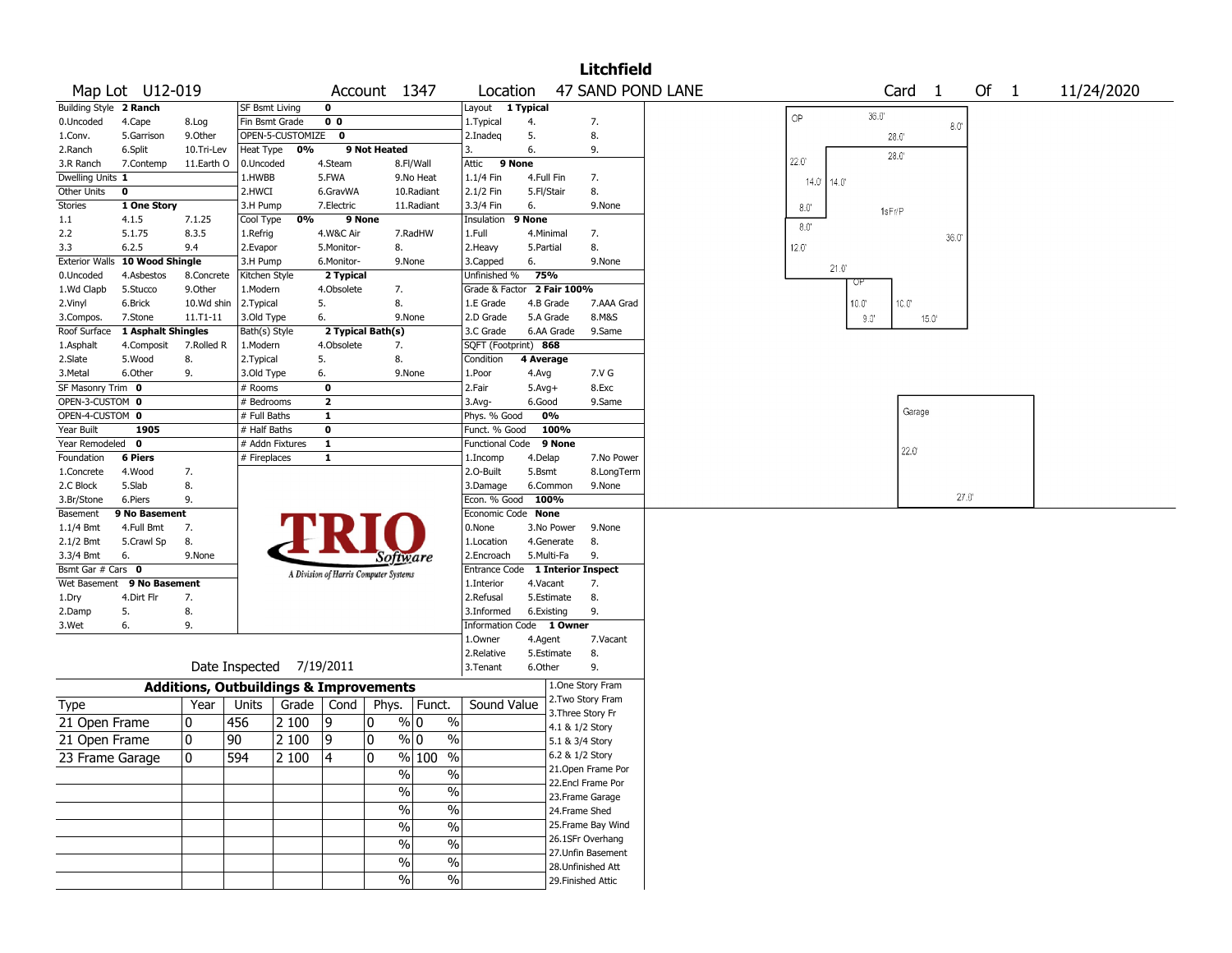|                   | Map Lot U12-020          | Account 253 | Location                        |                      | 45 SAND POND LANE      |                                     |                 |                          | Card <sub>1</sub>            | Of $1$        |                                       | 11/24/2020                        |
|-------------------|--------------------------|-------------|---------------------------------|----------------------|------------------------|-------------------------------------|-----------------|--------------------------|------------------------------|---------------|---------------------------------------|-----------------------------------|
| CALL ERNEST V     |                          |             |                                 | <b>Property Data</b> |                        |                                     |                 | <b>Assessment Record</b> |                              |               |                                       |                                   |
| 15 WABON ST.      |                          |             | Neighborhood 185 Sand Pond Lane |                      |                        | Year                                | Land            |                          | <b>Buildings</b>             |               | Exempt                                | Total                             |
|                   | AUGUSTA ME 04330         |             |                                 |                      |                        | 2007                                |                 | 146,550                  |                              | 70,703        | 0                                     | 217,253                           |
|                   |                          |             | Tree Growth Year                | $\mathbf 0$          |                        | 2008                                |                 | 146,550                  |                              | 70,679        | 0                                     | 217,229                           |
|                   | B981P156 B8728P89        |             | X Coordinate<br>Y Coordinate    |                      | 0<br>$\mathbf 0$       | 2009                                |                 | 192,200                  |                              | 64,250        | 0                                     | 256,450                           |
| Previous Owner    |                          |             | Zone/Land Use                   | <b>18 Sand Pond</b>  |                        | 2010                                |                 | 192,200                  |                              | 64,902        | 0                                     | 257,102                           |
|                   | CALL ERNEST V PERS REP   |             |                                 |                      |                        | 2011                                |                 | 192,200                  |                              | 32,832        | 0                                     |                                   |
|                   | ESTATE OF ISABEL B CALL  |             | Secondary Zone                  |                      |                        |                                     |                 |                          |                              |               |                                       | 225,032                           |
| 15 WABON ST.      | AUGUSTA ME 04330         |             |                                 |                      |                        | 2012                                |                 | 192,200                  |                              | 32,832        | 0                                     | 225,032                           |
|                   | Sale Date: 8/08/2006     |             | Topography 2 Rolling            |                      |                        | 2013                                |                 | 192,200                  |                              | 32,832        | 0                                     | 225,032                           |
|                   |                          |             | 1.Level                         | 4.Below St           | 7.Res Protec           | 2014                                |                 | 192,200                  |                              | 32,832        | 0                                     | 225,032                           |
|                   |                          |             | 2.Rolling<br>3.Above St         | 5.Low<br>6.Swampy    | 8.<br>9.               | 2015                                |                 | 192,200                  |                              | 32,832        | 0                                     | 225,032                           |
|                   |                          |             | Utilities 8 Lake/Pond           |                      | <b>6 Septic System</b> | 2016                                |                 | 192,200                  |                              | 32,832        | 0                                     | 225,032                           |
|                   |                          |             | 1.Public                        | 4.Dr Well            | 7.Cesspool             | 2017                                |                 | 192,200                  |                              | 32,832        | 0                                     | 225,032                           |
|                   |                          |             | 2. Water                        | 5.Dug Well           | 8.Lake/Pond            | 2018                                |                 | 192,200                  |                              | 32,832        | 0                                     | 225,032                           |
|                   |                          |             | 3.Sewer                         | 6.Septic             | 9.None                 | 2019                                |                 | 218,200                  |                              | 53,500        | 0                                     | 271,700                           |
|                   |                          |             | 3 Gravel<br><b>Street</b>       |                      |                        | 2020                                |                 | 218,200                  |                              | 53,500        | $\overline{0}$                        | 271,700                           |
|                   |                          |             | 1.Paved                         | 4.Proposed           | 7.                     |                                     |                 |                          | <b>Land Data</b>             |               |                                       |                                   |
|                   |                          |             | 2.Semi Imp<br>3.Gravel          | 5.R/O/W<br>6.        | 8.<br>9.None           | <b>Front Foot</b>                   |                 |                          | <b>Effective</b>             |               | <b>Influence</b>                      | <b>Influence</b>                  |
|                   |                          |             |                                 |                      | 0                      | 11.1-100                            | <b>Type</b>     | Frontage                 | <b>Depth</b>                 | <b>Factor</b> | Code<br>%                             | <b>Codes</b><br>1.Unimproved      |
|                   | Inspection Witnessed By: |             |                                 |                      | $\mathbf 0$            | 12.101-200                          |                 |                          |                              |               | $\frac{9}{6}$                         | 2. Excess Frtg                    |
|                   |                          |             |                                 | <b>Sale Data</b>     |                        | $13.201+$<br>14.                    |                 |                          |                              |               | %<br>%                                | 3. Topography<br>4.Size/Shape     |
| X                 |                          | Date        | Sale Date                       |                      | 8/08/2006              | 15.                                 |                 |                          |                              |               | %                                     | 5.Access                          |
| No./Date          | Description              | Date Insp.  | Price<br>Sale Type              |                      |                        |                                     |                 |                          |                              |               | %<br>%                                | 6.Restriction<br>7. Right of Way  |
|                   |                          |             | 1.Land                          | 4.MFG UNIT           | 7.                     | <b>Square Foot</b>                  |                 |                          | <b>Square Feet</b>           |               |                                       | 8.View/Environ                    |
|                   |                          |             | 2.L & B                         | 5.Other              | 8.                     | 16.Regular Lot                      |                 |                          |                              |               | %<br>$\overline{\frac{9}{6}}$         | 9.Fract Share<br><b>Acres</b>     |
|                   |                          |             | 3.Building                      | 6.                   | 9.                     | 17.Secondary Lot<br>18. Excess Land |                 |                          |                              |               | $\frac{9}{6}$                         | 30.Frontage 1                     |
|                   |                          |             | Financing                       |                      |                        | 19.Condominium                      |                 |                          |                              |               | $\frac{9}{6}$                         | 31. Frontage 2                    |
| Notes:            |                          |             | 1.Convent                       | 4.Seller             | 7.                     | 20.Miscellaneous                    |                 |                          |                              |               | $\frac{9}{6}$                         | 32.Tillable<br>33.Tillable        |
|                   |                          |             | 2.FHA/VA                        | 5.Private            | 8.                     |                                     |                 |                          |                              |               | $\overline{\frac{9}{6}}$              | 34.Softwood F&O                   |
|                   |                          |             | 3.Assumed                       | 6.Cash               | 9.Unknown              | <b>Fract. Acre</b>                  |                 |                          |                              |               | $\overline{\frac{9}{6}}$              | 35. Mixed Wood F&O                |
|                   |                          |             | Validity                        |                      |                        | 21. Houselot (Frac                  | 21              |                          | <b>Acreage/Sites</b><br>0.50 |               | $\mathbf 0$                           | 36.Hardwood F&O                   |
|                   |                          |             | 1.Valid                         | 4.Split              | 7.Renovate             | 22.Baselot(Fract)                   | 30              |                          | 0.50                         | 100<br>100    | %<br>%<br>$\mathbf 0$                 | 37.Softwood TG                    |
|                   |                          |             | 2.Related                       | 5.Partial            | 8.Other                | 23.                                 | $\overline{26}$ |                          | 5.00                         | 100           | $\frac{9}{6}$<br>$\mathbf 0$          | 38. Mixed Wood TG                 |
|                   |                          |             | 3.Distress                      | 6.Exempt             | 9.                     | <b>Acres</b>                        | $\overline{27}$ |                          | 4.70                         | 100           | $\frac{9}{6}$<br>0                    | 39.Hardwood TG                    |
|                   |                          |             | Verified                        |                      |                        | 24. Houselot                        | 44              |                          | 1.00                         | 70            | %<br>$\boldsymbol{0}$                 | 40. Wasteland<br>41.Gravel Pit    |
|                   |                          |             | 1.Buyer                         | 4.Agent              | 7.Family               | 25.Baselot<br>26.Rear 1             |                 |                          |                              |               | $\overline{\mathcal{C}_{\mathbf{0}}}$ | 42. Mobile Home Si                |
|                   |                          |             | 2.Seller                        | 5.Pub Rec            | 8.Other                | 27.Rear 2                           |                 |                          |                              |               | %                                     | 43.Camp Site                      |
|                   |                          |             | 3.Lender                        | 6.MLS                | 9.                     | 28. Rear 3                          |                 |                          | <b>Total Acreage</b>         | 10.70         |                                       | 44.Lot Improvemen                 |
| <b>Litchfield</b> |                          |             |                                 |                      |                        | 29. Rear 4                          |                 |                          |                              |               |                                       | 45.Access Right<br>46.Golf Course |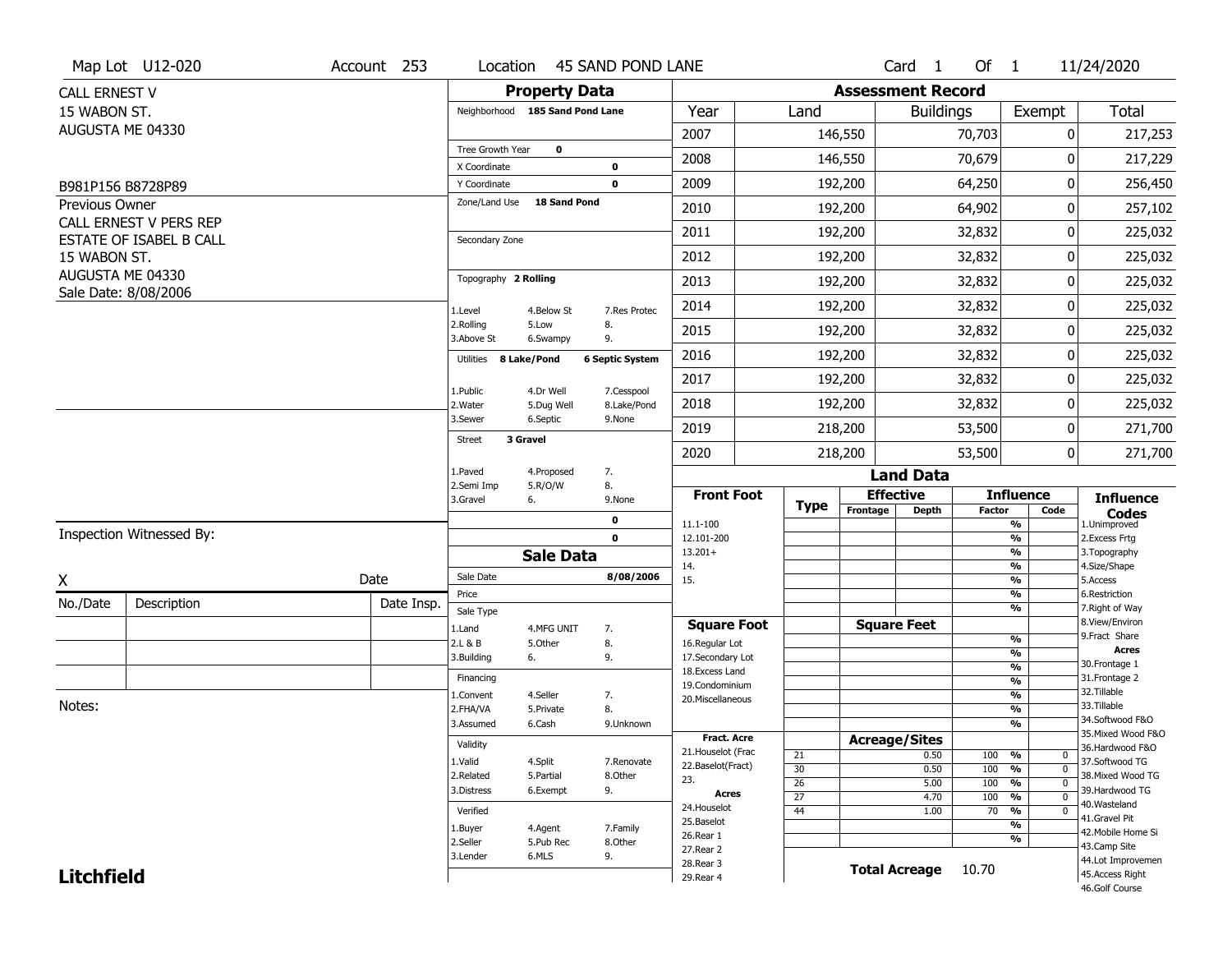|                          |                               |                                                   |                          |                  |                         |                                       |               |                               |            |                 | <b>Litchfield</b>  |      |      |           |     |      |                   |            |                    |       |            |      |  |
|--------------------------|-------------------------------|---------------------------------------------------|--------------------------|------------------|-------------------------|---------------------------------------|---------------|-------------------------------|------------|-----------------|--------------------|------|------|-----------|-----|------|-------------------|------------|--------------------|-------|------------|------|--|
|                          | Map Lot U12-020               |                                                   |                          |                  | Account                 |                                       | 253           | Location                      |            |                 | 45 SAND POND LANE  |      |      |           |     |      | Card <sub>1</sub> |            | Of<br>$\mathbf{1}$ |       | 11/24/2020 |      |  |
|                          | Building Style 1 Conventional |                                                   | SF Bsmt Living           |                  | 0                       |                                       |               | Layout 1 Typical              |            |                 |                    |      |      |           |     |      |                   |            |                    |       |            |      |  |
| 0.Uncoded                | 4.Cape                        | 8.Log                                             | Fin Bsmt Grade           |                  | 0 <sub>0</sub>          |                                       |               | 1.Typical                     | 4.         |                 | 7.                 |      |      |           |     |      |                   |            |                    |       | 14.0       |      |  |
| 1.Conv.                  | 5.Garrison                    | 9.Other                                           |                          | OPEN-5-CUSTOMIZE | $\mathbf{o}$            |                                       |               | 2.Inadeg                      | 5.         |                 | 8.                 |      |      |           |     |      |                   |            |                    | 6.0   |            |      |  |
| 2.Ranch                  | 6.Split                       | 10.Tri-Lev                                        | Heat Type                | 50%              |                         | 8 Floor/Wall Unit                     |               | 3.                            | 6.         |                 | 9.                 |      |      |           |     |      |                   |            |                    |       |            |      |  |
| 3.R Ranch                | 7.Contemp                     | 11.Earth O                                        | 0.Uncoded                |                  | 4.Steam                 |                                       | 8.Fl/Wall     | Attic                         | 9 None     |                 |                    |      |      |           |     |      |                   |            |                    |       |            |      |  |
| Dwelling Units 1         |                               |                                                   | 1.HWBB                   |                  | 5.FWA                   |                                       | 9.No Heat     | 1.1/4 Fin                     | 4.Full Fin |                 | 7.                 |      |      |           |     |      |                   | 18.0       |                    |       |            |      |  |
| Other Units              | $\mathbf 0$                   |                                                   | 2.HWCI                   |                  | 6.GravWA                |                                       | 10.Radiant    | 2.1/2 Fin                     | 5.Fl/Stair |                 | 8.                 |      |      |           |     | 6.0' |                   |            |                    |       |            |      |  |
| <b>Stories</b>           | 1 One Story                   |                                                   | 3.H Pump                 |                  | 7.Electric              |                                       | 11.Radiant    | 3.3/4 Fin                     | 6.         |                 | 9.None             |      |      |           |     |      |                   |            |                    |       |            |      |  |
| 1.1                      | 4.1.5                         | 7.1.25                                            | Cool Type                | 0%               |                         | 9 None                                |               | Insulation                    | 9 None     |                 |                    |      |      |           |     |      |                   |            |                    |       |            | 22.0 |  |
| 2.2                      | 5.1.75                        | 8.3.5                                             | 1.Refrig                 |                  | 4.W&C Air               |                                       | 7.RadHW       | 1.Full                        | 4.Minimal  |                 | 7.                 |      |      |           |     |      |                   |            |                    |       |            |      |  |
| 3.3                      | 6.2.5                         | 9.4                                               | 2.Evapor                 |                  | 5.Monitor-              | 8.                                    |               | 2. Heavy                      | 5.Partial  |                 | 8.                 |      |      | 21.0      |     |      | 1sFr/P            |            |                    |       |            |      |  |
| <b>Exterior Walls</b>    | 10 Wood Shingle               |                                                   | 3.H Pump                 |                  | 6.Monitor-              | 9.None                                |               | 3.Capped                      | 6.         |                 | 9.None             |      |      |           |     |      |                   |            |                    |       |            |      |  |
| 0.Uncoded                | 4.Asbestos                    | 8.Concrete                                        | Kitchen Style            |                  | 2 Typical               |                                       |               | Unfinished %                  | 50%        |                 |                    |      |      |           |     |      |                   |            |                    |       |            |      |  |
| 1.Wd Clapb               | 5.Stucco                      | 9.Other                                           | 1.Modern                 |                  | 4.Obsolete              | 7.                                    |               | Grade & Factor 2 Fair 100%    |            |                 |                    |      |      |           |     |      |                   |            |                    |       |            |      |  |
|                          | 6.Brick                       |                                                   |                          |                  | 5.                      | 8.                                    |               |                               |            | 4.B Grade       | 7.AAA Grad         |      |      |           |     |      |                   |            |                    |       | 23.0       |      |  |
| 2.Vinyl                  |                               | 10.Wd shin                                        | 2. Typical               |                  | 6.                      |                                       |               | 1.E Grade<br>2.D Grade        |            | 5.A Grade       | 8.M&S              |      |      |           |     |      |                   |            |                    |       |            |      |  |
| 3.Compos.                | 7.Stone                       | $11. T1 - 11$                                     | 3.Old Type               |                  |                         | 9.None                                |               |                               |            |                 | 9.Same             | 21.0 |      |           |     |      |                   | <b>IWD</b> |                    |       |            |      |  |
| Roof Surface             | 1 Asphalt Shingles            |                                                   | Bath(s) Style            |                  |                         | 2 Typical Bath(s)                     |               | 3.C Grade                     |            | 6.AA Grade      |                    |      |      |           |     |      |                   |            |                    | 16.0' | 7.01.0     |      |  |
| 1.Asphalt                | 4.Composit                    | 7.Rolled R                                        | 1.Modern                 |                  | 4.Obsolete              | 7.                                    |               | SQFT (Footprint) 1280         |            |                 |                    |      |      |           |     |      |                   |            |                    |       |            |      |  |
| 2.Slate                  | 5.Wood                        | 8.                                                | 2. Typical               |                  | 5.                      | 8.                                    |               | Condition                     | 4 Average  |                 |                    |      |      |           |     |      |                   | 10.0       |                    |       |            |      |  |
| 3.Metal                  | 6.Other                       | 9.                                                | 3.Old Type               |                  | 6.                      | 9.None                                |               | 1.Poor                        | 4.Avg      |                 | 7.V G              |      |      |           |     |      |                   |            |                    |       |            |      |  |
| SF Masonry Trim 0        |                               |                                                   | # Rooms                  |                  | 4                       |                                       |               | 2.Fair                        | $5.Avg+$   |                 | 8.Exc              |      |      |           |     |      |                   |            | $9.0^{6.0}$        |       |            |      |  |
| OPEN-3-CUSTOM 0          |                               |                                                   | # Bedrooms               |                  | $\overline{2}$          |                                       |               | 3.Avg-                        | 6.Good     |                 | 9.Same             |      | 14.0 |           |     |      | 20.0              |            |                    |       |            |      |  |
| OPEN-4-CUSTOM 0          |                               |                                                   | # Full Baths             |                  | 0                       |                                       |               | Phys. % Good                  |            | 0%              |                    |      |      |           |     |      |                   |            |                    |       |            |      |  |
| Year Built               | 1915                          |                                                   | # Half Baths             |                  | $\overline{\mathbf{1}}$ |                                       |               | Funct. % Good                 |            | 100%            |                    |      |      | <b>OP</b> |     |      |                   |            |                    |       |            |      |  |
| Year Remodeled 0         |                               |                                                   | # Addn Fixtures          |                  | $\mathbf 0$             |                                       |               | <b>Functional Code</b>        |            | 9 None          |                    |      |      |           |     |      |                   |            |                    |       |            |      |  |
| Foundation               | 6 Piers                       |                                                   | # Fireplaces             |                  | $\mathbf{1}$            |                                       |               | 1.Incomp                      | 4.Delap    |                 | 7.No Power         | 9.0  |      |           | 9.0 |      |                   |            |                    |       |            |      |  |
| 1.Concrete               | 4.Wood<br>5.Slab              | 7.<br>8.                                          |                          |                  |                         |                                       |               | 2.O-Built                     | 5.Bsmt     |                 | 8.LongTerm         |      |      |           |     |      |                   |            |                    |       |            |      |  |
| 2.C Block<br>3.Br/Stone  | 6.Piers                       | 9.                                                |                          |                  |                         |                                       |               | 3.Damage<br>Econ. % Good 100% |            | 6.Common        | 9.None             |      | 14.0 |           |     | 16.0 |                   |            |                    |       |            |      |  |
|                          | 9 No Basement                 |                                                   |                          |                  |                         |                                       |               | Economic Code None            |            |                 |                    |      |      |           |     |      |                   |            |                    |       |            |      |  |
| Basement                 | 4.Full Bmt                    | 7.                                                |                          |                  |                         |                                       |               | 0.None                        |            | 3.No Power      | 9.None             |      |      |           |     |      |                   |            |                    |       |            |      |  |
| $1.1/4$ Bmt<br>2.1/2 Bmt | 5.Crawl Sp                    | 8.                                                |                          |                  |                         |                                       |               | 1.Location                    |            | 4.Generate      | 8.                 |      |      |           |     |      |                   |            |                    |       |            |      |  |
| 3.3/4 Bmt                | 6.                            | 9.None                                            |                          |                  |                         |                                       |               | 2.Encroach                    |            | 5.Multi-Fa      | 9.                 |      |      |           |     |      |                   |            |                    |       |            |      |  |
| Bsmt Gar # Cars 0        |                               |                                                   |                          |                  |                         | Software                              |               | Entrance Code 5 Estimated     |            |                 |                    |      |      |           |     |      |                   |            |                    |       |            |      |  |
|                          | Wet Basement 9 No Basement    |                                                   |                          |                  |                         | A Division of Harris Computer Systems |               | 1.Interior                    | 4.Vacant   |                 | 7.                 |      |      |           |     |      |                   |            |                    |       |            |      |  |
| 1.Dry                    | 4.Dirt Flr                    | 7.                                                |                          |                  |                         |                                       |               | 2.Refusal                     |            | 5.Estimate      | 8.                 |      |      |           |     |      |                   |            |                    |       |            |      |  |
| 2.Damp                   | 5.                            | 8.                                                |                          |                  |                         |                                       |               | 3.Informed                    |            | 6.Existing      | 9.                 |      |      |           |     |      |                   |            |                    |       |            |      |  |
| 3.Wet                    | 6.                            | 9.                                                |                          |                  |                         |                                       |               | Information Code 5 Estimate   |            |                 |                    |      |      |           |     |      |                   |            |                    |       |            |      |  |
|                          |                               |                                                   |                          |                  |                         |                                       |               | 1.Owner                       | 4.Agent    |                 | 7.Vacant           |      |      |           |     |      |                   |            |                    |       |            |      |  |
|                          |                               |                                                   |                          |                  |                         |                                       |               | 2.Relative                    |            | 5.Estimate      | 8.                 |      |      |           |     |      |                   |            |                    |       |            |      |  |
|                          |                               |                                                   | Date Inspected 8/24/2018 |                  |                         |                                       |               | 3. Tenant                     | 6.Other    |                 | 9.                 |      |      |           |     |      |                   |            |                    |       |            |      |  |
|                          |                               | <b>Additions, Outbuildings &amp; Improvements</b> |                          |                  |                         |                                       |               |                               |            |                 | 1.One Story Fram   |      |      |           |     |      |                   |            |                    |       |            |      |  |
| Type                     |                               | Year                                              | Units                    |                  | Grade $ $ Cond $ $      | Phys.                                 | Funct.        | Sound Value                   |            |                 | 2. Two Story Fram  |      |      |           |     |      |                   |            |                    |       |            |      |  |
| 21 Open Frame            |                               | 10                                                | 126                      | 0 <sub>0</sub>   | 0                       | 0                                     | % 0<br>$\%$   |                               |            |                 | 3. Three Story Fr  |      |      |           |     |      |                   |            |                    |       |            |      |  |
|                          |                               |                                                   |                          |                  |                         |                                       |               |                               |            | 4.1 & 1/2 Story |                    |      |      |           |     |      |                   |            |                    |       |            |      |  |
| 68 Wood Deck/s           |                               | 0                                                 | 118                      | 3 100            | 9                       | $\mathbf{0}$                          | $\%$<br>% 0   |                               |            | 5.1 & 3/4 Story |                    |      |      |           |     |      |                   |            |                    |       |            |      |  |
|                          |                               |                                                   |                          |                  |                         | $\%$                                  | $\frac{9}{0}$ |                               |            | 6.2 & 1/2 Story |                    |      |      |           |     |      |                   |            |                    |       |            |      |  |
|                          |                               |                                                   |                          |                  |                         | $\frac{0}{0}$                         | $\frac{0}{0}$ |                               |            |                 | 21.Open Frame Por  |      |      |           |     |      |                   |            |                    |       |            |      |  |
|                          |                               |                                                   |                          |                  |                         | $\frac{0}{0}$                         | $\%$          |                               |            |                 | 22.Encl Frame Por  |      |      |           |     |      |                   |            |                    |       |            |      |  |
|                          |                               |                                                   |                          |                  |                         | $\frac{0}{0}$                         | $\frac{1}{2}$ |                               |            |                 | 23. Frame Garage   |      |      |           |     |      |                   |            |                    |       |            |      |  |
|                          |                               |                                                   |                          |                  |                         |                                       |               |                               |            | 24.Frame Shed   | 25. Frame Bay Wind |      |      |           |     |      |                   |            |                    |       |            |      |  |
|                          |                               |                                                   |                          |                  |                         | $\frac{0}{0}$                         | $\frac{1}{2}$ |                               |            |                 | 26.1SFr Overhang   |      |      |           |     |      |                   |            |                    |       |            |      |  |
|                          |                               |                                                   |                          |                  |                         | $\frac{0}{0}$                         | $\frac{0}{6}$ |                               |            |                 | 27.Unfin Basement  |      |      |           |     |      |                   |            |                    |       |            |      |  |
|                          |                               |                                                   |                          |                  |                         | $\%$                                  | $\frac{1}{2}$ |                               |            |                 | 28. Unfinished Att |      |      |           |     |      |                   |            |                    |       |            |      |  |
|                          |                               |                                                   |                          |                  |                         | $\frac{0}{0}$                         | $\frac{1}{2}$ |                               |            |                 | 29. Finished Attic |      |      |           |     |      |                   |            |                    |       |            |      |  |
|                          |                               |                                                   |                          |                  |                         |                                       |               |                               |            |                 |                    |      |      |           |     |      |                   |            |                    |       |            |      |  |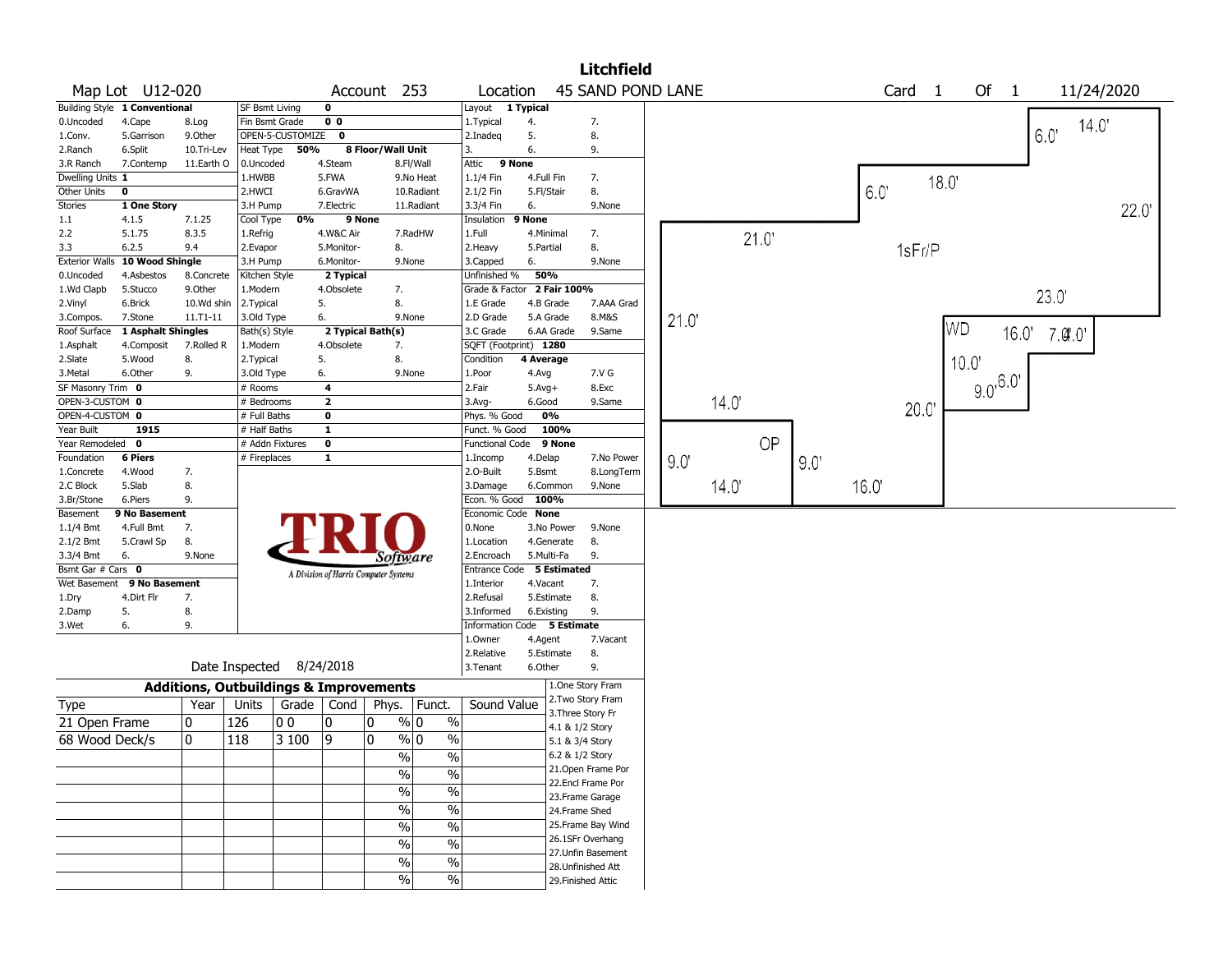|                                                | Map Lot U12-022                              | Account 224 | Location                      |                                 | 31 SAND POND LANE      |                                          |             |                          | Card <sub>1</sub>    | Of 1          |                                                      | 11/24/2020                            |
|------------------------------------------------|----------------------------------------------|-------------|-------------------------------|---------------------------------|------------------------|------------------------------------------|-------------|--------------------------|----------------------|---------------|------------------------------------------------------|---------------------------------------|
|                                                | SANGALANG, ANDREW R                          |             |                               | <b>Property Data</b>            |                        |                                          |             | <b>Assessment Record</b> |                      |               |                                                      |                                       |
|                                                | SANGALANG, CHRISTINE A                       |             |                               | Neighborhood 185 Sand Pond Lane |                        | Year                                     | Land        |                          | <b>Buildings</b>     |               | Exempt                                               | <b>Total</b>                          |
| <b>44 RICHARDS WAY</b>                         |                                              |             |                               |                                 |                        | 2007                                     |             | 67,842                   |                      | 49,742        | 0                                                    | 117,584                               |
| <b>SACO ME 04072</b>                           |                                              |             | Tree Growth Year              | $\mathbf 0$                     |                        | 2008                                     |             | 67,842                   |                      | 49,639        | U                                                    | 117,481                               |
|                                                |                                              |             | X Coordinate                  |                                 | $\mathbf 0$            |                                          |             |                          |                      |               |                                                      |                                       |
| B13312P24                                      |                                              |             | Y Coordinate<br>Zone/Land Use | <b>18 Sand Pond</b>             | $\mathbf 0$            | 2009                                     |             | 100,342                  |                      | 67,838        | 0                                                    | 168,180                               |
| <b>Previous Owner</b>                          | THE JOSEPH AND BEVERLY E. GRACIA IRREV TRUST |             |                               |                                 |                        | 2010                                     |             | 100,342                  |                      | 48,848        | 0                                                    | 149,190                               |
|                                                | 178 ACHUSHNET ROAD                           |             | Secondary Zone                |                                 |                        | 2011                                     |             | 109,342                  |                      | 42,326        | 0                                                    | 151,668                               |
|                                                |                                              |             |                               |                                 |                        | 2012                                     |             | 109,342                  |                      | 42,326        | 0                                                    | 151,668                               |
|                                                | MATTAPOISETT MA 02739                        |             | Topography 2 Rolling          |                                 |                        | 2013                                     |             | 109,342                  |                      | 42,326        | 0                                                    | 151,668                               |
|                                                | Sale Date: 8/23/2019                         |             |                               |                                 |                        | 2014                                     |             | 109,342                  |                      | 42,301        | 0                                                    | 151,643                               |
| Previous Owner                                 | GRACIA, JOSEPH JR & BEVERLY E GARCIA         |             | 1.Level<br>2.Rolling          | 4.Below St<br>5.Low             | 7.Res Protec<br>8.     |                                          |             |                          |                      |               |                                                      |                                       |
|                                                | 178 ACHUSHNET ROAD                           |             | 3.Above St                    | 6.Swampy                        | 9.                     | 2015                                     |             | 109,342                  |                      | 42,291        | 0                                                    | 151,633                               |
|                                                |                                              |             | Utilities 8 Lake/Pond         |                                 | <b>6 Septic System</b> | 2016                                     |             | 109,342                  |                      | 42,267        | 0                                                    | 151,609                               |
|                                                | MATTAPOISETT MA 02739                        |             | 1.Public                      | 4.Dr Well                       | 7.Cesspool             | 2017                                     |             | 109,342                  |                      | 42,267        | 0                                                    | 151,609                               |
|                                                | Sale Date: 1/03/2017                         |             | 2. Water                      | 5.Dug Well                      | 8.Lake/Pond            | 2018                                     |             | 109,342                  |                      | 42,242        | 0                                                    | 151,584                               |
| Previous Owner                                 |                                              |             | 3.Sewer                       | 6.Septic                        | 9.None                 | 2019                                     |             | 155,900                  |                      | 61,200        | 0                                                    | 217,100                               |
| <b>BROWN RICHARD A</b><br><b>BROWN EMILY J</b> |                                              |             | <b>Street</b>                 | 3 Gravel                        |                        | 2020                                     |             | 155,900                  |                      | 61,200        | 0                                                    | 217,100                               |
|                                                | 29 HIDDEN BAY DRIVE                          |             | 1.Paved                       | 4.Proposed                      | 7.                     |                                          |             |                          | <b>Land Data</b>     |               |                                                      |                                       |
|                                                | N.DARTMOUTH MA 02748                         |             | 2.Semi Imp                    | 5.R/O/W                         | 8.                     | <b>Front Foot</b>                        |             | <b>Effective</b>         |                      |               | <b>Influence</b>                                     | <b>Influence</b>                      |
|                                                | Sale Date: 1/04/2010                         |             | 3.Gravel                      | 6.                              | 9.None                 |                                          | <b>Type</b> | Frontage                 | <b>Depth</b>         | <b>Factor</b> | Code                                                 | <b>Codes</b>                          |
|                                                | Inspection Witnessed By:                     |             |                               |                                 | 0<br>$\mathbf 0$       | 11.1-100<br>12.101-200                   |             |                          |                      |               | $\overline{\frac{9}{6}}$<br>$\overline{\frac{9}{6}}$ | 1.Unimproved<br>2.Excess Frtg         |
|                                                |                                              |             |                               | <b>Sale Data</b>                |                        | $13.201+$                                |             |                          |                      |               | $\overline{\frac{9}{6}}$                             | 3. Topography                         |
| X                                              |                                              | Date        | Sale Date                     |                                 | 8/23/2019              | 14.<br>15.                               |             |                          |                      |               | $\overline{\frac{9}{6}}$<br>$\overline{\frac{9}{6}}$ | 4.Size/Shape<br>5.Access              |
| No./Date                                       | Description                                  | Date Insp.  | Price                         |                                 | 220,000                |                                          |             |                          |                      |               | %                                                    | 6.Restriction                         |
|                                                |                                              |             | Sale Type                     | 2 Land & Buildings              |                        |                                          |             |                          |                      |               | $\overline{\frac{9}{6}}$                             | 7. Right of Way<br>8.View/Environ     |
|                                                |                                              |             | 1.Land<br>2.L & B             | 4.MFG UNIT<br>5.0ther           | 7.<br>8.               | <b>Square Foot</b><br>16.Regular Lot     |             | <b>Square Feet</b>       |                      |               | %                                                    | 9. Fract Share                        |
|                                                |                                              |             | 3.Building                    | 6.                              | 9.                     | 17.Secondary Lot                         |             |                          |                      |               | %                                                    | <b>Acres</b>                          |
|                                                |                                              |             | Financing                     | 9 Unknown                       |                        | 18.Excess Land                           |             |                          |                      |               | %<br>%                                               | 30. Frontage 1<br>31. Frontage 2      |
|                                                |                                              |             | 1.Convent                     | 4.Seller                        | 7.                     | 19.Condominium<br>20.Miscellaneous       |             |                          |                      |               | %                                                    | 32. Tillable                          |
| Notes:                                         |                                              |             | 2.FHA/VA                      | 5.Private                       | 8.                     |                                          |             |                          |                      |               | %                                                    | 33.Tillable                           |
|                                                |                                              |             | 3.Assumed                     | 6.Cash                          | 9.Unknown              |                                          |             |                          |                      |               | %                                                    | 34.Softwood F&O<br>35. Mixed Wood F&O |
|                                                |                                              |             | Validity                      | 1 Arms Length Sale              |                        | <b>Fract. Acre</b><br>21. Houselot (Frac |             | <b>Acreage/Sites</b>     |                      |               |                                                      | 36.Hardwood F&O                       |
|                                                |                                              |             | 1.Valid                       | 4.Split                         | 7.Renovate             | 22.Baselot(Fract)                        | 21          |                          | 0.37                 | 100           | %<br>0<br>$\overline{\mathfrak{o}}$                  | 37.Softwood TG                        |
|                                                |                                              |             | 2.Related                     | 5.Partial                       | 8.Other                | 23.                                      | 44          |                          | 1.00                 | 70            | %<br>%                                               | 38. Mixed Wood TG                     |
|                                                |                                              |             | 3.Distress                    | 6.Exempt                        | 9.                     | Acres                                    |             |                          |                      |               | $\overline{\frac{9}{6}}$                             | 39.Hardwood TG                        |
|                                                |                                              |             | Verified                      | <b>5 Public Record</b>          |                        | 24. Houselot                             |             |                          |                      |               | $\overline{\frac{9}{6}}$                             | 40. Wasteland                         |
|                                                |                                              |             | 1.Buyer                       | 4.Agent                         | 7.Family               | 25.Baselot                               |             |                          |                      |               | $\overline{\frac{9}{6}}$                             | 41.Gravel Pit                         |
|                                                |                                              |             | 2.Seller                      | 5.Pub Rec                       | 8.Other                | 26.Rear 1                                |             |                          |                      |               | %                                                    | 42. Mobile Home Si<br>43.Camp Site    |
|                                                |                                              |             | 3.Lender                      | 6.MLS                           | 9.                     | 27. Rear 2<br>28. Rear 3                 |             |                          |                      |               |                                                      | 44.Lot Improvemen                     |
| <b>Litchfield</b>                              |                                              |             |                               |                                 |                        | 29. Rear 4                               |             |                          | <b>Total Acreage</b> | 0.37          |                                                      | 45.Access Right                       |
|                                                |                                              |             |                               |                                 |                        |                                          |             |                          |                      |               |                                                      | 46.Golf Course                        |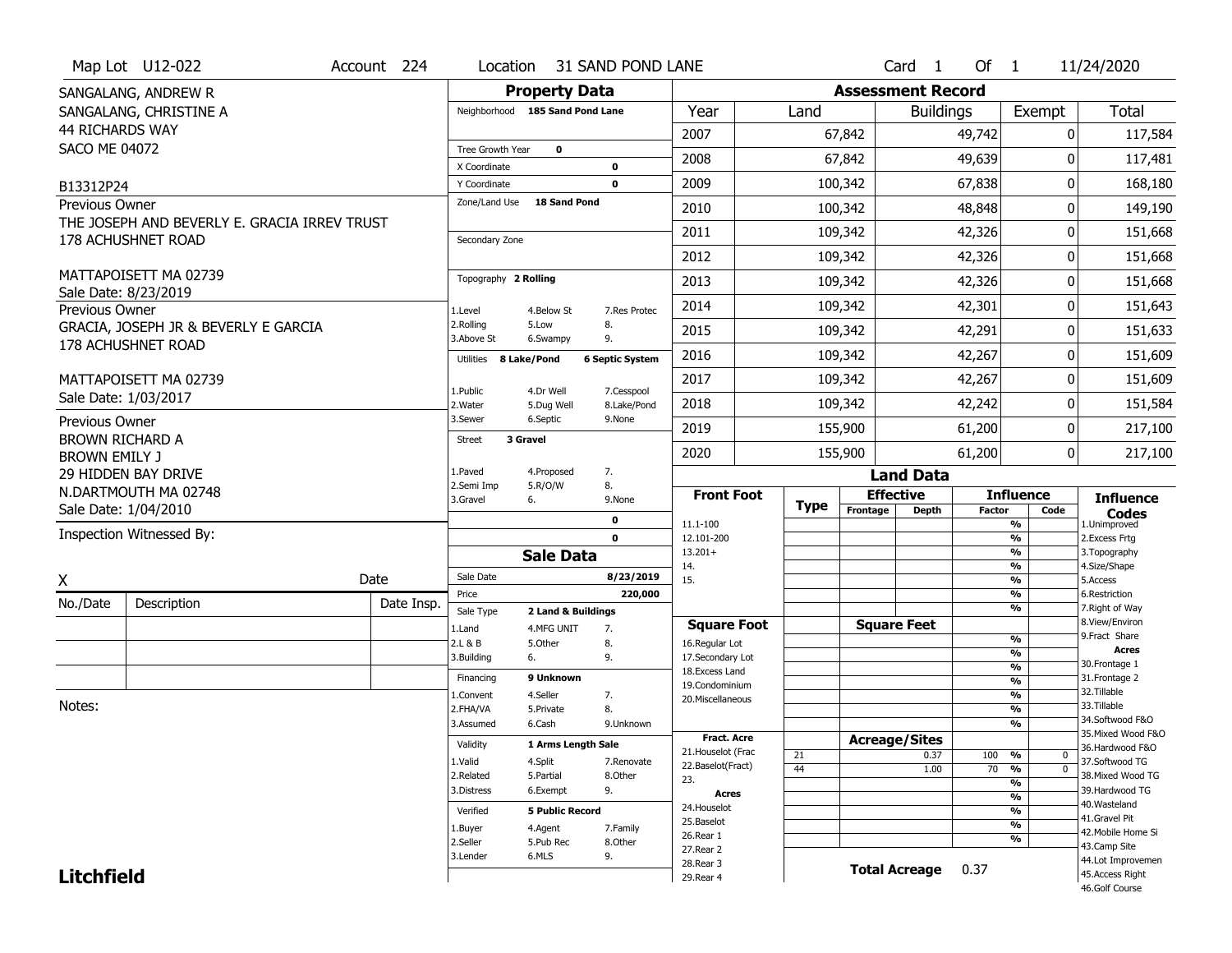|                                |                               |                                                   |                 |                          |                                       |                   |                                  |                             |                    |                 | <b>Litchfield</b>                     |                   |                              |                |                   |      |           |              |            |
|--------------------------------|-------------------------------|---------------------------------------------------|-----------------|--------------------------|---------------------------------------|-------------------|----------------------------------|-----------------------------|--------------------|-----------------|---------------------------------------|-------------------|------------------------------|----------------|-------------------|------|-----------|--------------|------------|
|                                | Map Lot U12-022               |                                                   |                 |                          |                                       | Account 224       |                                  | Location                    |                    |                 |                                       | 31 SAND POND LANE |                              |                | Card <sub>1</sub> |      | Of        | $\mathbf{1}$ | 11/24/2020 |
|                                | Building Style 1 Conventional |                                                   | SF Bsmt Living  |                          | 0                                     |                   |                                  | Layout 1 Typical            |                    |                 |                                       |                   |                              |                |                   |      |           |              |            |
| 0.Uncoded                      | 4.Cape                        | 8.Log                                             | Fin Bsmt Grade  |                          | 0 <sub>0</sub>                        |                   |                                  | 1. Typical                  | 4.                 |                 | 7.                                    |                   | <b>WD</b>                    |                |                   |      |           |              |            |
| 1.Conv.                        | 5.Garrison                    | 9.Other                                           |                 | OPEN-5-CUSTOMIZE 0       |                                       |                   |                                  | 2.Inadeq                    | 5.                 |                 | 8.                                    |                   | $8.0^\circ$<br>$8.0^{\circ}$ |                |                   |      |           |              |            |
| 2.Ranch                        | 6.Split                       | 10.Tri-Lev                                        | Heat Type       | 0%                       |                                       | 9 Not Heated      |                                  | 3.                          | 6.                 |                 | 9.                                    |                   |                              |                |                   |      |           |              |            |
| 3.R Ranch                      | 7.Contemp                     | 11.Earth O                                        | 0.Uncoded       |                          | 4.Steam                               |                   | 8.Fl/Wall                        | 9 None<br>Attic             |                    |                 |                                       |                   |                              |                |                   |      |           |              |            |
| Dwelling Units 1               |                               |                                                   | 1.HWBB          |                          | 5.FWA                                 |                   | 9.No Heat                        | 1.1/4 Fin                   | 4.Full Fin         |                 | 7.                                    |                   |                              |                |                   |      |           |              |            |
| Other Units                    | 0                             |                                                   | 2.HWCI          |                          | 6.GravWA                              |                   | 10.Radiant                       | 2.1/2 Fin                   | 5.Fl/Stair         |                 | 8.                                    |                   |                              |                |                   |      |           |              |            |
| <b>Stories</b>                 | 4 One & 1/2 Story             |                                                   | 3.H Pump        |                          | 7.Electric                            |                   | 11.Radiant                       | 3.3/4 Fin                   | 6.                 |                 | 9.None                                |                   |                              |                |                   |      |           |              |            |
| 1.1                            | 4.1.5                         | 7.1.25                                            | Cool Type       | 0%                       |                                       | 9 None            |                                  | Insulation                  | 9 None             |                 |                                       |                   |                              |                |                   |      |           |              |            |
| 2.2                            | 5.1.75                        | 8.3.5                                             | 1.Refrig        |                          | 4.W&C Air                             |                   | 7.RadHW                          | 1.Full                      | 4.Minimal          |                 | 7.                                    |                   |                              |                |                   |      |           |              |            |
| 3.3                            | 6.2.5                         | 9.4                                               | 2.Evapor        |                          | 5.Monitor-                            | 8.                |                                  | 2.Heavy                     | 5.Partial          |                 | 8.                                    |                   |                              |                |                   |      |           |              |            |
| <b>Exterior Walls</b>          | 1 Clapboard                   |                                                   | 3.H Pump        |                          | 6.Monitor-                            |                   | 9.None                           | 3.Capped                    | 6.                 |                 | 9.None                                |                   |                              |                |                   |      |           |              |            |
| 0.Uncoded                      | 4.Asbestos                    | 8.Concrete                                        | Kitchen Style   |                          | 2 Typical                             |                   |                                  | Unfinished %                | 50%                |                 |                                       |                   |                              |                |                   |      |           |              |            |
| 1.Wd Clapb                     | 5.Stucco                      | 9.Other                                           | 1.Modern        |                          | 4.Obsolete                            | 7.                |                                  | Grade & Factor              |                    | 2 Fair 105%     |                                       |                   |                              |                |                   |      |           |              |            |
| 2.Vinyl                        | 6.Brick                       | 10.Wd shin                                        | 2. Typical      |                          | 5.                                    | 8.                |                                  | 1.E Grade                   | 4.B Grade          |                 | 7.AAA Grad                            |                   |                              |                |                   |      |           |              |            |
| 3.Compos.                      | 7.Stone                       | $11. T1 - 11$                                     | 3.Old Type      |                          | 6.                                    |                   | 9.None                           | 2.D Grade                   | 5.A Grade          |                 | 8.M&S                                 |                   |                              |                |                   |      |           | OP           |            |
| Roof Surface                   | 1 Asphalt Shingles            |                                                   | Bath(s) Style   |                          |                                       | 2 Typical Bath(s) |                                  | 3.C Grade                   |                    | 6.AA Grade      | 9.Same                                |                   |                              | $8.0^\circ$    |                   |      |           |              |            |
|                                |                               |                                                   | 1.Modern        |                          | 4.Obsolete                            | 7.                |                                  | SQFT (Footprint) 672        |                    |                 |                                       |                   |                              |                |                   | 36.0 |           |              |            |
| 1.Asphalt                      | 4.Composit                    | 7.Rolled R                                        |                 |                          |                                       | 8.                |                                  |                             | 6 Good             |                 |                                       |                   |                              | 1sFr           |                   |      |           |              |            |
| 2.Slate                        | 5.Wood                        | 8.                                                | 2. Typical      |                          | 5.                                    |                   |                                  | Condition                   |                    |                 |                                       |                   |                              |                |                   |      |           |              |            |
| 3.Metal                        | 6.Other                       | 9.                                                | 3.Old Type      |                          | 6.                                    |                   | 9.None                           | 1.Poor                      | 4.Avg              |                 | 7.V G                                 |                   |                              |                |                   |      |           |              |            |
| SF Masonry Trim 0              |                               |                                                   | # Rooms         |                          | $\overline{\mathbf{z}}$               |                   |                                  | 2.Fair                      | $5.Avg+$           |                 | 8.Exc                                 |                   |                              |                |                   |      | 11/2sFr/P |              |            |
| OPEN-3-CUSTOM 0                |                               |                                                   | # Bedrooms      |                          | 4                                     |                   |                                  | 3.Avg-                      | 6.Good             |                 | 9.Same                                |                   |                              | $24.0^{\circ}$ | 24.0"             |      |           |              |            |
| OPEN-4-CUSTOM 0                |                               |                                                   | # Full Baths    |                          | $\mathbf{1}$                          |                   |                                  | Phys. % Good                | 0%                 |                 |                                       |                   |                              |                |                   |      |           |              |            |
| Year Built                     | 1930                          |                                                   | # Half Baths    |                          | $\mathbf{1}$                          |                   |                                  | Funct. % Good               |                    | 100%            |                                       |                   |                              |                |                   |      |           |              |            |
| Year Remodeled                 | 2000                          |                                                   | # Addn Fixtures |                          | 0                                     |                   |                                  | Functional Code             |                    | 9 None          |                                       |                   |                              |                |                   |      |           |              |            |
| Foundation                     | <b>6 Piers</b>                |                                                   | # Fireplaces    |                          | 0                                     |                   |                                  | 1.Incomp<br>2.O-Built       | 4.Delap            |                 | 7.No Power                            |                   |                              | $8.0^{\circ}$  |                   |      |           |              |            |
| 1.Concrete<br>2.C Block        | 4.Wood<br>5.Slab              | 7.<br>8.                                          |                 |                          |                                       |                   |                                  | 3.Damage                    | 5.Bsmt<br>6.Common |                 | 8.LongTerm<br>9.None                  |                   |                              |                |                   | 28.0 |           |              |            |
| 3.Br/Stone                     | 6.Piers                       | 9.                                                |                 |                          |                                       |                   |                                  | Econ. % Good                | 100%               |                 |                                       |                   |                              |                |                   |      |           | 4.0'10.0' WD |            |
| Basement                       | 9 No Basement                 |                                                   |                 |                          |                                       |                   |                                  | Economic Code None          |                    |                 |                                       |                   |                              |                |                   |      |           |              |            |
| $1.1/4$ Bmt                    | 4.Full Bmt                    | 7.                                                |                 |                          |                                       |                   |                                  | 0.None                      |                    | 3.No Power      | 9.None                                |                   |                              |                |                   |      |           |              |            |
| 2.1/2 Bmt                      | 5.Crawl Sp                    | 8.                                                |                 |                          |                                       |                   |                                  | 1.Location                  |                    | 4.Generate      | 8.                                    |                   |                              |                |                   |      |           |              |            |
|                                | 6.                            | 9.None                                            |                 |                          |                                       |                   |                                  | 2.Encroach                  | 5.Multi-Fa         |                 | 9.                                    |                   |                              |                |                   |      |           |              |            |
| 3.3/4 Bmt<br>Bsmt Gar # Cars 0 |                               |                                                   |                 |                          |                                       |                   | Software                         | Entrance Code 5 Estimated   |                    |                 |                                       |                   |                              |                |                   |      |           |              |            |
| Wet Basement                   | 9 No Basement                 |                                                   |                 |                          | A Division of Harris Computer Systems |                   |                                  | 1.Interior                  | 4.Vacant           |                 | 7.                                    |                   |                              |                |                   |      |           |              |            |
| 1.Dry                          | 4.Dirt Flr                    | 7.                                                |                 |                          |                                       |                   |                                  | 2.Refusal                   |                    | 5.Estimate      | 8.                                    |                   |                              |                |                   |      |           |              |            |
|                                | 5.                            | 8.                                                |                 |                          |                                       |                   |                                  | 3.Informed                  | 6.Existing         |                 | 9.                                    |                   |                              |                |                   |      |           |              |            |
| 2.Damp<br>3.Wet                | 6.                            | 9.                                                |                 |                          |                                       |                   |                                  | Information Code 5 Estimate |                    |                 |                                       |                   |                              |                |                   |      |           |              |            |
|                                |                               |                                                   |                 |                          |                                       |                   |                                  | 1.Owner                     | 4.Agent            |                 | 7.Vacant                              |                   |                              |                |                   |      |           |              |            |
|                                |                               |                                                   |                 |                          |                                       |                   |                                  | 2.Relative                  |                    | 5.Estimate      | 8.                                    |                   |                              |                |                   |      |           |              |            |
|                                |                               |                                                   |                 | Date Inspected 8/24/2018 |                                       |                   |                                  | 3.Tenant                    | 6.Other            |                 | 9.                                    |                   |                              |                |                   |      |           |              |            |
|                                |                               |                                                   |                 |                          |                                       |                   |                                  |                             |                    |                 |                                       |                   |                              |                |                   |      |           |              |            |
|                                |                               | <b>Additions, Outbuildings &amp; Improvements</b> |                 |                          |                                       |                   |                                  |                             |                    |                 | 1.One Story Fram                      |                   |                              |                |                   |      |           |              |            |
| Type                           |                               | Year                                              | Units           | Grade                    | Cond                                  |                   | Phys.   Funct.                   | Sound Value                 |                    |                 | 2.Two Story Fram<br>3. Three Story Fr |                   |                              |                |                   |      |           |              |            |
| 21 Open Frame                  |                               | 10                                                | 288             | O O                      | 0                                     | 10                | $\%$ 0<br>$\%$                   |                             |                    | 4.1 & 1/2 Story |                                       |                   |                              |                |                   |      |           |              |            |
| 1 One Story Frame              |                               | 0                                                 | 192             | O O                      | 0                                     | 10                | $\frac{9}{0}$ 0<br>$\frac{0}{0}$ |                             |                    | 5.1 & 3/4 Story |                                       |                   |                              |                |                   |      |           |              |            |
| 68 Wood Deck/s                 |                               | 0                                                 | 40              | $ 00\rangle$             | $\pmb{0}$                             | l n               | $\sqrt[6]{0}$<br>$\%$            |                             |                    | 6.2 & 1/2 Story |                                       |                   |                              |                |                   |      |           |              |            |
|                                |                               |                                                   |                 |                          |                                       |                   |                                  |                             |                    |                 | 21. Open Frame Por                    |                   |                              |                |                   |      |           |              |            |
| 68 Wood Deck/s                 |                               | 2014                                              | 64              | 1 100                    | 4                                     | 10                | % 100 %                          |                             |                    |                 | 22.Encl Frame Por                     |                   |                              |                |                   |      |           |              |            |
|                                |                               |                                                   |                 |                          |                                       |                   | %<br>$\%$                        |                             |                    |                 | 23. Frame Garage                      |                   |                              |                |                   |      |           |              |            |
|                                |                               |                                                   |                 |                          |                                       |                   | $\overline{\frac{0}{0}}$<br>%    |                             |                    | 24.Frame Shed   |                                       |                   |                              |                |                   |      |           |              |            |
|                                |                               |                                                   |                 |                          |                                       |                   | $\frac{0}{6}$<br>$\%$            |                             |                    |                 | 25. Frame Bay Wind                    |                   |                              |                |                   |      |           |              |            |
|                                |                               |                                                   |                 |                          |                                       |                   | %<br>$\overline{\frac{0}{0}}$    |                             |                    |                 | 26.1SFr Overhang                      |                   |                              |                |                   |      |           |              |            |
|                                |                               |                                                   |                 |                          |                                       |                   |                                  |                             |                    |                 | 27.Unfin Basement                     |                   |                              |                |                   |      |           |              |            |
|                                |                               |                                                   |                 |                          |                                       |                   | $\overline{\frac{0}{0}}$<br>$\%$ |                             |                    |                 | 28. Unfinished Att                    |                   |                              |                |                   |      |           |              |            |
|                                |                               |                                                   |                 |                          |                                       |                   | $\frac{0}{0}$<br>$\%$            |                             |                    |                 | 29. Finished Attic                    |                   |                              |                |                   |      |           |              |            |
|                                |                               |                                                   |                 |                          |                                       |                   |                                  |                             |                    |                 |                                       |                   |                              |                |                   |      |           |              |            |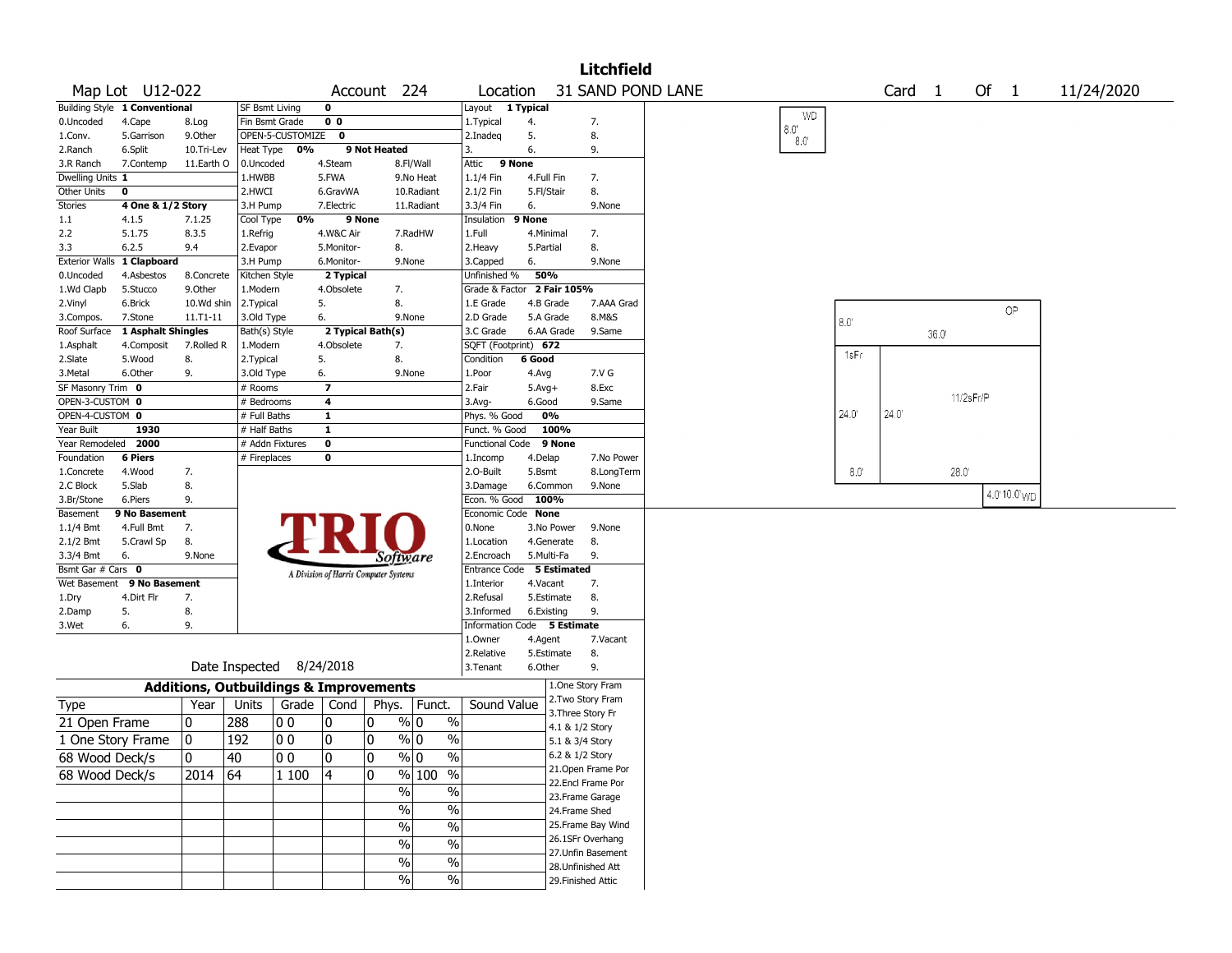|                         | Map Lot U12-023                        | Account 234 | Location                     |                                 | 29 SAND POND LANE         |                                   |             |          | Card <sub>1</sub>        | Of $2$        |                               | 11/24/2020                       |
|-------------------------|----------------------------------------|-------------|------------------------------|---------------------------------|---------------------------|-----------------------------------|-------------|----------|--------------------------|---------------|-------------------------------|----------------------------------|
| <b>OUELLETTE, ROGER</b> |                                        |             |                              | <b>Property Data</b>            |                           |                                   |             |          | <b>Assessment Record</b> |               |                               |                                  |
|                         | 1747 LEWISTON ROAD                     |             |                              | Neighborhood 185 Sand Pond Lane |                           | Year                              | Land        |          | <b>Buildings</b>         |               | Exempt                        | <b>Total</b>                     |
|                         | LITCHFIELD ME 04350                    |             |                              |                                 |                           | 2007                              |             | 40,422   |                          | 141,328       | 0                             | 181,750                          |
|                         |                                        |             | Tree Growth Year             | $\mathbf 0$                     |                           | 2008                              |             | 40,422   |                          | 140,154       | 0                             | 180,576                          |
|                         |                                        |             | X Coordinate<br>Y Coordinate |                                 | 0<br>0                    | 2009                              |             | 56,672   |                          | 151,611       | 0                             | 208,283                          |
| B6218P161               |                                        |             | Zone/Land Use                | 18 Sand Pond                    |                           |                                   |             |          |                          |               |                               |                                  |
|                         |                                        |             |                              |                                 |                           | 2010                              |             | 56,672   |                          | 127,634       | 0                             | 184,306                          |
|                         |                                        |             | Secondary Zone               |                                 |                           | 2011                              |             | 60,272   |                          | 141,403       | 0                             | 201,675                          |
|                         |                                        |             |                              |                                 |                           | 2012                              |             | 54,272   |                          | 110,589       | 0                             | 164,861                          |
|                         |                                        |             | Topography 2 Rolling         |                                 |                           | 2013                              |             | 54,272   |                          | 110,589       | 0                             | 164,861                          |
|                         |                                        |             | 1.Level                      | 4.Below St                      | 7.Res Protec              | 2014                              |             | 54,272   |                          | 110,589       | 0                             | 164,861                          |
|                         |                                        |             | 2.Rolling<br>3.Above St      | 5.Low<br>6.Swampy               | 8.<br>9.                  | 2015                              |             | 54,272   |                          | 110,541       | 0                             | 164,813                          |
|                         |                                        |             | Utilities                    | 4 Drilled Well                  | <b>6 Septic System</b>    | 2016                              |             | 54,272   |                          | 110,541       | 0                             | 164,813                          |
|                         |                                        |             |                              |                                 |                           | 2017                              |             | 54,272   |                          | 110,541       | 0                             | 164,813                          |
|                         |                                        |             | 1.Public<br>2. Water         | 4.Dr Well<br>5.Dug Well         | 7.Cesspool<br>8.Lake/Pond | 2018                              |             | 54,272   |                          | 110,541       | 0                             | 164,813                          |
|                         |                                        |             | 3.Sewer                      | 6.Septic                        | 9.None                    | 2019                              |             | 116,200  |                          | 62,200        | 0                             | 178,400                          |
|                         |                                        |             | Street                       | 3 Gravel                        |                           | 2020                              |             | 116,200  |                          | 62,200        | 25,000                        | 153,400                          |
|                         |                                        |             | 1.Paved                      | 4.Proposed                      | 7.                        |                                   |             |          | <b>Land Data</b>         |               |                               |                                  |
|                         |                                        |             | 2.Semi Imp<br>3.Gravel       | 5.R/O/W<br>6.                   | 8.<br>9.None              | <b>Front Foot</b>                 |             |          | <b>Effective</b>         |               | <b>Influence</b>              | <b>Influence</b>                 |
|                         |                                        |             |                              |                                 | 0                         | 11.1-100                          | <b>Type</b> | Frontage | Depth                    | <b>Factor</b> | Code<br>%                     | <b>Codes</b><br>1.Unimproved     |
|                         | Inspection Witnessed By:               |             |                              |                                 | $\mathbf 0$               | 12.101-200                        |             |          |                          |               | $\frac{9}{6}$                 | 2.Excess Frtg                    |
|                         |                                        |             |                              | <b>Sale Data</b>                |                           | $13.201+$<br>14.                  |             |          |                          |               | %<br>%                        | 3. Topography<br>4.Size/Shape    |
| X                       |                                        | Date        | Sale Date                    |                                 |                           | 15.                               |             |          |                          |               | %                             | 5.Access                         |
| No./Date                | Description                            | Date Insp.  | Price                        |                                 |                           |                                   |             |          |                          |               | %<br>%                        | 6.Restriction<br>7. Right of Way |
|                         |                                        |             | Sale Type<br>1.Land          | 4.MFG UNIT                      | 7.                        | <b>Square Foot</b>                |             |          | <b>Square Feet</b>       |               |                               | 8.View/Environ                   |
|                         |                                        |             | 2.L & B                      | 5.Other                         | 8.                        | 16.Regular Lot                    |             |          |                          |               | $\frac{9}{6}$                 | 9.Fract Share<br><b>Acres</b>    |
|                         |                                        |             | 3.Building                   | 6.                              | 9.                        | 17.Secondary Lot                  |             |          |                          |               | %<br>$\frac{9}{6}$            | 30. Frontage 1                   |
|                         |                                        |             | Financing                    |                                 |                           | 18. Excess Land<br>19.Condominium |             |          |                          |               | $\overline{\frac{9}{6}}$      | 31. Frontage 2                   |
|                         |                                        |             | 1.Convent                    | 4.Seller                        | 7.                        | 20.Miscellaneous                  |             |          |                          |               | $\frac{9}{6}$                 | 32. Tillable                     |
| Notes:                  |                                        |             | 2.FHA/VA                     | 5.Private                       | 8.                        |                                   |             |          |                          |               | $\overline{\frac{9}{6}}$      | 33.Tillable<br>34.Softwood F&O   |
|                         | 1/20/2012 - RENOVATING/REMODELING BLDG |             | 3.Assumed                    | 6.Cash                          | 9.Unknown                 | <b>Fract. Acre</b>                |             |          |                          |               | %                             | 35. Mixed Wood F&O               |
|                         |                                        |             | Validity                     |                                 |                           | 21. Houselot (Frac                |             |          | <b>Acreage/Sites</b>     |               |                               | 36.Hardwood F&O                  |
|                         |                                        |             | 1.Valid                      | 4.Split                         | 7.Renovate                | 22.Baselot(Fract)                 | 21<br>44    |          | 0.17<br>1.00             | 100<br>100    | %<br>0<br>$\overline{0}$<br>% | 37.Softwood TG                   |
|                         |                                        |             | 2.Related                    | 5.Partial                       | 8.Other                   | 23.                               |             |          |                          |               | %                             | 38. Mixed Wood TG                |
|                         |                                        |             | 3.Distress                   | 6.Exempt                        | 9.                        | <b>Acres</b>                      |             |          |                          |               | $\frac{9}{6}$                 | 39.Hardwood TG                   |
|                         |                                        |             | Verified                     |                                 |                           | 24. Houselot                      |             |          |                          |               | %                             | 40. Wasteland<br>41.Gravel Pit   |
|                         |                                        |             | 1.Buyer                      | 4.Agent                         | 7.Family                  | 25.Baselot                        |             |          |                          |               | $\frac{9}{6}$                 | 42. Mobile Home Si               |
|                         |                                        |             | 2.Seller                     | 5.Pub Rec                       | 8.Other                   | 26.Rear 1<br>27.Rear 2            |             |          |                          |               | %                             | 43.Camp Site                     |
|                         |                                        |             | 3.Lender                     | 6.MLS                           | 9.                        | 28.Rear 3                         |             |          |                          |               |                               | 44.Lot Improvemen                |
| <b>Litchfield</b>       |                                        |             |                              |                                 |                           | 29. Rear 4                        |             |          | <b>Total Acreage</b>     | 0.17          |                               | 45.Access Right                  |
|                         |                                        |             |                              |                                 |                           |                                   |             |          |                          |               |                               | 46.Golf Course                   |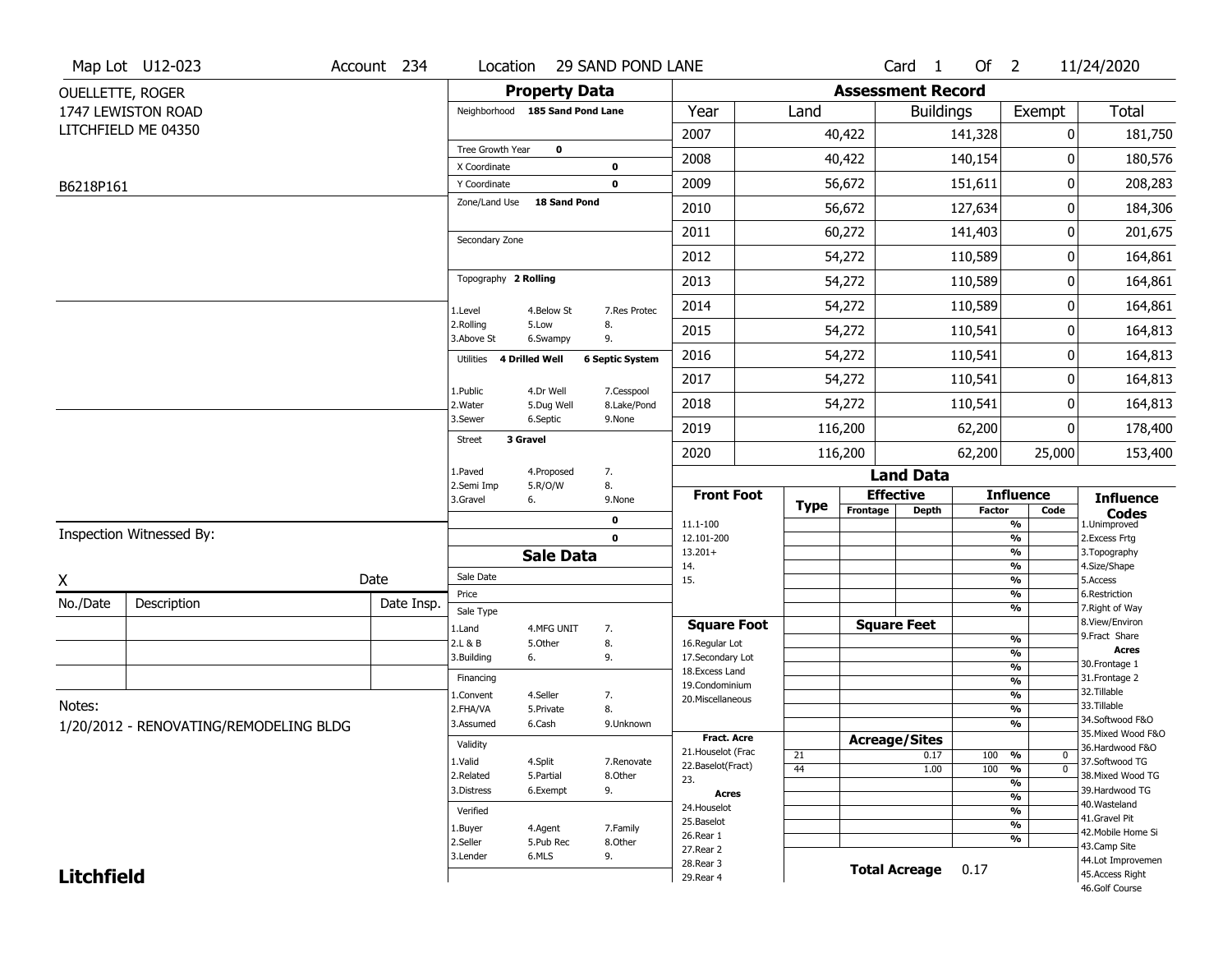|                                      |                               |                                                   |                            |                          |                   |                                       |                                           |                                  |              |               | <b>Litchfield</b>  |                |                   |        |                |  |
|--------------------------------------|-------------------------------|---------------------------------------------------|----------------------------|--------------------------|-------------------|---------------------------------------|-------------------------------------------|----------------------------------|--------------|---------------|--------------------|----------------|-------------------|--------|----------------|--|
|                                      | Map Lot U12-023               |                                                   |                            |                          |                   | Account 234                           |                                           | Location                         |              |               | 29 SAND POND LANE  |                | Card <sub>1</sub> | Of $2$ | 11/24/2020     |  |
|                                      | Building Style 7 Contemporary |                                                   | <b>SF Bsmt Living</b>      |                          | $\mathbf 0$       |                                       |                                           | Layout                           | 1 Typical    |               |                    |                |                   |        |                |  |
| 0.Uncoded                            | 4.Cape                        | 8.Log                                             | Fin Bsmt Grade             |                          | 0 <sub>0</sub>    |                                       |                                           | 1. Typical                       | 4.           |               | 7.                 |                | Patio             |        |                |  |
| 1.Conv.                              | 5.Garrison                    | 9.0ther                                           |                            | OPEN-5-CUSTOMIZE         | $\mathbf 0$       |                                       |                                           | 2.Inadeg                         | 5.           |               | 8.                 | 1sFr/Op        |                   |        |                |  |
| 2.Ranch                              | 6.Split                       | 10.Tri-Lev                                        | Heat Type                  | 0%                       |                   | 9 Not Heated                          |                                           | 3.                               | 6.           |               | 9.                 | 6.0            |                   |        |                |  |
| 3.R Ranch                            | 7.Contemp                     | 11.Earth O                                        | 0.Uncoded                  |                          | 4.Steam           |                                       | 8.Fl/Wall                                 | 9 None<br>Attic                  |              |               |                    | 16.0'          |                   |        |                |  |
| Dwelling Units 1                     |                               |                                                   | 1.HWBB                     |                          | 5.FWA             |                                       | 9.No Heat                                 | 1.1/4 Fin                        |              | 4.Full Fin    | 7.                 |                |                   |        |                |  |
| Other Units                          | $\mathbf 0$                   |                                                   | 2.HWCI                     |                          | 6.GravWA          |                                       | 10.Radiant                                | 2.1/2 Fin                        | 5.Fl/Stair   |               | 8.                 | 16.0           |                   |        |                |  |
| <b>Stories</b>                       | 2 Two Story                   |                                                   | 3.H Pump                   |                          | 7.Electric        |                                       | 11.Radiant                                | 3.3/4 Fin                        | 6.           |               | 9.None             |                |                   |        |                |  |
| 1.1                                  | 4.1.5                         | 7.1.25                                            | Cool Type                  | 0%                       | 9 None            |                                       |                                           | Insulation                       | 1 Full       |               |                    | 2sFr/p         | $30.0^\circ$      |        |                |  |
| 2.2                                  | 5.1.75                        | 8.3.5                                             | 1.Refrig                   |                          | 4.W&C Air         |                                       | 7.RadHW                                   | 1.Full                           | 4.Minimal    |               | 7.                 |                |                   |        |                |  |
| 3.3                                  | 6.2.5                         | 9.4                                               | 2.Evapor                   |                          | 5.Monitor-        | 8.                                    |                                           | 2.Heavy                          | 5.Partial    |               | 8.                 |                |                   |        |                |  |
| <b>Exterior Walls</b>                | 1 Clapboard                   |                                                   | 3.H Pump                   |                          | 6.Monitor-        | 9.None                                |                                           | 3.Capped                         | 6.           |               | 9.None             | 22.0           |                   |        |                |  |
| 0.Uncoded                            | 4.Asbestos                    | 8.Concrete                                        | Kitchen Style              |                          | 2 Typical         |                                       |                                           | Unfinished %                     | 0%           |               |                    |                |                   |        |                |  |
| 1.Wd Clapb                           | 5.Stucco                      | 9.0ther                                           | 1.Modern                   |                          | 4.Obsolete        | 7.                                    |                                           | Grade & Factor                   |              | 3 Average 95% |                    |                |                   |        |                |  |
| 2.Vinyl                              | 6.Brick                       | 10.Wd shin                                        | 2.Typical                  |                          | 5.                | 8.                                    |                                           | 1.E Grade                        |              | 4.B Grade     | 7.AAA Grad         |                |                   |        |                |  |
| 3.Compos.                            | 7.Stone                       | 11.T1-11                                          | 3.Old Type                 |                          | 6.                | 9.None                                |                                           | 2.D Grade                        |              | 5.A Grade     | 8.M&S              |                |                   |        |                |  |
| Roof Surface                         | 1 Asphalt Shingles            |                                                   | Bath(s) Style              |                          |                   | 2 Typical Bath(s)                     |                                           | 3.C Grade                        |              | 6.AA Grade    | 9.Same             | $16.0^{\circ}$ | 10.0              |        |                |  |
| 1.Asphalt                            | 4.Composit                    | 7.Rolled R                                        | 1.Modern                   |                          | 4.Obsolete        | 7.                                    |                                           | SQFT (Footprint) 352             |              |               |                    |                |                   |        |                |  |
| 2.Slate                              | 5.Wood                        | 8.                                                | 2. Typical                 |                          | 5.                | 8.                                    |                                           | Condition                        |              | 7 Very Good   |                    |                |                   |        | Patio          |  |
| 3.Metal                              | 6.Other                       | 9.                                                | 3.Old Type                 |                          | 6.<br>$\mathbf 0$ | 9.None                                |                                           | 1.Poor                           | 4.Avg        |               | 7.V G              |                |                   |        |                |  |
| SF Masonry Trim 0<br>OPEN-3-CUSTOM 0 |                               |                                                   | # Rooms                    |                          | $\mathbf 0$       |                                       |                                           | 2.Fair                           | $5.$ Avg $+$ |               | 8.Exc              | 48.0           |                   |        |                |  |
| OPEN-4-CUSTOM 0                      |                               |                                                   | # Bedrooms<br># Full Baths |                          | $\mathbf{1}$      |                                       |                                           | 3.Avg-<br>Phys. % Good           | 6.Good       | 0%            | 9.Same             |                |                   |        |                |  |
| Year Built                           | 1950                          |                                                   | # Half Baths               |                          | 0                 |                                       |                                           | Funct. % Good                    |              | 100%          |                    |                |                   |        |                |  |
| Year Remodeled                       | 2004                          |                                                   |                            | # Addn Fixtures          | $\mathbf 0$       |                                       |                                           | Functional Code                  |              | 9 None        |                    |                |                   |        |                |  |
| Foundation                           | <b>6 Piers</b>                |                                                   | # Fireplaces               |                          | 0                 |                                       |                                           | 1.Incomp                         | 4.Delap      |               | 7.No Power         |                |                   |        | $12.0^{\circ}$ |  |
| 1.Concrete                           | 4.Wood                        | 7.                                                |                            |                          |                   |                                       |                                           | 2.0-Built                        | 5.Bsmt       |               | 8.LongTerm         |                |                   |        |                |  |
| 2.C Block                            | 5.Slab                        | 8.                                                |                            |                          |                   |                                       |                                           | 3.Damage                         |              | 6.Common      | 9.None             |                |                   |        |                |  |
| 3.Br/Stone                           | 6.Piers                       | 9.                                                |                            |                          |                   |                                       |                                           | Econ. % Good                     | 100%         |               |                    |                |                   |        | $12.0^{\circ}$ |  |
| Basement                             | 9 No Basement                 |                                                   |                            |                          |                   |                                       |                                           | Economic Code None               |              |               |                    |                |                   |        |                |  |
| $1.1/4$ Bmt                          | 4.Full Bmt                    | 7.                                                |                            |                          |                   |                                       |                                           | 0.None                           |              | 3.No Power    | 9.None             |                |                   |        |                |  |
| 2.1/2 Bmt                            | 5.Crawl Sp                    | 8.                                                |                            |                          |                   |                                       |                                           | 1.Location                       |              | 4.Generate    | 8.                 |                |                   |        |                |  |
| 3.3/4 Bmt                            | 6.                            | 9.None                                            |                            |                          |                   | <i>Software</i>                       |                                           | 2.Encroach                       |              | 5.Multi-Fa    | 9.                 |                |                   |        |                |  |
| Bsmt Gar # Cars 0                    |                               |                                                   |                            |                          |                   | A Division of Harris Computer Systems |                                           | Entrance Code 3 Information Only |              |               |                    |                |                   |        |                |  |
|                                      | Wet Basement 9 No Basement    |                                                   |                            |                          |                   |                                       |                                           | 1.Interior                       | 4.Vacant     |               | 7.                 |                |                   |        |                |  |
| 1.Dry                                | 4.Dirt Flr                    | 7.                                                |                            |                          |                   |                                       |                                           | 2.Refusal                        |              | 5.Estimate    | 8.                 |                |                   |        |                |  |
| 2.Damp                               | 5.                            | 8.                                                |                            |                          |                   |                                       |                                           | 3.Informed                       |              | 6.Existing    | 9.                 |                |                   |        |                |  |
| 3.Wet                                | 6.                            | 9.                                                |                            |                          |                   |                                       |                                           | Information Code 1 Owner         |              |               |                    |                |                   |        |                |  |
|                                      |                               |                                                   |                            |                          |                   |                                       |                                           | 1.Owner                          | 4.Agent      |               | 7.Vacant           |                |                   |        |                |  |
|                                      |                               |                                                   |                            |                          |                   |                                       |                                           | 2.Relative                       |              | 5.Estimate    | 8.                 |                |                   |        |                |  |
|                                      |                               |                                                   |                            | Date Inspected 8/24/2018 |                   |                                       |                                           | 3. Tenant                        | 6.Other      |               | 9.                 |                |                   |        |                |  |
|                                      |                               | <b>Additions, Outbuildings &amp; Improvements</b> |                            |                          |                   |                                       |                                           |                                  |              |               | 1.One Story Fram   |                |                   |        |                |  |
| Type                                 |                               | Year                                              | Units                      | Grade   Cond             |                   | Phys.                                 | Funct.                                    | Sound Value                      |              |               | 2. Two Story Fram  |                |                   |        |                |  |
|                                      |                               |                                                   |                            |                          |                   |                                       |                                           |                                  |              |               | 3. Three Story Fr  |                |                   |        |                |  |
| 60 Patio                             |                               | 0                                                 | 300                        | 00                       | 10                | 0                                     | % 0<br>$\%$                               |                                  |              |               | 4.1 & 1/2 Story    |                |                   |        |                |  |
| 60 Patio                             |                               | 0                                                 | 604                        | l 0 0                    | 10                | 0                                     | % 0<br>$\frac{0}{0}$                      |                                  |              |               | 5.1 & 3/4 Story    |                |                   |        |                |  |
| 1 One Story Frame                    |                               | 10                                                | 96                         | 0 0                      | 10                | 10                                    | % 0<br>%                                  |                                  |              |               | 6.2 & 1/2 Story    |                |                   |        |                |  |
| 21 Open Frame                        |                               | 0                                                 | $\overline{96}$            | 10 0                     | 10                | 0                                     | $\sqrt{96}$ 0<br>$\overline{\frac{0}{0}}$ |                                  |              |               | 21. Open Frame Por |                |                   |        |                |  |
|                                      |                               |                                                   |                            |                          |                   | $\sqrt{2}$                            | $\overline{\frac{0}{0}}$                  |                                  |              |               | 22.Encl Frame Por  |                |                   |        |                |  |
|                                      |                               |                                                   |                            |                          |                   |                                       |                                           |                                  |              |               | 23. Frame Garage   |                |                   |        |                |  |
|                                      |                               |                                                   |                            |                          |                   | %                                     | $\overline{\frac{0}{0}}$                  |                                  |              |               | 24.Frame Shed      |                |                   |        |                |  |
|                                      |                               |                                                   |                            |                          |                   | $\sqrt{6}$                            | $\overline{\frac{0}{0}}$                  |                                  |              |               | 25. Frame Bay Wind |                |                   |        |                |  |
|                                      |                               |                                                   |                            |                          |                   | $\%$                                  | $\overline{\frac{0}{0}}$                  |                                  |              |               | 26.1SFr Overhang   |                |                   |        |                |  |
|                                      |                               |                                                   |                            |                          |                   | $\%$                                  | $\%$                                      |                                  |              |               | 27.Unfin Basement  |                |                   |        |                |  |
|                                      |                               |                                                   |                            |                          |                   | $\sqrt{6}$                            | $\frac{0}{6}$                             |                                  |              |               | 28. Unfinished Att |                |                   |        |                |  |
|                                      |                               |                                                   |                            |                          |                   |                                       |                                           |                                  |              |               | 29. Finished Attic |                |                   |        |                |  |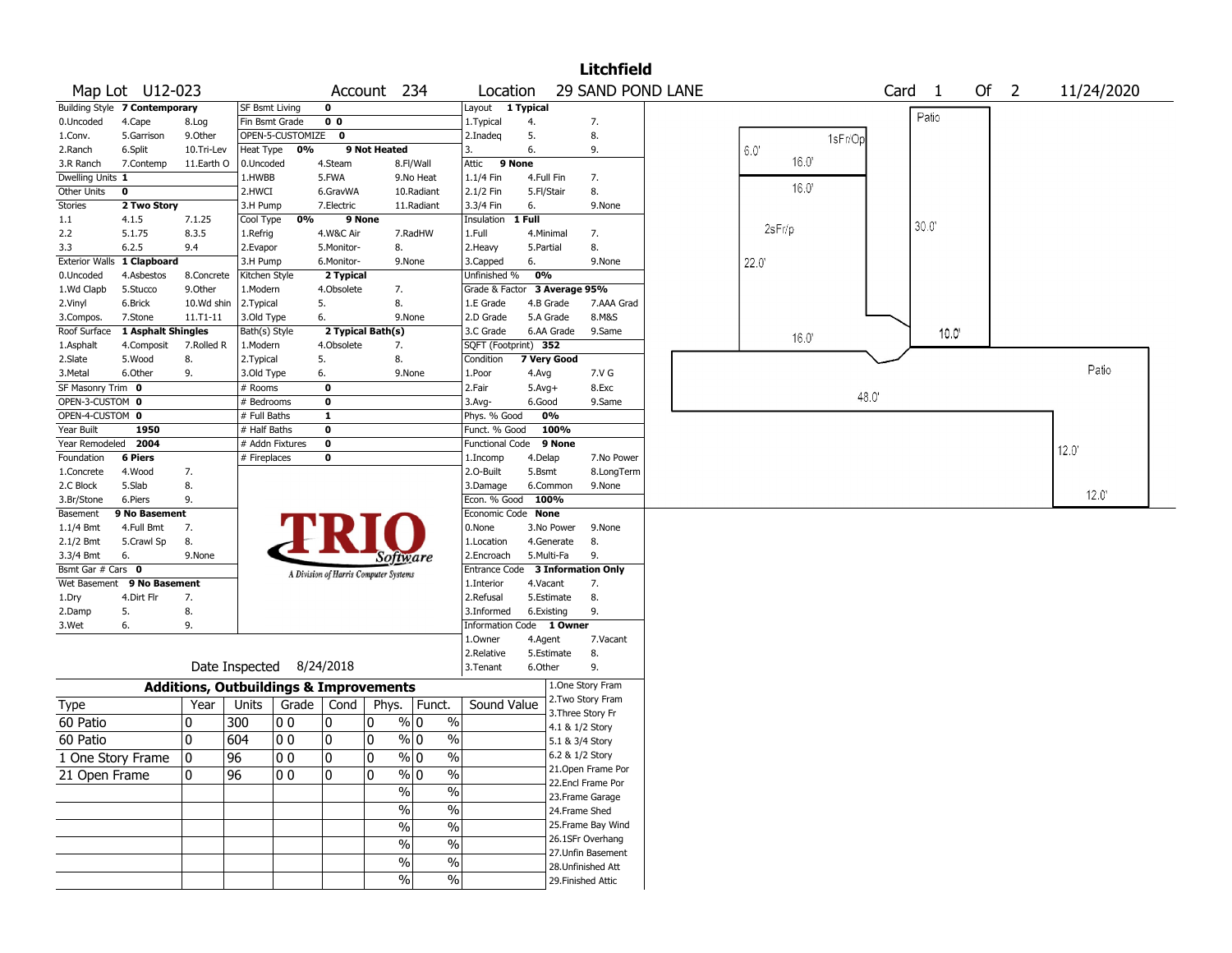| <b>Assessment Record</b><br><b>Property Data</b><br>OUELLETTE, ROGER<br><b>Total</b><br>1747 LEWISTON ROAD<br>Neighborhood 185 Sand Pond Lane<br>Year<br><b>Buildings</b><br>Exempt<br>Land<br>LITCHFIELD ME 04350<br>0<br>2011<br>104,552<br>104,552<br>0<br>Tree Growth Year<br>0<br>2012<br>0<br>43,904<br>43,904<br>0<br>X Coordinate<br>0<br>0<br>2013<br>43,904<br>0<br>43,904<br>Y Coordinate<br>0<br>B6218P161<br>Zone/Land Use<br><b>18 Sand Pond</b><br>43,382<br>43,382<br>2014<br>0<br>0<br>0<br>2015<br>43,382<br>43,382<br>0<br>Secondary Zone<br>2016<br>0<br>42,859<br>0<br>42,859<br>Topography 2 Rolling<br>0<br>42,859<br>2017<br>42,859<br>0<br>0<br>2018<br>42,336<br>0<br>42,336<br>1.Level<br>4.Below St<br>7.Res Protec<br>2.Rolling<br>5.Low<br>8.<br>2019<br>0<br>50,000<br>0<br>50,000<br>3.Above St<br>9.<br>6.Swampy<br>2020<br>0<br>50,000<br>0<br>50,000<br>4 Drilled Well<br><b>6 Septic System</b><br>Utilities<br>4.Dr Well<br>7.Cesspool<br>1.Public<br>2. Water<br>5.Dug Well<br>8.Lake/Pond<br>3.Sewer<br>6.Septic<br>9.None<br>3 Gravel<br><b>Street</b><br>1.Paved<br>7.<br>4.Proposed<br><b>Land Data</b><br>8.<br>2.Semi Imp<br>5.R/O/W<br><b>Effective</b><br><b>Front Foot</b><br><b>Influence</b><br><b>Influence</b><br>3.Gravel<br>6.<br>9.None<br><b>Type</b><br>Frontage<br>Depth<br>Factor<br>Code<br><b>Codes</b><br>0<br>11.1-100<br>%<br>1.Unimproved<br>Inspection Witnessed By:<br>$\mathbf 0$<br>$\frac{9}{6}$<br>2.Excess Frtg<br>12.101-200<br>$13.201+$<br>%<br>3. Topography<br><b>Sale Data</b><br>4.Size/Shape<br>14.<br>%<br>Sale Date<br>Date<br>Χ<br>5.Access<br>15.<br>%<br>6.Restriction<br>Price<br>%<br>No./Date<br>Description<br>Date Insp.<br>7. Right of Way<br>%<br>Sale Type<br>8.View/Environ<br><b>Square Foot</b><br><b>Square Feet</b><br>1.Land<br>4.MFG UNIT<br>7.<br>9. Fract Share<br>$\frac{9}{6}$<br>2.L & B<br>8.<br>5.Other<br>16.Regular Lot<br><b>Acres</b><br>$\overline{\frac{9}{6}}$<br>3.Building<br>9.<br>17.Secondary Lot<br>6.<br>30. Frontage 1<br>$\frac{9}{6}$<br>18.Excess Land<br>31. Frontage 2<br>Financing<br>$\overline{\frac{9}{6}}$<br>19.Condominium<br>32.Tillable<br>$\frac{9}{6}$<br>4.Seller<br>7.<br>1.Convent<br>20.Miscellaneous<br>Notes:<br>33.Tillable<br>8.<br>$\overline{\frac{9}{6}}$<br>2.FHA/VA<br>5.Private<br>34.Softwood F&O<br>3.Assumed<br>6.Cash<br>%<br>9.Unknown<br>35. Mixed Wood F&O<br>Fract. Acre<br><b>Acreage/Sites</b><br>Validity<br>36.Hardwood F&O<br>21. Houselot (Frac<br>%<br>37.Softwood TG<br>1.Valid<br>4.Split<br>7.Renovate<br>22.Baselot(Fract)<br>$\frac{9}{6}$<br>38. Mixed Wood TG<br>2.Related<br>5.Partial<br>8.Other<br>23.<br>$\frac{9}{6}$<br>39.Hardwood TG<br>3.Distress<br>6.Exempt<br>9.<br><b>Acres</b><br>%<br>40. Wasteland<br>24. Houselot<br>%<br>Verified<br>41.Gravel Pit<br>25.Baselot<br>%<br>1.Buyer<br>4.Agent<br>7.Family<br>42. Mobile Home Si<br>26.Rear 1<br>%<br>2.Seller<br>5.Pub Rec<br>8.Other<br>43.Camp Site<br>27.Rear 2<br>6.MLS<br>9.<br>3.Lender<br>44.Lot Improvemen<br>28. Rear 3<br><b>Total Acreage</b><br>0.00<br>45.Access Right<br><b>Litchfield</b><br>29. Rear 4<br>46.Golf Course | Map Lot U12-023 | Account 234 | Location | 29 SAND POND LANE |  | Card <sub>2</sub> | Of $2$ | 11/24/2020 |
|---------------------------------------------------------------------------------------------------------------------------------------------------------------------------------------------------------------------------------------------------------------------------------------------------------------------------------------------------------------------------------------------------------------------------------------------------------------------------------------------------------------------------------------------------------------------------------------------------------------------------------------------------------------------------------------------------------------------------------------------------------------------------------------------------------------------------------------------------------------------------------------------------------------------------------------------------------------------------------------------------------------------------------------------------------------------------------------------------------------------------------------------------------------------------------------------------------------------------------------------------------------------------------------------------------------------------------------------------------------------------------------------------------------------------------------------------------------------------------------------------------------------------------------------------------------------------------------------------------------------------------------------------------------------------------------------------------------------------------------------------------------------------------------------------------------------------------------------------------------------------------------------------------------------------------------------------------------------------------------------------------------------------------------------------------------------------------------------------------------------------------------------------------------------------------------------------------------------------------------------------------------------------------------------------------------------------------------------------------------------------------------------------------------------------------------------------------------------------------------------------------------------------------------------------------------------------------------------------------------------------------------------------------------------------------------------------------------------------------------------------------------------------------------------------------------------------------------------------------------------------------------------------------------------------------------------------------------------------------------------------------------------------------------------------------------------------------------------------------------------------------------------------------------------------------------|-----------------|-------------|----------|-------------------|--|-------------------|--------|------------|
|                                                                                                                                                                                                                                                                                                                                                                                                                                                                                                                                                                                                                                                                                                                                                                                                                                                                                                                                                                                                                                                                                                                                                                                                                                                                                                                                                                                                                                                                                                                                                                                                                                                                                                                                                                                                                                                                                                                                                                                                                                                                                                                                                                                                                                                                                                                                                                                                                                                                                                                                                                                                                                                                                                                                                                                                                                                                                                                                                                                                                                                                                                                                                                                       |                 |             |          |                   |  |                   |        |            |
|                                                                                                                                                                                                                                                                                                                                                                                                                                                                                                                                                                                                                                                                                                                                                                                                                                                                                                                                                                                                                                                                                                                                                                                                                                                                                                                                                                                                                                                                                                                                                                                                                                                                                                                                                                                                                                                                                                                                                                                                                                                                                                                                                                                                                                                                                                                                                                                                                                                                                                                                                                                                                                                                                                                                                                                                                                                                                                                                                                                                                                                                                                                                                                                       |                 |             |          |                   |  |                   |        |            |
|                                                                                                                                                                                                                                                                                                                                                                                                                                                                                                                                                                                                                                                                                                                                                                                                                                                                                                                                                                                                                                                                                                                                                                                                                                                                                                                                                                                                                                                                                                                                                                                                                                                                                                                                                                                                                                                                                                                                                                                                                                                                                                                                                                                                                                                                                                                                                                                                                                                                                                                                                                                                                                                                                                                                                                                                                                                                                                                                                                                                                                                                                                                                                                                       |                 |             |          |                   |  |                   |        |            |
|                                                                                                                                                                                                                                                                                                                                                                                                                                                                                                                                                                                                                                                                                                                                                                                                                                                                                                                                                                                                                                                                                                                                                                                                                                                                                                                                                                                                                                                                                                                                                                                                                                                                                                                                                                                                                                                                                                                                                                                                                                                                                                                                                                                                                                                                                                                                                                                                                                                                                                                                                                                                                                                                                                                                                                                                                                                                                                                                                                                                                                                                                                                                                                                       |                 |             |          |                   |  |                   |        |            |
|                                                                                                                                                                                                                                                                                                                                                                                                                                                                                                                                                                                                                                                                                                                                                                                                                                                                                                                                                                                                                                                                                                                                                                                                                                                                                                                                                                                                                                                                                                                                                                                                                                                                                                                                                                                                                                                                                                                                                                                                                                                                                                                                                                                                                                                                                                                                                                                                                                                                                                                                                                                                                                                                                                                                                                                                                                                                                                                                                                                                                                                                                                                                                                                       |                 |             |          |                   |  |                   |        |            |
|                                                                                                                                                                                                                                                                                                                                                                                                                                                                                                                                                                                                                                                                                                                                                                                                                                                                                                                                                                                                                                                                                                                                                                                                                                                                                                                                                                                                                                                                                                                                                                                                                                                                                                                                                                                                                                                                                                                                                                                                                                                                                                                                                                                                                                                                                                                                                                                                                                                                                                                                                                                                                                                                                                                                                                                                                                                                                                                                                                                                                                                                                                                                                                                       |                 |             |          |                   |  |                   |        |            |
|                                                                                                                                                                                                                                                                                                                                                                                                                                                                                                                                                                                                                                                                                                                                                                                                                                                                                                                                                                                                                                                                                                                                                                                                                                                                                                                                                                                                                                                                                                                                                                                                                                                                                                                                                                                                                                                                                                                                                                                                                                                                                                                                                                                                                                                                                                                                                                                                                                                                                                                                                                                                                                                                                                                                                                                                                                                                                                                                                                                                                                                                                                                                                                                       |                 |             |          |                   |  |                   |        |            |
|                                                                                                                                                                                                                                                                                                                                                                                                                                                                                                                                                                                                                                                                                                                                                                                                                                                                                                                                                                                                                                                                                                                                                                                                                                                                                                                                                                                                                                                                                                                                                                                                                                                                                                                                                                                                                                                                                                                                                                                                                                                                                                                                                                                                                                                                                                                                                                                                                                                                                                                                                                                                                                                                                                                                                                                                                                                                                                                                                                                                                                                                                                                                                                                       |                 |             |          |                   |  |                   |        |            |
|                                                                                                                                                                                                                                                                                                                                                                                                                                                                                                                                                                                                                                                                                                                                                                                                                                                                                                                                                                                                                                                                                                                                                                                                                                                                                                                                                                                                                                                                                                                                                                                                                                                                                                                                                                                                                                                                                                                                                                                                                                                                                                                                                                                                                                                                                                                                                                                                                                                                                                                                                                                                                                                                                                                                                                                                                                                                                                                                                                                                                                                                                                                                                                                       |                 |             |          |                   |  |                   |        |            |
|                                                                                                                                                                                                                                                                                                                                                                                                                                                                                                                                                                                                                                                                                                                                                                                                                                                                                                                                                                                                                                                                                                                                                                                                                                                                                                                                                                                                                                                                                                                                                                                                                                                                                                                                                                                                                                                                                                                                                                                                                                                                                                                                                                                                                                                                                                                                                                                                                                                                                                                                                                                                                                                                                                                                                                                                                                                                                                                                                                                                                                                                                                                                                                                       |                 |             |          |                   |  |                   |        |            |
|                                                                                                                                                                                                                                                                                                                                                                                                                                                                                                                                                                                                                                                                                                                                                                                                                                                                                                                                                                                                                                                                                                                                                                                                                                                                                                                                                                                                                                                                                                                                                                                                                                                                                                                                                                                                                                                                                                                                                                                                                                                                                                                                                                                                                                                                                                                                                                                                                                                                                                                                                                                                                                                                                                                                                                                                                                                                                                                                                                                                                                                                                                                                                                                       |                 |             |          |                   |  |                   |        |            |
|                                                                                                                                                                                                                                                                                                                                                                                                                                                                                                                                                                                                                                                                                                                                                                                                                                                                                                                                                                                                                                                                                                                                                                                                                                                                                                                                                                                                                                                                                                                                                                                                                                                                                                                                                                                                                                                                                                                                                                                                                                                                                                                                                                                                                                                                                                                                                                                                                                                                                                                                                                                                                                                                                                                                                                                                                                                                                                                                                                                                                                                                                                                                                                                       |                 |             |          |                   |  |                   |        |            |
|                                                                                                                                                                                                                                                                                                                                                                                                                                                                                                                                                                                                                                                                                                                                                                                                                                                                                                                                                                                                                                                                                                                                                                                                                                                                                                                                                                                                                                                                                                                                                                                                                                                                                                                                                                                                                                                                                                                                                                                                                                                                                                                                                                                                                                                                                                                                                                                                                                                                                                                                                                                                                                                                                                                                                                                                                                                                                                                                                                                                                                                                                                                                                                                       |                 |             |          |                   |  |                   |        |            |
|                                                                                                                                                                                                                                                                                                                                                                                                                                                                                                                                                                                                                                                                                                                                                                                                                                                                                                                                                                                                                                                                                                                                                                                                                                                                                                                                                                                                                                                                                                                                                                                                                                                                                                                                                                                                                                                                                                                                                                                                                                                                                                                                                                                                                                                                                                                                                                                                                                                                                                                                                                                                                                                                                                                                                                                                                                                                                                                                                                                                                                                                                                                                                                                       |                 |             |          |                   |  |                   |        |            |
|                                                                                                                                                                                                                                                                                                                                                                                                                                                                                                                                                                                                                                                                                                                                                                                                                                                                                                                                                                                                                                                                                                                                                                                                                                                                                                                                                                                                                                                                                                                                                                                                                                                                                                                                                                                                                                                                                                                                                                                                                                                                                                                                                                                                                                                                                                                                                                                                                                                                                                                                                                                                                                                                                                                                                                                                                                                                                                                                                                                                                                                                                                                                                                                       |                 |             |          |                   |  |                   |        |            |
|                                                                                                                                                                                                                                                                                                                                                                                                                                                                                                                                                                                                                                                                                                                                                                                                                                                                                                                                                                                                                                                                                                                                                                                                                                                                                                                                                                                                                                                                                                                                                                                                                                                                                                                                                                                                                                                                                                                                                                                                                                                                                                                                                                                                                                                                                                                                                                                                                                                                                                                                                                                                                                                                                                                                                                                                                                                                                                                                                                                                                                                                                                                                                                                       |                 |             |          |                   |  |                   |        |            |
|                                                                                                                                                                                                                                                                                                                                                                                                                                                                                                                                                                                                                                                                                                                                                                                                                                                                                                                                                                                                                                                                                                                                                                                                                                                                                                                                                                                                                                                                                                                                                                                                                                                                                                                                                                                                                                                                                                                                                                                                                                                                                                                                                                                                                                                                                                                                                                                                                                                                                                                                                                                                                                                                                                                                                                                                                                                                                                                                                                                                                                                                                                                                                                                       |                 |             |          |                   |  |                   |        |            |
|                                                                                                                                                                                                                                                                                                                                                                                                                                                                                                                                                                                                                                                                                                                                                                                                                                                                                                                                                                                                                                                                                                                                                                                                                                                                                                                                                                                                                                                                                                                                                                                                                                                                                                                                                                                                                                                                                                                                                                                                                                                                                                                                                                                                                                                                                                                                                                                                                                                                                                                                                                                                                                                                                                                                                                                                                                                                                                                                                                                                                                                                                                                                                                                       |                 |             |          |                   |  |                   |        |            |
|                                                                                                                                                                                                                                                                                                                                                                                                                                                                                                                                                                                                                                                                                                                                                                                                                                                                                                                                                                                                                                                                                                                                                                                                                                                                                                                                                                                                                                                                                                                                                                                                                                                                                                                                                                                                                                                                                                                                                                                                                                                                                                                                                                                                                                                                                                                                                                                                                                                                                                                                                                                                                                                                                                                                                                                                                                                                                                                                                                                                                                                                                                                                                                                       |                 |             |          |                   |  |                   |        |            |
|                                                                                                                                                                                                                                                                                                                                                                                                                                                                                                                                                                                                                                                                                                                                                                                                                                                                                                                                                                                                                                                                                                                                                                                                                                                                                                                                                                                                                                                                                                                                                                                                                                                                                                                                                                                                                                                                                                                                                                                                                                                                                                                                                                                                                                                                                                                                                                                                                                                                                                                                                                                                                                                                                                                                                                                                                                                                                                                                                                                                                                                                                                                                                                                       |                 |             |          |                   |  |                   |        |            |
|                                                                                                                                                                                                                                                                                                                                                                                                                                                                                                                                                                                                                                                                                                                                                                                                                                                                                                                                                                                                                                                                                                                                                                                                                                                                                                                                                                                                                                                                                                                                                                                                                                                                                                                                                                                                                                                                                                                                                                                                                                                                                                                                                                                                                                                                                                                                                                                                                                                                                                                                                                                                                                                                                                                                                                                                                                                                                                                                                                                                                                                                                                                                                                                       |                 |             |          |                   |  |                   |        |            |
|                                                                                                                                                                                                                                                                                                                                                                                                                                                                                                                                                                                                                                                                                                                                                                                                                                                                                                                                                                                                                                                                                                                                                                                                                                                                                                                                                                                                                                                                                                                                                                                                                                                                                                                                                                                                                                                                                                                                                                                                                                                                                                                                                                                                                                                                                                                                                                                                                                                                                                                                                                                                                                                                                                                                                                                                                                                                                                                                                                                                                                                                                                                                                                                       |                 |             |          |                   |  |                   |        |            |
|                                                                                                                                                                                                                                                                                                                                                                                                                                                                                                                                                                                                                                                                                                                                                                                                                                                                                                                                                                                                                                                                                                                                                                                                                                                                                                                                                                                                                                                                                                                                                                                                                                                                                                                                                                                                                                                                                                                                                                                                                                                                                                                                                                                                                                                                                                                                                                                                                                                                                                                                                                                                                                                                                                                                                                                                                                                                                                                                                                                                                                                                                                                                                                                       |                 |             |          |                   |  |                   |        |            |
|                                                                                                                                                                                                                                                                                                                                                                                                                                                                                                                                                                                                                                                                                                                                                                                                                                                                                                                                                                                                                                                                                                                                                                                                                                                                                                                                                                                                                                                                                                                                                                                                                                                                                                                                                                                                                                                                                                                                                                                                                                                                                                                                                                                                                                                                                                                                                                                                                                                                                                                                                                                                                                                                                                                                                                                                                                                                                                                                                                                                                                                                                                                                                                                       |                 |             |          |                   |  |                   |        |            |
|                                                                                                                                                                                                                                                                                                                                                                                                                                                                                                                                                                                                                                                                                                                                                                                                                                                                                                                                                                                                                                                                                                                                                                                                                                                                                                                                                                                                                                                                                                                                                                                                                                                                                                                                                                                                                                                                                                                                                                                                                                                                                                                                                                                                                                                                                                                                                                                                                                                                                                                                                                                                                                                                                                                                                                                                                                                                                                                                                                                                                                                                                                                                                                                       |                 |             |          |                   |  |                   |        |            |
|                                                                                                                                                                                                                                                                                                                                                                                                                                                                                                                                                                                                                                                                                                                                                                                                                                                                                                                                                                                                                                                                                                                                                                                                                                                                                                                                                                                                                                                                                                                                                                                                                                                                                                                                                                                                                                                                                                                                                                                                                                                                                                                                                                                                                                                                                                                                                                                                                                                                                                                                                                                                                                                                                                                                                                                                                                                                                                                                                                                                                                                                                                                                                                                       |                 |             |          |                   |  |                   |        |            |
|                                                                                                                                                                                                                                                                                                                                                                                                                                                                                                                                                                                                                                                                                                                                                                                                                                                                                                                                                                                                                                                                                                                                                                                                                                                                                                                                                                                                                                                                                                                                                                                                                                                                                                                                                                                                                                                                                                                                                                                                                                                                                                                                                                                                                                                                                                                                                                                                                                                                                                                                                                                                                                                                                                                                                                                                                                                                                                                                                                                                                                                                                                                                                                                       |                 |             |          |                   |  |                   |        |            |
|                                                                                                                                                                                                                                                                                                                                                                                                                                                                                                                                                                                                                                                                                                                                                                                                                                                                                                                                                                                                                                                                                                                                                                                                                                                                                                                                                                                                                                                                                                                                                                                                                                                                                                                                                                                                                                                                                                                                                                                                                                                                                                                                                                                                                                                                                                                                                                                                                                                                                                                                                                                                                                                                                                                                                                                                                                                                                                                                                                                                                                                                                                                                                                                       |                 |             |          |                   |  |                   |        |            |
|                                                                                                                                                                                                                                                                                                                                                                                                                                                                                                                                                                                                                                                                                                                                                                                                                                                                                                                                                                                                                                                                                                                                                                                                                                                                                                                                                                                                                                                                                                                                                                                                                                                                                                                                                                                                                                                                                                                                                                                                                                                                                                                                                                                                                                                                                                                                                                                                                                                                                                                                                                                                                                                                                                                                                                                                                                                                                                                                                                                                                                                                                                                                                                                       |                 |             |          |                   |  |                   |        |            |
|                                                                                                                                                                                                                                                                                                                                                                                                                                                                                                                                                                                                                                                                                                                                                                                                                                                                                                                                                                                                                                                                                                                                                                                                                                                                                                                                                                                                                                                                                                                                                                                                                                                                                                                                                                                                                                                                                                                                                                                                                                                                                                                                                                                                                                                                                                                                                                                                                                                                                                                                                                                                                                                                                                                                                                                                                                                                                                                                                                                                                                                                                                                                                                                       |                 |             |          |                   |  |                   |        |            |
|                                                                                                                                                                                                                                                                                                                                                                                                                                                                                                                                                                                                                                                                                                                                                                                                                                                                                                                                                                                                                                                                                                                                                                                                                                                                                                                                                                                                                                                                                                                                                                                                                                                                                                                                                                                                                                                                                                                                                                                                                                                                                                                                                                                                                                                                                                                                                                                                                                                                                                                                                                                                                                                                                                                                                                                                                                                                                                                                                                                                                                                                                                                                                                                       |                 |             |          |                   |  |                   |        |            |
|                                                                                                                                                                                                                                                                                                                                                                                                                                                                                                                                                                                                                                                                                                                                                                                                                                                                                                                                                                                                                                                                                                                                                                                                                                                                                                                                                                                                                                                                                                                                                                                                                                                                                                                                                                                                                                                                                                                                                                                                                                                                                                                                                                                                                                                                                                                                                                                                                                                                                                                                                                                                                                                                                                                                                                                                                                                                                                                                                                                                                                                                                                                                                                                       |                 |             |          |                   |  |                   |        |            |
|                                                                                                                                                                                                                                                                                                                                                                                                                                                                                                                                                                                                                                                                                                                                                                                                                                                                                                                                                                                                                                                                                                                                                                                                                                                                                                                                                                                                                                                                                                                                                                                                                                                                                                                                                                                                                                                                                                                                                                                                                                                                                                                                                                                                                                                                                                                                                                                                                                                                                                                                                                                                                                                                                                                                                                                                                                                                                                                                                                                                                                                                                                                                                                                       |                 |             |          |                   |  |                   |        |            |
|                                                                                                                                                                                                                                                                                                                                                                                                                                                                                                                                                                                                                                                                                                                                                                                                                                                                                                                                                                                                                                                                                                                                                                                                                                                                                                                                                                                                                                                                                                                                                                                                                                                                                                                                                                                                                                                                                                                                                                                                                                                                                                                                                                                                                                                                                                                                                                                                                                                                                                                                                                                                                                                                                                                                                                                                                                                                                                                                                                                                                                                                                                                                                                                       |                 |             |          |                   |  |                   |        |            |
|                                                                                                                                                                                                                                                                                                                                                                                                                                                                                                                                                                                                                                                                                                                                                                                                                                                                                                                                                                                                                                                                                                                                                                                                                                                                                                                                                                                                                                                                                                                                                                                                                                                                                                                                                                                                                                                                                                                                                                                                                                                                                                                                                                                                                                                                                                                                                                                                                                                                                                                                                                                                                                                                                                                                                                                                                                                                                                                                                                                                                                                                                                                                                                                       |                 |             |          |                   |  |                   |        |            |
|                                                                                                                                                                                                                                                                                                                                                                                                                                                                                                                                                                                                                                                                                                                                                                                                                                                                                                                                                                                                                                                                                                                                                                                                                                                                                                                                                                                                                                                                                                                                                                                                                                                                                                                                                                                                                                                                                                                                                                                                                                                                                                                                                                                                                                                                                                                                                                                                                                                                                                                                                                                                                                                                                                                                                                                                                                                                                                                                                                                                                                                                                                                                                                                       |                 |             |          |                   |  |                   |        |            |
|                                                                                                                                                                                                                                                                                                                                                                                                                                                                                                                                                                                                                                                                                                                                                                                                                                                                                                                                                                                                                                                                                                                                                                                                                                                                                                                                                                                                                                                                                                                                                                                                                                                                                                                                                                                                                                                                                                                                                                                                                                                                                                                                                                                                                                                                                                                                                                                                                                                                                                                                                                                                                                                                                                                                                                                                                                                                                                                                                                                                                                                                                                                                                                                       |                 |             |          |                   |  |                   |        |            |
|                                                                                                                                                                                                                                                                                                                                                                                                                                                                                                                                                                                                                                                                                                                                                                                                                                                                                                                                                                                                                                                                                                                                                                                                                                                                                                                                                                                                                                                                                                                                                                                                                                                                                                                                                                                                                                                                                                                                                                                                                                                                                                                                                                                                                                                                                                                                                                                                                                                                                                                                                                                                                                                                                                                                                                                                                                                                                                                                                                                                                                                                                                                                                                                       |                 |             |          |                   |  |                   |        |            |
|                                                                                                                                                                                                                                                                                                                                                                                                                                                                                                                                                                                                                                                                                                                                                                                                                                                                                                                                                                                                                                                                                                                                                                                                                                                                                                                                                                                                                                                                                                                                                                                                                                                                                                                                                                                                                                                                                                                                                                                                                                                                                                                                                                                                                                                                                                                                                                                                                                                                                                                                                                                                                                                                                                                                                                                                                                                                                                                                                                                                                                                                                                                                                                                       |                 |             |          |                   |  |                   |        |            |
|                                                                                                                                                                                                                                                                                                                                                                                                                                                                                                                                                                                                                                                                                                                                                                                                                                                                                                                                                                                                                                                                                                                                                                                                                                                                                                                                                                                                                                                                                                                                                                                                                                                                                                                                                                                                                                                                                                                                                                                                                                                                                                                                                                                                                                                                                                                                                                                                                                                                                                                                                                                                                                                                                                                                                                                                                                                                                                                                                                                                                                                                                                                                                                                       |                 |             |          |                   |  |                   |        |            |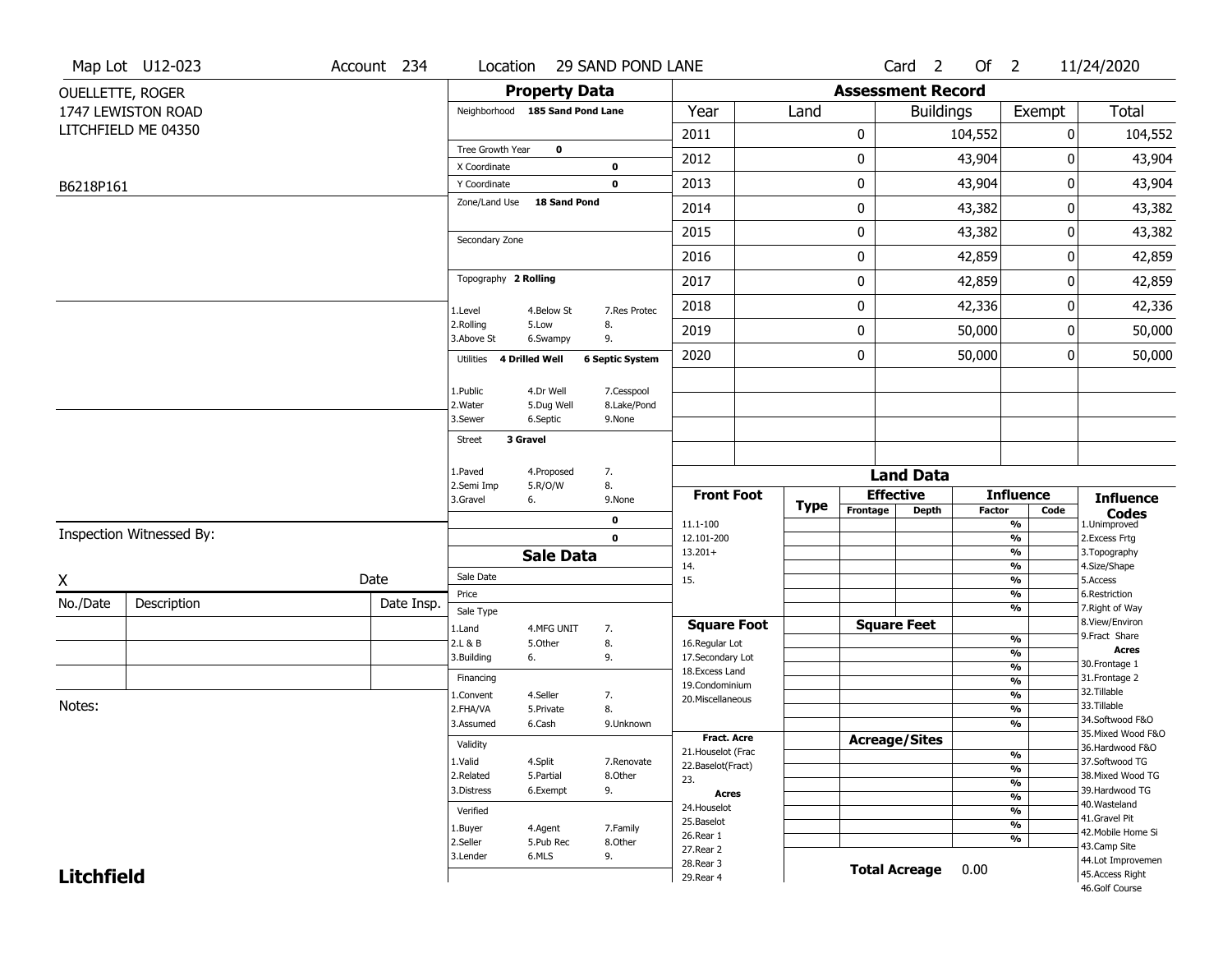|                   | <b>Litchfield</b><br>Account 234<br>29 SAND POND LANE<br>Of 2<br>Location<br>Card <sub>2</sub><br>11/24/2020<br>0<br>Layout 1 Typical<br><b>SF Bsmt Living</b> |                                                   |                          |       |              |                                       |                          |                                  |                        |                 |                                       |  |                |               |       |       |      |
|-------------------|----------------------------------------------------------------------------------------------------------------------------------------------------------------|---------------------------------------------------|--------------------------|-------|--------------|---------------------------------------|--------------------------|----------------------------------|------------------------|-----------------|---------------------------------------|--|----------------|---------------|-------|-------|------|
|                   | Map Lot U12-023<br>0 <sub>0</sub><br>4.Cape<br>8.Log<br>Fin Bsmt Grade<br>1. Typical<br>4.<br>7.                                                               |                                                   |                          |       |              |                                       |                          |                                  |                        |                 |                                       |  |                |               |       |       |      |
|                   | Building Style 1 Conventional<br>ОP<br>WD<br><b>OP</b><br>29.0'<br>9.Other<br>OPEN-5-CUSTOMIZE 0<br>5.<br>8.<br>5.Garrison<br>2.Inadeq                         |                                                   |                          |       |              |                                       |                          |                                  |                        |                 |                                       |  |                |               |       |       |      |
| 0.Uncoded         |                                                                                                                                                                |                                                   |                          |       |              |                                       |                          |                                  |                        |                 |                                       |  |                |               |       |       |      |
| 1.Conv.           | 8 Floor/Wall Unit<br>100%<br>Heat Type                                                                                                                         |                                                   |                          |       |              |                                       |                          |                                  |                        |                 |                                       |  |                |               |       |       |      |
| 2.Ranch           | 6.Split                                                                                                                                                        | 10.Tri-Lev                                        |                          |       |              |                                       |                          | 3.                               | 6.                     |                 | 9.                                    |  |                | 8.0'          |       |       | 9.0" |
| 3.R Ranch         | 7.Contemp                                                                                                                                                      | 11.Earth O                                        | 0.Uncoded                |       | 4.Steam      |                                       | 8.Fl/Wall                | Attic                            | 9 None                 |                 |                                       |  |                |               |       |       |      |
| Dwelling Units 1  |                                                                                                                                                                |                                                   | 1.HWBB                   |       | 5.FWA        |                                       | 9.No Heat                | 1.1/4 Fin                        | 4.Full Fin             |                 | 7.                                    |  | $12.0^{\circ}$ |               | 21.0' |       |      |
| Other Units       | $\pmb{0}$                                                                                                                                                      |                                                   | 2.HWCI                   |       | 6.GravWA     |                                       | 10.Radiant               | 2.1/2 Fin                        | 5.Fl/Stair             |                 | 8.                                    |  |                |               |       |       | 50'  |
| <b>Stories</b>    | 4 One & 1/2 Story                                                                                                                                              |                                                   | 3.H Pump                 |       | 7.Electric   |                                       | 11.Radiant               | 3.3/4 Fin                        | 6.                     |                 | 9.None                                |  |                |               |       |       |      |
| $1.1\,$           | 4.1.5                                                                                                                                                          | 7.1.25                                            | Cool Type                | 0%    |              | 9 None                                |                          | Insulation                       | 1 Full                 |                 |                                       |  | 6.0'           |               |       |       |      |
| 2.2               | 5.1.75                                                                                                                                                         | 8.3.5                                             | 1.Refrig                 |       | 4.W&C Air    |                                       | 7.RadHW                  | 1.Full                           | 4.Minimal              |                 | 7.                                    |  |                |               |       |       |      |
| 3.3               | 6.2.5                                                                                                                                                          | 9.4                                               | 2.Evapor                 |       | 5.Monitor-   | 8.                                    |                          | 2.Heavy                          | 5.Partial              |                 | 8.                                    |  |                |               |       |       |      |
|                   | Exterior Walls 1 Clapboard                                                                                                                                     |                                                   | 3.H Pump                 |       | 6.Monitor-   | 9.None                                |                          | 3.Capped                         | 6.                     |                 | 9.None                                |  |                |               |       | 29.0' |      |
| 0.Uncoded         | 4.Asbestos                                                                                                                                                     | 8.Concrete                                        | Kitchen Style            |       | 2 Typical    |                                       |                          | Unfinished %                     | 0%                     |                 |                                       |  |                | 11/2sFr/P     |       |       |      |
| 1.Wd Clapb        | 5.Stucco                                                                                                                                                       | 9.0ther                                           | 1.Modern                 |       | 4.Obsolete   | 7.                                    |                          | Grade & Factor 2 Fair 110%       |                        |                 |                                       |  |                |               |       |       |      |
| 2.Vinyl           | 6.Brick                                                                                                                                                        | 10.Wd shin                                        | 2.Typical                |       | 5.           | 8.                                    |                          | 1.E Grade                        | 4.B Grade              |                 | 7.AAA Grad                            |  |                |               |       |       |      |
| 3.Compos.         | 7.Stone                                                                                                                                                        | $11. T1 - 11$                                     | 3.Old Type               |       | 6.           | 9.None                                |                          | 2.D Grade                        | 5.A Grade              |                 | 8.M&S                                 |  |                | 21.0          |       | 21.0  |      |
| Roof Surface      | 1 Asphalt Shingles                                                                                                                                             |                                                   | Bath(s) Style            |       |              | 2 Typical Bath(s)                     |                          | 3.C Grade                        | 6.AA Grade             |                 | 9.Same                                |  |                |               |       |       |      |
| 1.Asphalt         | 4.Composit                                                                                                                                                     | 7.Rolled R                                        | 1.Modern                 |       | 4.Obsolete   | 7.                                    |                          | SQFT (Footprint) 352             |                        |                 |                                       |  |                |               |       |       |      |
| 2.Slate           | 5.Wood                                                                                                                                                         | 8.                                                | 2.Typical                |       | 5.           | 8.                                    |                          | Condition                        | 4 Average              |                 |                                       |  |                |               |       |       |      |
| 3.Metal           | 6.Other                                                                                                                                                        | 9.                                                | 3.Old Type               |       | 6.           | 9.None                                |                          | 1.Poor                           | 4.Avg                  |                 | 7.V G                                 |  |                |               |       |       |      |
| SF Masonry Trim 0 |                                                                                                                                                                |                                                   | # Rooms                  |       | 0            |                                       |                          | 2.Fair                           | $5.Avg+$               |                 | 8.Exc                                 |  |                |               |       |       |      |
| OPEN-3-CUSTOM 0   |                                                                                                                                                                |                                                   | # Bedrooms               |       | 0            |                                       |                          | 3.Avg-                           | 6.Good                 |                 | 9.Same                                |  |                |               |       |       |      |
| OPEN-4-CUSTOM 0   |                                                                                                                                                                |                                                   | # Full Baths             |       | $\mathbf{1}$ |                                       |                          | Phys. % Good                     | 0%                     |                 |                                       |  |                |               | 21.0' | 8.0   |      |
| Year Built        | 1990                                                                                                                                                           |                                                   | # Half Baths             |       | 0            |                                       |                          | Funct. % Good                    |                        | 100%            |                                       |  |                |               |       |       |      |
| Year Remodeled 0  |                                                                                                                                                                |                                                   | # Addn Fixtures          |       | $\mathbf 0$  |                                       |                          | <b>Functional Code</b>           |                        | 9 None          |                                       |  |                | <b>WD</b>     |       |       |      |
| Foundation        | <b>6 Piers</b>                                                                                                                                                 |                                                   | # Fireplaces             |       | 0            |                                       |                          | 1.Incomp                         | 4.Delap                |                 | 7.No Power                            |  |                | $16.0'$ 10.0' |       |       |      |
| 1.Concrete        | 4.Wood                                                                                                                                                         | 7.                                                |                          |       |              |                                       |                          | 2.0-Built                        | 5.Bsmt                 |                 | 8.LongTerm                            |  |                |               |       |       |      |
| 2.C Block         | 5.Slab                                                                                                                                                         | 8.                                                |                          |       |              |                                       |                          | 3.Damage                         | 6.Common               |                 | 9.None                                |  |                |               |       |       |      |
| 3.Br/Stone        | 6.Piers                                                                                                                                                        | 9.                                                |                          |       |              |                                       |                          | Econ. % Good 100%                |                        |                 |                                       |  |                |               |       |       |      |
| Basement          | 9 No Basement                                                                                                                                                  |                                                   |                          |       |              |                                       |                          | Economic Code None               |                        |                 |                                       |  |                |               |       |       |      |
| 1.1/4 Bmt         | 4.Full Bmt                                                                                                                                                     | 7.                                                |                          |       |              |                                       |                          | 0.None                           | 3.No Power             |                 | 9.None                                |  |                |               |       |       |      |
| 2.1/2 Bmt         | 5.Crawl Sp                                                                                                                                                     | 8.                                                |                          |       |              |                                       |                          | 1.Location                       | 4.Generate             |                 | 8.                                    |  |                |               |       |       |      |
| 3.3/4 Bmt         | 6.                                                                                                                                                             | 9.None                                            |                          |       |              | Software                              |                          | 2.Encroach                       | 5.Multi-Fa             |                 | 9.                                    |  |                |               |       |       |      |
| Bsmt Gar # Cars 0 |                                                                                                                                                                |                                                   |                          |       |              | A Division of Harris Computer Systems |                          | Entrance Code 1 Interior Inspect |                        |                 |                                       |  |                |               |       |       |      |
| Wet Basement      | 9 No Basement<br>4.Dirt Flr                                                                                                                                    | 7.                                                |                          |       |              |                                       |                          | 1.Interior<br>2.Refusal          | 4.Vacant<br>5.Estimate |                 | 7.<br>8.                              |  |                |               |       |       |      |
| 1.Dry             | 5.                                                                                                                                                             | 8.                                                |                          |       |              |                                       |                          | 3.Informed                       | 6.Existing             |                 | 9.                                    |  |                |               |       |       |      |
| 2.Damp<br>3.Wet   | 6.                                                                                                                                                             | 9.                                                |                          |       |              |                                       |                          | Information Code 1 Owner         |                        |                 |                                       |  |                |               |       |       |      |
|                   |                                                                                                                                                                |                                                   |                          |       |              |                                       |                          | 1.Owner                          | 4.Agent                |                 | 7.Vacant                              |  |                |               |       |       |      |
|                   |                                                                                                                                                                |                                                   |                          |       |              |                                       |                          | 2.Relative                       | 5.Estimate             |                 | 8.                                    |  |                |               |       |       |      |
|                   |                                                                                                                                                                |                                                   | Date Inspected 8/15/2011 |       |              |                                       |                          | 3.Tenant                         | 6.Other                |                 | 9.                                    |  |                |               |       |       |      |
|                   |                                                                                                                                                                |                                                   |                          |       |              |                                       |                          |                                  |                        |                 |                                       |  |                |               |       |       |      |
|                   |                                                                                                                                                                | <b>Additions, Outbuildings &amp; Improvements</b> |                          |       |              |                                       |                          |                                  |                        |                 | 1.One Story Fram<br>2. Two Story Fram |  |                |               |       |       |      |
| Type              |                                                                                                                                                                | Year                                              | Units                    | Grade | Cond         | Phys.   Funct.                        |                          | Sound Value                      |                        |                 | 3. Three Story Fr                     |  |                |               |       |       |      |
| 68 Wood Deck/s    |                                                                                                                                                                | 10                                                | 60                       | 3 100 | 4            | 10                                    | % 100 %                  |                                  |                        | 4.1 & 1/2 Story |                                       |  |                |               |       |       |      |
| 21 Open Frame     |                                                                                                                                                                | 10                                                | 72                       | 3 100 | 4            | 10                                    | $\%$ 100 $\overline{\%}$ |                                  |                        | 5.1 & 3/4 Story |                                       |  |                |               |       |       |      |
|                   |                                                                                                                                                                | $ 0\rangle$                                       | $\overline{45}$          |       | $\sqrt{4}$   | 0                                     | $\frac{9}{6}$ 100 %      |                                  |                        | 6.2 & 1/2 Story |                                       |  |                |               |       |       |      |
| 21 Open Frame     |                                                                                                                                                                |                                                   |                          | 3 100 |              |                                       |                          |                                  |                        |                 | 21.Open Frame Por                     |  |                |               |       |       |      |
| 68 Wood Deck/s    |                                                                                                                                                                | 10                                                | 400                      | 3100  | 4            | 0                                     | % 100 %                  |                                  |                        |                 | 22.Encl Frame Por                     |  |                |               |       |       |      |
| 21 Open Frame     |                                                                                                                                                                | 10                                                | 72                       | 3 100 | 4            | 10                                    | % 100 %                  |                                  |                        |                 | 23.Frame Garage                       |  |                |               |       |       |      |
|                   |                                                                                                                                                                |                                                   |                          |       |              | $\%$                                  | $\%$                     |                                  |                        |                 | 24.Frame Shed                         |  |                |               |       |       |      |
|                   |                                                                                                                                                                |                                                   |                          |       |              | $\%$                                  | $\%$                     |                                  |                        |                 | 25. Frame Bay Wind                    |  |                |               |       |       |      |
|                   |                                                                                                                                                                |                                                   |                          |       |              |                                       |                          |                                  |                        |                 | 26.1SFr Overhang                      |  |                |               |       |       |      |
|                   |                                                                                                                                                                |                                                   |                          |       |              | $\%$                                  | $\frac{1}{2}$            |                                  |                        |                 | 27.Unfin Basement                     |  |                |               |       |       |      |
|                   |                                                                                                                                                                |                                                   |                          |       |              | $\%$                                  | $\%$                     |                                  |                        |                 | 28. Unfinished Att                    |  |                |               |       |       |      |
|                   |                                                                                                                                                                |                                                   |                          |       |              | %                                     | $\%$                     |                                  |                        |                 | 29. Finished Attic                    |  |                |               |       |       |      |
|                   |                                                                                                                                                                |                                                   |                          |       |              |                                       |                          |                                  |                        |                 |                                       |  |                |               |       |       |      |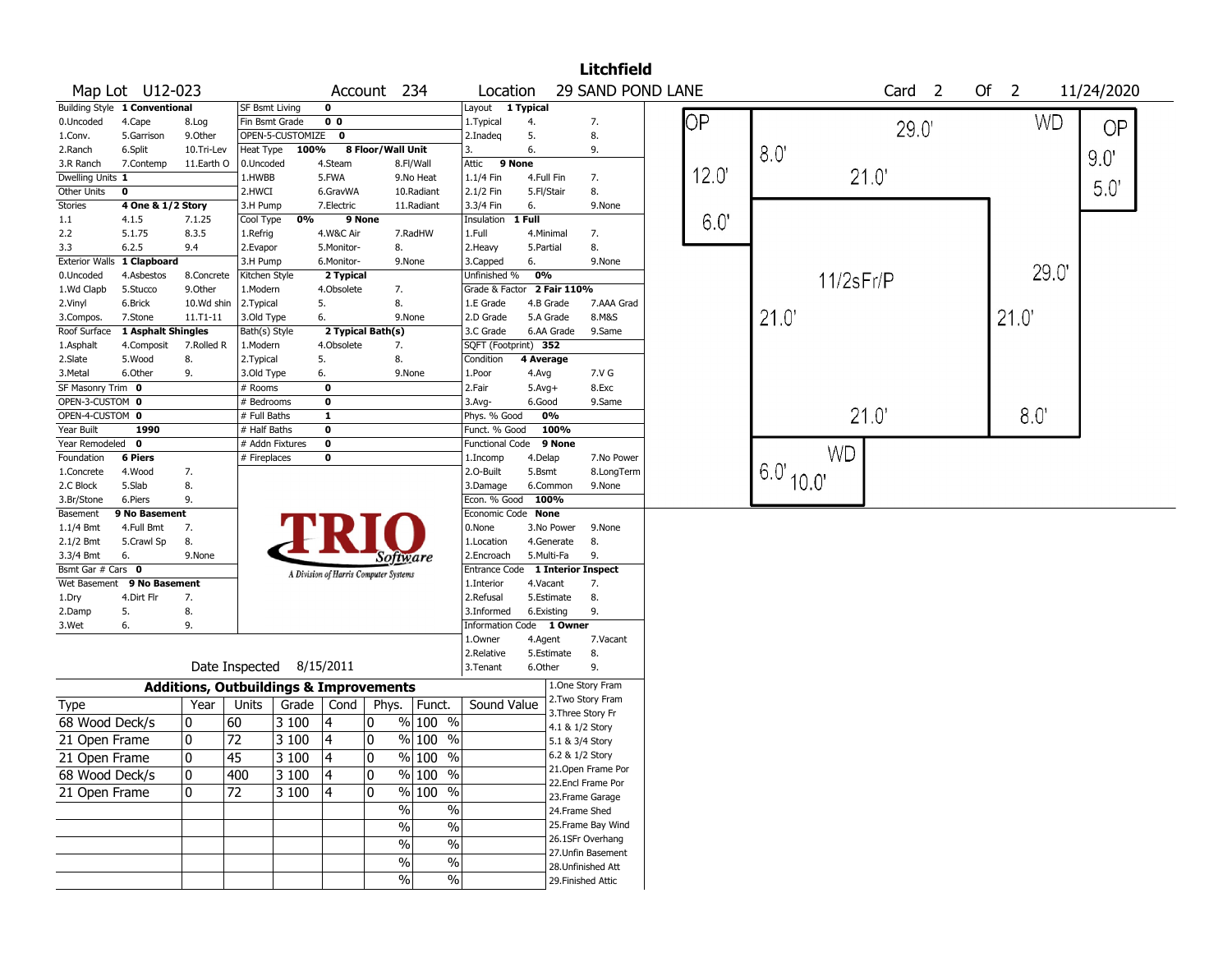|                       | Map Lot U12-024                     | Account 961   | Location                      |                                 | 27 SAND POND LANE        |                                         |             |                          | Card 1               | Of $1$             |                                           | 11/24/2020                            |
|-----------------------|-------------------------------------|---------------|-------------------------------|---------------------------------|--------------------------|-----------------------------------------|-------------|--------------------------|----------------------|--------------------|-------------------------------------------|---------------------------------------|
| KUX, JAMES A          |                                     |               |                               | <b>Property Data</b>            |                          |                                         |             | <b>Assessment Record</b> |                      |                    |                                           |                                       |
| 610 17th Ave South    |                                     |               |                               | Neighborhood 185 Sand Pond Lane |                          | Year                                    | Land        |                          | <b>Buildings</b>     |                    | Exempt                                    | <b>Total</b>                          |
| NAPLES FL 34102       |                                     |               |                               |                                 |                          | 2007                                    |             | 49,736                   |                      | 55,318             | 0                                         | 105,054                               |
|                       |                                     |               | Tree Growth Year              | $\mathbf 0$                     |                          | 2008                                    |             | 49,736                   |                      | 55,318             | 0                                         | 105,054                               |
|                       |                                     |               | X Coordinate                  |                                 | 0                        |                                         |             |                          |                      |                    |                                           |                                       |
|                       | B3893P19 B10349P249                 |               | Y Coordinate<br>Zone/Land Use | 18 Sand Pond                    | 0                        | 2009                                    |             | 70,861                   |                      | 53,625             | 0                                         | 124,486                               |
| <b>Previous Owner</b> | KUX, MARY O, HEIRS OF:              |               |                               |                                 |                          | 2010                                    |             | 70,861                   |                      | 50,304             | 0                                         | 121,165                               |
| 572 17TH AVE SO       |                                     |               | Secondary Zone                |                                 |                          | 2011                                    |             | 70,861                   |                      | 58,228             | 0                                         | 129,089                               |
|                       |                                     |               |                               |                                 |                          | 2012                                    |             | 70,861                   |                      | 58,228             | 0                                         | 129,089                               |
| NAPLES FL 33940       |                                     |               | Topography 2 Rolling          |                                 |                          | 2013                                    |             | 70,861                   |                      | 58,228             | 0                                         | 129,089                               |
|                       | Sale Date: 2/26/2010                |               |                               |                                 |                          | 2014                                    |             | 70,861                   |                      | 58,228             | 0                                         | 129,089                               |
|                       |                                     |               | 1.Level<br>2.Rolling          | 4.Below St<br>5.Low             | 7.Res Protec<br>8.<br>9. |                                         |             |                          | 58,228               |                    |                                           |                                       |
|                       |                                     |               | 3.Above St                    | 6.Swampy                        |                          | 2015                                    |             | 70,861                   |                      |                    | 0                                         | 129,089                               |
|                       |                                     |               | Utilities 8 Lake/Pond         | 4.Dr Well                       | <b>6 Septic System</b>   | 2016                                    |             | 70,861                   |                      | 58,228             | 0                                         | 129,089                               |
|                       |                                     |               | 1.Public                      |                                 | 7.Cesspool               | 2017                                    |             | 70,861                   |                      | 58,228             | 0                                         | 129,089                               |
|                       |                                     |               | 2. Water                      | 5.Dug Well                      | 8.Lake/Pond              | 2018                                    |             | 70,861                   | 58,228               |                    | 0                                         | 129,089                               |
|                       |                                     | 3.Sewer       | 6.Septic                      | 9.None                          | 2019                     |                                         | 120,900     |                          | 53,700               | 0                  | 174,600                                   |                                       |
|                       |                                     | <b>Street</b> | 3 Gravel                      |                                 | 2020                     |                                         | 120,900     |                          | 53,700               | 0                  | 174,600                                   |                                       |
|                       |                                     |               | 1.Paved                       | 4.Proposed                      | 7.                       |                                         |             |                          | <b>Land Data</b>     |                    |                                           |                                       |
|                       |                                     |               | 2.Semi Imp<br>3.Gravel        | 5.R/O/W<br>6.                   | 8.                       | <b>Front Foot</b>                       |             |                          | <b>Effective</b>     |                    | <b>Influence</b>                          | <b>Influence</b>                      |
|                       |                                     |               |                               |                                 | 9.None                   |                                         | <b>Type</b> | Frontage<br><b>Depth</b> |                      | <b>Factor</b>      | Code                                      | <b>Codes</b>                          |
|                       | Inspection Witnessed By:            |               |                               |                                 | 0<br>$\mathbf 0$         | 11.1-100<br>12.101-200                  |             |                          |                      |                    | %<br>$\frac{9}{6}$                        | 1.Unimproved<br>2. Excess Frtg        |
|                       |                                     |               |                               | <b>Sale Data</b>                |                          | $13.201+$                               |             |                          |                      |                    | %                                         | 3. Topography                         |
| X                     |                                     | Date          | Sale Date                     |                                 | 2/26/2010                | 14.<br>15.                              |             |                          |                      |                    | %<br>%                                    | 4.Size/Shape<br>5.Access              |
| No./Date              | Description                         | Date Insp.    | Price                         |                                 |                          |                                         |             |                          |                      |                    | $\frac{9}{6}$                             | 6.Restriction                         |
|                       |                                     |               | Sale Type                     | 2 Land & Buildings              |                          | <b>Square Foot</b>                      |             |                          | <b>Square Feet</b>   |                    | %                                         | 7. Right of Way<br>8.View/Environ     |
|                       |                                     |               | 1.Land<br>2.L & B             | 4.MFG UNIT<br>5.Other           | 7.<br>8.                 | 16.Regular Lot                          |             |                          |                      |                    | $\frac{9}{6}$                             | 9. Fract Share                        |
|                       |                                     |               | 3.Building                    | 6.                              | 9.                       | 17.Secondary Lot                        |             |                          |                      |                    | %                                         | <b>Acres</b><br>30. Frontage 1        |
|                       |                                     |               | Financing                     | 9 Unknown                       |                          | 18. Excess Land                         |             |                          |                      |                    | $\frac{9}{6}$<br>$\overline{\frac{9}{6}}$ | 31. Frontage 2                        |
|                       |                                     |               | 1.Convent                     | 4.Seller                        | 7.                       | 19.Condominium<br>20.Miscellaneous      |             |                          |                      |                    | $\frac{9}{6}$                             | 32. Tillable                          |
| Notes:                |                                     |               | 2.FHA/VA                      | 5.Private                       | 8.                       |                                         |             |                          |                      |                    | $\overline{\frac{9}{6}}$                  | 33.Tillable                           |
|                       | 8/15/2011-Pat Dow-Taxpayer no-show. |               | 3.Assumed                     | 6.Cash                          | 9.Unknown                |                                         |             |                          |                      |                    | %                                         | 34.Softwood F&O                       |
|                       |                                     |               | Validity                      | <b>2 Related Parties</b>        |                          | <b>Fract. Acre</b>                      |             | <b>Acreage/Sites</b>     |                      |                    |                                           | 35. Mixed Wood F&O<br>36.Hardwood F&O |
|                       |                                     |               | 1.Valid                       | 4.Split                         | 7.Renovate               | 21. Houselot (Frac<br>22.Baselot(Fract) | 21          |                          | 0.21                 | 100                | %<br>0                                    | 37.Softwood TG                        |
|                       |                                     |               | 2.Related                     | 5.Partial                       | 8.Other                  | 23.                                     | 44          |                          | 1.00                 | 70                 | $\overline{0}$<br>%                       | 38. Mixed Wood TG                     |
|                       |                                     | 3.Distress    | 6.Exempt                      | 9.                              | <b>Acres</b>             |                                         |             |                          |                      | %<br>$\frac{9}{6}$ | 39.Hardwood TG                            |                                       |
|                       |                                     | Verified      | <b>5 Public Record</b>        |                                 | 24. Houselot             |                                         |             |                          |                      | %                  | 40. Wasteland                             |                                       |
|                       |                                     |               | 1.Buyer                       | 4.Agent                         | 7.Family                 | 25.Baselot                              |             |                          |                      |                    | $\frac{9}{6}$                             | 41.Gravel Pit                         |
|                       |                                     |               | 2.Seller                      | 5.Pub Rec                       | 8.Other                  | 26.Rear 1                               |             |                          |                      |                    | %                                         | 42. Mobile Home Si<br>43.Camp Site    |
|                       |                                     |               |                               |                                 |                          | 27.Rear 2                               |             |                          |                      |                    |                                           |                                       |
|                       |                                     |               | 3.Lender                      | 6.MLS                           | 9.                       |                                         |             |                          |                      |                    |                                           |                                       |
| <b>Litchfield</b>     |                                     |               |                               |                                 |                          | 28.Rear 3<br>29. Rear 4                 |             |                          | <b>Total Acreage</b> | 0.21               |                                           | 44.Lot Improvemen<br>45.Access Right  |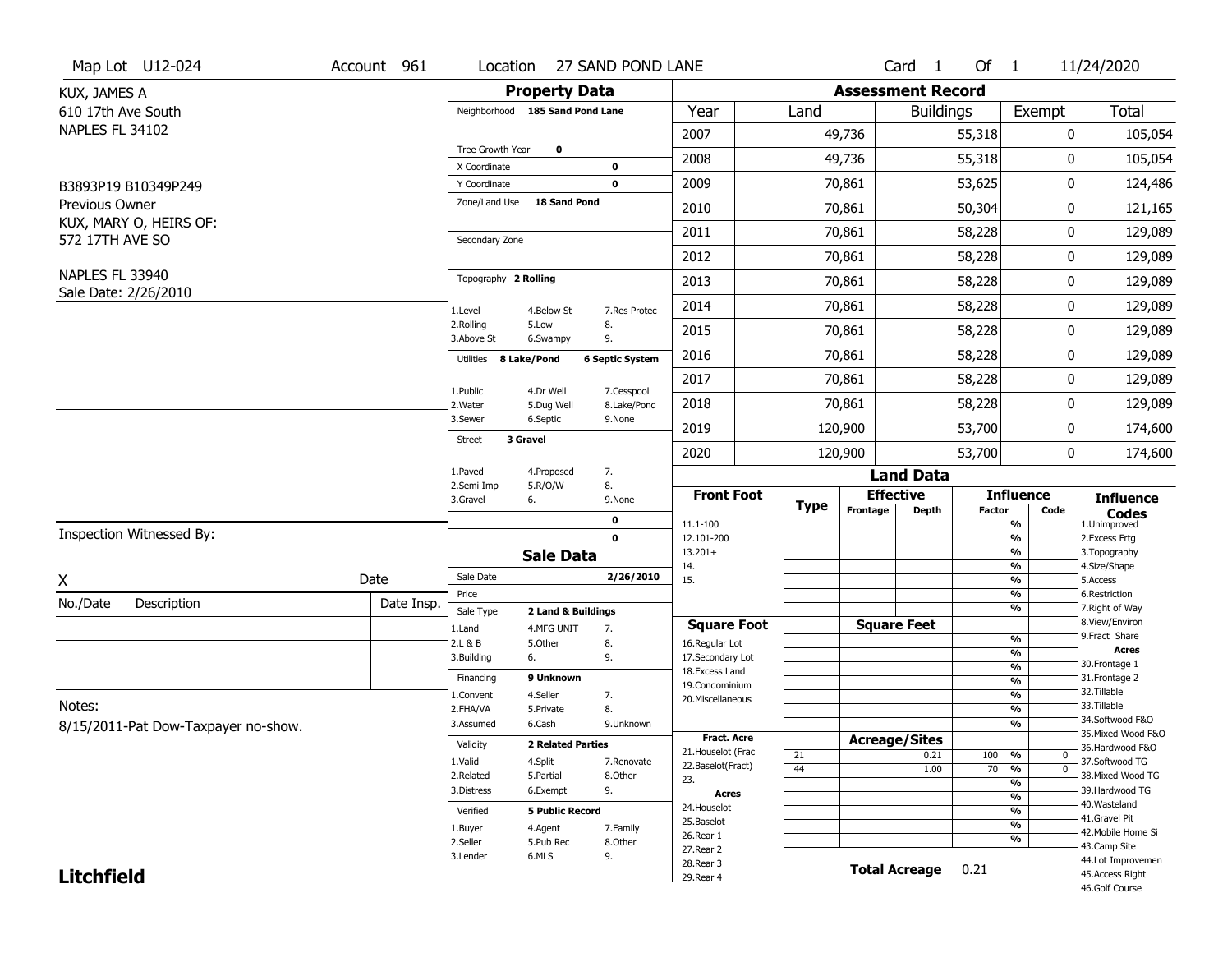|                           |                        |            |                                                   |                  |                                       |                   |                                  |                             |            |                    | <b>Litchfield</b>                  |           |                 |       |                      |      |            |
|---------------------------|------------------------|------------|---------------------------------------------------|------------------|---------------------------------------|-------------------|----------------------------------|-----------------------------|------------|--------------------|------------------------------------|-----------|-----------------|-------|----------------------|------|------------|
|                           | Map Lot U12-024        |            |                                                   |                  |                                       | Account 961       |                                  | Location                    |            |                    | 27 SAND POND LANE                  |           |                 |       | Card<br>$\mathbf{1}$ | Of 1 | 11/24/2020 |
| Building Style 15 Cottage |                        |            | SF Bsmt Living                                    |                  | 0                                     |                   |                                  | Layout 1 Typical            |            |                    |                                    |           |                 |       |                      |      |            |
| 0.Uncoded                 | 4.Cape                 | 8.Log      | Fin Bsmt Grade                                    |                  | 0 <sub>0</sub>                        |                   |                                  | 1. Typical                  | 4.         |                    | 7.                                 | <b>WD</b> |                 |       | 38.0                 |      |            |
| 1.Conv.                   | 5.Garrison             | 9.Other    |                                                   | OPEN-5-CUSTOMIZE | 0                                     |                   |                                  | 2.Inadeq                    | 5.         |                    | 8.                                 |           |                 |       |                      |      |            |
| 2.Ranch                   | 6.Split                | 10.Tri-Lev | Heat Type                                         | 100%             |                                       | 8 Floor/Wall Unit |                                  | 3.                          | 6.         |                    | 9.                                 |           |                 |       |                      |      |            |
| 3.R Ranch                 | 7.Contemp              | 11.Earth O | 0.Uncoded                                         |                  | 4.Steam                               |                   | 8.Fl/Wall                        | Attic                       | 9 None     |                    |                                    |           |                 |       |                      |      |            |
| Dwelling Units 1          |                        |            | 1.HWBB                                            |                  | 5.FWA                                 |                   | 9.No Heat                        | 1.1/4 Fin                   |            | 4.Full Fin         | 7.                                 | 15.0      |                 |       |                      |      | 14.0       |
| Other Units               | $\mathbf 0$            |            | 2.HWCI                                            |                  | 6.GravWA                              |                   | 10.Radiant                       | 2.1/2 Fin                   | 5.Fl/Stair |                    | 8.                                 |           |                 |       |                      |      |            |
| Stories                   | 1 One Story            |            | 3.H Pump                                          |                  | 7.Electric                            |                   | 11.Radiant                       | 3.3/4 Fin                   | 6.         |                    | 9.None                             |           |                 | 1sBFr |                      |      |            |
| 1.1                       | 4.1.5                  | 7.1.25     | Cool Type                                         | 0%               |                                       | 9 None            |                                  | Insulation                  | 9 None     |                    |                                    |           |                 |       |                      |      |            |
| 2.2                       | 5.1.75                 | 8.3.5      | 1.Refrig                                          |                  | 4.W&C Air                             |                   | 7.RadHW                          | 1.Full                      |            | 4.Minimal          | 7.                                 | 7.0'      |                 |       |                      |      | 13.0       |
| 3.3                       | 6.2.5                  | 9.4        | 2.Evapor                                          |                  | 5.Monitor-                            |                   | 8.                               | 2. Heavy                    | 5.Partial  |                    | 8.                                 |           |                 |       |                      |      |            |
| <b>Exterior Walls</b>     | 10 Wood Shingle        |            | 3.H Pump                                          |                  | 6.Monitor-                            |                   | 9.None                           | 3.Capped                    | 6.         |                    | 9.None                             |           | 30.0            |       |                      |      |            |
| 0.Uncoded                 | 4.Asbestos             | 8.Concrete | Kitchen Style                                     |                  | 2 Typical                             |                   |                                  | Unfinished %                | 0%         |                    |                                    |           |                 |       |                      |      |            |
| 1.Wd Clapb                | 5.Stucco               | 9.Other    | 1.Modern                                          |                  | 4.Obsolete                            |                   | 7.                               | Grade & Factor 2 Fair 90%   |            |                    |                                    |           |                 |       |                      |      |            |
| 2.Vinyl                   | 6.Brick                | 10.Wd shin | 2. Typical                                        |                  | 5.                                    |                   | 8.                               | 1.E Grade                   |            | 4.B Grade          | 7.AAA Grad                         |           |                 |       |                      |      |            |
| 3.Compos.                 | 7.Stone                | 11.T1-11   | 3.Old Type                                        |                  | 6.                                    |                   | 9.None                           | 2.D Grade                   |            | 5.A Grade          | 8.M&S                              |           |                 |       |                      |      |            |
| Roof Surface              | 1 Asphalt Shingles     |            | Bath(s) Style                                     |                  | 2 Typical Bath(s)                     |                   |                                  | 3.C Grade                   |            | 6.AA Grade         | 9.Same                             |           |                 |       |                      | 16.0 |            |
| 1.Asphalt                 | 4.Composit             | 7.Rolled R | 1.Modern                                          |                  | 4.Obsolete                            |                   | 7.                               | SQFT (Footprint) 1052       |            |                    |                                    |           |                 |       |                      |      |            |
| 2.Slate                   | 5.Wood                 | 8.         | 2.Typical                                         |                  | 5.                                    |                   | 8.                               | Condition                   | 4 Average  |                    |                                    |           |                 |       |                      |      |            |
| 3.Metal                   | 6.Other                | 9.         | 3.Old Type                                        |                  | 6.                                    |                   | 9.None                           | 1.Poor                      | 4.Avg      |                    | 7.V G                              |           |                 |       |                      |      |            |
| SF Masonry Trim 0         |                        |            | # Rooms                                           |                  | 4                                     |                   |                                  | 2.Fair                      | $5.Avg+$   |                    | 8.Exc                              |           | 8.0             |       |                      | 5.0' |            |
| OPEN-3-CUSTOM 0           |                        |            | # Bedrooms                                        |                  | $\mathbf{2}$                          |                   |                                  | 3.Avg-                      | 6.Good     |                    | 9.Same                             |           |                 |       |                      |      |            |
| OPEN-4-CUSTOM 0           |                        |            | # Full Baths                                      |                  | $\mathbf{1}$                          |                   |                                  | Phys. % Good                |            | 0%                 |                                    |           | 8.U             |       |                      |      |            |
| Year Built                | 1936                   |            | # Half Baths                                      |                  | 0                                     |                   |                                  | Funct. % Good               |            | 100%               |                                    |           | WD<br>6.0       |       |                      |      |            |
| Year Remodeled 0          |                        |            |                                                   | # Addn Fixtures  | 0                                     |                   |                                  | Functional Code             |            | 9 None             |                                    |           |                 |       |                      |      |            |
| Foundation                | 1 Concrete             |            | # Fireplaces                                      |                  | $\mathbf{1}$                          |                   |                                  | 1.Incomp                    | 4.Delap    |                    | 7.No Power                         |           | $10.0^{\circ}$  | 100'  | 10.0'                |      |            |
| 1.Concrete                | 4.Wood                 | 7.         |                                                   |                  |                                       |                   |                                  | 2.O-Built                   | 5.Bsmt     |                    | 8.LongTerm                         |           |                 |       |                      |      |            |
| 2.C Block                 | 5.Slab                 | 8.         |                                                   |                  |                                       |                   |                                  | 3.Damage                    |            | 6.Common           | 9.None                             |           | $5.5^{1}_{4.0}$ | 12.0  |                      |      |            |
| 3.Br/Stone                | 6.Piers                | 9.         |                                                   |                  |                                       |                   |                                  | Econ. % Good 100%           |            |                    |                                    |           |                 |       |                      |      |            |
| Basement                  | <b>4 Full Basement</b> |            |                                                   |                  |                                       |                   |                                  | Economic Code None          |            |                    |                                    |           |                 |       |                      |      |            |
| $1.1/4$ Bmt               | 4.Full Bmt             | 7.         |                                                   |                  |                                       |                   |                                  | 0.None                      |            | 3.No Power         | 9.None                             |           |                 |       |                      |      |            |
| 2.1/2 Bmt                 | 5.Crawl Sp             | 8.         |                                                   |                  |                                       |                   |                                  | 1.Location                  |            | 4.Generate         | 8.                                 |           |                 |       |                      |      |            |
| 3.3/4 Bmt                 | 6.                     | 9.None     |                                                   |                  |                                       |                   | Software                         | 2.Encroach                  |            | 5.Multi-Fa         | 9.                                 |           |                 |       |                      |      |            |
| Bsmt Gar # Cars 0         |                        |            |                                                   |                  |                                       |                   |                                  | Entrance Code               |            | <b>5 Estimated</b> |                                    |           |                 |       |                      |      |            |
| Wet Basement              | 2 Damp Basement        |            |                                                   |                  | A Division of Harris Computer Systems |                   |                                  | 1.Interior                  |            | 4.Vacant           | 7.                                 |           |                 |       |                      |      |            |
| 1.Dry                     | 4.Dirt Flr             | 7.         |                                                   |                  |                                       |                   |                                  | 2.Refusal                   |            | 5.Estimate         | 8.                                 |           |                 |       |                      |      |            |
| 2.Damp                    | 5.                     | 8.         |                                                   |                  |                                       |                   |                                  | 3.Informed                  |            | 6.Existing         | 9.                                 |           |                 |       |                      |      |            |
| 3.Wet                     | 6.                     | 9.         |                                                   |                  |                                       |                   |                                  | Information Code 5 Estimate |            |                    |                                    |           |                 |       |                      |      |            |
|                           |                        |            |                                                   |                  |                                       |                   |                                  | 1.0wner                     | 4.Agent    |                    | 7.Vacant                           |           |                 |       |                      |      |            |
|                           |                        |            |                                                   |                  |                                       |                   |                                  | 2.Relative                  |            | 5.Estimate         | 8.                                 |           |                 |       |                      |      |            |
|                           |                        |            | Date Inspected 8/24/2018                          |                  |                                       |                   |                                  | 3.Tenant                    | 6.Other    |                    | 9.                                 |           |                 |       |                      |      |            |
|                           |                        |            | <b>Additions, Outbuildings &amp; Improvements</b> |                  |                                       |                   |                                  |                             |            |                    | 1.One Story Fram                   |           |                 |       |                      |      |            |
| Type                      |                        | Year       | Units                                             |                  | Grade   Cond                          |                   | Phys.   Funct.                   | Sound Value                 |            |                    | 2. Two Story Fram                  |           |                 |       |                      |      |            |
| 68 Wood Deck/s            |                        | 0          | 105                                               | 00               | 0                                     | 10                | $\%$<br>$\%$ 0                   |                             |            |                    | 3. Three Story Fr                  |           |                 |       |                      |      |            |
| 68 Wood Deck/s            |                        | 0          | 72                                                | 00               | 0                                     | ٥١                | $\%$ $\overline{0}$<br>$\%$      |                             |            |                    | 4.1 & 1/2 Story                    |           |                 |       |                      |      |            |
|                           |                        |            |                                                   |                  |                                       |                   |                                  |                             |            |                    | 5.1 & 3/4 Story<br>6.2 & 1/2 Story |           |                 |       |                      |      |            |
|                           |                        |            |                                                   |                  |                                       |                   | $\overline{\frac{0}{6}}$<br>$\%$ |                             |            |                    | 21.Open Frame Por                  |           |                 |       |                      |      |            |
|                           |                        |            |                                                   |                  |                                       |                   | $\%$<br>$\%$                     |                             |            |                    | 22.Encl Frame Por                  |           |                 |       |                      |      |            |
|                           |                        |            |                                                   |                  |                                       |                   | $\%$<br>%                        |                             |            |                    | 23. Frame Garage                   |           |                 |       |                      |      |            |
|                           |                        |            |                                                   |                  |                                       |                   | $\frac{1}{2}$<br>$\%$            |                             |            |                    | 24.Frame Shed                      |           |                 |       |                      |      |            |
|                           |                        |            |                                                   |                  |                                       |                   |                                  |                             |            |                    | 25. Frame Bay Wind                 |           |                 |       |                      |      |            |
|                           |                        |            |                                                   |                  |                                       |                   | $\frac{0}{6}$<br>$\%$            |                             |            |                    | 26.1SFr Overhang                   |           |                 |       |                      |      |            |
|                           |                        |            |                                                   |                  |                                       |                   | $\frac{0}{6}$<br>$\%$            |                             |            |                    | 27.Unfin Basement                  |           |                 |       |                      |      |            |
|                           |                        |            |                                                   |                  |                                       |                   | $\frac{0}{6}$<br>$\%$            |                             |            |                    | 28. Unfinished Att                 |           |                 |       |                      |      |            |
|                           |                        |            |                                                   |                  |                                       |                   | $\sqrt{6}$<br>$\%$               |                             |            |                    | 29. Finished Attic                 |           |                 |       |                      |      |            |
|                           |                        |            |                                                   |                  |                                       |                   |                                  |                             |            |                    |                                    |           |                 |       |                      |      |            |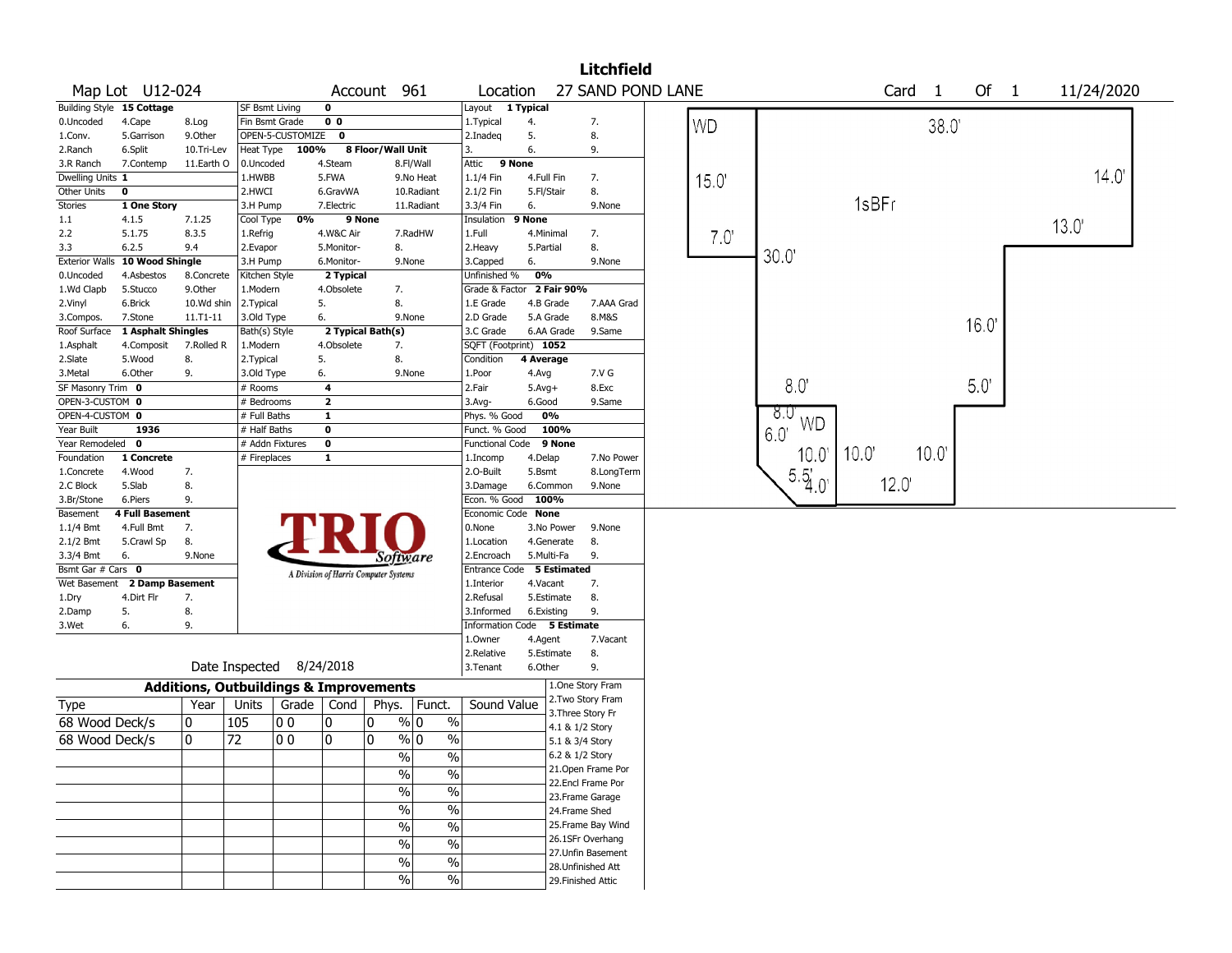|                   | Map Lot U12-025          | Account 1877 | Location                     |                        | <b>13 MEMORY LANE</b>  |                                    |             |                          | Card <sub>1</sub>            | Of 1          |                                | 11/24/2020                                            |
|-------------------|--------------------------|--------------|------------------------------|------------------------|------------------------|------------------------------------|-------------|--------------------------|------------------------------|---------------|--------------------------------|-------------------------------------------------------|
|                   | <b>BOUCHARD, GARY J</b>  |              |                              | <b>Property Data</b>   |                        |                                    |             |                          | <b>Assessment Record</b>     |               |                                |                                                       |
| MCHALE G.M.       |                          |              | Neighborhood 134 Memory Lane |                        |                        | Year                               | Land        |                          | <b>Buildings</b>             |               | Exempt                         | <b>Total</b>                                          |
|                   | 2305 TURNING LEAFE DR    |              |                              |                        |                        | 2007                               |             | 67,970                   |                              | 91,843        | 0                              | 159,813                                               |
|                   | OCEN SPRINGS MS 39564    |              | Tree Growth Year             | $\mathbf 0$            |                        | 2008                               |             | 67,970                   |                              | 91,045        | 0                              |                                                       |
|                   |                          |              | X Coordinate                 |                        | $\mathbf 0$            |                                    |             |                          |                              |               |                                | 159,015                                               |
| B5657P165         |                          |              | Y Coordinate                 |                        | $\mathbf 0$            | 2009                               |             | 93,970                   |                              | 87,968        | 0                              | 181,938                                               |
|                   |                          |              | Zone/Land Use                | 18 Sand Pond           |                        | 2010                               |             | 93,970                   |                              | 90,546        | 0                              | 184,516                                               |
|                   |                          |              | Secondary Zone               |                        |                        | 2011                               |             | 93,970                   |                              | 70,329        | 0                              | 164,299                                               |
|                   |                          |              |                              |                        |                        | 2012                               |             | 93,970                   |                              | 70,329        | 0                              | 164,299                                               |
|                   |                          |              | Topography 2 Rolling         |                        |                        | 2013                               |             | 93,970                   | 70,280<br>70,280<br>70,231   |               | 0                              | 164,250                                               |
|                   |                          |              | 1.Level                      | 4.Below St             | 7.Res Protec           | 2014                               |             | 93,970                   |                              |               | 0                              | 164,250                                               |
|                   |                          |              | 2.Rolling<br>3.Above St      | 5.Low<br>6.Swampy      | 8.<br>9.               | 2015                               |             | 93,970                   |                              |               | 0                              | 164,201                                               |
|                   |                          |              | Utilities 5 Dug Well         |                        | <b>6 Septic System</b> | 2016                               |             | 93,970                   | 70,231                       |               | 0                              | 164,201                                               |
|                   |                          |              | 1.Public                     | 4.Dr Well              | 7.Cesspool             | 2017                               |             | 93,970                   |                              | 70,181        | 0                              | 164,151                                               |
|                   |                          |              | 2. Water                     | 5.Dug Well             | 8.Lake/Pond            | 2018                               |             | 93,970                   | 70,181<br>109,900            |               | 0                              | 164,151                                               |
|                   |                          |              | 3.Sewer                      | 6.Septic               | 9.None                 | 2019                               |             | 166,600                  |                              |               | 0                              | 276,500                                               |
|                   |                          |              | 3 Gravel<br><b>Street</b>    |                        |                        | 2020                               | 166,600     |                          |                              |               | 0                              | 276,500                                               |
|                   |                          |              | 1.Paved                      | 4.Proposed             | 7.                     |                                    |             |                          | <b>Land Data</b>             |               |                                |                                                       |
|                   |                          |              | 2.Semi Imp<br>3.Gravel       | 5.R/O/W<br>6.          | 8.<br>9.None           | <b>Front Foot</b>                  |             |                          | <b>Effective</b>             |               | <b>Influence</b>               | <b>Influence</b>                                      |
|                   |                          |              |                              |                        | 0                      | 11.1-100                           | <b>Type</b> | Frontage<br><b>Depth</b> |                              | <b>Factor</b> | Code<br>%                      | <b>Codes</b><br>1.Unimproved                          |
|                   | Inspection Witnessed By: |              |                              |                        | $\mathbf 0$            | 12.101-200                         |             |                          |                              |               | $\frac{9}{6}$                  | 2.Excess Frtg                                         |
|                   |                          |              |                              | <b>Sale Data</b>       |                        | $13.201+$                          |             |                          |                              |               | %                              | 3. Topography                                         |
| X                 |                          | Date         | Sale Date                    |                        | 6/29/1998              | 14.<br>15.                         |             |                          |                              |               | %<br>$\frac{9}{6}$             | 4.Size/Shape<br>5.Access                              |
| No./Date          |                          |              | Price                        |                        | 118,000                |                                    |             |                          |                              |               | %                              | 6.Restriction                                         |
|                   | Description              | Date Insp.   | Sale Type                    | 2 Land & Buildings     |                        |                                    |             |                          |                              |               | %                              | 7. Right of Way<br>8.View/Environ                     |
|                   |                          |              | 1.Land                       | 4.MFG UNIT             | 7.                     | <b>Square Foot</b>                 |             |                          | <b>Square Feet</b>           |               | $\frac{9}{6}$                  | 9.Fract Share                                         |
|                   |                          |              | 2.L & B<br>3.Building        | 5.0ther<br>6.          | 8.<br>9.               | 16.Regular Lot<br>17.Secondary Lot |             |                          |                              |               | $\frac{9}{6}$                  | <b>Acres</b>                                          |
|                   |                          |              |                              |                        |                        | 18.Excess Land                     |             |                          |                              |               | $\frac{9}{6}$                  | 30. Frontage 1                                        |
|                   |                          |              | Financing                    | 9 Unknown              |                        | 19.Condominium                     |             |                          |                              |               | $\frac{9}{6}$                  | 31. Frontage 2<br>32. Tillable                        |
| Notes:            |                          |              | 1.Convent                    | 4.Seller               | 7.                     | 20.Miscellaneous                   |             |                          |                              |               | $\frac{9}{6}$                  | 33.Tillable                                           |
|                   |                          |              | 2.FHA/VA<br>3.Assumed        | 5.Private<br>6.Cash    | 8.<br>9.Unknown        |                                    |             |                          |                              |               | $\frac{9}{6}$<br>$\frac{9}{6}$ | 34.Softwood F&O                                       |
|                   |                          |              |                              |                        |                        | <b>Fract. Acre</b>                 |             |                          |                              |               |                                | 35. Mixed Wood F&O                                    |
|                   |                          |              | Validity                     | 1 Arms Length Sale     |                        | 21. Houselot (Frac                 |             |                          | <b>Acreage/Sites</b><br>0.40 |               | %<br>0                         | 36.Hardwood F&O                                       |
|                   |                          |              | 1.Valid                      | 4.Split                | 7.Renovate             | 22.Baselot(Fract)                  | 21<br>30    |                          | 0.05                         | 100<br>100    | %<br>$\mathbf 0$               | 37.Softwood TG<br>38. Mixed Wood TG<br>39.Hardwood TG |
|                   |                          |              | 2.Related                    | 5.Partial              | 8.Other                | 23.                                | 44          |                          | 1.00                         | 85            | $\frac{9}{6}$<br>$\mathbf 0$   |                                                       |
|                   |                          |              | 3.Distress                   | 6.Exempt               | 9.                     | <b>Acres</b>                       |             |                          |                              |               | $\frac{9}{6}$                  |                                                       |
|                   |                          |              | Verified                     | <b>5 Public Record</b> |                        | 24. Houselot                       |             |                          |                              |               | $\frac{9}{6}$                  | 40. Wasteland                                         |
|                   |                          | 1.Buyer      | 4.Agent                      | 7.Family               | 25.Baselot             |                                    |             |                          |                              | $\frac{9}{6}$ | 41.Gravel Pit                  |                                                       |
|                   |                          |              | 2.Seller                     | 5.Pub Rec              | 8.Other                | 26.Rear 1                          |             |                          |                              |               | $\frac{9}{6}$                  | 42. Mobile Home Si<br>43.Camp Site                    |
|                   |                          |              | 3.Lender                     | 6.MLS                  | 9.                     | 27.Rear 2                          |             |                          |                              |               |                                | 44.Lot Improvemen                                     |
| <b>Litchfield</b> |                          |              |                              |                        |                        | 28. Rear 3<br>29. Rear 4           |             |                          | <b>Total Acreage</b>         | 0.45          |                                | 45.Access Right                                       |
|                   |                          |              |                              |                        |                        |                                    |             |                          |                              |               |                                |                                                       |